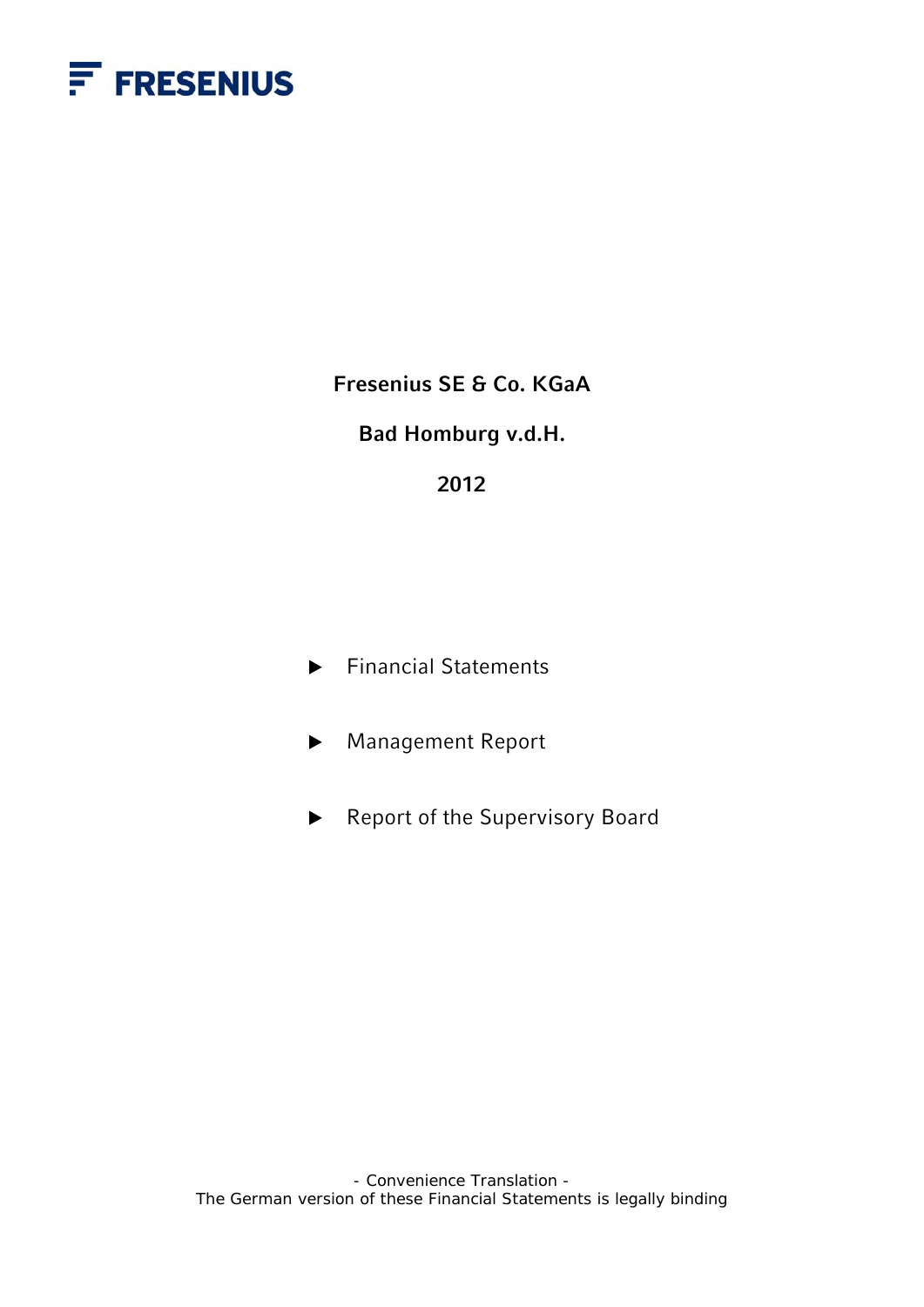## Fresenius SE & Co. KGaA, Bad Homburg v. d. Höhe

## Balance Sheet as of December 31, 2012

## **A s s e t s**

|                                                                     | Note | Dec 31, 2012            |             | Dec 31, 2011 |
|---------------------------------------------------------------------|------|-------------------------|-------------|--------------|
|                                                                     |      | <b>kEUR</b><br>kEUR     | <b>kEUR</b> | <b>kEUR</b>  |
| A. Fixed assets                                                     | (4)  |                         |             |              |
| Intangible assets<br>Ι.                                             |      | 508                     |             | 616          |
| II. Tangible assets                                                 |      | 61,575                  |             | 63,256       |
| <b>III. Financial assets</b>                                        |      | 5,357,426               |             | 4,427,259    |
|                                                                     |      | 5,419,509               |             | 4,491,131    |
| <b>B. Current assets</b><br>Accounts receivable and<br>$\mathbf{L}$ |      |                         |             |              |
| other assets                                                        |      |                         |             |              |
| 1. Accounts receivable due from related parties                     | (5)  | 1,643,969               | 752,486     |              |
| 2. Other assets                                                     | (5)  | 53,698 1,697,667 72,404 |             | 824,890      |
| II. Cash and cash equivalents                                       | (6)  | 54,238                  |             | 21,510       |
|                                                                     |      | 1,751,905               |             | 846,400      |
| C. Deferred expense                                                 | (7)  | 1,116                   |             | 1,223        |

| 7.170.50<br>ാാറ<br>- | --<br>$\cap$<br>-<br>۱۷<br>. |
|----------------------|------------------------------|
|                      |                              |
|                      |                              |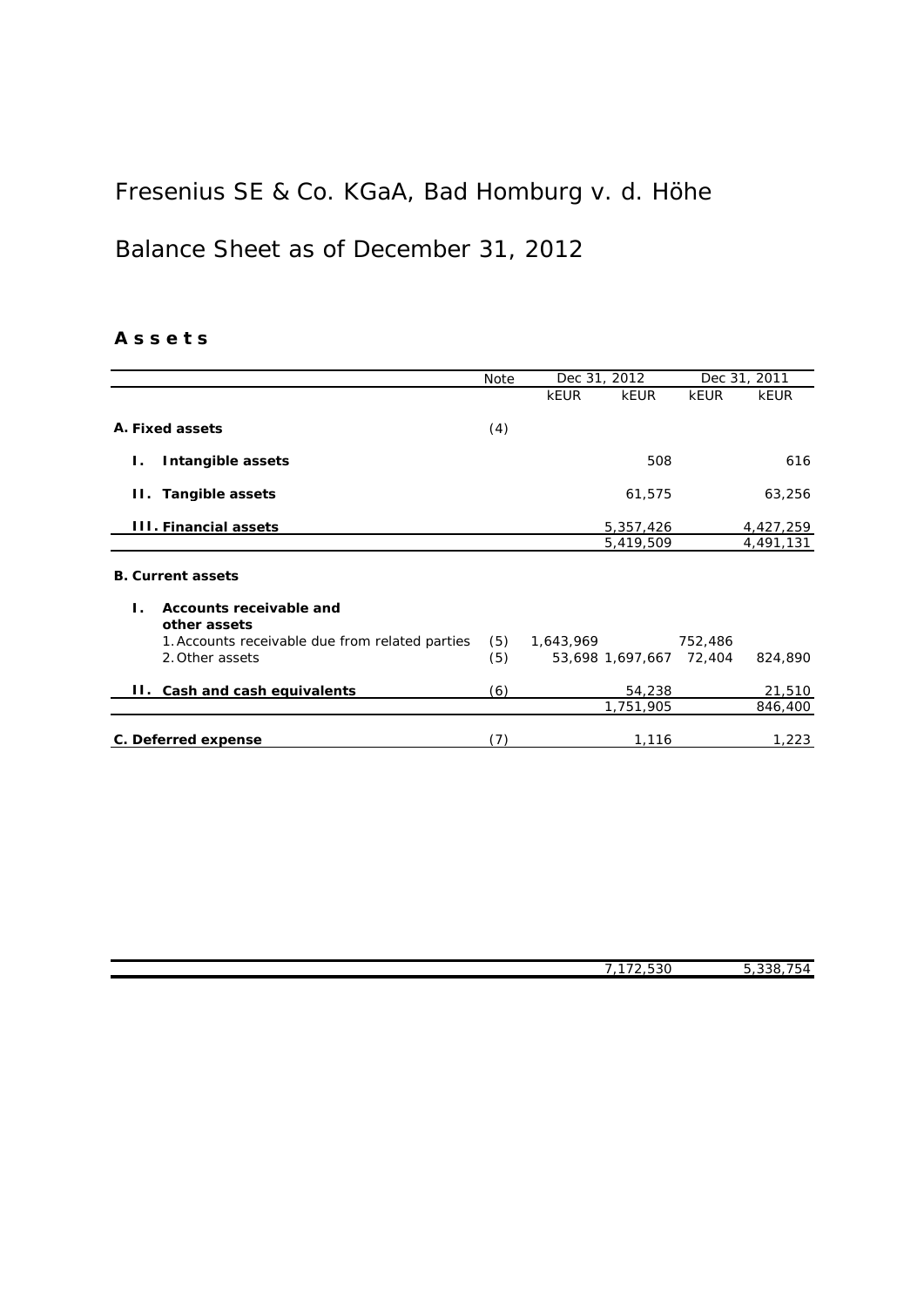## **L i a b i l i t i e s a n d s h a r e h o l d e r s' e q u i t y**

|                                                            | Note               | Dec 31, 2012 Dec 31, 2011 |             |
|------------------------------------------------------------|--------------------|---------------------------|-------------|
|                                                            |                    | <b>kEUR</b>               | <b>kEUR</b> |
|                                                            |                    |                           |             |
| A. Shareholders' equity                                    |                    |                           |             |
| <b>Subscribed capital</b><br>Τ.                            | (8, 9, 10, 11, 12) |                           |             |
| Ordinary shares                                            |                    |                           |             |
| (authorized capital I kEUR 26,520; prev. yr. kEUR 40,320)  |                    |                           |             |
| (conditional capital I kEUR 858; prev. yr. kEUR 888)       |                    |                           |             |
| (conditional capital II kEUR 2,497; prev. yr. kEUR 2,977)  |                    |                           |             |
| (conditional capital III kEUR 5,383; prev. yr. kEUR 6,025) |                    |                           |             |
| (conditional capital IV kEUR 16,324; prev. yr. kEUR 0)     |                    | 178,188                   | 163,237     |
| II. Capital reserves                                       | (13)               | 2,944,992                 | 1,899,796   |
|                                                            |                    |                           |             |
| <b>III. Other reserves</b>                                 | (14)               | 1,555,495                 | 1,308,995   |
| <b>IV.</b> Retained earnings                               | (15)               | 196,036                   | 454,816     |
|                                                            |                    | 4,874,711                 | 3,826,844   |
|                                                            |                    |                           |             |
| <b>B. Special reserve for investment</b>                   |                    |                           |             |
| government grants                                          | (16)               | 12                        | 13          |
| C. Accruals                                                | (17)               |                           |             |
| Pensions and similar obligations<br>$1_{\cdot}$            |                    | 36,772                    | 33,033      |
| Accruals for income taxes<br>2.                            |                    | 42,150                    | 37,680      |
| 3.<br>Other Accruals                                       |                    | 82,472                    | 54,199      |
|                                                            |                    | 161,394                   | 124,912     |
|                                                            |                    |                           |             |
| <b>D. Liabilities</b><br>1 <sub>1</sub>                    | (18)               | 194                       | 324         |
| <b>Convertible Bonds</b><br>2.<br><b>Bank loans</b>        |                    | 596,002                   | 206,285     |
| 3.<br>Trade accounts payable                               |                    | 5,204                     | 3,207       |
| Liabilities to affiliated companies<br>4.                  |                    | 1,520,333                 | 1,168,489   |
| 5.<br>Other liabilities                                    |                    | 14,680                    | 8,680       |
|                                                            |                    | 2,136,413                 | 1,386,985   |
|                                                            |                    | 7,172,530                 | 5,338,754   |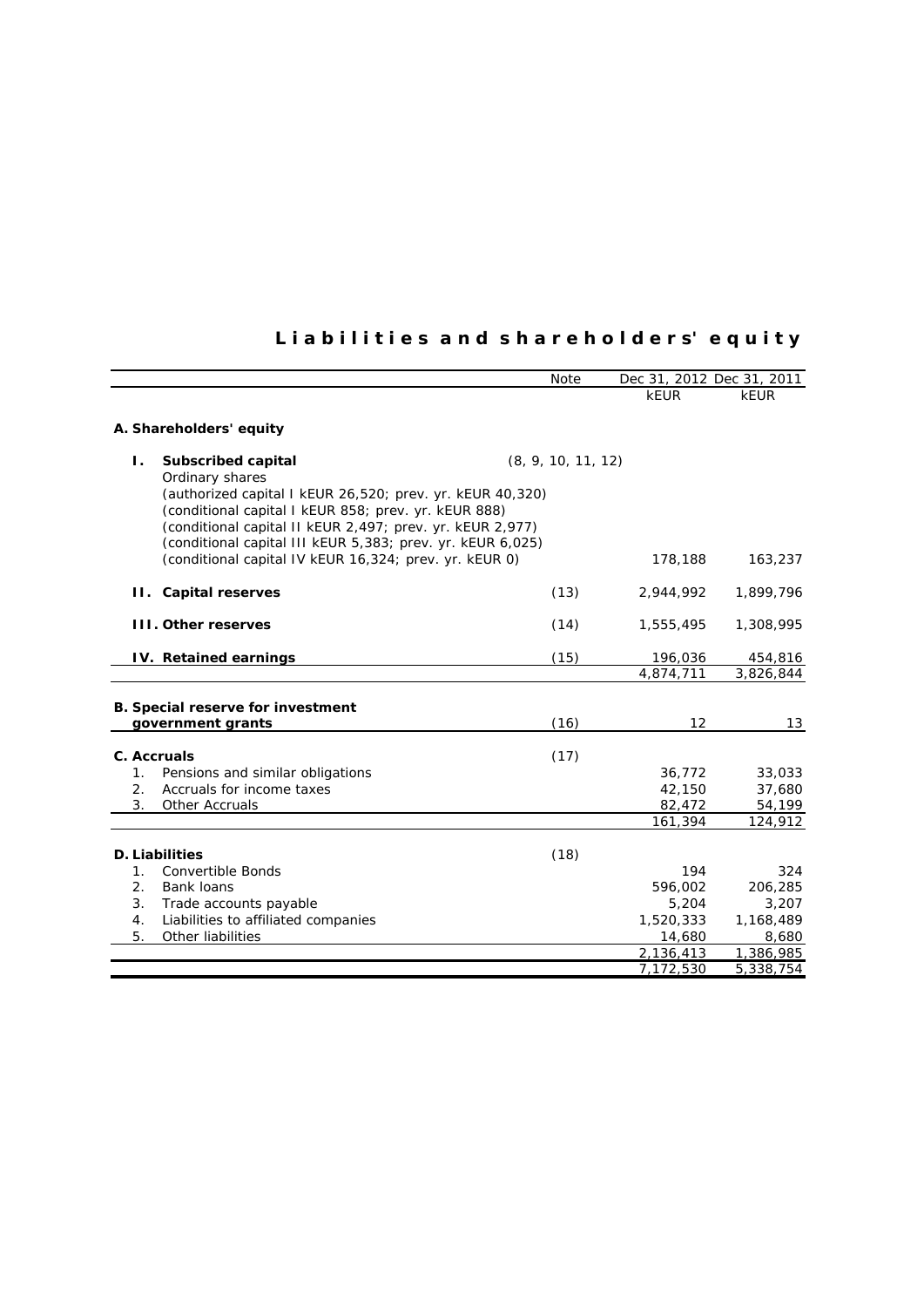# Fresenius SE & Co. KGaA, Bad Homburg v. d. Höhe

# Profit and Loss Statement January 1 to December 31, 2012

|    |                                                    | Note | 2012                 | 2011            |
|----|----------------------------------------------------|------|----------------------|-----------------|
|    |                                                    |      | <b>kEUR</b>          | <b>kEUR</b>     |
|    |                                                    |      |                      |                 |
| 1. | Income from participations                         | (21) | 369.701              | 348.923         |
| 2. | Other operating income                             | (22) | 128.283              | 110.198         |
| З. | Personnel expenses                                 | (23) | $-26.079$            | $-22.721$       |
| 4. | Depreciation and amortization on intangible assets |      |                      |                 |
|    | and on property, plant and equipment               | (24) | $-4.414$             | $-4.298$        |
| 5. | Other operating expenses                           | (25) | $-172.571 - 103.383$ |                 |
| 6. | Net Interest                                       | (27) | $-20.928$            | $-22.427$       |
| 7. | Write-offs of financial assets and                 |      |                      |                 |
|    | marketable securities                              | (28) | $-74.133$            | $\Omega$        |
| 8. | Other financial result                             | (29) | $-34.519$            | 628.275         |
| 9. | Profit from ordinary operations                    |      | 165.340              | 934.567         |
|    | 10. Income taxes                                   | (30) | $-22.048$            | $-24.619$       |
|    | 11. Other taxes                                    |      | -497                 | $-433$          |
|    | 12. Net Income                                     |      | 142.795              | 909.515         |
|    | 13. Retained earnings brought forward              |      | 41                   | 51              |
|    | 14. Decrease/Increase of other reserves            |      |                      | 53.200 -454.750 |
|    | 15. Retained earnings                              |      | 196.036              | 454.816         |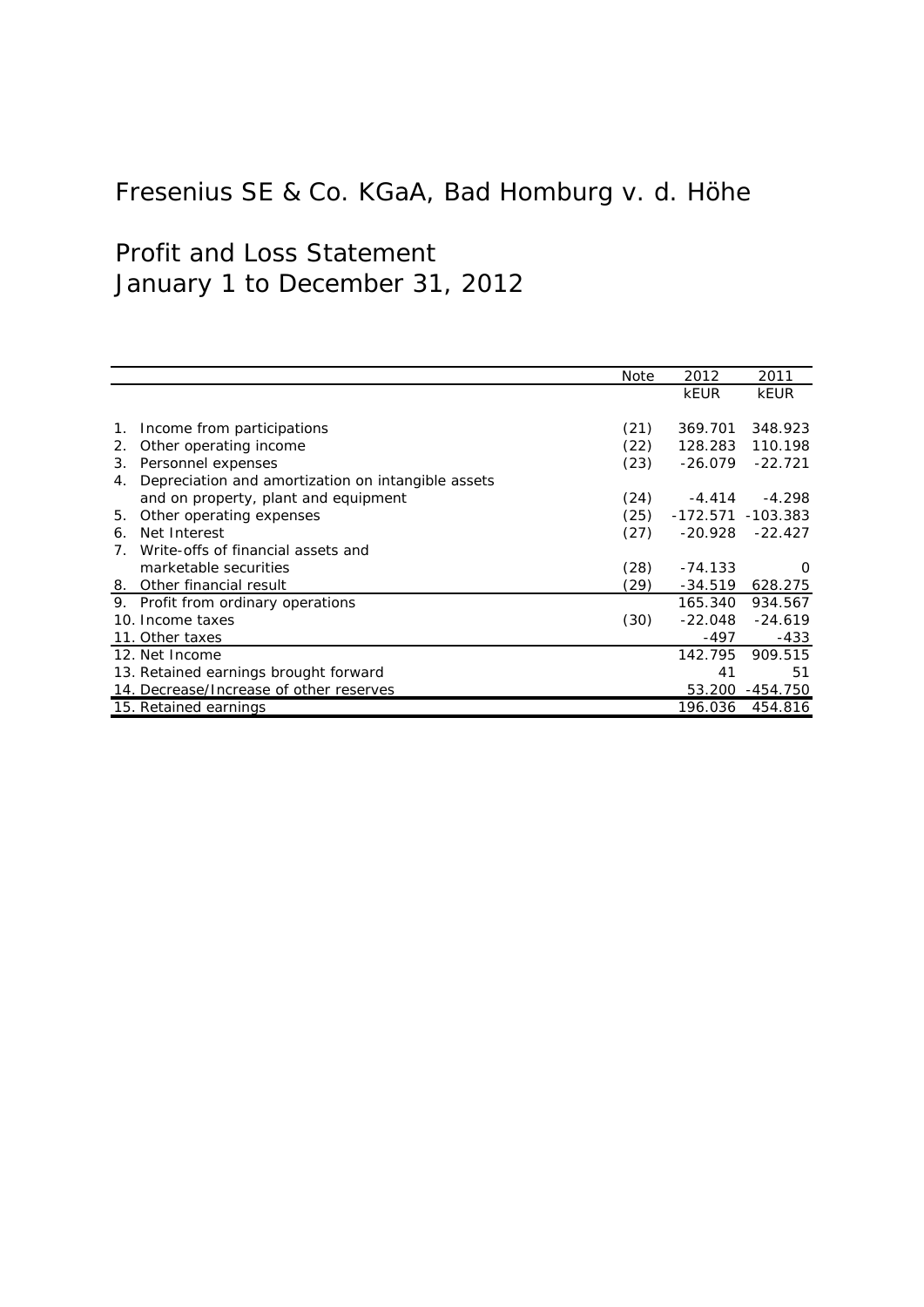### **Notes Fresenius SE & Co. KGaA**

#### **(1) Structure**

The Fresenius Group is as of December 31, 2012, divided into four legally independent business segments:

- Fresenius Medical Care
- Fresenius Kabi
- Fresenius Helios
- Fresenius Vamed

Fresenius SE & Co. KGaA owns the stakes in the management companies and functions as an operating holding.

The reporting currency of Fresenius SE & Co. KGaA is the euro. In order to make the presentation clearer, amounts are shown in  $\epsilon$  thousand. Amounts which are lower than  $\epsilon$  1,000.00 after they have been rounded are marked with  $\epsilon$ -".

The list of investments of Fresenius SE & Co. KGaA, registered in Bad Homburg v.d.H., will be shown in the enclosure to the Notes.

## **(2) Change of Fresenius SE's legal form into a partnership limited by shares (Kommanditgesellschaft auf Aktien) and conversion of the preference shares into ordinary shares**

On May 12, 2010, Fresenius SE's Annual General Meeting approved the change of Fresenius SE's legal form into a partnership limited by shares (Kommanditgesellschaft auf Aktien, KGaA) with the name Fresenius SE & Co. KGaA in combination with the conversion of all non-voting preference shares into voting ordinary shares. The change of legal form as well as the conversion of shares was also approved by the preference shareholders through a special resolution.

Upon registration with the commercial register of the local court in Bad Homburg v.d.H., the change of legal form into Fresenius SE & Co. KGaA became effective on January 28, 2011. According to the resolution passed, the holders of preference shares received one ordinary share of Fresenius SE & Co. KGaA for each preference share held in Fresenius SE; the ordinary shareholders received one ordinary share of Fresenius SE & Co. KGaA for each ordinary share held in Fresenius SE. The notional proportion of each non-par value share in the subscribed capital as well as the subscribed capital itself remained unchanged.

## **(3) Accounting principles and standards of valuation**

Acquired **intangible assets** are valued at purchase cost less regular amortization. The useful life is normally between 2 and 5 years, for personal computer auxiliary programs the useful life is 2 years, and for know-how up to 5 years.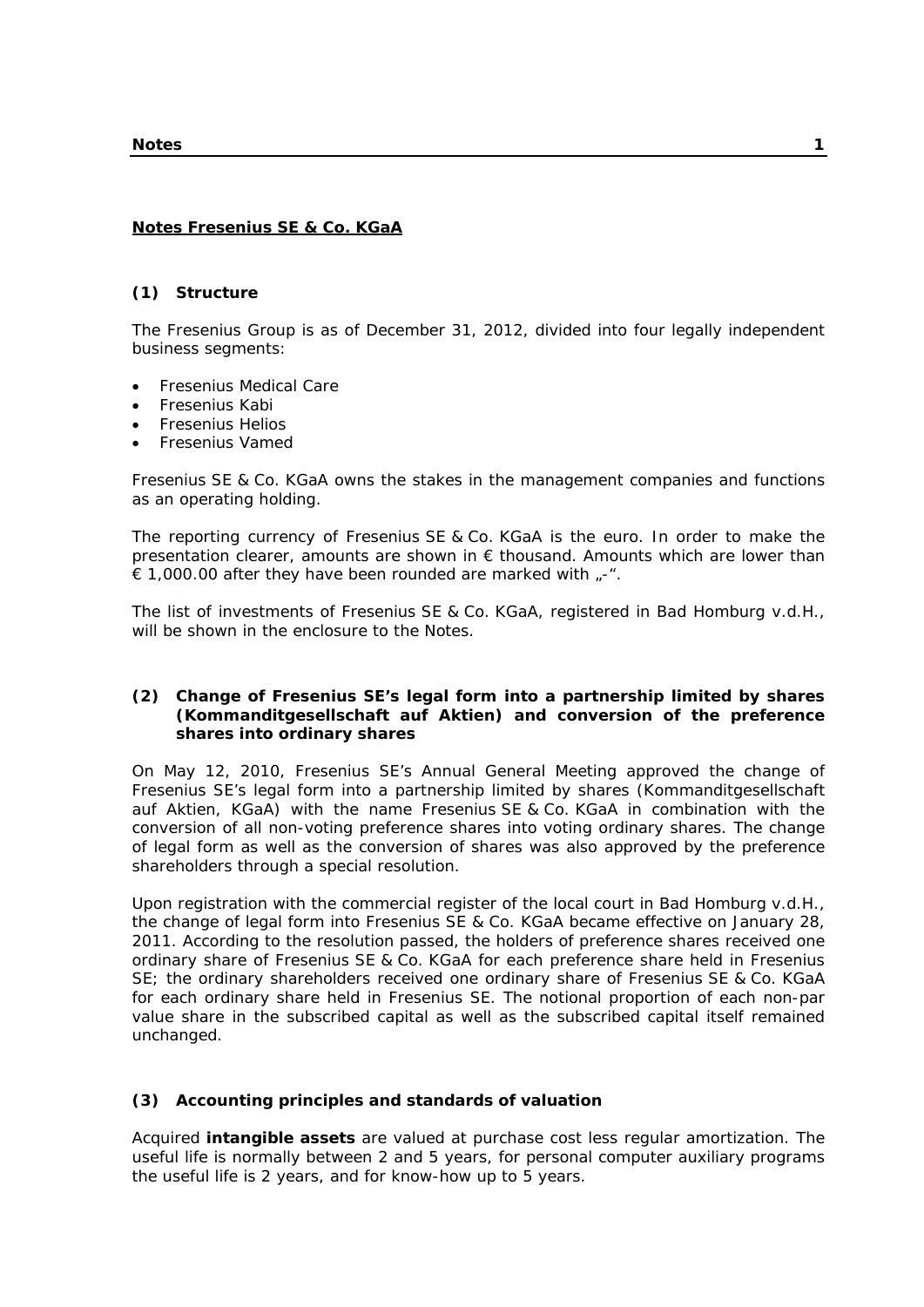The value of **investments in property, plant and equipment** is stated at the cost of the assets less regular linear or degressive depreciation.

The following useful lives were used for calculating depreciation:

| Office and factory buildings                     | 10 - 40 years |
|--------------------------------------------------|---------------|
| Technical equipment and machinery                | 5 - 10 years  |
| Other fixtures and fittings, tools and equipment | 3 - 10 years. |

Low value fixed assets with purchase or manufacturing cost of up to  $\epsilon$  150.00 are fully written off in the year of addition.

Depreciable movable non-current assets with a value of more than € 150.00 and less than  $\epsilon$  1,000.00 are grouped into a collective item which is dissolved through profit and loss by one fifth in the year of capitalization and the following four years each.

Extraordinary depreciation is carried out, provided that the carrying book value is other than temporarily impaired.

**Financial assets** are valued at purchase price or, if the asset is other than temporarily impaired the lower market value.

The lower value of non-current assets resulting from write-downs to fair value has to be reversed if the reasons for the extraordinary write-down no longer apply (Section 253 (5) HGB).

**Accounts receivable and other assets** are stated at nominal value reduced by individual allowance if necessary.

**Securities** are valued at purchase price or the lower market value.

No **deferred tax** is to be recognized for temporary differences in valuations in the tax and financial reporting balance sheets as long as the net difference would result in an asset.

**Subscribed capital** is accounted for at its nominal amount.

The **special reserve with equity portion** that was built according to Section 247 (3) HGB in the previous years can be retained according to the option in Art. 67 (3) sentence 1 EGHGB.

The **pension obligation** is determined according to actuarial principles on the basis of biometric probabilities as in the reference tables by Dr. Klaus Heubeck 2005 (RT 2005 G) using the Projected Unit Credit-Method. Future expected remuneration and pension increases are taken into account in calculating the obligation. Remuneration is currently adjusted depending on age by between 3% and 4% and pensions by 1.75%. The company specific fluctuation rate that is also taken into consideration for the calculation has been between 0% and 18%. The actuarial interest rate applicable to the pension obligation was 5.06%. This is the last-seven-year-average discount rate for an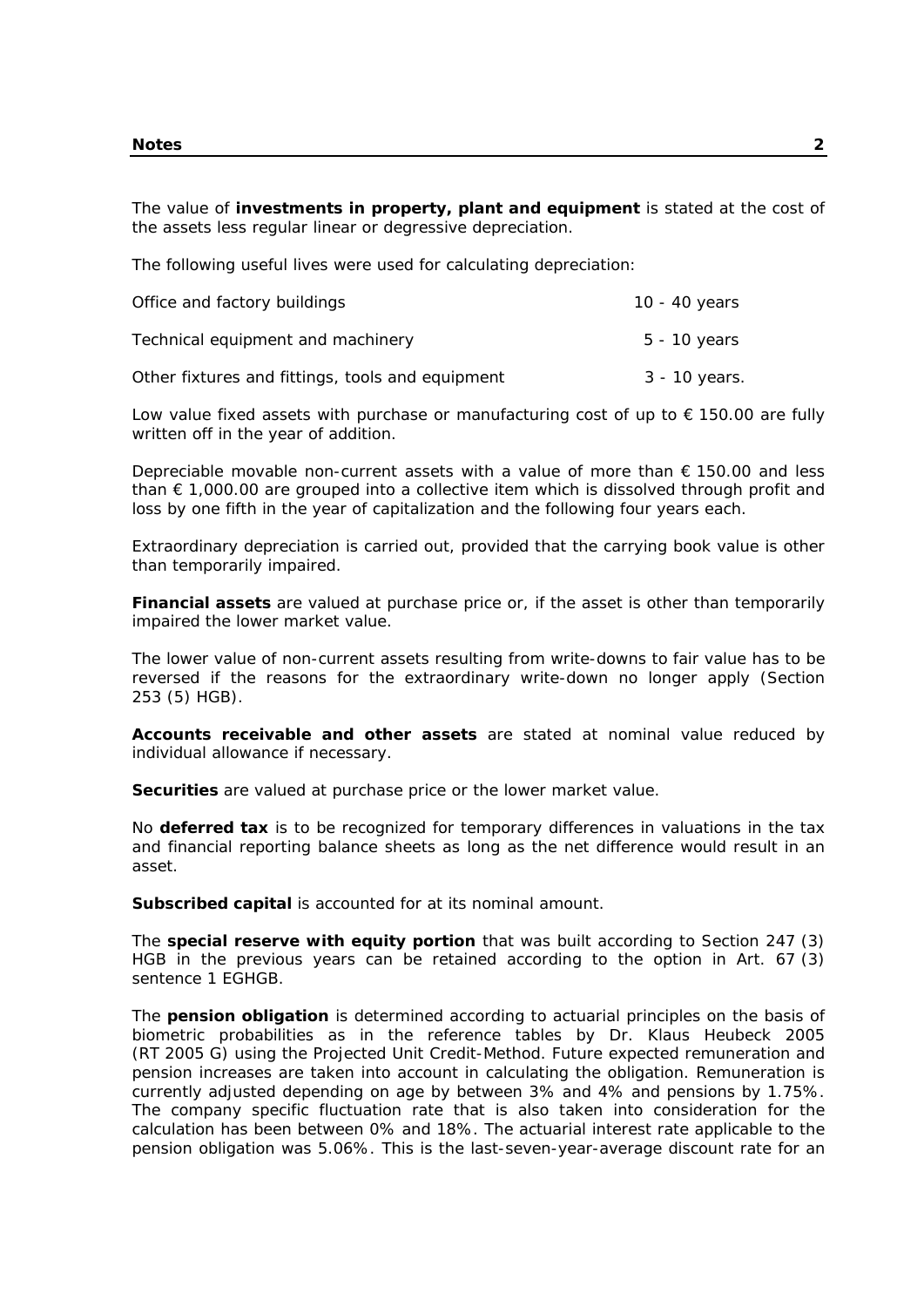estimated remaining life of 15 years as determined and published by the German Federal Bank (Deutsche Bundesbank) (reference date: October 31, 2012).

Pursuant to Section 253 (1) sentence 3 HGB (security-based pension obligations), the value of the provisions for the employee financed life work time account (Demografiefonds) is based on the performance of the asset value of the corresponding plan reinsurance.

The asset values used to offset the provisions are calculated at their fair values.

**Tax accruals and other accruals** are built for recognizable risks and uncertain liabilities at the amounts to be paid and calculated on the basis of a reasonable commercial assessment. Long term accruals are accounted for taking into account future price and cost increases and are discounted with the last-seven-year-average discount rate that corresponds to the remaining life of the accrual.

**Liabilities** are valued at their settlement amounts.

**Foreign currency items** are translated with the foreign exchange rate at the time of origin or the hedging rate for hedging transactions.

Assets and liabilities with a remaining life of up to a year and carried at foreign currencies are translated at the average closing spot rate according to section 256a HGB.

Assets and liabilities with a remaining life of over one year and carried at foreign currencies are basically translated at inception at the foreign currency exchange rate, while at the balance sheet date the lowest closing spot rate is used for translating assets and the highest closing spot rate is used for translating liabilities. If the conditions to apply hedge accounting are met, the hedging financial instruments and the underlying transactions are combined in a hedge and valued using the exchange rate at inception (Einfrierungsmethode). Changes in the value of the hedged risks are not recognized in the balance sheet or statement of income.

Earnings and losses from translation to euro of items carried at foreign currencies are recognized in the statement of income under "Other operating income" or "Other operating expenses".

**Derivative financial instruments** are contracted for hedging purposes only. Both interest rate and foreign currency derivatives are contracted for hedging.

Besides hedging instruments for Cashpool balances and loans in foreign currencies that Group Companies have borrowed from Fresenius SE & Co. KGaA or that Fresenius SE & Co. KGaA has borrowed from Group Companies or banks, Fresenius SE & Co. KGaA acquires hedging instruments from banks, that are mirrored by agreements between Fresenius SE & Co. KGaA and its affiliated companies at nearly the same conditions. The affiliated companies use these agreements to hedge their operating businesses against foreign currency risks.

Derivative financial instruments are measured at fair value at balance sheet date. According to German Commercial Law accounting principles and standards of valuation any remeasurement losses are recognized in earnings while remeasurement gains are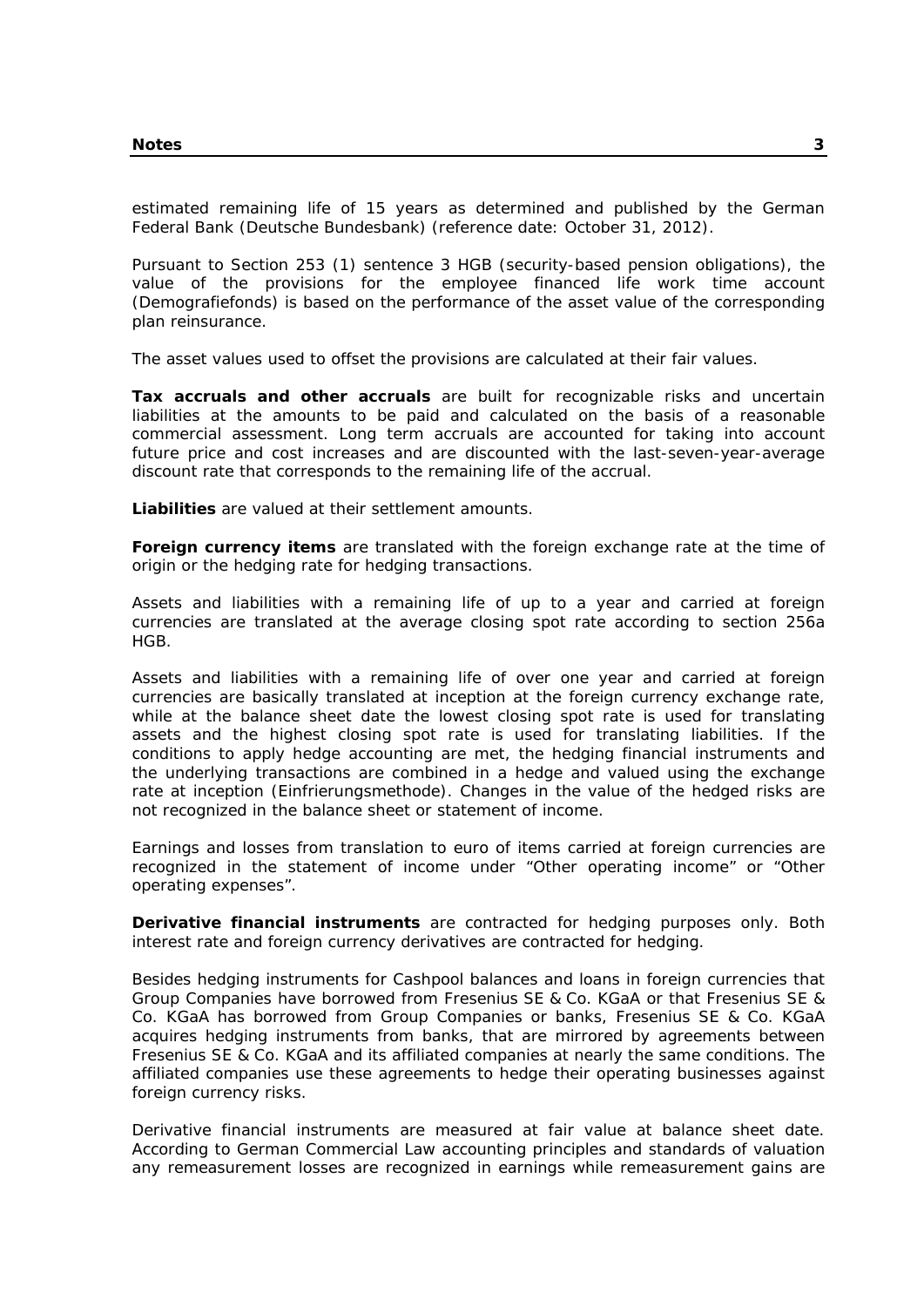not taken into account. When the conditions for hedge accounting are met, the underlying asset and the hedging instrument are considered together so that effects of the hedge are only recognized in earnings when the underlying transaction takes place.

Income from profit transfer agreements is recorded in the same reporting period in which it arises given that earnings from affiliated companies are precise enough at the time of preparing the financial statements and is assured according to reasonable commercial assessment.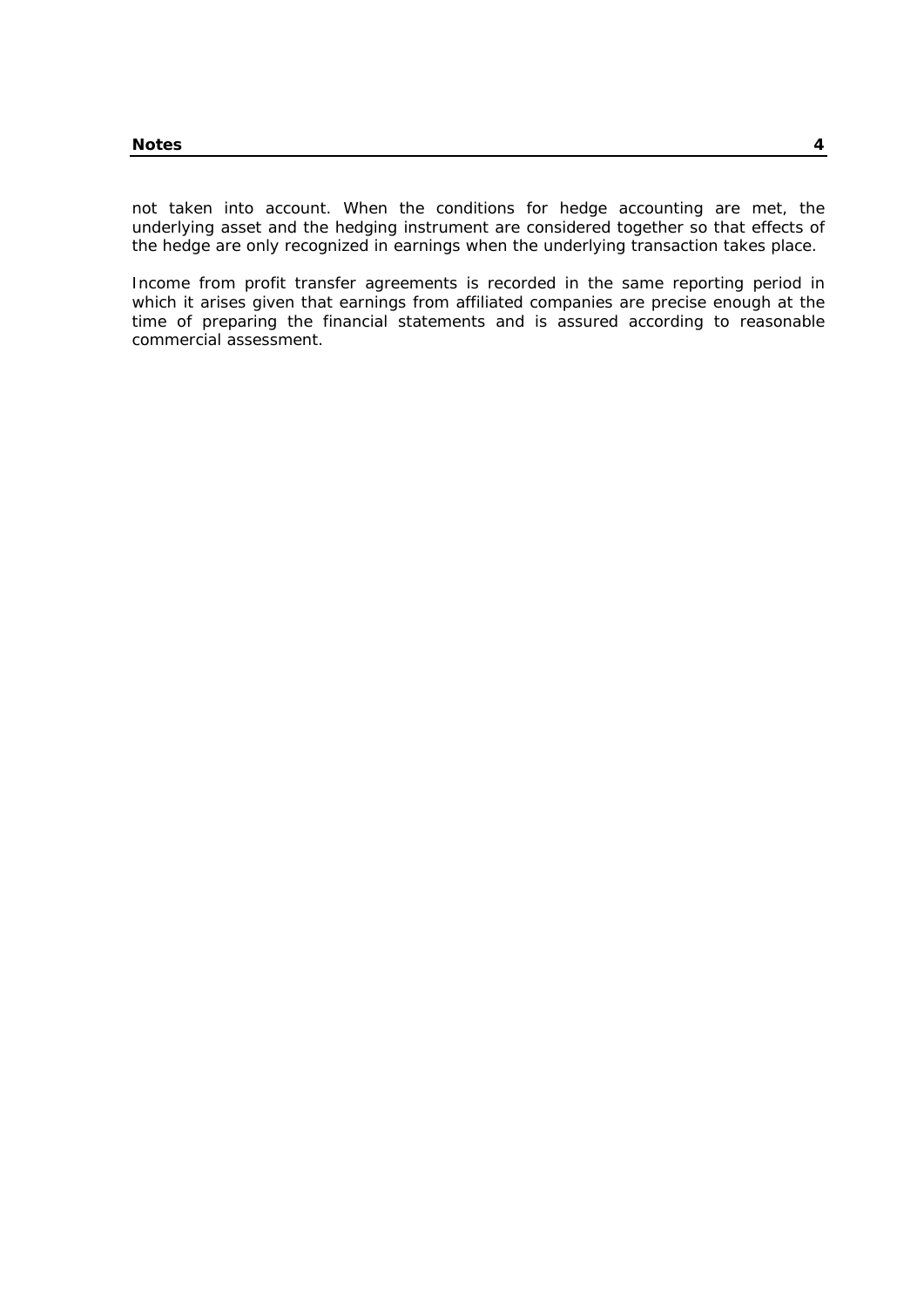#### **Notes on balance sheet**

## **(4) Fixed assets**

The following is a breakdown of fixed assets and their development:

|                                                                                              | Acquisition and manufacturing costs |           |                 |                          |                        |  |
|----------------------------------------------------------------------------------------------|-------------------------------------|-----------|-----------------|--------------------------|------------------------|--|
|                                                                                              | As of<br>Jan. 01, 2012              | Additions | Disposals       | Reclassi-<br>fications   | As of<br>Dec. 31, 2012 |  |
| in thousand $\epsilon$                                                                       |                                     |           |                 |                          |                        |  |
| <b>Intangible Assets</b>                                                                     |                                     |           |                 |                          |                        |  |
| Concessions, industrial and<br>similar rights and assets as<br>well as licenses acquired for |                                     |           |                 |                          |                        |  |
| consideration                                                                                | 1,027                               | 61        | 0               | 0                        | 1,088                  |  |
|                                                                                              | 1,027                               | 61        | $\underline{0}$ | $\underline{\mathsf{O}}$ | 1,088                  |  |
| Tangible Assets                                                                              |                                     |           |                 |                          |                        |  |
| Land, leasehold and buildings<br>including buildings on third party<br>property              | 111,921                             | 954       | $\mathsf{O}$    | 0                        | 112,875                |  |
| Plant and machinery                                                                          | 467                                 | 0         | $\mathbf 0$     | $\mathbf 0$              | 467                    |  |
| Other fixtures and fittings, tools<br>and equipment                                          | 10,862                              | 1,610     | 354             | 747                      | 12,865                 |  |
| Payments on account and<br>tangible assets in course of                                      |                                     |           |                 |                          |                        |  |
| construction                                                                                 | 828                                 | 0         | $\mathbf 0$     | $-747$                   | 81                     |  |
|                                                                                              | 124,078                             | 2,564     | 354             | $\underline{\mathsf{O}}$ | 126,288                |  |
| <b>Financial assets</b>                                                                      |                                     |           |                 |                          |                        |  |
| Shares in related parties                                                                    | 3,529,702                           | 881,415   | 0               | 74,314                   | 4,485,431              |  |
| Loans to related parties                                                                     | 897,745                             | 0         | 2,883           | $\mathbf 0$              | 894,862                |  |
| Security investments                                                                         | $\mathsf{O}$                        | 123,840   | 0               | $-74,314$                | 49,526                 |  |
|                                                                                              | 4,427,447                           | 1,005,255 | 2,883           | $\overline{0}$           | 5,429,819              |  |
| Non-current Assets                                                                           | 4,552,552                           | 1,007,880 | 3,237           | $\Omega$                 | 5,557,195              |  |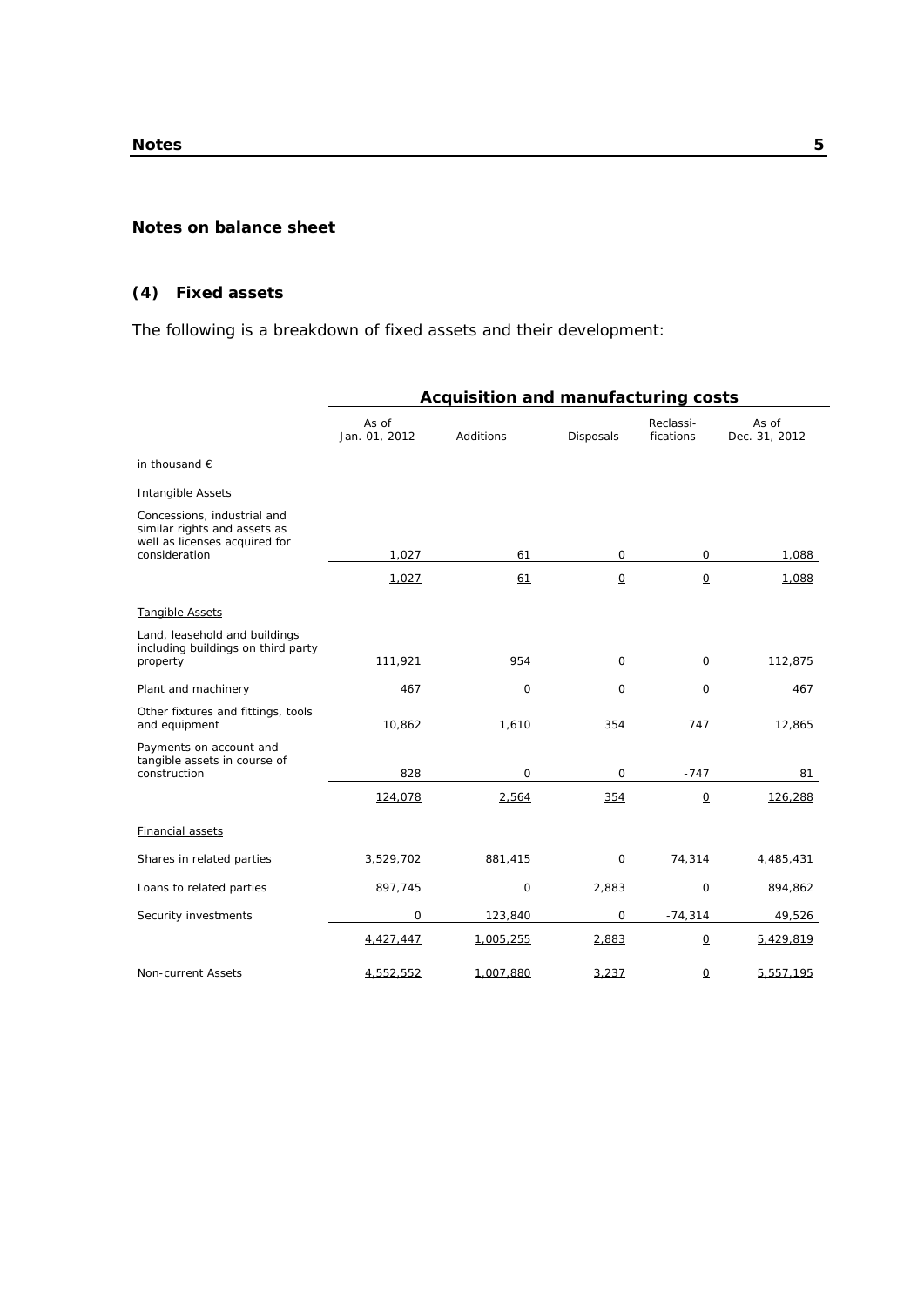|                                                                                                                  | Depreciation                       |           |                          | Carrying amount          |                                    |               |               |
|------------------------------------------------------------------------------------------------------------------|------------------------------------|-----------|--------------------------|--------------------------|------------------------------------|---------------|---------------|
| in thousand $\epsilon$                                                                                           | Cumulated<br>depreciation<br>as of |           | Transfers<br>related     |                          | Cumulated<br>depreciation<br>as of |               |               |
|                                                                                                                  | Jan. 01, 2012                      | Additions | parties                  |                          | Disposals Dec. 31, 2012            | Dec. 31, 2012 | Dec. 31, 2011 |
| <b>Intangible Assets</b>                                                                                         |                                    |           |                          |                          |                                    |               |               |
| Concessions, industrial<br>and similar rights and<br>assets as well as<br>licenses acquired for<br>consideration | 411                                | 169       | 0                        | 0                        | 580                                | 508           | 616           |
|                                                                                                                  | 411                                | 169       | $\underline{\mathsf{O}}$ | $\underline{0}$          | 580                                | 508           | 616           |
| Tangible Assets                                                                                                  |                                    |           |                          |                          |                                    |               |               |
| Land, leasehold and<br>buildings including<br>buildings on third party<br>property                               | 52,089                             | 2,920     | $\mathsf O$              | 0                        | 55,009                             | 57,866        | 59,832        |
| Plant and machinery                                                                                              | 347                                | 29        | $\Omega$                 | $\Omega$                 | 376                                | 91            | 120           |
| Other fixtures and<br>fittings, tools and<br>equipment                                                           | 8,386                              | 1,296     | $\mathsf O$              | 354                      | 9,328                              | 3,537         | 2,476         |
| Payments on account<br>and tangible assets in<br>course of construction                                          | 0                                  | 0         | 0                        | $\Omega$                 | 0                                  | 81            | 828           |
|                                                                                                                  | 60,822                             | 4,245     | $\underline{0}$          | 354                      | 64,713                             | 61,575        | 63,256        |
| <b>Financial assets</b>                                                                                          |                                    |           |                          |                          |                                    |               |               |
| Shares in related parties                                                                                        | 188                                | 72,205    | 0                        | 0                        | 72,393                             | 4,413,038     | 3,529,514     |
| Loans to related parties                                                                                         | 0                                  | 0         | 0                        | 0                        | 0                                  | 894,862       | 897,745       |
| Security investments                                                                                             | 0                                  | 0         | $\mathbf 0$              | 0                        | $\mathsf{O}$                       | 49,526        | $\mathsf{O}$  |
|                                                                                                                  | 188                                | 72,205    | $\underline{\mathsf{O}}$ | $\underline{\mathsf{O}}$ | 72,393                             | 5,357,426     | 4,427,259     |
| Non-current Assets                                                                                               | 61.421                             | 76,619    | 0                        | 354                      | 137,686                            | 5,419,509     | 4,491,131     |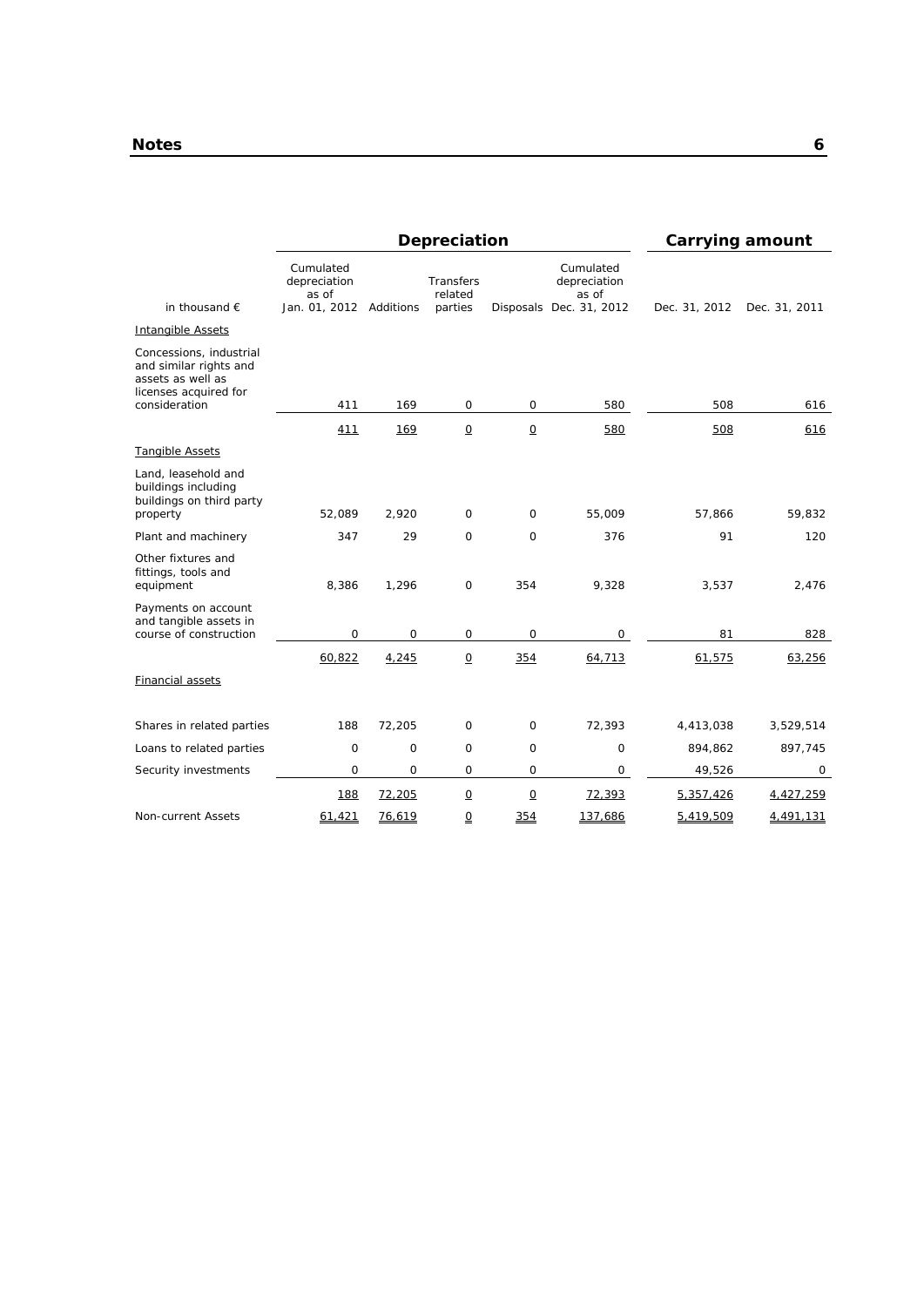#### **Notes 7**

#### **Financial assets**

As of December 31, 2012, Fresenius SE & Co. KGaA owns stakes in the following domestic management companies for business segments:

- Fresenius Medical Care AG & Co. KGaA, Hof an der Saale
- Fresenius Kabi AG, Bad Homburg v.d.H.
- Fresenius ProServe GmbH, Bad Homburg v.d.H.

The percentage of Fresenius Medical Care AG & Co. KGaA´s ("FMC-AG & Co. KGaA") total subscribed capital (ordinary and preference shares) held by Fresenius SE & Co. KGaA at the end of fiscal year 2012 was 30.77% (previous year 30.34%). In January and February 2012, Fresenius SE & Co. KGaA purchased 2,100,004 ordinary shares of FMC-AG & Co KGaA in the amount of  $\epsilon$  113.7 million. Therefore, the participation in FMC-AG & Co. KGaA increased to 30.77% of the total subscribed capital.

On December 31, 2012, Fresenius SE & Co. KGaA continued to hold all of the subscribed capital of the management companies of the business segments Fresenius Kabi (Fresenius Kabi AG) and Fresenius Helios as well as Fresenius Vamed (Fresenius ProServe GmbH).

Fresenius SE & Co. KGaA holds 100% in Fresenius Biotech Beteiligungs GmbH.

In addition, Fresenius SE & Co. KGaA holds all of the stakes of the following domestic property management and service companies as well as foreign finance companies:

- Fresenius Immobilien-Verwaltungs-GmbH
- Fresenius Immobilien-Verwaltungs-GmbH & Co. Objekt Schweinfurt KG
- Fresenius Immobilien-Verwaltungs-GmbH & Co. Objekt St. Wendel KG
- Fresenius Immobilien-Verwaltungs-GmbH & Co. Objekt St. Friedberg KG
- Hygieneplan GmbH
- Fresenius Versicherungsvermittlungs GmbH
- Fresenius Medical Care Management AG
- Fresenius Finance B.V.
- Fresenius Finance II B.V.
- Fresenius Finance I S.A.
- Fresenius US Finance I, Inc.
- Fresenius US Finance II, Inc.
- GIF (Luxembourg) Société d'Investissement à Capital Variable-SIF

All of the subscribed capital of Fresenius Netcare GmbH is indirectly held via Fresenius Versicherungsvermittlungs GmbH.

In 2012, Fresenius Finance II B.V. was founded as a wholly owned subsidiary.

On April 26, 2012, Fresenius announced its intention to make a voluntary public takeover offer to RHÖN-KLINIKUM AG shareholders of € 22.50 per share in cash. The total purchase price for all outstanding shares in the company was approximately  $\epsilon$  3.1 billion. The takeover offer was contingent upon a minimum acceptance threshold of 90% and one share of RHÖN-KLINIKUM AG's share capital at the end of the offer period, amongst others, and on antitrust approval. At the end of the offer period,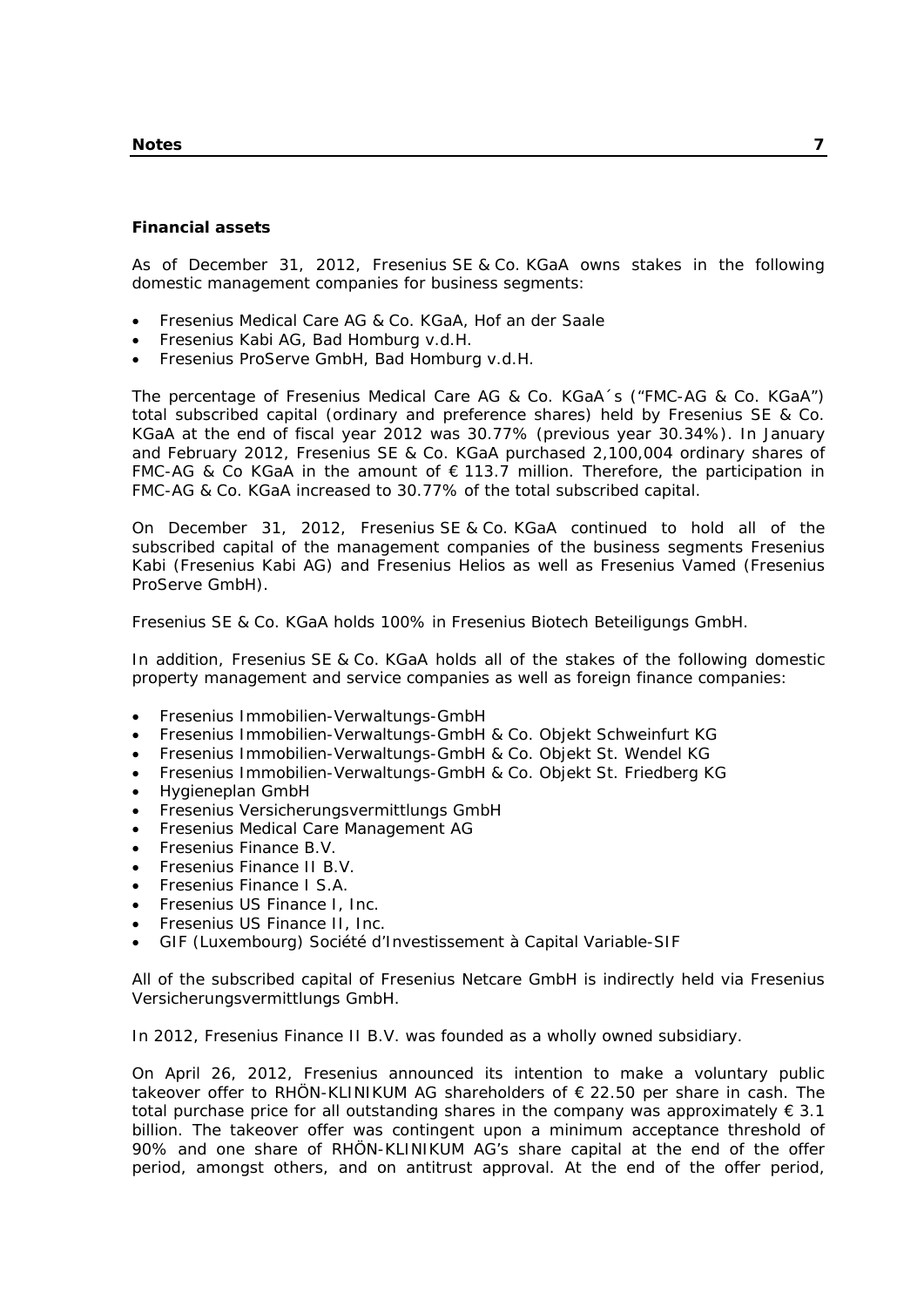84.3% of RHÖN-KLINIKUM AG shares had been tendered. The minimum acceptance threshold of more than 90% was not met. Consequently, the takeover offer was not consummated. Relating to the takeover offer to the shareholders of RHÖN-KLINIKUM AG, until September 5, 2012, Fresenius acquired 6.9 million shares of RHÖN-KLINIKUM AG, which are shown as security investments in the amount of  $\epsilon$  123.8 million. This is equivalent to 5.0% of the subscribed capital of RHÖN-KLINIKUM AG. In the further course of the fiscal year 2012, Fresenius SE & Co. KGaA contributed 4.1 million of those shares in the amount of  $\epsilon$  74.3 million in the additional paid-in capital of Fresenius ProServe GmbH. The shares of RHÖN-KLINIKUM AG remaining within Fresenius SE & Co. KGaA are recognized at a carrying amount of € 49.5 million and a fair value in the amount of € 42.3 million which is based on the share price. As the decline in share price is interpreted as temporary, a write-off on the fair value is not required.

Furthermore, Fresenius SE & Co. KGaA increased the additional paid-in capital of Fresenius ProServe GmbH by the contribution of intercompany loans in the amount of € 457 million.

In October 2012, Fresenius SE & Co. KGaA purchased shares of GIF (Luxembourg) Société d'Investissement à Capital Variable-SIF in the amount of € 120 million. The company invests its assets completely and exclusively in German federal saving bonds (Bundeswertpapiere). In November 2012, a dividend payment of  $\epsilon$  72.0 million took place. Due to this dividend payment a write-off on the shares of the GIF (Luxembourg) Société d'Investissement à Capital Variable-SIF in the amount of € 72.2 million was made.

Moreover, Fresenius SE & Co. KGaA increased the additional paid-in capital of Fresenius Kabi AG and Fresenius US Finance I, Inc. by € 169.0 million and US\$ 26.0 million (€ 20.0 million), respectively, as well as the common stock of Fresenius Medical Care Management AG by  $\epsilon$  1.5 million.

|                                                         | Dec. 31, 2012 | Dec. 31, 2011 |
|---------------------------------------------------------|---------------|---------------|
| in thousand $\epsilon$                                  |               |               |
| Accounts receivable from related<br>parties             | 1,643,969     | 752,486       |
| (amount with a remaining term<br>of more than one year) | (27, 315)     | (29, 735)     |
| Other assets                                            | 53,698        | 72,404        |
| (amount with a remaining term<br>of more than one year) |               |               |
|                                                         | 1,697,667     | 824,890       |

## **(5) Accounts receivable and other assets**

The Accounts receivable from related parties are composed of loans and finance-related accounts of € 1,643,631 thousand (previous year € 751,846 thousand) and trade accounts receivable of € 338 thousand (previous year  $€$  640 thousand).

Other assets mainly contain claims for tax credits which relate to the tax calculation for the years 2006 to 2012 ( $\epsilon$  28,908 thousand) as well as trade tax reimbursement claims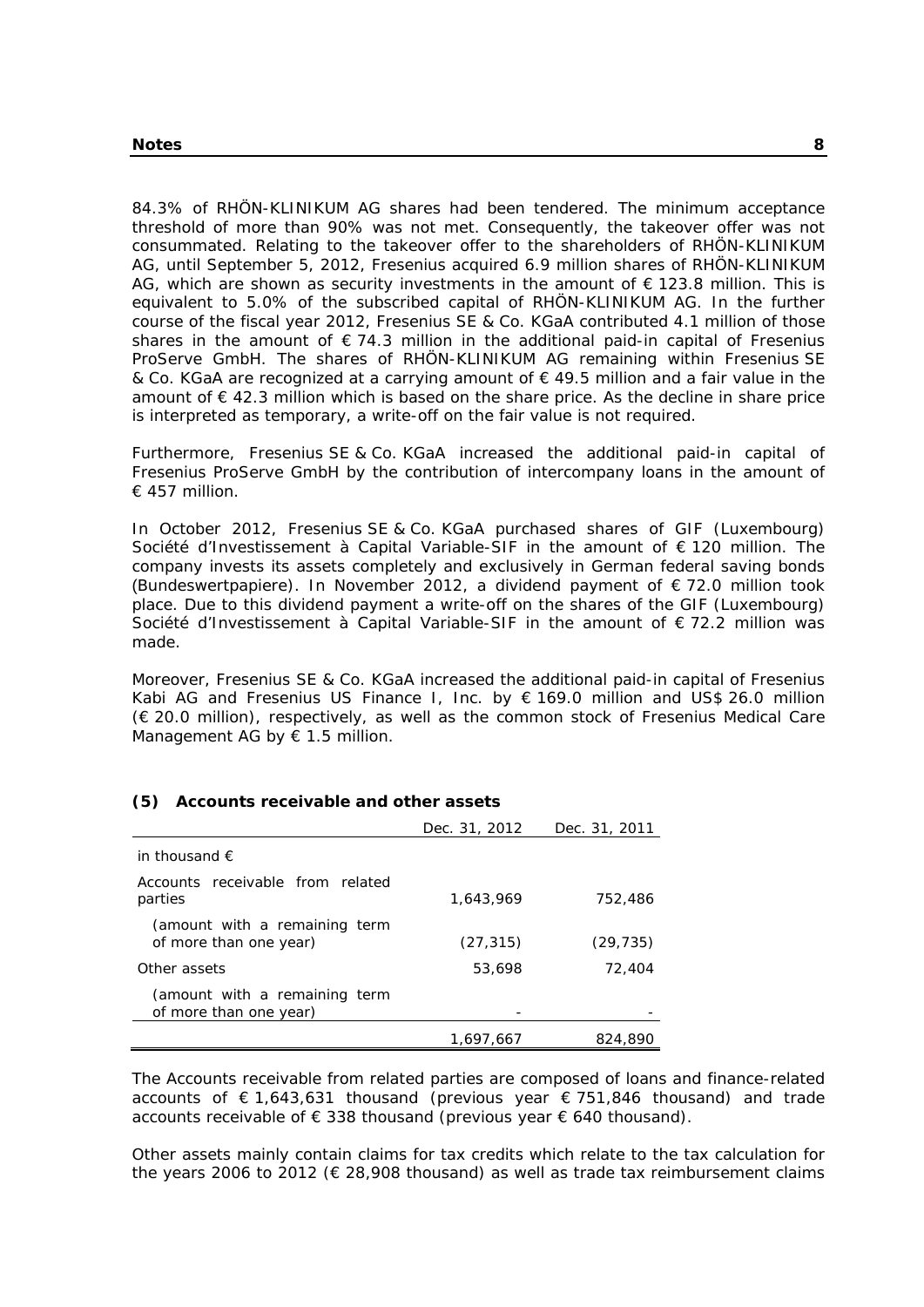along with interest ( $\epsilon$  6,737 thousand), and derivatives ( $\epsilon$  17,265 thousand). The trade tax claims relate to the period subject to a finalized tax audit of FMC-AG & Co. KGaA for the years 1997 to 2001 and are the result of a settlement agreement from January 2011 between FMC-AG & Co. KGaA and the tax authority. Given that FMC-AG & Co. KGaA is entitled to substantially all tax refunds due to trade tax consolidation at that time, a liability in favor of FMC-AG & Co. KGaA of  $\epsilon$  4,721 thousand has been recorded. Also included are social security related receivables of  $\epsilon$  1 thousand (previous year  $\epsilon$  1 thousand).

## **(6) Cash and cash equivalents**

Cash and cash equivalents include cash on hand and cash at banks of  $\epsilon$  54,238 thousand (previous year € 21,510 thousand).

#### **(7) Deferred expense**

Deferred expense of  $\epsilon$  1,116 thousand (previous year  $\epsilon$  1,223 thousand) mainly concerns the prepayment of the Directors&Officers-Insurance (D&O-Insurance) for top managers.

#### **(8) Subscribed capital**

On May 15, 2012, Fresenius SE & Co. KGaA successfully completed a capital increase upon registration with the commercial register. In connection with the capital increase, 13.8 million new ordinary shares were issued at a price of  $\epsilon$  73.50. The transaction generated gross proceeds of  $\epsilon$  1,014.3 million and increased the subscribed capital by € 13.8 million. The new shares have full dividend entitlement for the fiscal year 2012. During the fiscal year 2012, 1,150,924 stock options were exercised.

Consequently, as of December 31, 2012, the subscribed capital of Fresenius SE & Co. KGaA consisted of 178,188,260 bearer ordinary shares. The shares are issued as nonpar value shares. The proportionate amount of the subscribed capital is  $\epsilon$  1.00 per share.

The subscribed capital developed as follows:

|                                                       | 2012    | 2011    |
|-------------------------------------------------------|---------|---------|
| in thousand $\epsilon$                                |         |         |
| As of January 1                                       | 163,237 | 162,450 |
| Increase due to issuance of<br>bearer ordinary shares | 13,800  |         |
| Increase due to exercise of<br>stock options          | 1,151   | 787     |
| As of December 31                                     | 178,188 | 163,237 |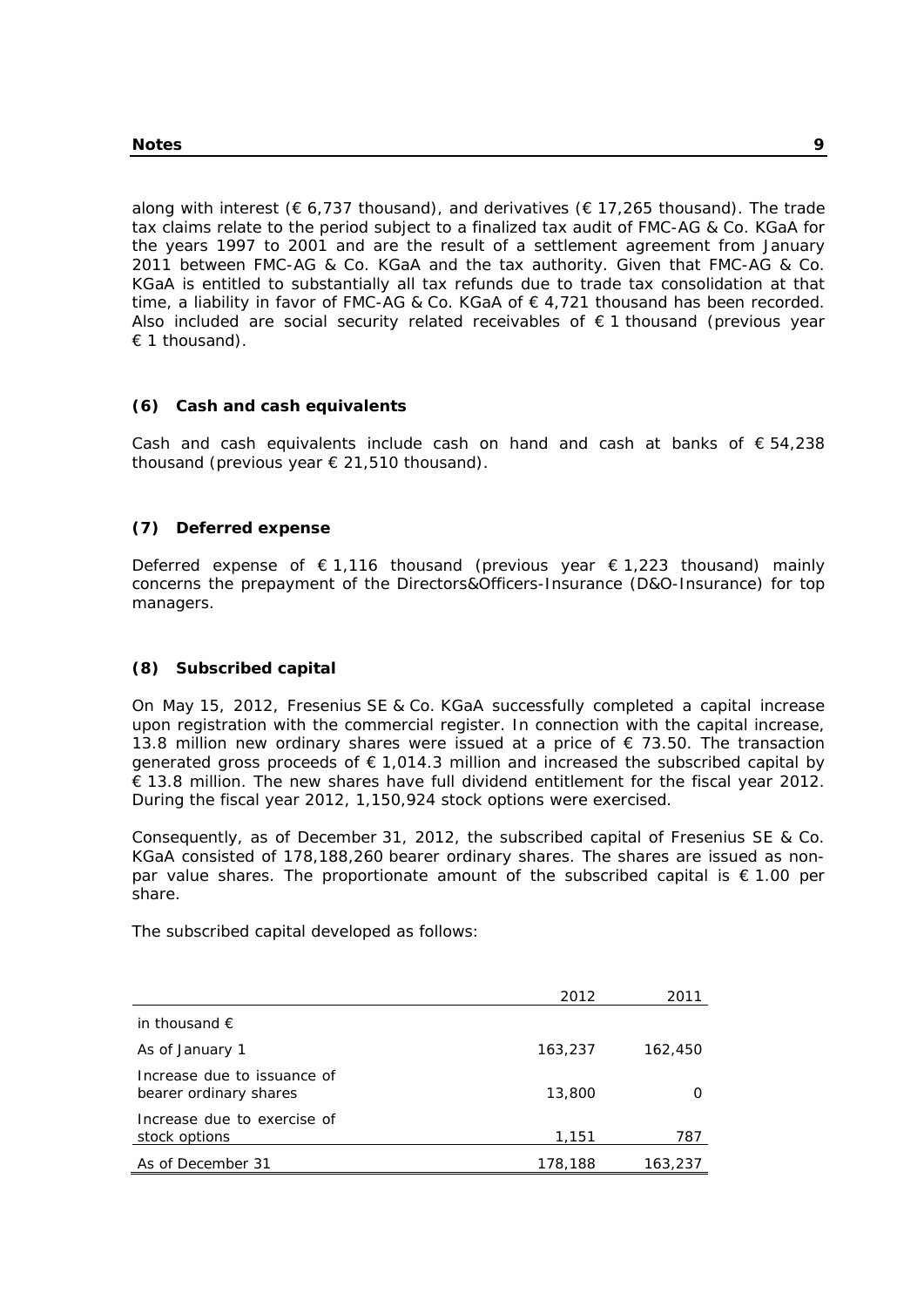## **(9) Own shares**

Fresenius SE & Co. KGaA purchased own ordinary shares during the year for distribution to employees entitled to the profit-sharing program.

The agreement reached between the Works Council and the Management Board in February 2012 is the basis for distributing the shares. The agreement awards € 2,036.25 of profit-sharing to each full-time employee for 2011 as well as the employer contribution for social security payments. About two-thirds of the profitsharing payment is settled in shares and employees are given a choice of cash or additional shares for the remaining third. Employees that opt for additional shares are awarded one additional share. The price determination for the shares and bonus shares in the profit-sharing program was made on June 11, 2012.

To be eligible for the program, employees must have had three years of continuous employment at Fresenius SE & Co. KGaA on December 31, 2011, its direct affiliated companies or affiliated companies of Fresenius Kabi and certain other affiliated companies as identified in the Works Council agreement. At that time, eligible employees must have not been under notice or in an executive position, as defined by Fresenius. Intercompany transfers are counted in full.

The following ordinary shares were purchased and distributed or re-sold as part of the Fresenius SE & Co. KGaA profit-sharing program for 2011.

|                     | Date           | <b>Number</b> | Price in $\epsilon$<br>per share |
|---------------------|----------------|---------------|----------------------------------|
| Purchase            | May 25, 2012   | 594           | 74.95                            |
| Purchase            | May 30, 2012   | 5,000         | 75.90                            |
| Purchase            | June 1, 2012   | 5,000         | 75.30                            |
| Purchase            | June 1, 2012   | 18,806        | 74.50                            |
| <b>Disbursement</b> | June 11, 2012  | 28,729        | 77.80                            |
| Sale                | June 21, 2012  | 500           | 82.52                            |
| Purchase            | Aug. 27, 2012  | 14            | 84.62                            |
| Disbursement        | Aug. 29, 2012  | 14            | 77.80                            |
| Sale                | Sept. 18, 2012 | 171           | 86.24                            |

Purchased shares with a nominal value of  $\epsilon$  29.414.00 and committed shares with a nominal value of € 28,743.00 represented 0.0165% and 0.0161% of the subscribed capital, respectively.

The proceeds from the sales on June 21, 2012 and September 18, 2012 have increased corporate funding.

As of December 31, 2012, no own shares were held.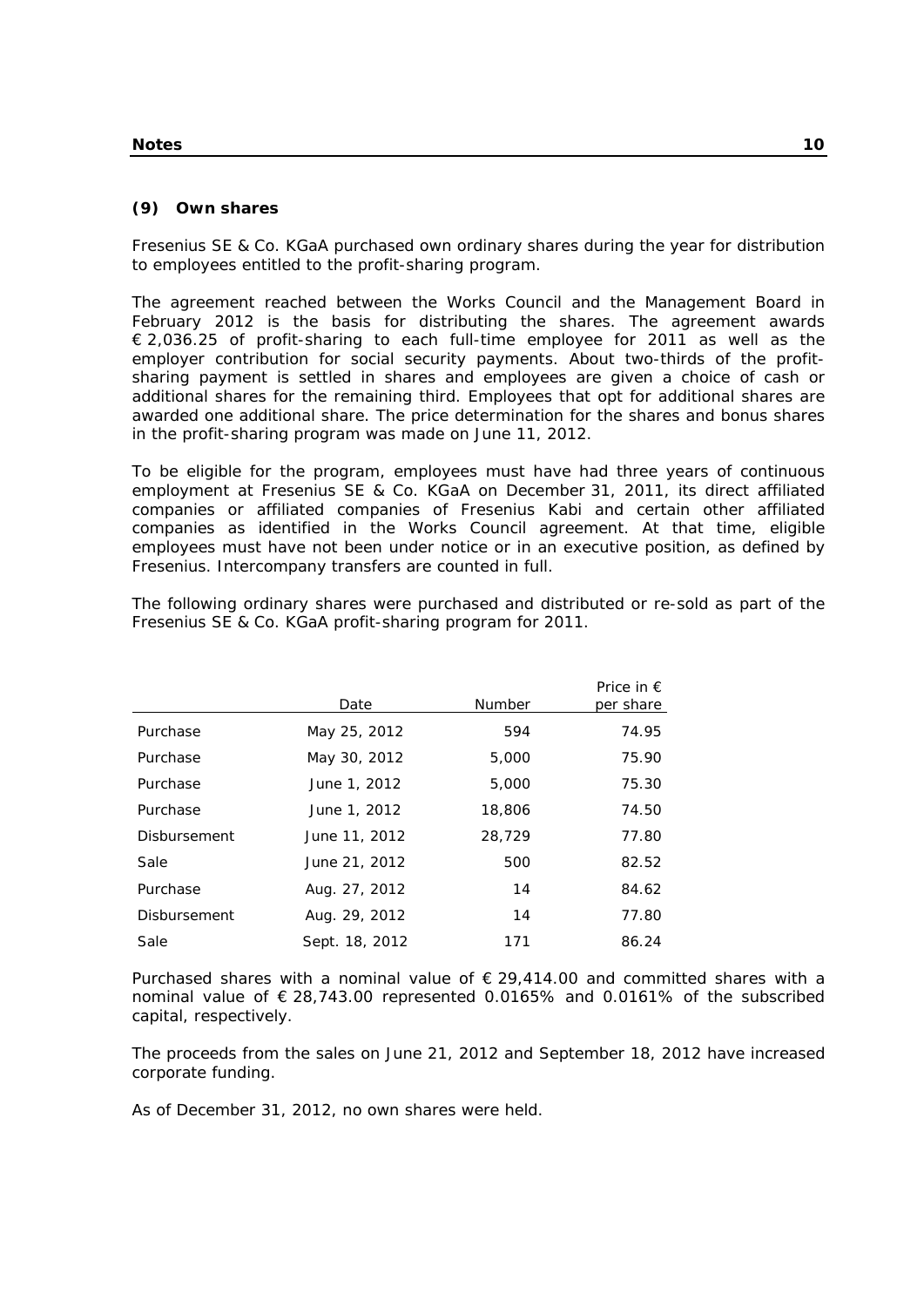#### **(10) Notification by shareholders**

The following table shows the notifications disclosed in 2012 in accordance with Section 26 (1) of the German Securities Trading Act (WpHG). They reflect the corresponding level of investments held in Fresenius SE & Co. KGaA.:

| Notifying party                                                        | Date of reaching,<br>exceeding or<br>falling below | Reporting<br>threshold       | Attribution pursuant to<br>Section 22 WpHG                                                                       | Percentage of<br>voting rights | Number of<br>voting rights                     |
|------------------------------------------------------------------------|----------------------------------------------------|------------------------------|------------------------------------------------------------------------------------------------------------------|--------------------------------|------------------------------------------------|
| BlackRock, Inc.,<br>New York, USA <sup>1</sup>                         | April 25, 2012                                     | Falling below 5%             | Section 22 (1) sentence 1 No. 6 in<br>connection with (1) sentence 2                                             | 4.88                           | 7,974,870                                      |
| BlackRock, Inc.,<br>New York, USA <sup>2</sup>                         | May 4, 2012                                        | Exceeding 5%                 | Section 22 (1) sentence 1 No. 6 in<br>connection with (1) sentence 2                                             | 5.36                           | 8,756,380                                      |
| Deutsche Bank AG.<br>Frankfurt am Main<br>Germany                      | May 15, 2012                                       | Exceeding 3%<br>and $5%$     | thereof pursuant to<br>Sections 21 and 22<br>thereof pursuant to Section 25<br>thereof pursuant to Section 25a   | 6.34<br>5.79<br>0.17<br>0.38   | 11,228,068<br>10,250,631<br>300,000<br>677,437 |
| Deutsche Bank AG.<br>Frankfurt am Main<br>Germany                      | May 16, 2012                                       | Falling below 3%<br>and $5%$ | thereof pursuant to Sections 21<br>and $22$<br>thereof pursuant to Section 25<br>thereof pursuant to Section 25a | 0.45<br>0.00<br>0.00<br>0.45   | 793,326<br>0<br>$\mathbf 0$<br>793,326         |
| <b>BlackRock Advisors</b><br>Holdings, Inc.,<br>New York, USA          | July 23, 2012                                      | Exceeding 5%                 | Section 22 (1) sentence 1 No. 6 in<br>connection with (1) sentence 2                                             | 5.05                           | 8,954,443                                      |
| <b>BlackRock Advisors</b><br>Holdings, Inc.,<br>New York, USA          | August 28, 2012                                    | Falling below 5%             | Section 22 (1) sentence 1 No. 6 in<br>connection with (1) sentence 2                                             | 4.98                           | 8,847,524                                      |
| The Capital Group<br>Companies, Inc.,<br>Los Angeles, USA <sup>3</sup> | November 2, 2012                                   | Exceeding 3%                 | Section 22 (1) sentence 1 No. 6 in<br>connection with (1) sentence 2 and<br>3                                    | 3.12                           | 5,557,985                                      |
| BlackRock Group Limited,<br>London, Great Britain                      | November 9, 2012                                   | Falling below 3%             | Section 22 (1) sentence 1 No. 6 in<br>connection with (1) sentence 2                                             | 2.91                           | 5,185,231                                      |

1 Attribution of voting rights via: BlackRock International Holdings, Inc., BR Jersey International Holdings LP, BlackRock Group Limited

<sup>2</sup> Attribution of voting rights via: BlackRock Holdco 2, Inc., BlackRock Financial Management, Inc., BlackRock International Holdings, Inc., BR Jersey International Holdings LP, Blackrock Group Limited

<sup>3</sup> Attribution of voting rights via: Capital Research and Management Company

The Else Kröner-Fresenius-Stiftung as major shareholder informed Fresenius SE & Co. KGaA on December 19, 2012, that it holds 48,231,698 ordinary shares of Fresenius SE & Co. KGaA representing 27.07% of the subscribed capital on December 31, 2012.

All WpHG-notifications by shareholders are published on the website of the Company www.fresenius.com under Investor Relations – Fresenius Share / ADR – Shareholder Structure.

#### **(11) Authorised capital**

By resolution of the Annual General Meeting on May 13, 2011, the previous Authorized Capitals I to V were revoked and a new Authorized Capital I was created.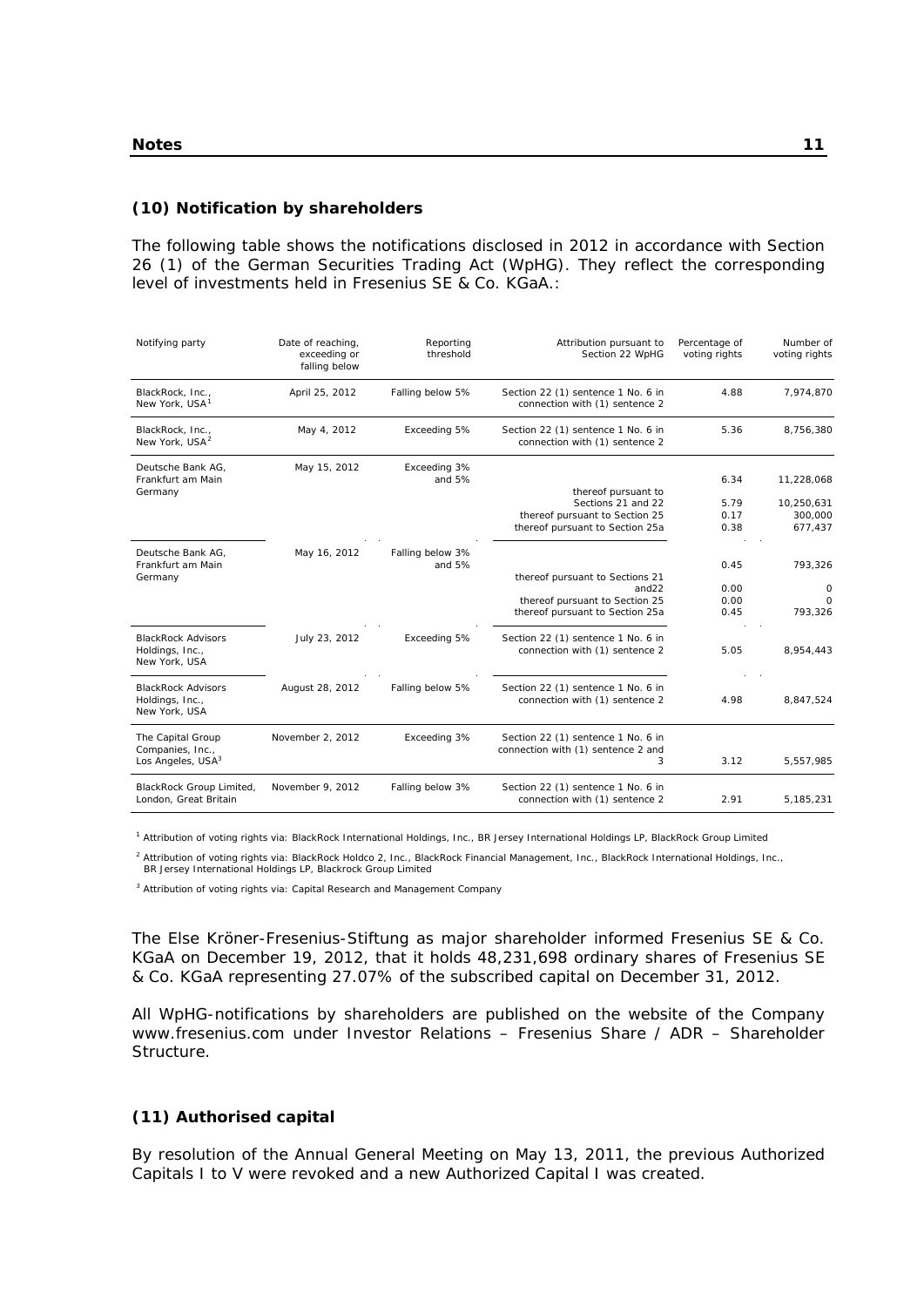In accordance with the new provision in the articles of association of Fresenius SE & Co. KGaA, the general partner, Fresenius Management SE, is authorized, with the approval of the Supervisory Board, until May 12, 2016, to increase Fresenius SE & Co. KGaA's subscribed capital by a total amount of up to  $\epsilon$  40,320,000 through a single issue or multiple issues of new bearer ordinary shares against cash contributions and/or contributions in kind (Authorized Capital I). A subscription right must be granted to the shareholders in principle. In defined cases, the general partner is authorized, with the consent of the Supervisory Board, to decide on the exclusion of the shareholders' subscription right (e. g. to eliminate fractional amounts). For cash contributions, the authorization can only be exercised if the issue price is not significantly below the stock exchange price of the already listed shares at the time the issue price is fixed with final effect by the general partner. Furthermore, the proportionate amount of the shares issued with exclusion of subscription rights may not exceed 10% of the subscribed capital neither at the time of the resolution on the authorization nor at the time of the utilization of the authorization. In the case of a contribution in kind, the subscription right can be excluded only in order to acquire a company, parts of a company or a participation in a company. The authorizations granted concerning the exclusion of subscription rights can be used by the general partner only to such extent that the proportional amount of the total number of shares issued with exclusion of the subscription rights does not exceed 20% of the subscribed capital, neither at the time of the resolution on the authorization nor at the time of the utilization of the authorization.

The changes to the Authorized Capital became effective upon registration of the amendments to the articles of association with the commercial register on July 11, 2011.

|                                                             | 2012      | 2011   |
|-------------------------------------------------------------|-----------|--------|
| in thousand $\epsilon$                                      |           |        |
| As of January 1                                             | 40,320    |        |
| Increase due to resolution of<br>the Annual General Meeting | 0         | 40,320 |
| Decrease due to issuance of<br>bearer ordinary shares       | $-13,800$ |        |
| As of December 31                                           | 26,520    | 40,320 |

The Authorized Capital I has developed as follows:

#### **(12) Conditional Capital**

Corresponding to the stock option plans, the Conditional Capital of Fresenius SE & Co. KGaA is divided into Conditional Capital I, Conditional Capital II and Conditional Capital III. These are used to satisfy the subscription rights in connection with previously issued stock options or convertible bonds, as the case may be, for bearer ordinary shares under the stock option plans of 1998, 2003 and 2008.

By resolution on May 11, 2012, the Annual General Meeting of Fresenius SE & Co. KGaA authorized the general partner, with the approval of the Supervisory Board, until May 10, 2017, to issue option bearer bonds and/or convertible bearer bonds, once or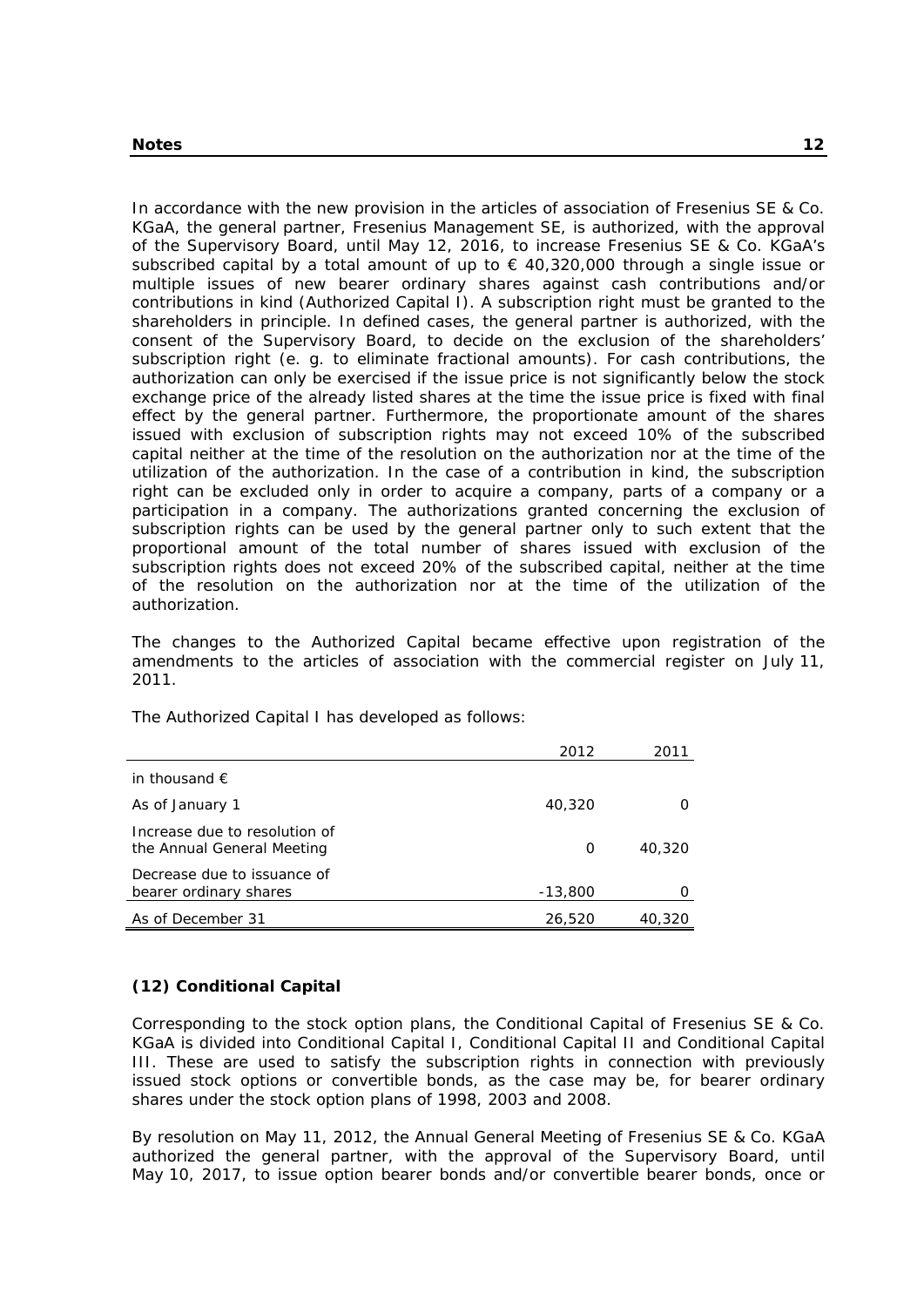several times, for a total nominal amount of up to  $\epsilon$  2.5 billion. To fulfill the granted subscription rights, the subscribed capital of Fresenius SE & Co. KGaA was increased conditionally by up to  $\epsilon$  16,323,734 through issuing of up to 16,323,734 new bearer ordinary shares (Conditional Capital IV). The change of Fresenius SE & Co. KGaA's articles of association with regard to the Conditional Capital IV became effective upon registration with the commercial register on July 4, 2012. The conditional capital increase shall only be implemented to the extent that the holders of convertible bonds issued for cash or of warrants from option bonds issued for cash exercise their conversion or option rights and as long as no other forms of settlement are used (Conditional Capital IV). The new bearer ordinary shares shall participate in the profits from the start of the fiscal year in which they are issued.

The Conditional Capital I for the Fresenius AG Stock Option Plan 1998 has developed as follows:

|                                              | Ordinary shares |
|----------------------------------------------|-----------------|
| in $\epsilon$                                |                 |
| As of January 1, 2012                        | 888,428         |
| Decrease due to<br>exercise of stock options | $-30,458$       |
| As of December 31, 2012                      | 857,970         |

The Conditional Capital II for the Fresenius AG Stock Option Plan 2003 has developed as follows:

|                                              | Ordinary shares |
|----------------------------------------------|-----------------|
| in $\epsilon$                                |                 |
| As of January 1, 2012                        | 2,976,630       |
| Decrease due to<br>exercise of stock options | -479,376        |
| As of December 31, 2012                      | 2.497.254       |

The Conditional Capital III for the Fresenius SE Stock Option Plan 2008 has developed as follows:

|                                              | Ordinary shares |
|----------------------------------------------|-----------------|
| in $\epsilon$                                |                 |
| As of January 1, 2012                        | 6,024,524       |
| Decrease due to<br>exercise of stock options | -641,090        |
| As of December 31, 2012                      | 5,383,434       |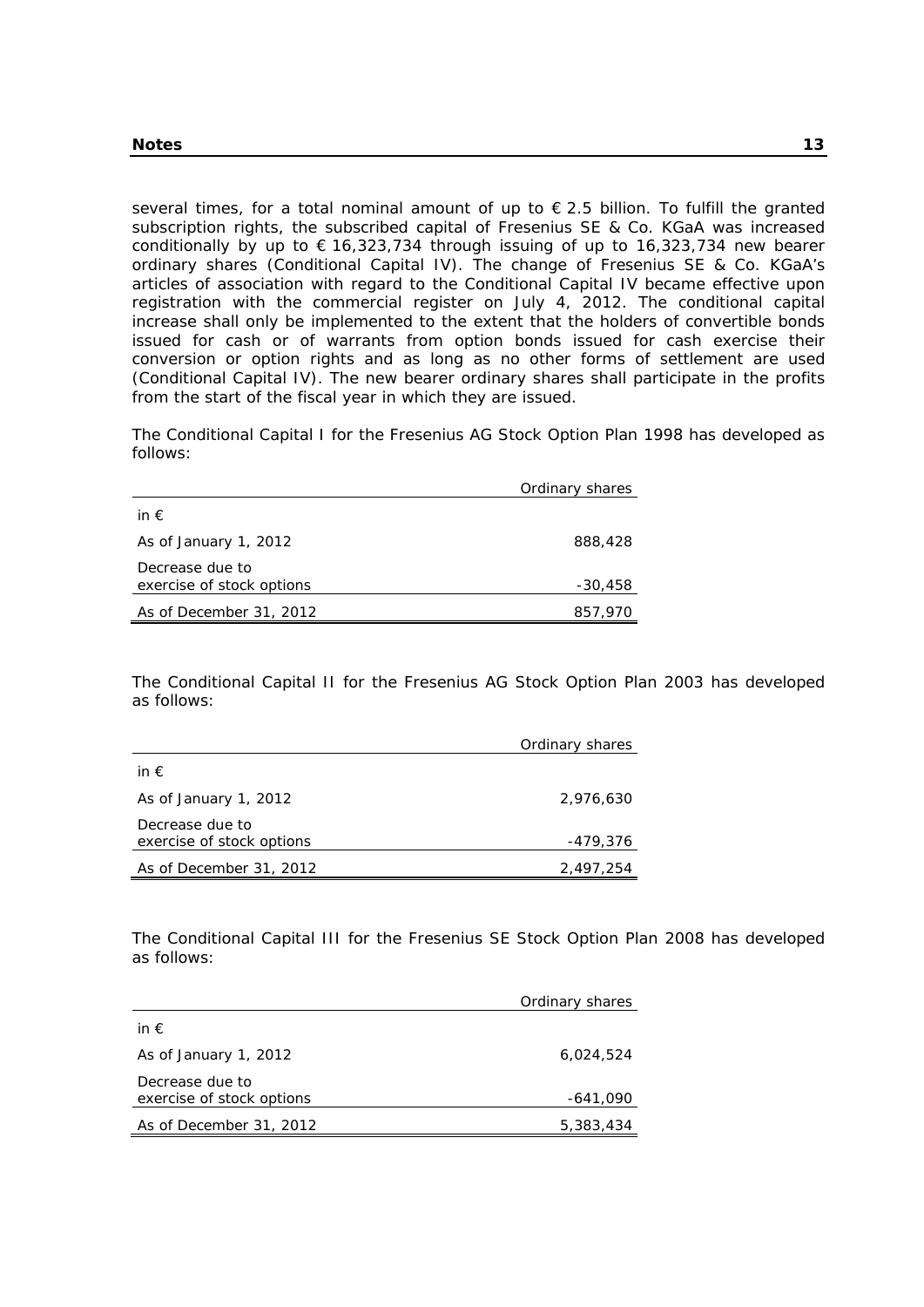The Conditional Capital IV, approved May 11, 2012, has developed as follows:

|                                                             | Ordinary shares |
|-------------------------------------------------------------|-----------------|
| in $\epsilon$                                               |                 |
| As of January 1, 2012                                       |                 |
| Increase due to resolution<br>of the Annual General Meeting | 16,323,734      |
| As of December 31, 2012                                     | 16,323,734      |

#### **Fresenius SE & Co. KGaA stock option plans**

Description of the Fresenius SE & Co. KGaA stock option plans in place

As of December 31, 2012, Fresenius SE & Co. KGaA had two stock option plans in place: the Fresenius AG Stock Option Plan 2003 (2003 Plan) which is based on convertible bonds and the stock option based Fresenius SE Stock Option Plan 2008 (2008 Plan). On June 30, 2012, the term of the options granted under the Fresenius AG Stock Option Plan 1998 expired. In 2012, stock options were solely granted under the 2008 Plan.

#### Stock Option Plan 2008

During 2008, Fresenius SE adopted the 2008 Plan to grant subscription rights to members of the Management Board and executive employees of the Company and affiliated companies. Due to the change of legal form of Fresenius SE into Fresenius SE & Co. KGaA and the conversion of all preference shares into ordinary shares, this plan was amended and completely adapted to ordinary shares. Under the 2008 Plan, up to 6.2 million options can be issued, which carry entitlement to exclusively obtain 6.2 million ordinary shares (originally 3.1 million ordinary shares and 3.1 million preference shares). Up to 1.2 million options are designated for members of the Management Board of Fresenius Management SE (originally Management Board of Fresenius SE), up to 3.2 million options are designated for members of the management of directly or indirectly affiliated companies (except for Fresenius Medical Care) and up to 1.8 million options are designated for executive employees of Fresenius SE & Co. KGaA (originally of Fresenius SE) and its affiliated companies (except for Fresenius Medical Care). With respect to the members of Fresenius Management SE's Management Board, the Supervisory Board of Fresenius Management SE now holds the sole authority to grant stock options and administer the 2008 Plan. The Management Board of Fresenius Management SE now has such authority with respect to all other participants in the 2008 Plan. The options can be granted in five tranches with effect as of the first bank working day in July and/or the first bank working day in December. The exercise price of options shall be the average closing price of Fresenius SE & Co. KGaA's (originally Fresenius SE's) ordinary shares (originally ordinary and preference shares) on the Frankfurt Stock Exchange during the 30 trading days immediately prior to each grant date. For participants in the United States, the exercise price may be the average closing price during the 30 calendar days immediately prior to the grant date, if this is higher. Options granted have a seven-year term but can be exercised only after a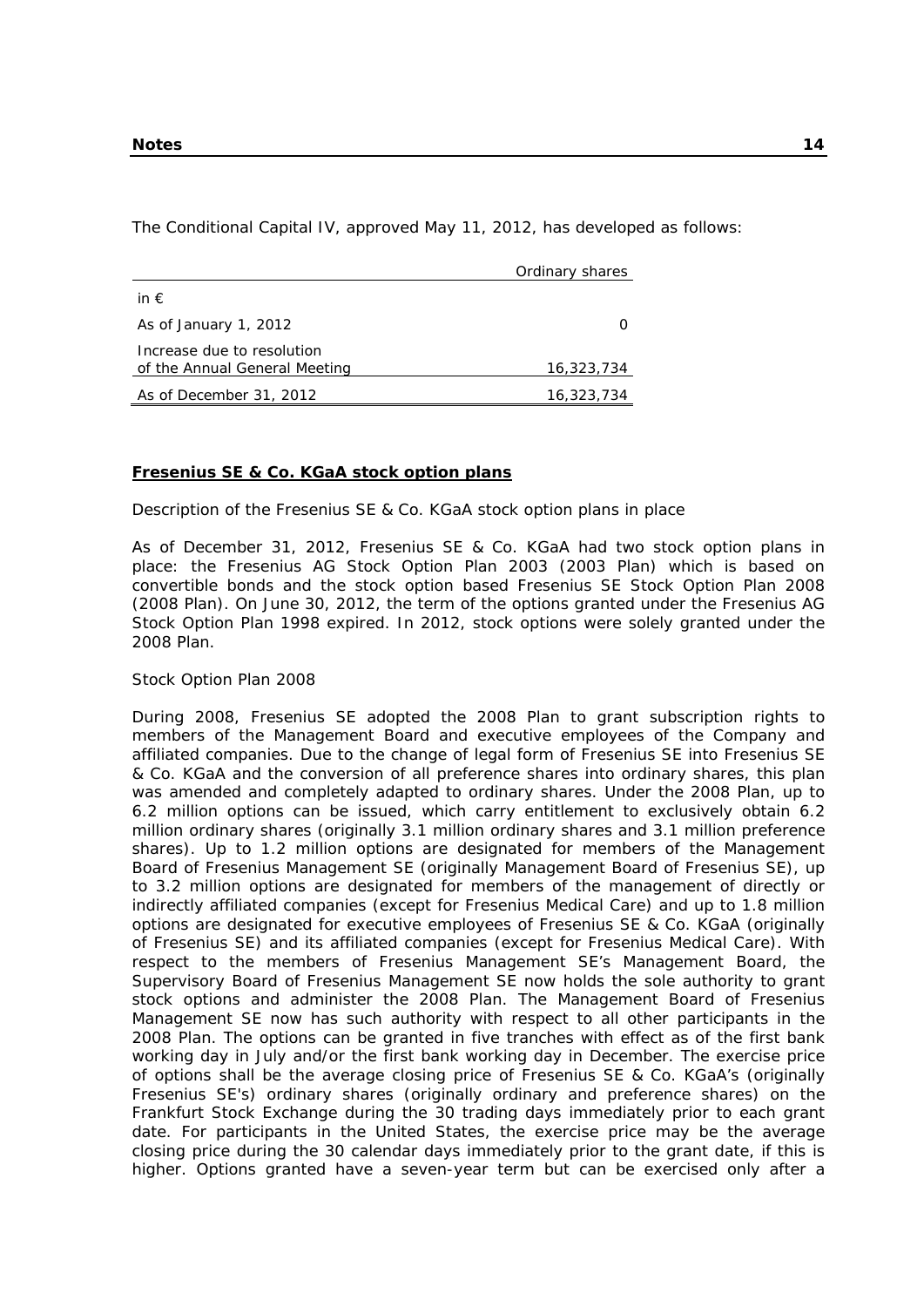three-year vesting period. The vesting of options granted is mandatorily subject to the condition, in each case, that the annual success target within the three-year vesting period is achieved. For each such year, the success target is achieved if the consolidated net income attributable to shareholders of Fresenius SE & Co. KGaA, adjusted for extraordinary effects, has increased by at least 8% compared to the respective adjusted net income attributable to shareholders of Fresenius SE & Co. KGaA of the previous fiscal year. For each year in which the success target has not been met, one third of the options granted shall forfeit. The adjusted net income attributable to shareholders of Fresenius SE & Co. KGaA shall be calculated on the basis of the calculation method of the accounting principles according to U.S. GAAP. For the purposes of the 2008 Plan, the adjusted net income attributable to shareholders of Fresenius SE & Co. KGaA is determined and will be verified with binding effect by Fresenius SE & Co. KGaA's auditor during the audit of the consolidated financial statements. The performance targets for 2008 to 2012 were met. Upon exercise of vested options, Fresenius SE & Co. KGaA has the right to grant treasury shares or a cash payment in lieu of increasing capital by the issuance of new shares. If all conditions are fulfilled, stock options may be exercised throughout the year with the exception of certain pre-determined black-out periods. Former options for preference shares are now exclusively options for ordinary shares.

#### Stock Option Plan 2003

During 2003, Fresenius AG adopted the 2003 Plan for members of the Management Board and executive employees. This incentive plan which is based on convertible bonds was replaced by the 2008 Plan and no options have been granted since 2008. Due to the change of legal form of Fresenius SE into Fresenius SE & Co. KGaA and the conversion of all preference shares into ordinary shares, this plan was also amended and completely adapted to ordinary shares. Under the 2003 Plan, eligible employees have the right to acquire ordinary shares (originally ordinary and preference shares) of Fresenius SE & Co. KGaA (originally of Fresenius AG or of Fresenius SE, respectively). The bonds expire in 10 years and one third of them can be exercised beginning after two, three and four years after the grant date, respectively. Upon issuance of the option, the employees had the right to choose options with or without a stock price target. The conversion price of options subject to a stock price target corresponds to the stock exchange quoted price of the ordinary shares (originally ordinary or preference shares, respectively) upon the first time the stock exchange quoted price exceeds the initial value (after the share split in 2007:  $\frac{1}{3}$  of the initial value) by at least 25%. If converted after the share split, the conversion price which entitles to three ordinary shares (originally three ordinary shares or three preference shares, respectively) is equal to the triple of one third of the initial value. The initial value is the joint average stock exchange price of the ordinary shares (originally ordinary shares or preference shares, respectively) during the last 30 trading days prior to the date of grant. The conversion price of options without a stock price target is the initial value. In the case of options not subject to a stock price target, the number of convertible bonds awarded to the eligible employee was 15% less than if the employee elected options subject to the stock price target. Each convertible bond granted after the share split in 2007 entitles to subscribe one ordinary share (originally one ordinary or one preference share, respectively), subject to payment of the conversion price. Bonds granted and converted prior to the share split were entitled to subscribe one ordinary share (originally one ordinary or one preference share, respectively), conversion after the share split entitles to three ordinary shares (originally three ordinary or three preference shares, respectively). In addition, due to the elimination of the preference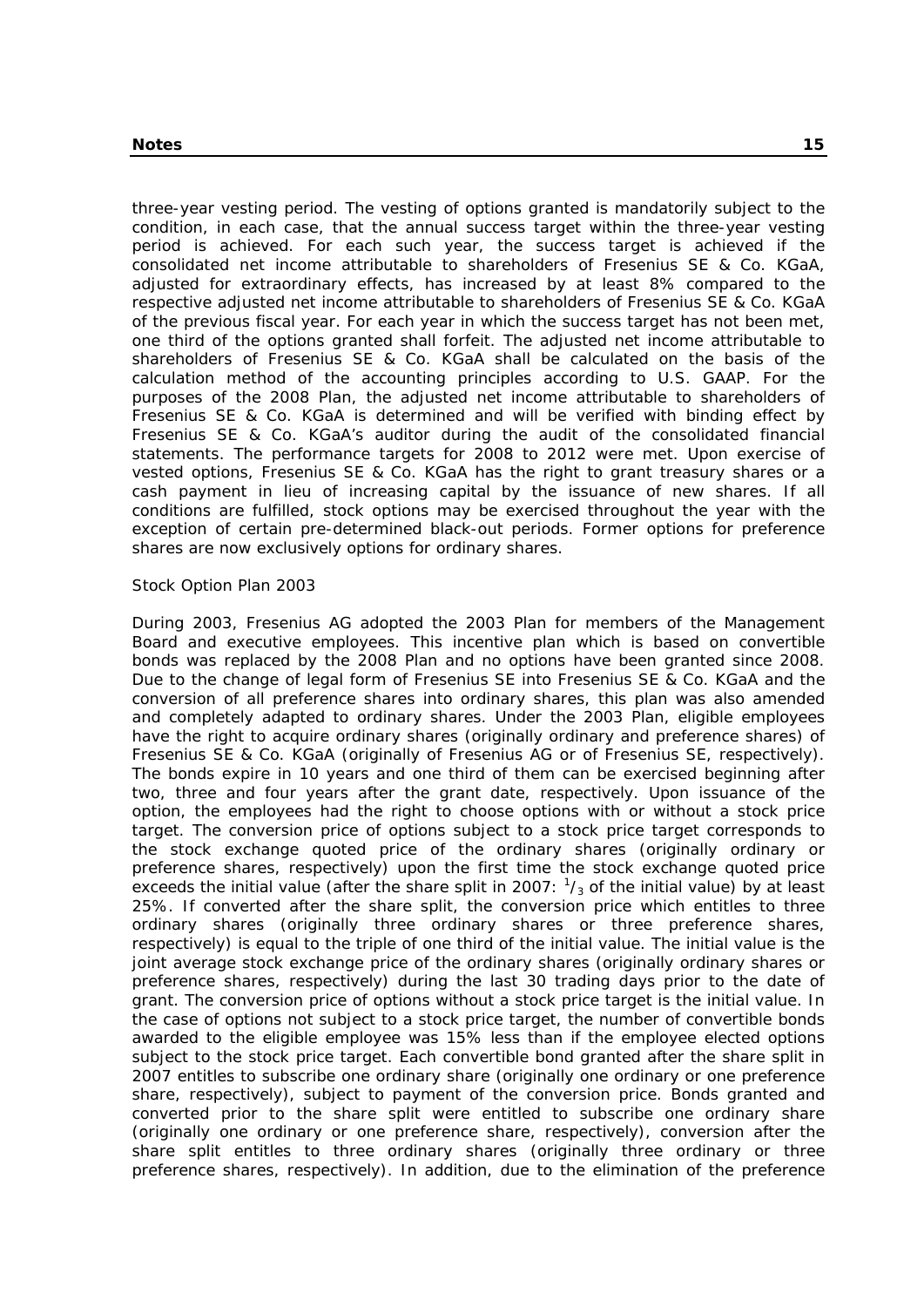shares, after the change of legal form, the success target of the 2003 Plan had to be adjusted to the effect that it is deemed to be achieved if and when the aggregate of the following price increases amounts to at least 25%: (1) increase of the joint average stock exchange price of ordinary and preference shares from the day of the issuance until the day when the change of legal form took effect and (2) increase of the stock exchange price of ordinary shares since the change of legal form took effect.

Stock Option Plan 1998

During 1998, Fresenius AG adopted the 1998 Plan for members of the Management Board and executive employees. This stock incentive plan was replaced by the 2003 Plan and no options have been granted since 2003. Under the 1998 Plan, eligible employees had the right to acquire ordinary and preference shares of Fresenius SE. After the change of legal form and the conversion of all preference shares into ordinary shares, the options exclusively granted the right to acquire ordinary shares of Fresenius SE & Co. KGaA. Options granted under this plan had a 10-year term which expired on June 30, 2012.

#### Transactions during 2012

In 2012, Fresenius SE & Co. KGaA awarded 1,206,145 stock options under the 2008 Plan, including 198,660 options to members of the Management Board of Fresenius Management SE, at a weighted-average exercise price of  $\epsilon$  78.54, a weighted-average fair value of  $\epsilon$  21.18 each and a total fair value of  $\epsilon$  26 million, which will be amortized over the three-year vesting period. During the fiscal year 2012, Fresenius SE & Co. KGaA received cash of  $\epsilon$  46 million from the exercise of 1,150,924 stock options. The average stock price of the ordinary share at the exercise date was  $\epsilon$  84.06. The intrinsic value of options exercised in 2012 was € 48 million. 929,147 convertible bonds were outstanding and exercisable under the 2003 Plan at December 31, 2012. The members of the Fresenius Management SE Management Board held 220,360 convertible bonds. At December 31, 2012, out of 4,455,605 outstanding stock options issued under the 2008 Plan, 1,132,182 were exercisable and 931,380 were held by the members of the Fresenius Management SE Management Board.

Stock option transactions are summarized as follows:

| Ordinary shares                |            |
|--------------------------------|------------|
|                                | number     |
| Number as of December 31, 2011 | 5,494,127  |
| plus new issues                | 1,206,145  |
| less forfeited options         | $-164.596$ |
| less exercises                 | -1,150,924 |
| Number as of December 31, 2012 | 5,384,752  |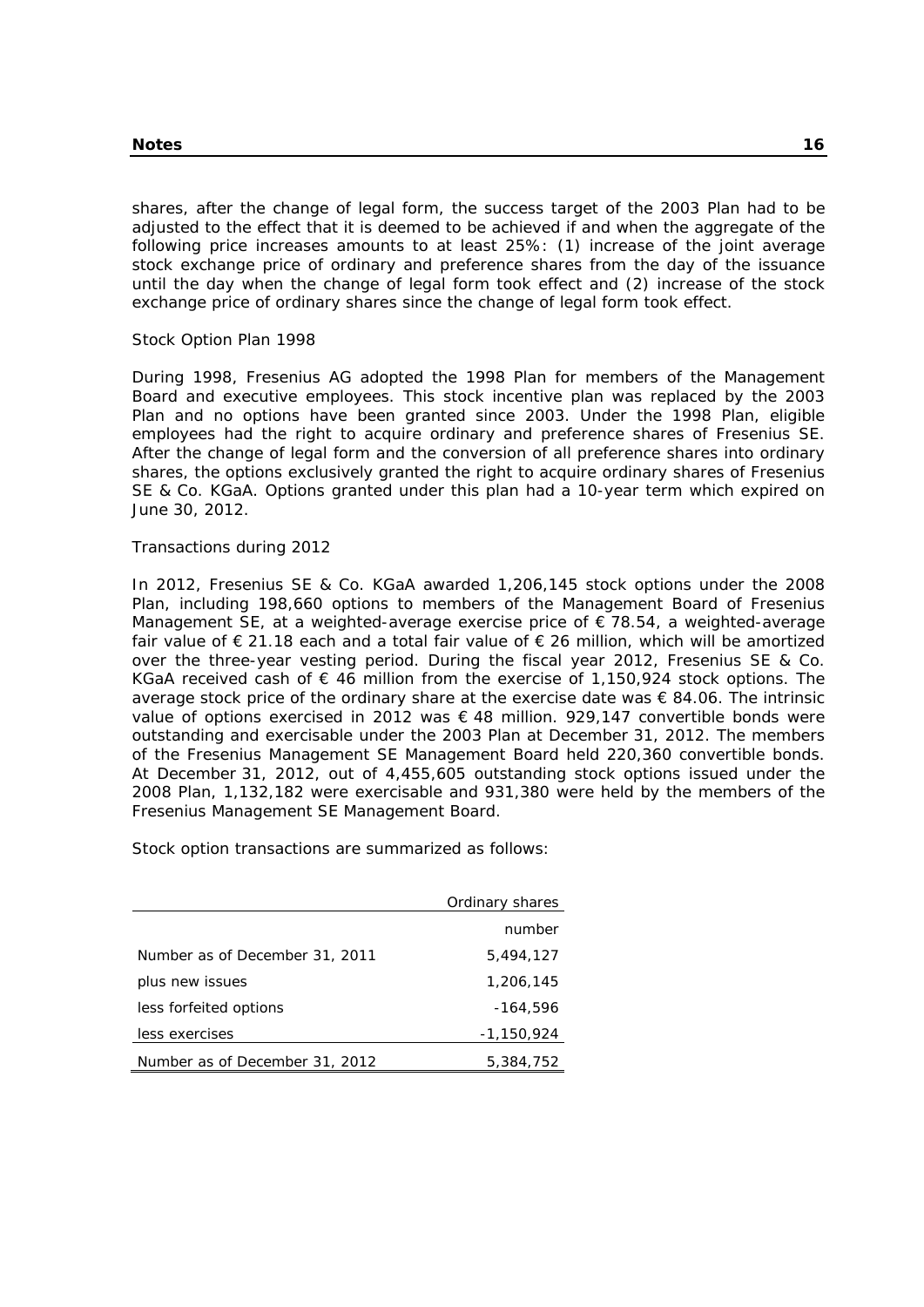#### **(13) Capital reserves**

Capital reserves comprise the premium paid on the issue of shares and the exercise of stock options (additional paid-in capital).

The capital reserves have developed during the fiscal year as follows:

|                                                       | 2012      | 2011      |
|-------------------------------------------------------|-----------|-----------|
| in thousand $\epsilon$                                |           |           |
| As of January 1                                       | 1,899,796 | 1,869,988 |
| Increase due to issuance of<br>bearer ordinary shares | 1,000,500 |           |
| Increase due to<br>exercise of stock options          | 44,696    | 29,808    |
| As of December 31                                     | 2,944,992 | 1,899,796 |

The capital reserve of 10% of the subscribed capital conforms with the legal reserve as in section 150 (1) and (2) of the German Stock Corporation Act (AktG).

## **(14) Other reserves**

Other reserves developed as follows:

|                                                                            | 2012      | 2011      |
|----------------------------------------------------------------------------|-----------|-----------|
| in thousand $\epsilon$                                                     |           |           |
| As of January 1                                                            | 1,308,995 | 854,245   |
| Additions to other reserves from net<br>income of the period               | O         | 454,750   |
| Additions to other reserves by the<br>General<br>Meeting<br>Annual<br>from |           |           |
| retained earnings                                                          | 299,700   |           |
| Deduction of other reserves                                                | $-53,200$ |           |
| As of December 31                                                          | 1,555,495 | 1,308,995 |

According to the restrictions in Section 268 (8) HGB,  $\epsilon$  54.3 thousand shall not be distributed. This amount relates exclusively to the fair value of the securities held to cover partial retirement agreement obligations in case of insolvency. Given that the amount of capital and other reserves is sensibly higher than retained earnings, there is no distribution restriction for this amount.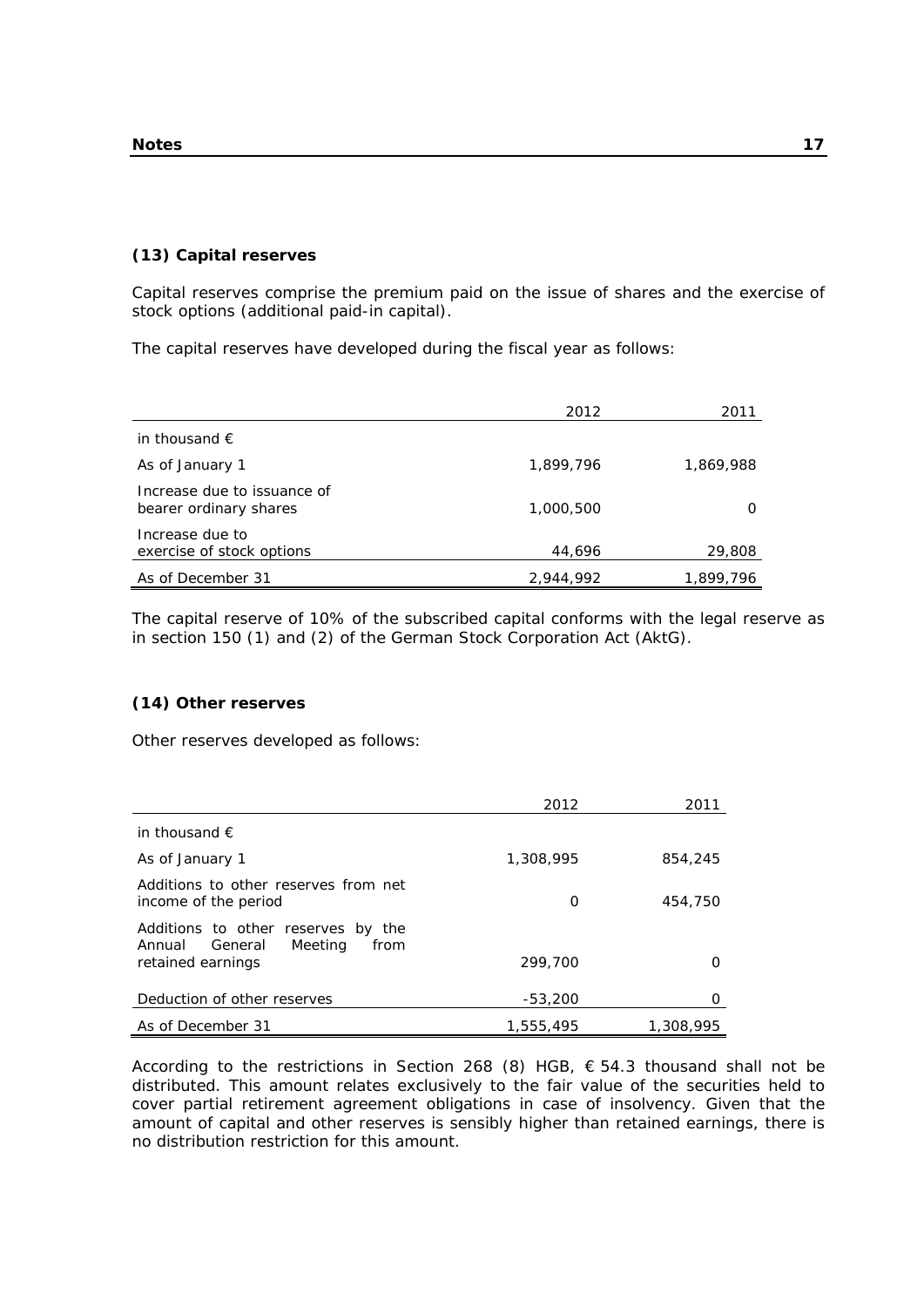## **(15) Retained earnings**

Accumulated profits from the prior year of  $\epsilon$  40.8 thousand are included in retained earnings in accordance with the decision taken at the Annual General Meeting on May 11, 2012.

## **(16) Special reserve for investment government grants**

Special reserves primarily comprise government investment grants and subsidies according to sections 1, 4 and 4b of the German Investment Subsidy Code (InvZulG). Dissolution of grants and subsidies is spread over the useful life of the subsidized assets. The yearly dissolution ( $\epsilon$  1 thousand) is included in the profit and loss statement under "Other operating income".

## **(17) Accrued expenses**

**The pension obligation** has been determined according to the method described under Note (3) "Accounting principles and standards of valuation". Included in this item is an obligation of  $\epsilon$  8,343 thousand in favor of Fresenius management SE for pension obligations related to its Management Board members.

In accordance with legal regulations the employee credit balances of partial retirement agreements are secured against insolvency. To fulfill this purpose the company buys shares of a money-market-similar investment fund in the amount of the cumulated credit balances. The securitization is done via pledging the investment fund shares to a trustee, hence the securities have the sole purpose of fulfilling the obligations derived from the partial retirement agreements and are not available to other creditors. They have been netted with their matching obligations following Section 246 (2) sentence 2 HGB. The fair value of these securities has been derived from the stock exchange price at the balance sheet date.

|                                                     | Dec 31, 2012 |
|-----------------------------------------------------|--------------|
| in thousand $\epsilon$                              |              |
| Amount to be paid for partial retirement agreements | 1,927        |
| Fair value of matching securities                   | 1,458        |
| Funded status (surplus of obligations over assets)  | 469          |
| Acquisition cost of securities                      | 1,403        |

In the statement of income, net interest includes  $\epsilon$  13 thousand of netted expense and income from the valuation of the securities and the provision.

On the basis of a Works Council Agreement from 2009 and starting on January 1, 2010, employees can participate in a demography fund (Demografiefonds) by contributing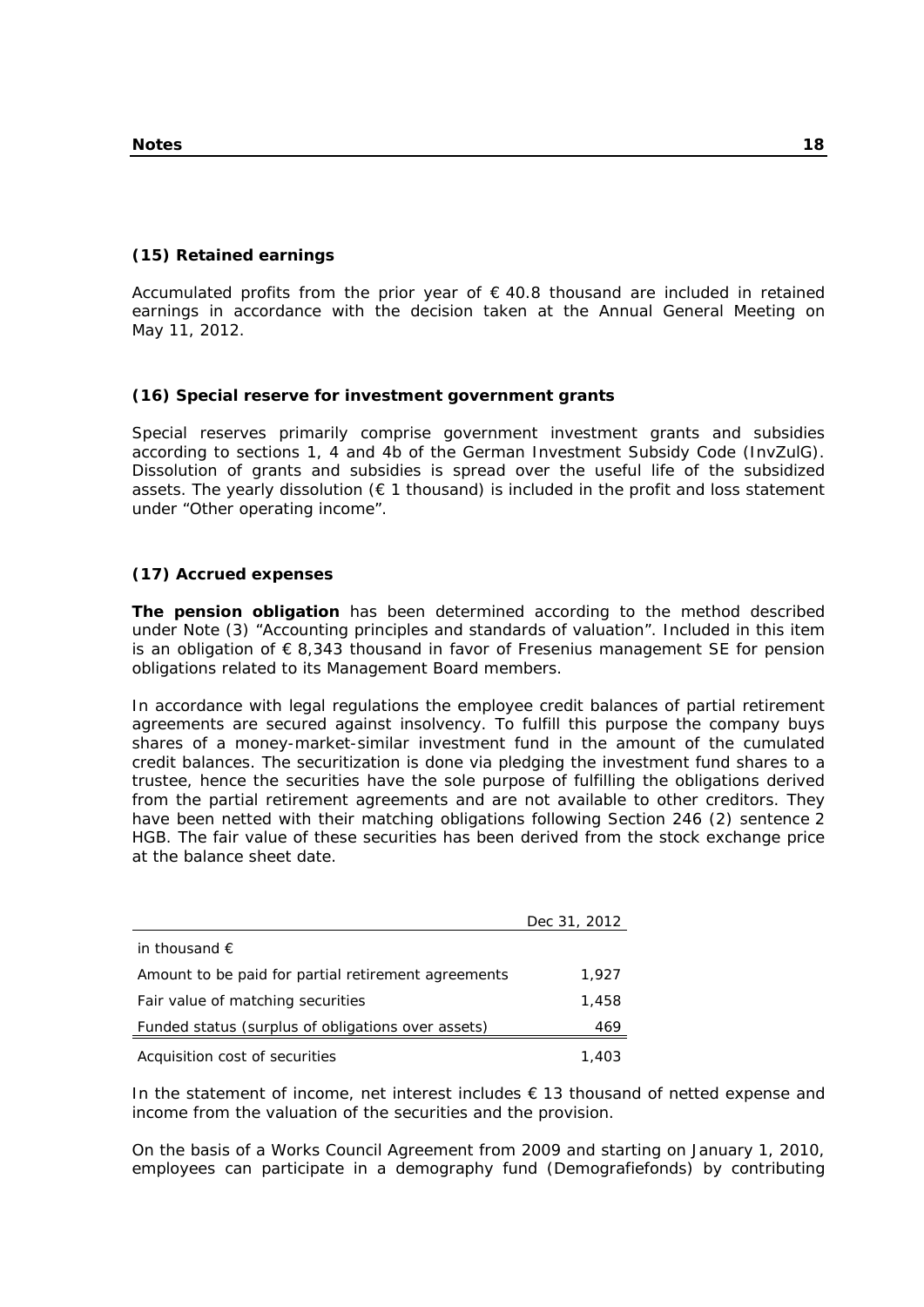part of their compensation or working time to an account run by Fresenius SE & Co. KGaA in exchange of time-off in the future. The credit balances of the employees are invested in an insurance product via a trust agreement so that Fresenius SE & Co. KGaA and its creditors do not have access to the funds. This construction is a security-based pension obligation in the sense of Section 253 (1) sentence 3 HGB. The amount provisioned for the time balances of the employees corresponds to the fair value of the insurance product. The fair value results from the forecasted actuarial reserves of the insurance company plus the present profit sharing on the surplus.

|                                                            | Dec 31, 2012 |
|------------------------------------------------------------|--------------|
| in thousand $\epsilon$                                     |              |
| Amount to be paid for obligations from the demography fund | 479          |
| Fair value of matching insurance                           | 479          |
| Funded status (surplus of assets over obligations)         |              |
| Acquisition cost of insurance                              | 458          |

The statement of income includes  $\epsilon$  14 thousand of netted expense and income, respectively, from the valuation of the insurance product and the provision.

**Accruals for income taxes** include estimated amounts of outstanding tax payments from prior years.

**Other accruals** are primarily established to cover contingent losses from interest rate swaps, personnel costs as well as outstanding invoice liabilities.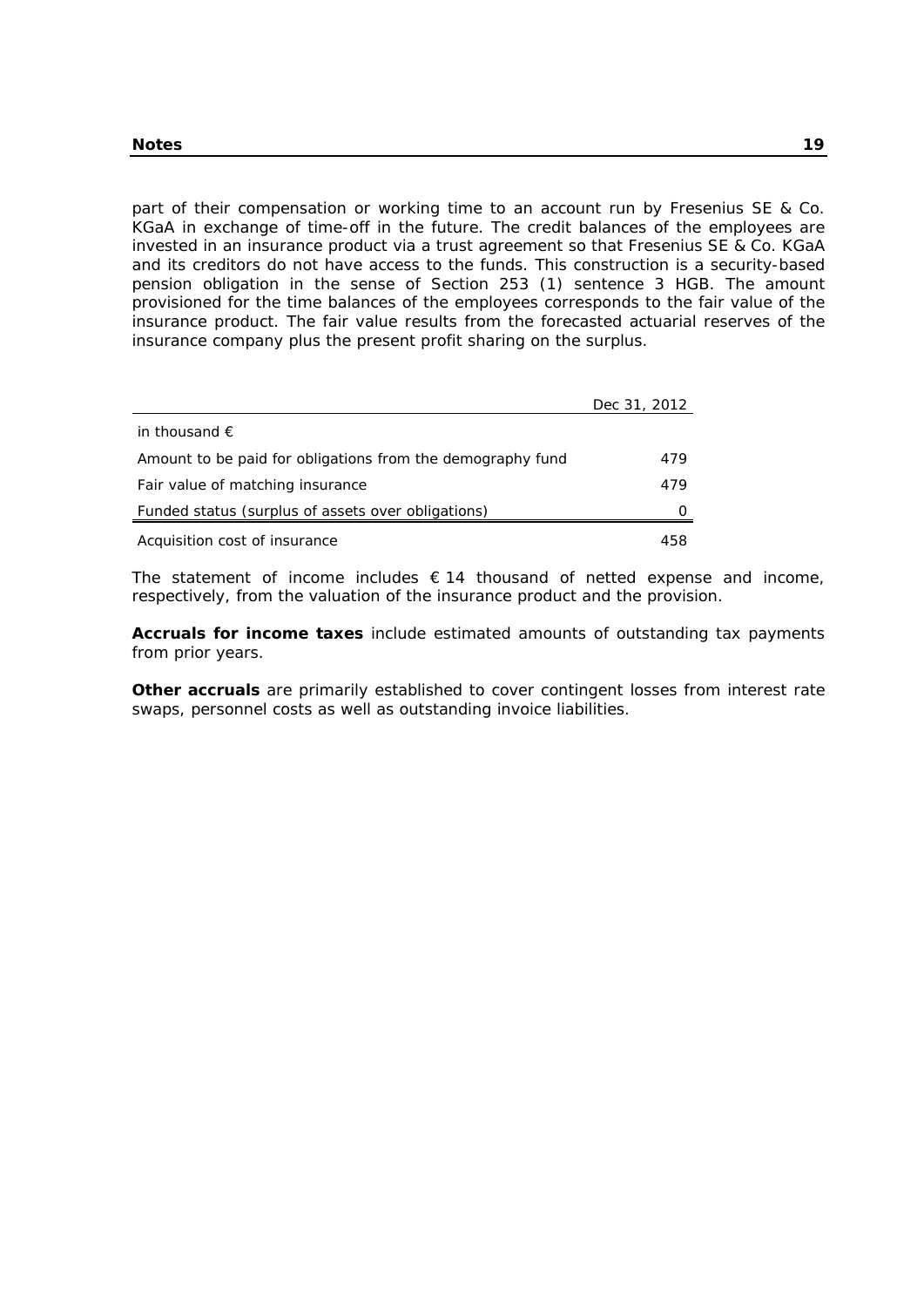## **(18) Liabilities**

|                                        | Dec 31, 2012 |                 |                                  |                 | Dec 31, 2011 |                                      |
|----------------------------------------|--------------|-----------------|----------------------------------|-----------------|--------------|--------------------------------------|
|                                        |              |                 | thereof with a remaining term of |                 |              | Thereof<br>with a                    |
|                                        | Total        | up to<br>1 year | 1 year to<br>5 years             | over 5<br>years | Total        | remaining<br>term of up<br>to 1 year |
| in thousand $\epsilon$                 |              |                 |                                  |                 |              |                                      |
| Convertible bonds                      | 194          | 194             | $\mathbf 0$                      | $\mathbf 0$     | 324          | 324                                  |
| Bank loans                             | 596,002      | 196,002         | 285,000                          | 115,000         | 206,285      | 10,285                               |
| (thereof secured)                      | (596,000)    | (196,000)       | (285,000)                        | (115,000)       | (196,000)    | (0)                                  |
| Trade accounts<br>payable              | 5,204        | 5,204           | $\mathbf 0$                      | 0               | 3,207        | 3,207                                |
| Accounts payable<br>to related parties | 1,520,333    | 488,056         | 532,277                          | 500,000         | 1,168,489    | 627,307                              |
| Other liabilities                      | 14,680       | 14,680          | 0                                | 0               | 8,680        | 8,680                                |
|                                        | 2,136,413    | 704,136         | 817,277                          | 615,000         | 1,386,985    | 649,803                              |
| (thereof secured)                      | (596,000)    | (196,000)       | (285,000)                        | (115,000)       | (196,000)    | (0)                                  |

#### **Convertible bonds**

Liabilities result from the issuance of convertible bonds worth  $\epsilon$  194 thousand as part of the Fresenius AG 2003 Stock Option Plan.

#### **Bank loans**

## **European Investment Bank Agreement**

Fresenius SE & Co. KGaA has access to a revolving credit facility from the European Investment Bank (EIB) of € 96 million until June 2013. As of December 31, 2012, this credit facility was used in an amount of  $\epsilon$  96 million.

Fresenius SE & Co. KGaA has access to a further revolving credit facility from the EIB of € 100 million until September 2013. As of December 31, 2012, this credit facility was used in an amount of  $€ 100$  million.

The EIB is the not-for-profit long-term lending institution of the European Union and loans funds at favorable rates for the purpose of specific capital investment and research and development project. The above mentioned loans bear variable interest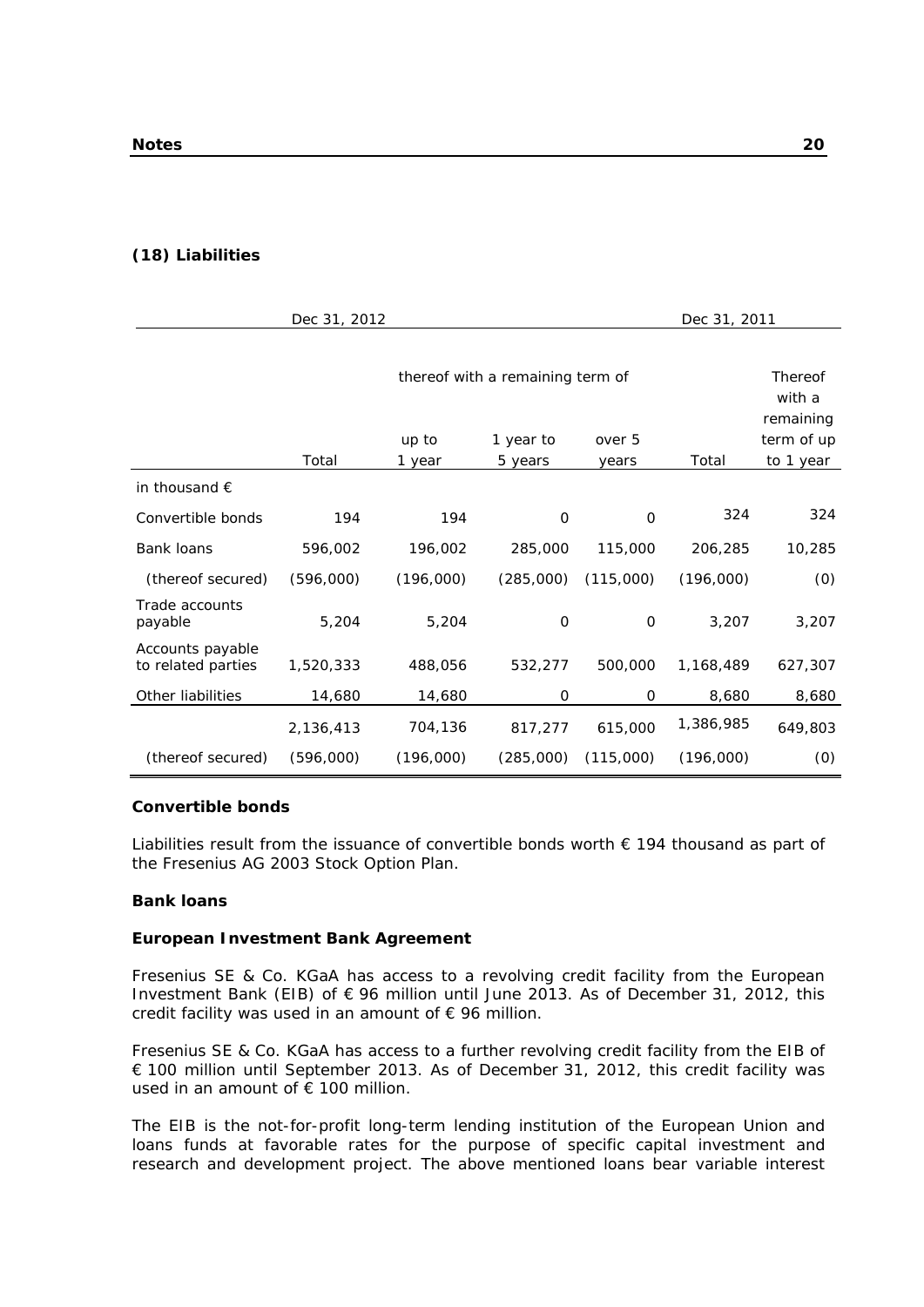rates which are based on EURIBOR or LIBOR plus applicable margin. These interest rates change quarterly. The drawing of  $\epsilon$  96 million under the credit facility is secured by bank guarantees. The drawing of  $\epsilon$  100 million under the credit facility is guaranteed by Fresenius Kabi AG and Fresenius ProServe GmbH.

#### **Euro Notes**

On April 2, 2012, Fresenius SE & Co. KGaA issued Euro Notes in an amount of € 400 million. Proceeds were used to refinance the tranches of the Euro Notes of Fresenius Finance B.V. which were due in April and July 2012 and for general corporate purposes. The new Euro Notes are guaranteed by Fresenius Kabi AG and Fresenius ProServe GmbH.

#### **Liabilities to affiliated companies**

Liabilities to affiliated companies comprise loans and financing accounts with affiliated companies in an amount of  $\epsilon$  1,520,251 thousand (previous year  $\epsilon$  1,167,259 thousand) and trade accounts payable amounting to  $\epsilon$  82 thousand (previous year  $\in$  1,230 thousand).

Included in this item are liabilities of € 3,617 thousand (previous year € 2,427 thousand) in favor of the general partner Fresenius Management SE. Moreover liabilities of € 12,335 thousand (previous year € 10,022 thousand) in favor of Fresenius Management SE are included in pension liability and other liabilities.

#### **Other liabilities**

Other liabilities include primarily tax liabilities, interest liabilities as well as payroll liabilities.

Tax liabilities amount to  $\epsilon$  1,971 thousand (previous year  $\epsilon$  1,154 thousand).

## **(19) Contingent Liabilities**

|                                                               | 2012          | 2011          |
|---------------------------------------------------------------|---------------|---------------|
| in thousand $\epsilon$                                        |               |               |
| Contingencies from indemnity<br>agreements and guarantees     | 4,371,146     | 4,393,192     |
| (thereof amount in favor of and from<br>affiliated companies) | (4, 371, 146) | (4, 393, 192) |

Fresenius SE & Co. KGaA has committed itself to exempt on certain preconditions various members of the managing boards of foreign affiliates from claims, in case such claims were made due to their function as members of the managing board of the affiliates concerned, and these claims were based on the law of the respective country.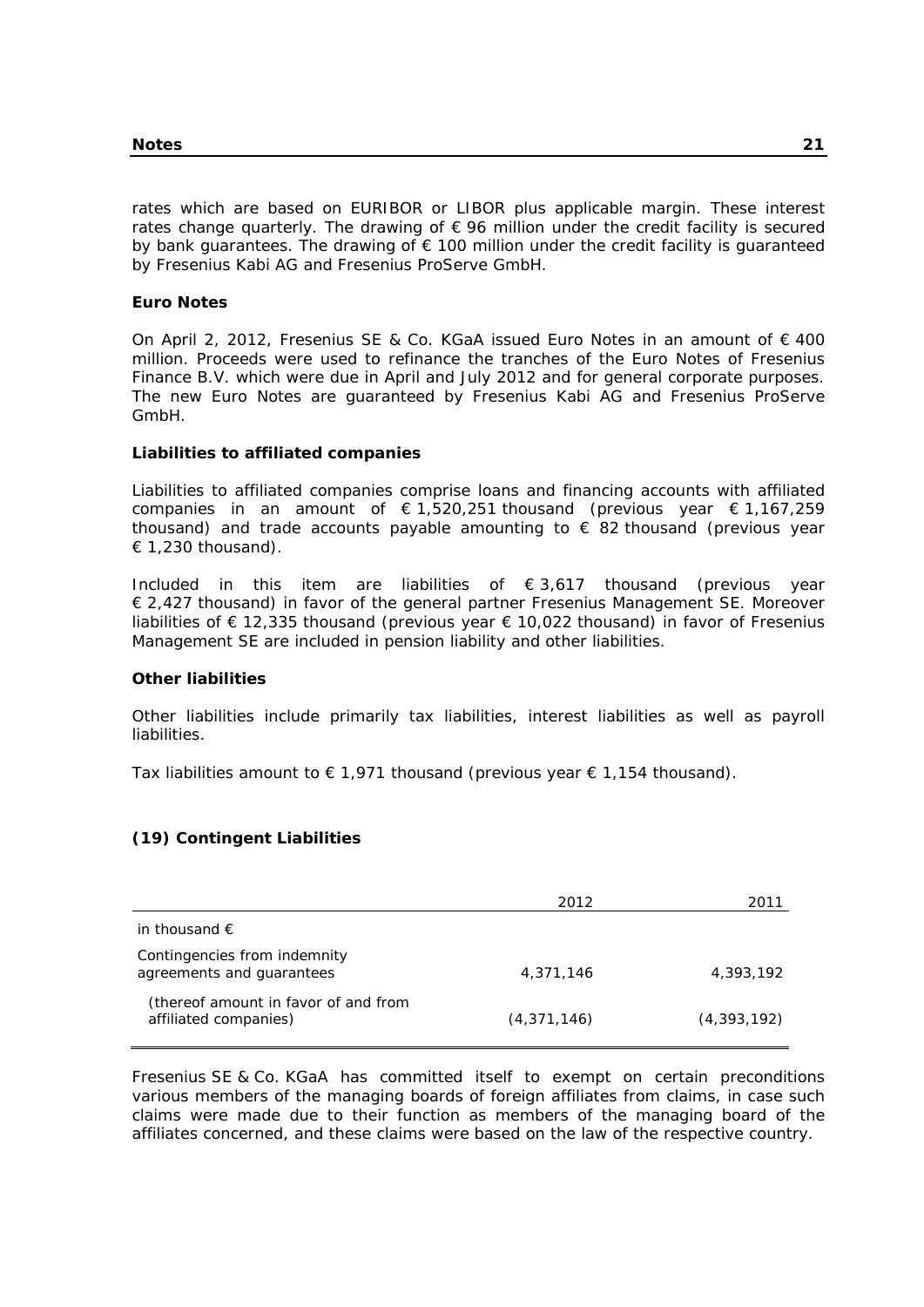Fresenius SE & Co. KGaA committed itself, to the extent legally admissible, to indemnify the members of the Management Board against claims against them arising from their work for the Company and its affiliates, if such claims exceed their responsibilities under German law. To secure such obligations, the Company concluded a 'Directors&Officers' insurance with an excess, in compliance with stock corporation requirements. The indemnity applies for the time in which each member of the Management Board is in office and for claims in this connection after the ending of the membership of the Management Board in each case.

Fresenius SE & Co. KGaA guarantees the main liabilities of its wholly-owned subsidiaries Fresenius Finance B.V. and Fresenius US Finance II, Inc. - both wholly-owned subsidiaries of Fresenius SE & Co. KGaA. The following table shows these liabilities of the two companies as of December 31, 2012:

| <b>Issuer</b>                           | Nominal Value          | Maturity Date | Interest Rate |
|-----------------------------------------|------------------------|---------------|---------------|
| Euro Notes                              |                        |               |               |
| Fresenius Finance B.V. 2007/2014        | $\epsilon$ 38 million  | July 2, 14    | 5.75%         |
| Fresenius Finance B.V. 2007/2014        | $\epsilon$ 62 million  | July 2, 14    | variable      |
| Fresenius Finance B.V. 2008/2014        | € 112 million          | Apr. 2, 14    | 5.98%         |
| Fresenius Finance B.V. 2008/2014        | $\epsilon$ 88 million  | Apr. 2, 14    | variable      |
| <b>Senior Notes</b>                     |                        |               |               |
| Fresenius Finance B.V. 2006/2013        | € 500 million          | Jan. 31, 13   | 5.00%         |
| Fresenius Finance B.V. 2006/2016        | € 650 million          | Jan. 31, 16   | 5.50%         |
| Fresenius Finance B.V. 2012/2019        | € 500 million          | April 15, 19  | 4.25%         |
| Fresenius US Finance II, Inc. 2009/2015 | $\epsilon$ 275 million | July 15, 15   | 8.75%         |
| Fresenius US Finance II, Inc. 2009/2015 | US\$ 500 million       | July 15, 15   | 9.00%         |

The Euro Notes of Fresenius Finance B.V. are guaranteed by Fresenius SE & Co. KGaA.

All Senior Notes of Fresenius Finance B.V. and of Fresenius US Finance II, Inc. are guaranteed by Fresenius SE & Co. KGaA, Fresenius Kabi AG and Fresenius ProServe GmbH. The holders have the right to request that the issuers repurchase the Senior Notes at 101% of principal plus accrued interest upon the occurrence of a change of control followed by a decline in the rating of the respective Senior Notes. Since January 31, 2011, the Senior Notes of Fresenius Finance B.V. maturing in 2016 were redeemable at the option of the issuer at prices that have already been fixed at the date of issuance in the indentures. In February 2013, these Senior Notes were repaid completely before maturity at a price of 100.916%. All other Senior Notes of Fresenius Finance B.V. and of Fresenius US Finance II, Inc. may be redeemed prior to their maturity at the option of the issuers at a price of 100% plus accrued interest and a premium calculated pursuant to the terms of the indentures under observance of certain notice periods.

Fresenius SE & Co. KGaA has agreed to a number of covenants to provide protection to the bondholders, which, under certain circumstances, partly restrict the scope of action of Fresenius SE & Co. KGaA and its subsidiaries (excluding Fresenius Medical Care AG & Co. KGaA and its subsidiaries). These covenants include restrictions on further debt that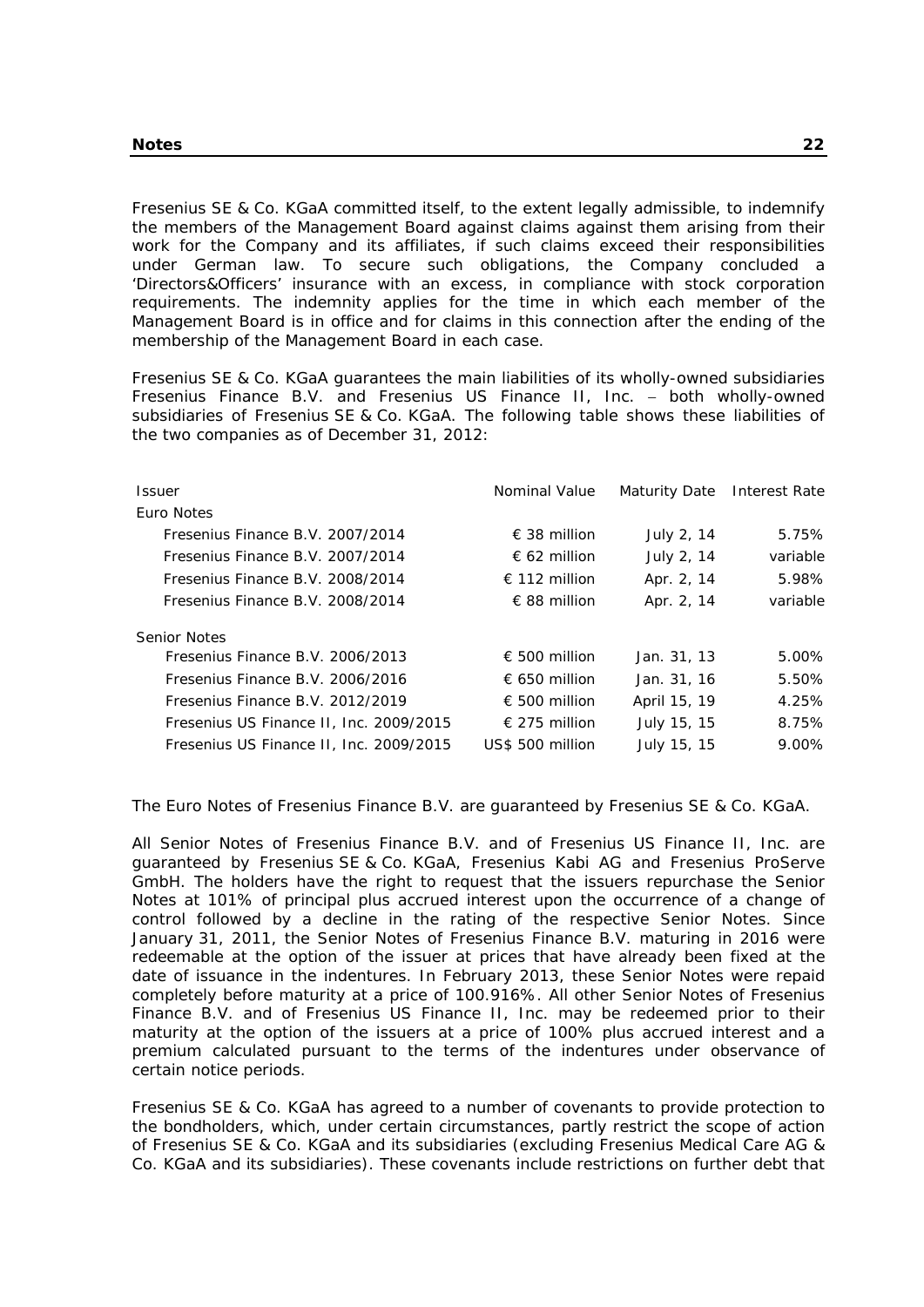can be raised, the payment of dividends, the volume of capital expenditure, the redemption of subordinated liabilities and the mortgaging or sale of assets, among other items. Some of these restrictions are lifted automatically when the rating of the respective Notes reaches investment grade. In the event of non-compliance with certain terms of the Senior Notes, the bondholders (owning in aggregate more than 25% of the outstanding Senior Notes) are entitled to call the Senior Notes and demand immediate repayment plus interest. As of December 31, 2012, the Fresenius Group was in compliance with all of its covenants.

On August 20, 2008, in connection with the acquisition of APP Pharmaceuticals, Inc. (since 2012: Fresenius Kabi USA, Inc.), the Fresenius Group entered into a syndicated credit agreement (2008 Senior Credit Agreement) in an original amount of US\$ 2.45 billion. The 2008 Senior Credit Agreement will be replaced by the 2013 Credit Agreement in June 2013.

Since entering into the 2008 Senior Credit Agreement, amendments and voluntary prepayments have been made which have resulted in a change of the total amount available under this facility. In March 2011, after negotiations with the lenders, Fresenius SE & Co. KGaA improved the conditions of the 2008 Senior Credit Agreement. The amendments led to a reduction of the interest rate of Term Loan D (previously: Term Loan C). Since then, the interest rate is a rate equal to the money market interest rate (LIBOR and EURIBOR) with a minimum of 1.00% and a current margin of 2.50%.

As of December 31, 2012, the 2008 Senior Credit Agreement consisted of:

- Revolving credit facilities in the aggregate principal amount of US\$ 550 million (of which US\$ 150 million is available to Fresenius Kabi USA, LLC (until 2012: APP Pharmaceuticals, LLC) and US\$ 400 million is available as multicurrency facility to Fresenius Finance I S.A., a wholly owned subsidiary of Fresenius SE & Co. KGaA).
- Term loan facilities (Term Loan A) in the aggregate principal amount of US\$ 374.6 million (of which equal shares are available to Fresenius US Finance I, Inc., a wholly owned subsidiary of Fresenius SE & Co. KGaA, and to Fresenius Kabi USA, LLC (until 2012: APP Pharmaceuticals, LLC)).
- Term loan facilities (Term Loan D) in the aggregate principal amount of US\$ 959.3 million and € 158.5 million (of which US\$ 565.1 million and € 158.5 million are available to Fresenius US Finance I, Inc. and US\$ 394.2 million is available to Fresenius Kabi USA, LLC (until 2012: APP Pharmaceuticals, LLC)).

The 2008 Senior Credit Agreement is guaranteed by Fresenius SE & Co. KGaA, Fresenius ProServe GmbH and Fresenius Kabi AG.

Moreover Fresenius SE & Co. KGaA together with Kabi AG guarantee a loan of € 24.1 million from Fresenius Immobilien-Verwaltungs-GmbH & Co. Objekt Friedberg KG entered into in 2010 and that has a value of  $\epsilon$  20.8 million on December 31, 2012.

According to our judgment the affected companies can meet the underlying obligations in any case and assertion of the claim is currently not expected.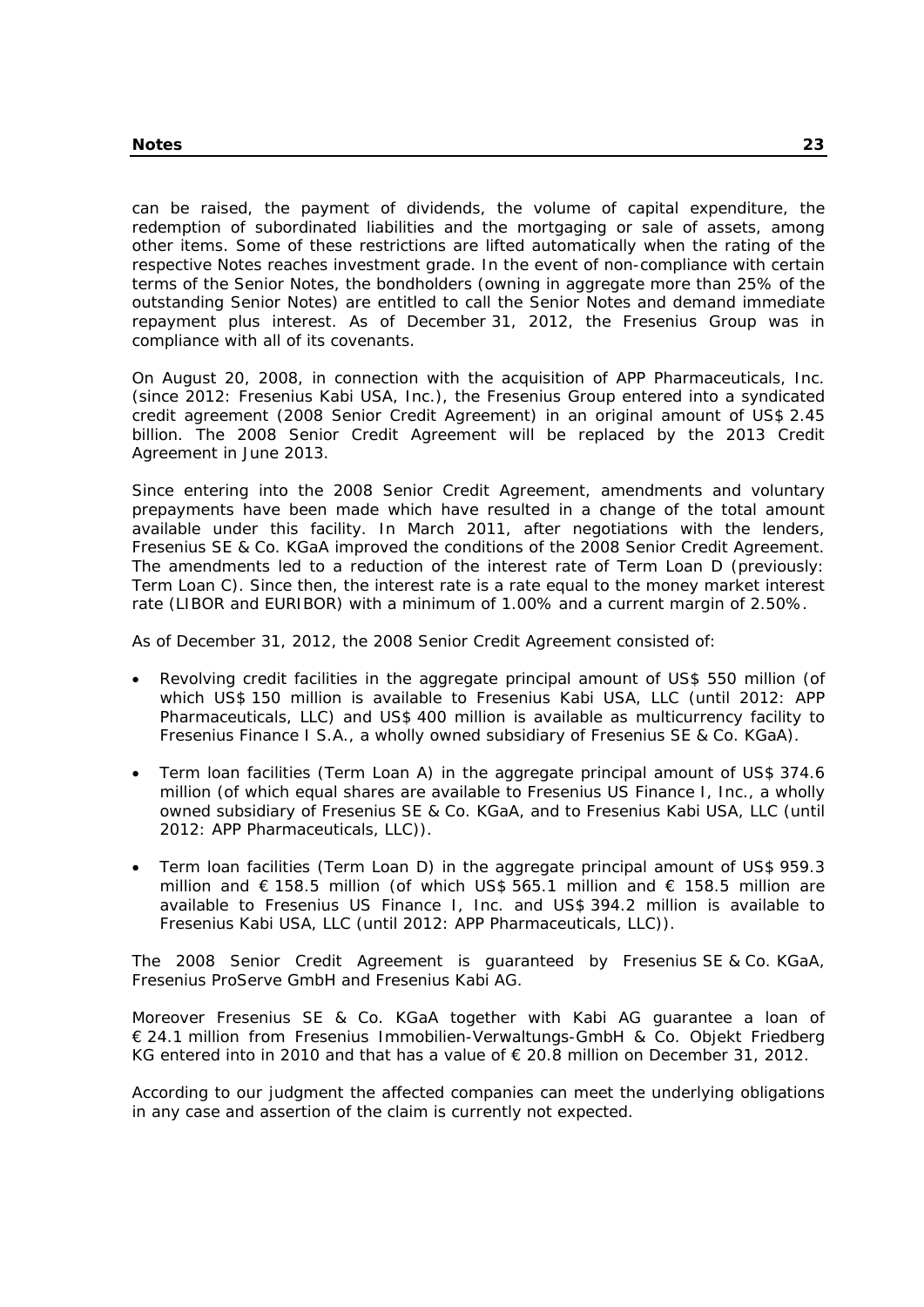#### **Mandatory Exchangeable Bonds**

Fair value measurements of the liabilities for the MEB on-lent from Fresenius Finance B.V. and from the maturity of the MEB performed until August 14, 2011, resulted in a netted accounting income of € 628.3 million that was shown in the profit and loss statement of the year 2011 under "Other financial result".

#### **(20) Other financial commitments**

|                                                              | 2012     | 2011     |
|--------------------------------------------------------------|----------|----------|
| in thousand $\epsilon$                                       |          |          |
| Commitments from building leases, and<br>leasing commitments |          |          |
| due $2013$ (prior year: $2012$ )                             | 5,539    | 3,715    |
| due 2014-2017 (prior year 2013-2016)                         | 11,641   | 9,897    |
| due after 2017 (prior year: after 2016)                      |          |          |
|                                                              | 17,180   | 13,612   |
| Commitments from ongoing capital<br>expenditures             | 155      | 333      |
| (thereof amount to affiliated companies)                     | $(-)$    | $(-)$    |
| <b>Other Commitments</b>                                     | 16,257   | 16,930   |
| (thereof amount to affiliated companies)                     | (16,257) | (16,930) |
|                                                              | 33,592   | 30,875   |

Other financial commitments comprise liabilities for joint commitments from the transfer of pension obligations to operating divisions of the business segments and future payment-obligations from subsidiaries resulting from acquisitions.

According to our judgment the affected companies can meet the underlying obligations in any case and assertion of the claim is currently not expected.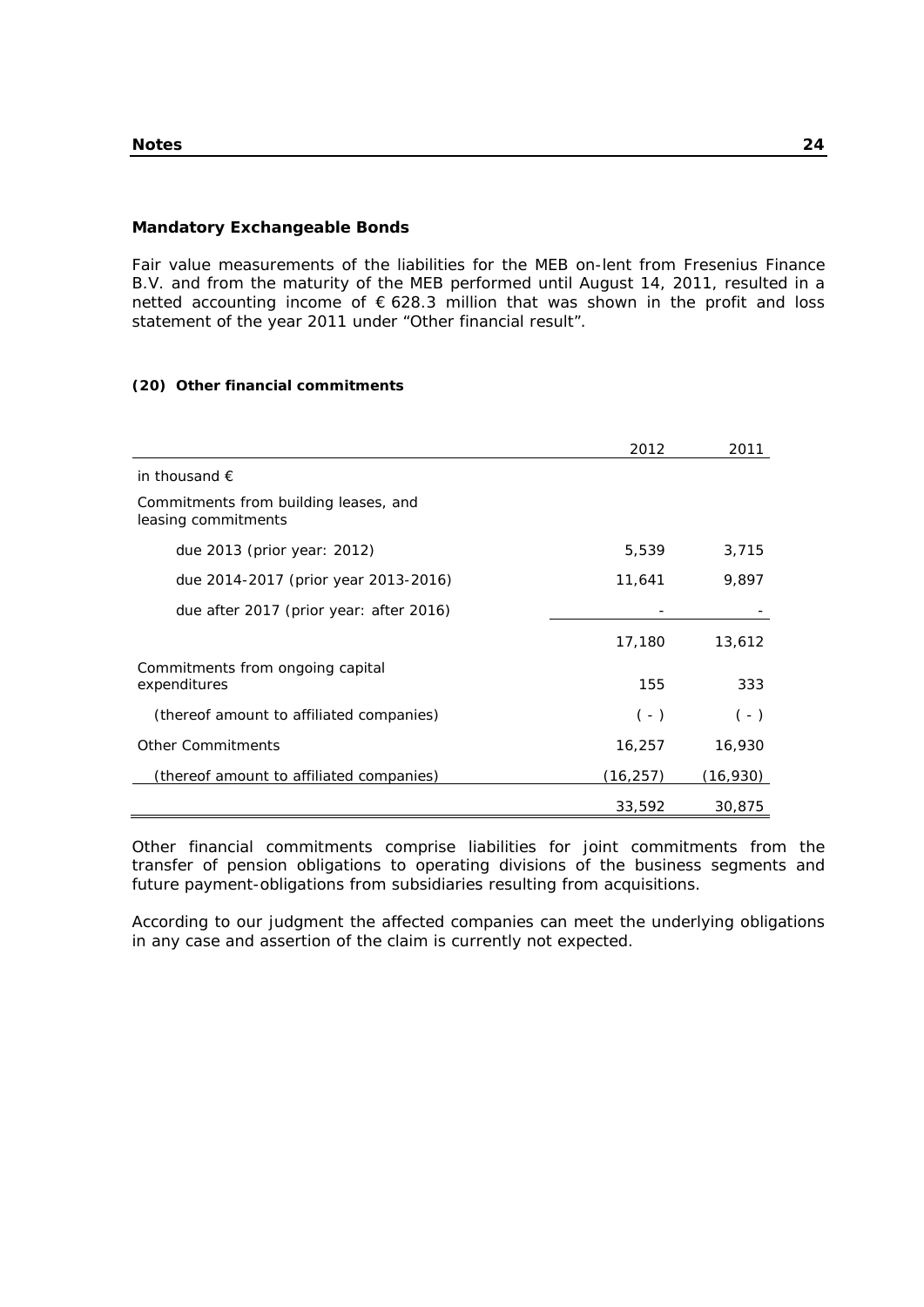#### **Notes on the profit and loss statement**

#### **(21) Income from participations**

|                                            | 2012       | 2011      |
|--------------------------------------------|------------|-----------|
| in thousand $\epsilon$                     |            |           |
| Income from profit transfer agreements     | 275,295    | 299,019   |
| Income from participations                 | 147,512    | 79,558    |
| (thereof amount from affiliated companies) | (147, 512) | (79, 558) |
| Expenses from loss transfer agreements     | $-53,106$  | -29,654   |
|                                            | 369,701    | 348,923   |

#### **(22) Other operating income**

Other operating income of  $\epsilon$  128,283 thousand in total (previous year  $\epsilon$  110,198 thousand) is comprised primarily of cost transfers to group companies of € 57,938 thousand (previous year € 53,850 thousand), service contracts with other subsidiaries, sales of property, plant and equipment from other accounting periods of € 72 thousand (previous year € 357 thousand), as well as other income from other accounting periods mainly income from the dissolution of short-term accruals in the amount of  $\epsilon$  7,233 thousand (previous year  $\epsilon$  2,174 thousand) and from foreign currency gains of  $\epsilon$  62,383 thousand (previous year  $\epsilon$  53,458 thousand). The main reason for the increase in other operating income is an increase in foreign currency gains and in the dissolution of accruals.

The total income from other accounting periods was  $\epsilon$  10,389 thousand in the fiscal year (previous year € 2,323 thousand).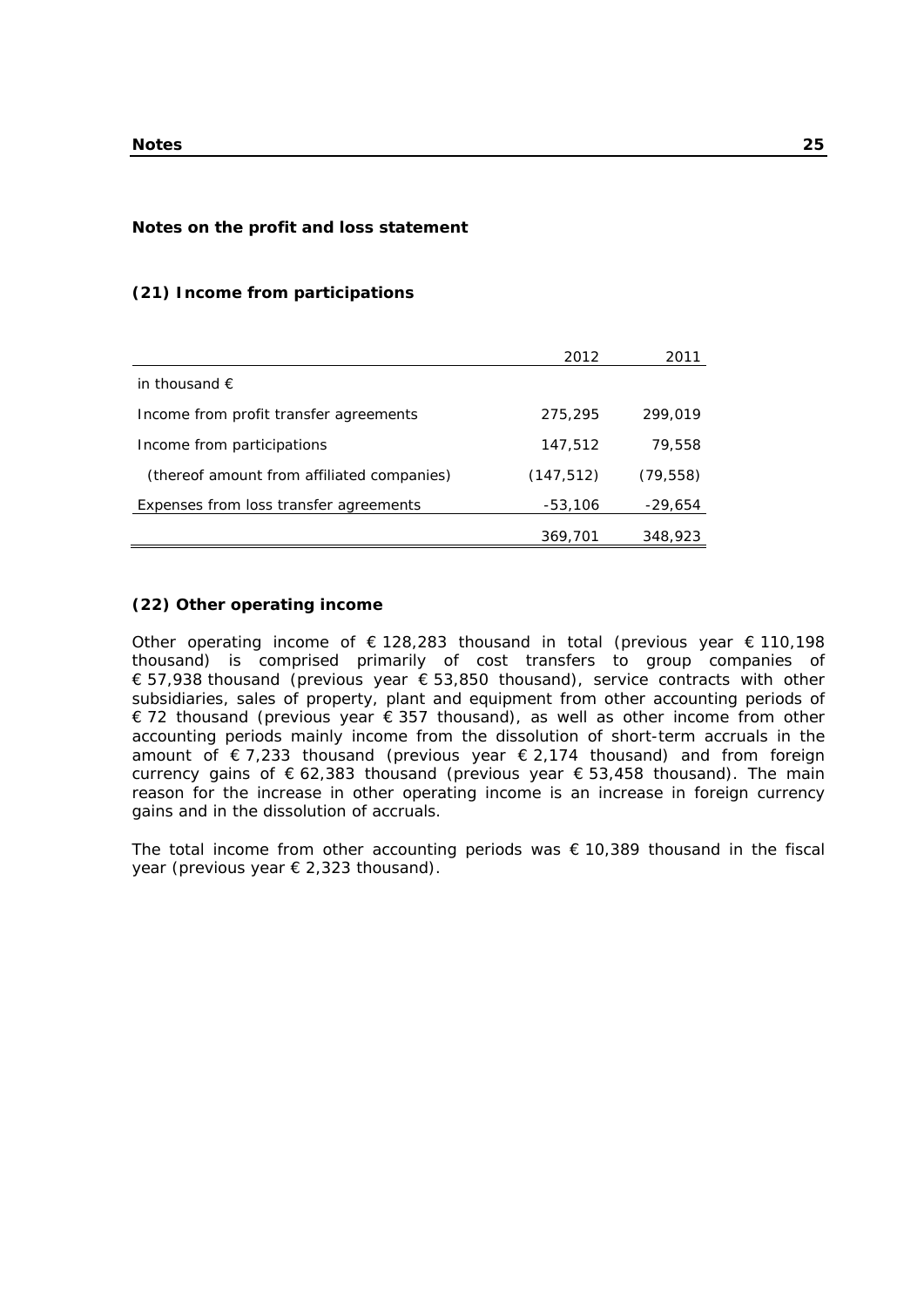#### **(23) Personnel expenses**

|                                                                              | 2012    | 2011   |
|------------------------------------------------------------------------------|---------|--------|
| in thousand $\epsilon$                                                       |         |        |
| Salaries and wages                                                           | 21,401  | 19,214 |
| Social security and costs<br>of retirement pensions<br>and social assistance | 4,678   | 3,507  |
| (thereof amount of<br>retirement pensions)                                   | (1,596) | 736)   |
|                                                                              | 26.079  | 22.721 |

The annual average number of employees of Fresenius SE & Co. KGaA by function is divided into the following groups:

|                    | 2012 | 2011 |
|--------------------|------|------|
| Wage earners       | 18   | 17   |
| Salaried employees | 240  | 225  |
| Apprentices        | 122  | 112  |
|                    | 380  | 354  |

## **(24) Depreciation and amortization of intangible assets and property, plant and equipment**

Depreciation of intangible assets and property, plant and equipment of  $\epsilon$  4,414 thousand (previous year  $\epsilon$  4,298 thousand) is regular depreciation.

#### **(25) Other operating expenses**

Other operating expenses of  $\epsilon$  172,571 thousand in total (previous year € 103,383 thousand) were primarily foreign currency losses of € 64,847 thousand (previous year  $\epsilon$  52,376 thousand). Also included are IT-related expenses, insurance premiums and consulting expenses, as well as the costs of Fresenius Management SE for the compensation of its Management Board that is passed on.

Total expenses from other accounting periods were  $\epsilon$  984 thousand in the fiscal year (previous year € 300 thousand).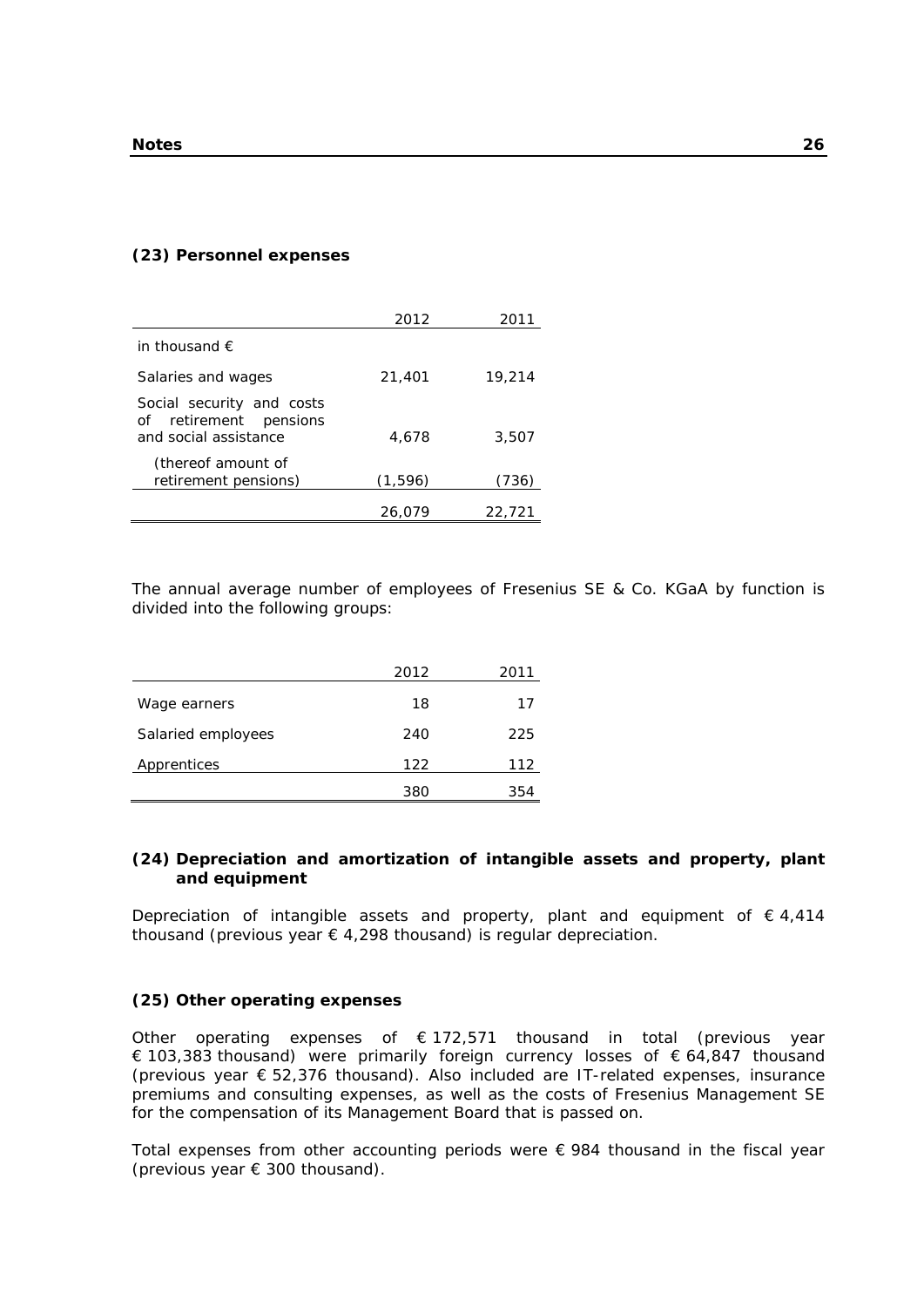In 2012 and 2011, fees for the auditor were expensed as follows:

|                        | 2012  | 2011 |
|------------------------|-------|------|
| in thousand $\epsilon$ |       |      |
| Audit fees             | 452   | 422  |
| Audit related fees     | 1,688 | 35   |
| Other fees             | 14    | 24   |
|                        | 2,154 | 481  |

## **(26) Earnings before interest and taxes (EBIT)**

|                                                             | 2012    | 2011           |
|-------------------------------------------------------------|---------|----------------|
| in thousand $\epsilon$                                      |         |                |
| Profit on ordinary activities                               | 165,340 | 934,567        |
| Net interest                                                | 20,928  | 22,427         |
| Write-offs on financial assets<br>and marketable securities | 74,133  | $\mathfrak{g}$ |
| Other financial result                                      | 34,519  | $-628.275$     |
| Other taxes                                                 | -497    | -433           |
| EBIT                                                        | 294.423 | 328,286        |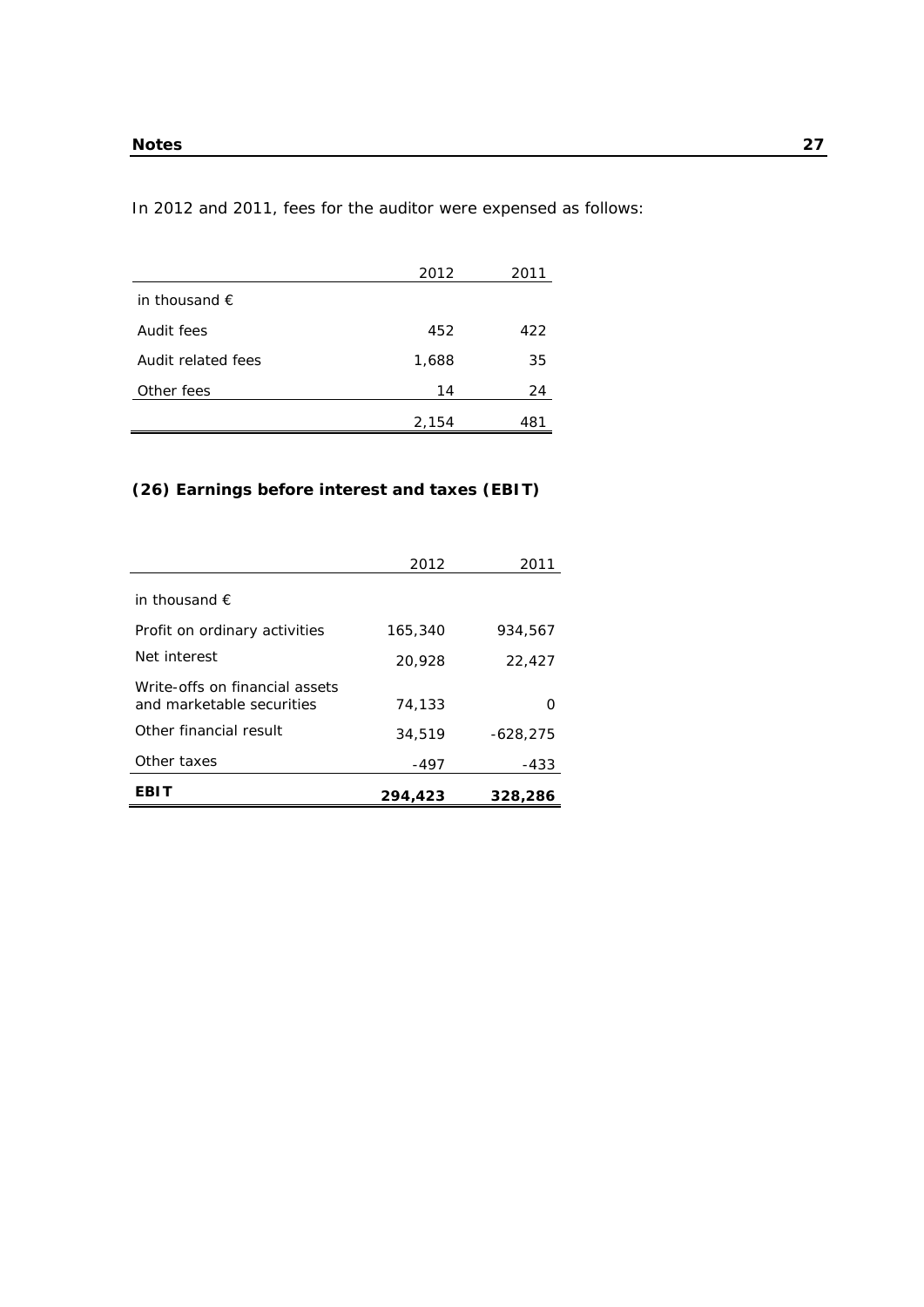#### **(27) Net interest**

|                                              | 2012         | 2011         |
|----------------------------------------------|--------------|--------------|
| in thousand $\epsilon$                       |              |              |
| Interest income from long-term loans         | 64,146       | 55,059       |
| (thereof amount from affiliated companies)   | (64, 045)    | (55,059)     |
| Other interest and similar income            | 54,884       | 49,981       |
| (thereof amount from affiliated companies)   | (39, 807)    | (40, 204)    |
| Interest and similar expenses                | $-138.284$   | $-125.875$   |
| (thereof amount from affiliated companies)   | $(-63, 573)$ | $(-76, 017)$ |
| Expense from interest accrued for provisions | $-1.674$     | $-1,592$     |
|                                              | $-20.928$    | $-22,427$    |

In 2011 interest and similar expenses include compensation payment in an amount of € 19,412 thousand in connection with the Mandatory Exchangeable Bond on-lent from Fresenius Finance B.V.

#### **(28) Write-offs of financial assets and marketable securities**

The item mainly includes write-offs on the shares of GIF (Luxembourg) Société d'Investissement à Capital Variable-SIF in the amount of € 72.2 million due to dividend payment. The dividend payment of  $\epsilon$  72.0 million was reported in the income from participations.

#### **(29) Other financial result**

In 2012, the item other financial result comprises the financing costs, mainly the costs for the financing commitment, related to the takeover offer to the shareholders of RHÖN-KLINIKUM AG.

In 2011 the item included accounting income of  $\epsilon$  628.3 million that results from the fair value measurements done until August 14, 2011 related to the liabilities for the onlent MEB from Fresenius Finance B.V. and for the maturity of the MEB.

#### **(30) Income Taxes**

Income taxes in the amount of  $\epsilon$  22,048 thousand (previous year  $\epsilon$  24,619 thousand) resulted from current tax expense of € 19,041 thousand (previous year € 19,737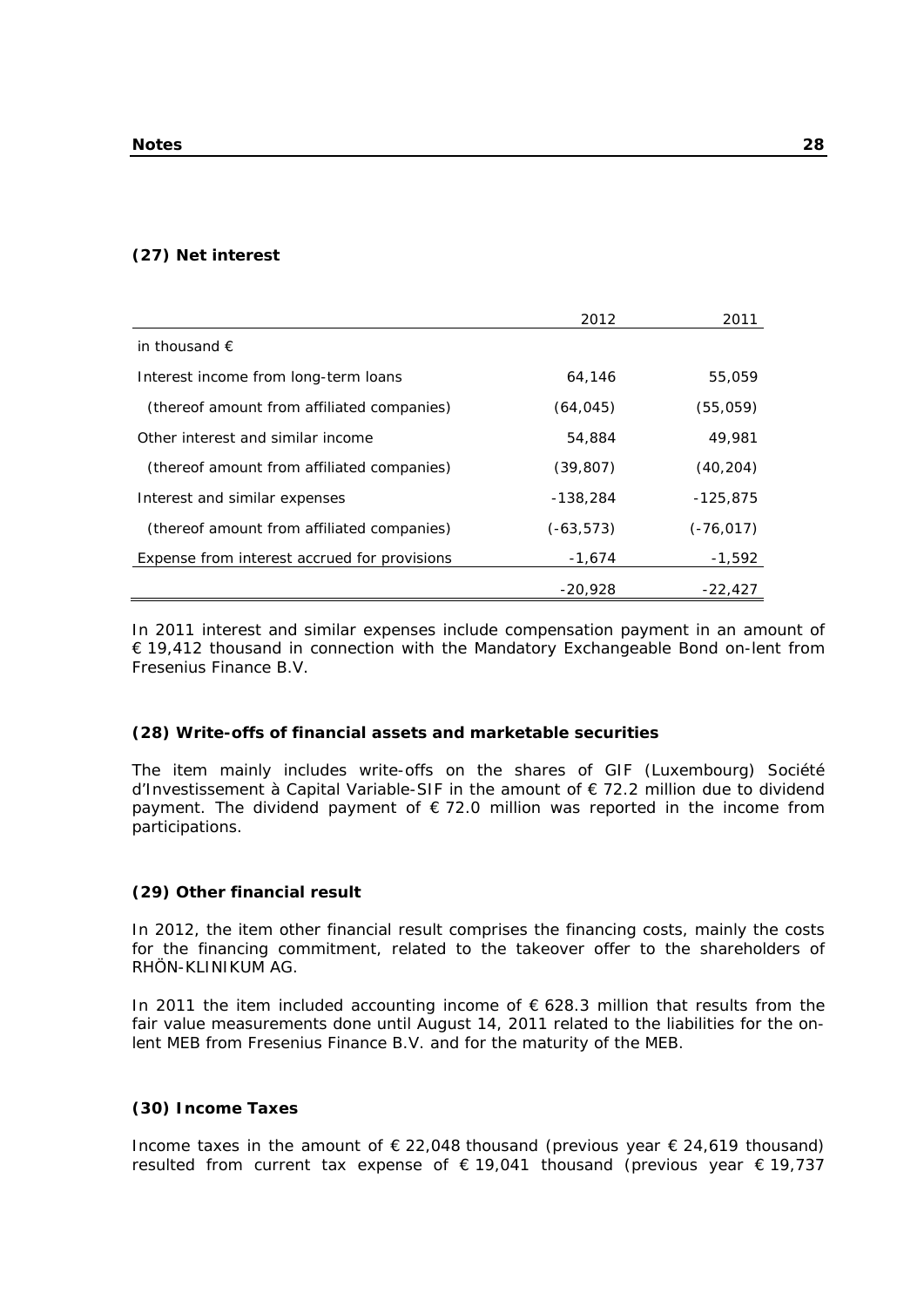thousand) as well as taxes from other accounting periods in the amount of  $\epsilon$  3,007 thousand (previous year  $\epsilon$  4,882 thousand).

The deferred tax for the Tax Group is calculated with a tax rate of 29.5%, which is the tax rate expected to be applicable at the time the temporary differences reverse. Deferred tax liabilities arise from differences in the valuation of accounts receivables and from other assets not recognized for tax purposes. Differences in the valuation of pensions and other provisions generate deferred tax assets that exceed the amount of deferred tax liabilities. Moreover, as of December 31, 2012, Fresenius SE & Co. KGaA has further deferred tax assets that arise from operating losses that can be carried forward for an unlimited period. The Company makes use of the option to not recognize a net deferred asset.

## **(31) Derivatives**

Fresenius SE & Co. KGaA uses derivative financial instruments, normally micro-hedges, to hedge against existing or highly probable future interest and currency risks. Derivative financial instruments are contracted exclusively for hedging purposes. As the critical terms of the underlying transactions basically match those of the derivative financial instruments it can be assumed that hedges are highly effective. Fresenius SE & Co. KGaA has approved guidelines for assessing risks and to control the use of financial instruments. The guidelines require a clear separation between the execution function on the one side and the clearing, accounting and control on the other hand. Fresenius SE & Co. KGaA uses derivative financial instruments to reduce fluctuations in earnings and cash flows caused by changes in foreign currency exchange rates and interest rates. The high effectiveness of the derivative financial instruments leads to the expectation that, in general, the underlying transaction and the corresponding derivative will offset each other.

#### **Foreign exchange risk**

The company uses foreign exchange forward contracts to hedge foreign exchange risk.

Fresenius SE & Co. KGaA entered into foreign exchange forward contracts with external partners to hedge foreign currency risks from accounts receivable and liabilities as well as highly probable forecasted transactions from the Company and its affiliates. On the balance sheet date, the Company had mainly US\$ and  $\epsilon$  currency derivatives with a nominal value of € 1,147,859 thousand and fair value of € 18,426 thousand with a maximum maturity of 12 months.

For foreign exchange forward contracts contracted with banks that were closed to hedge the foreign exchange risk of Fresenius SE & Co. KGaA Group companies' and that were passed down to the affected Group companies via Group internal transactions, hedges were built for the forward contracts and the underlying transactions with an offsetting fair value. The Company does not revaluate these hedges for financial reporting purposes until maturity (Einfrierungsmethode). The positive net fair value of internal and external hedges was  $\epsilon$  72 thousand. As of December 31, 2012, the notional amount of these transactions totalled  $\epsilon$  25,516 thousand. A provision for contingent losses has not been built within "Other provisions". The offsetting cash flows will level after 12 months the latest.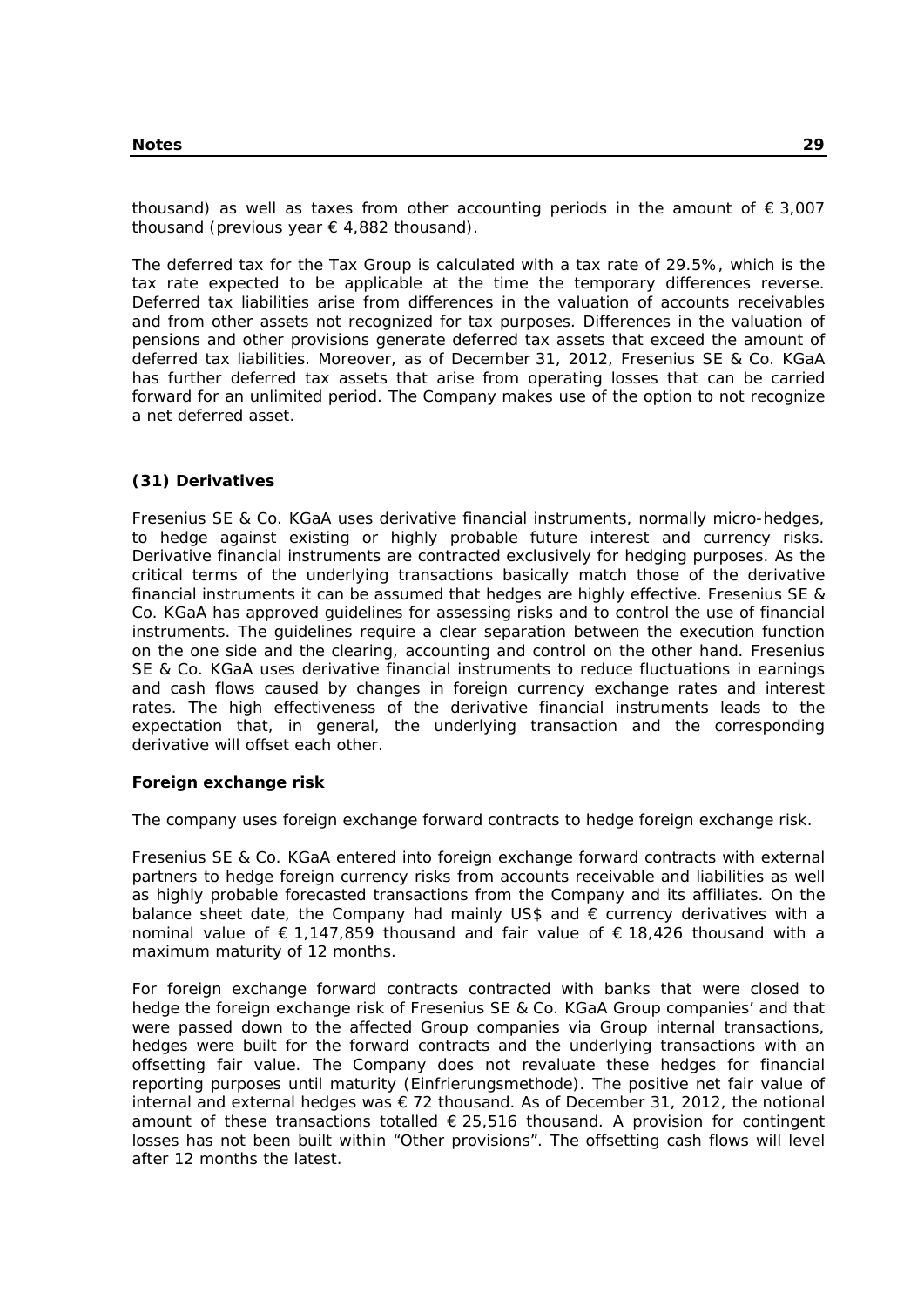Further hedges were built for loans in foreign currencies that Group Companies have borrowed from the Company or that the Company has borrowed from Group Companies, and their offsetting foreign exchange forward contracts closed for hedging purposes. The loan receivables and payment obligations hedged against currency risk had a net book value of € 1,041,693 thousand (asset). External foreign currency hedging contracts for the individual loans receivables and payment obligations had a positive net fair value of  $\epsilon$  17,265 thousand. The changes in value of both the loan receivables and payment obligations and the foreign currency hedging contracts have been recognized as income (Durchbuchungsmethode). The offsetting cash flows will nearly level after 12 months the latest.

The rest of the currency derivative contracts can have positive and negative fair values. Positive fair values of  $\epsilon$  1,205 thousand were not recognized for financial reporting purposes. Negative fair values amounting to € 116 thousand were recognized as contingent losses.

#### **Interest rate risk**

The Company entered into interest rate swap transactions with banks with a nominal value of € 1,459,004 thousand and a negative fair value on the balance sheet date of € 69,312 thousand. These transactions are mainly offset by interest rate swaps with the same nominal value and a positive fair value of  $\epsilon$  24,284 thousand, through hedging transactions with affiliated companies. These transactions build a hedge that is not revaluated for financial reporting purposes until maturity (Einfrierungsmethode). External transactions with a nominal value of  $\epsilon$  161,437 thousand and a negative fair value of  $\epsilon$  6,046 thousand on the balance sheet date were not offset by internal transactions and a provision for contingent losses was built for the negative fair value.

In 2011 further interest rate swaps were closed with banks to achieve pre-established interest rate benchmarks for future debt issuance. In January 2013, these swaps became effective and were not offset by internal transactions. The interest rate swaps have a nominal value of  $\epsilon$  400,000 thousand and a negative fair value of  $\epsilon$  38,982 thousand on the balance sheet date. A provision for contingent losses has been built for the amount of the fair value because the debt issuance takes place in another affiliate of the Group. The stated fair values do not include accrued interest.

#### **Standards of valuation**

The fair values of derivative financial instruments are valuated according to customary standards that take market information (market values) on the balance sheet date into account. In detail following principles are used:

- The fair value is based on the market value of a derivative that could be reached in voluntary transactions by independent parties without taking forced or liquidation sales into account.
- To determine the market value of foreign exchange forward contracts, the contracted forward rate is compared to the current forward rate for the remaining term of the contract as of the date of the balance sheet. The result is then discounted on the basis of the market interest rates prevailing at the date of the statement of financial position for the respective currency.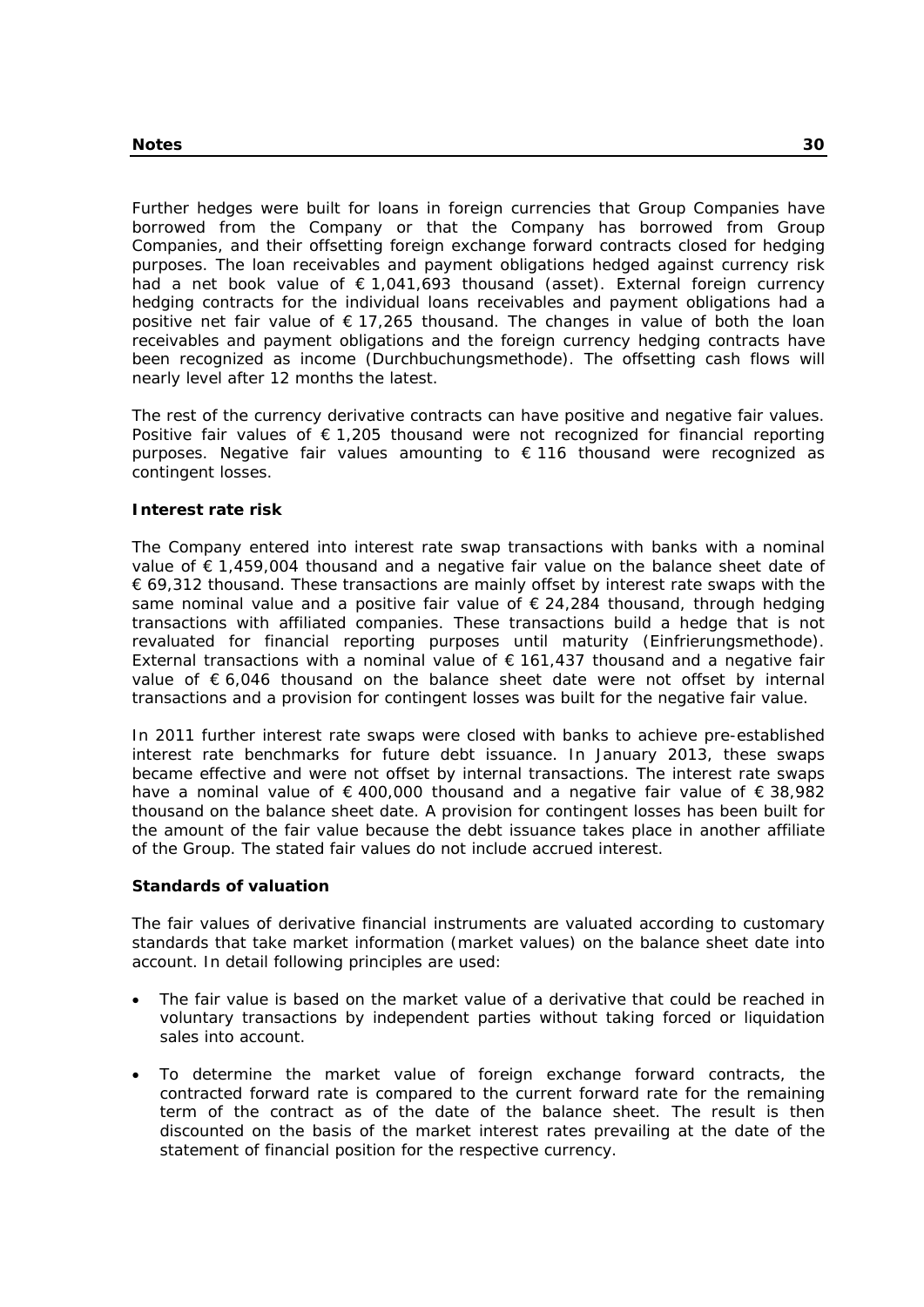The value of interest rate swaps is calculated by discounting the future cash flows on the basis of the market interest rates applicable for the remaining term of the contract as of the date of the balance sheet.

The effectiveness of hedging relationships is measured with the Critical Term Match-Method and the Dollar Offset-Method for foreign exchange forward contracts and with the Dollar Offset-Method for interest rate swaps.

#### **(32) Compensation of the Management Board and Supervisory Board**

Individualized information regarding the compensation of the members of the Management Board and of the Supervisory Board is disclosed in the audited Compensation Report (see exhibit Compensation Report), which is part of the Management Report.

The Management Board's compensation is, as a whole, performance-oriented and was composed of three elements in 2012: non-performance-related compensation (basic salary), performance-related compensation (variable bonus), components with longterm incentive effects (stock options, postponed bonus payments and a share-based compensation with cash settlement (performance shares)).

The cash compensation paid to the Management Board for the performance of its responsibilities was € 11,080 thousand (2011: € 10,135 thousand). Thereof,  $∈$  4,498 thousand (2011:  $\epsilon$  4,062 thousand) is not performance-related and  $\epsilon$  6,027 thousand  $(2011: \text{ } \in 5,539 \text{ thousand})$  is performance related. The amount of the performancerelated compensation depends on the achievement of targets relating to the net income of the Fresenius Group and business segments. As a long-term incentive component, the members of the Management Board received 198,660 stock options under the Fresenius SE Stock Option Plan 2008 and 74,700 stock options under the Fresenius Medical Care AG & Co. KGaA Stock Option Plan 2011 and a share-based payment with cash settlement in an amount of  $\epsilon$  1,368 thousand.

The payment of a part of the performance-related compensation in an amount of  $\epsilon$  148 thousand was postponed by two years as a long-term incentive component. The payment depends on the achievement of targets relating to the net income attributable to Fresenius SE & Co. KGaA of the years 2013 and 2014.

The total compensation paid to the Supervisory Boards of Fresenius SE & Co. KGaA and Fresenius Management SE and their committees was  $\epsilon$  2,592 thousand in 2012 (2011:  $\in$  2,227 thousand). Of this amount,  $\in$  213 thousand was fixed compensation (2011:  $\in$  210 thousand),  $\in$  100 thousand was compensation for committees services (2011: € 89 thousand), and  $€ 2,279$  thousand was variable compensation (2011:  $€ 1,928$ thousand).

In 2012, to former members of the Management Board, € 778 thousand (2011: € 776 thousand) was paid. The pension obligation for these persons amounted to  $\epsilon$  11,310 thousand in 2012 (2011:  $\epsilon$  10,513 thousand).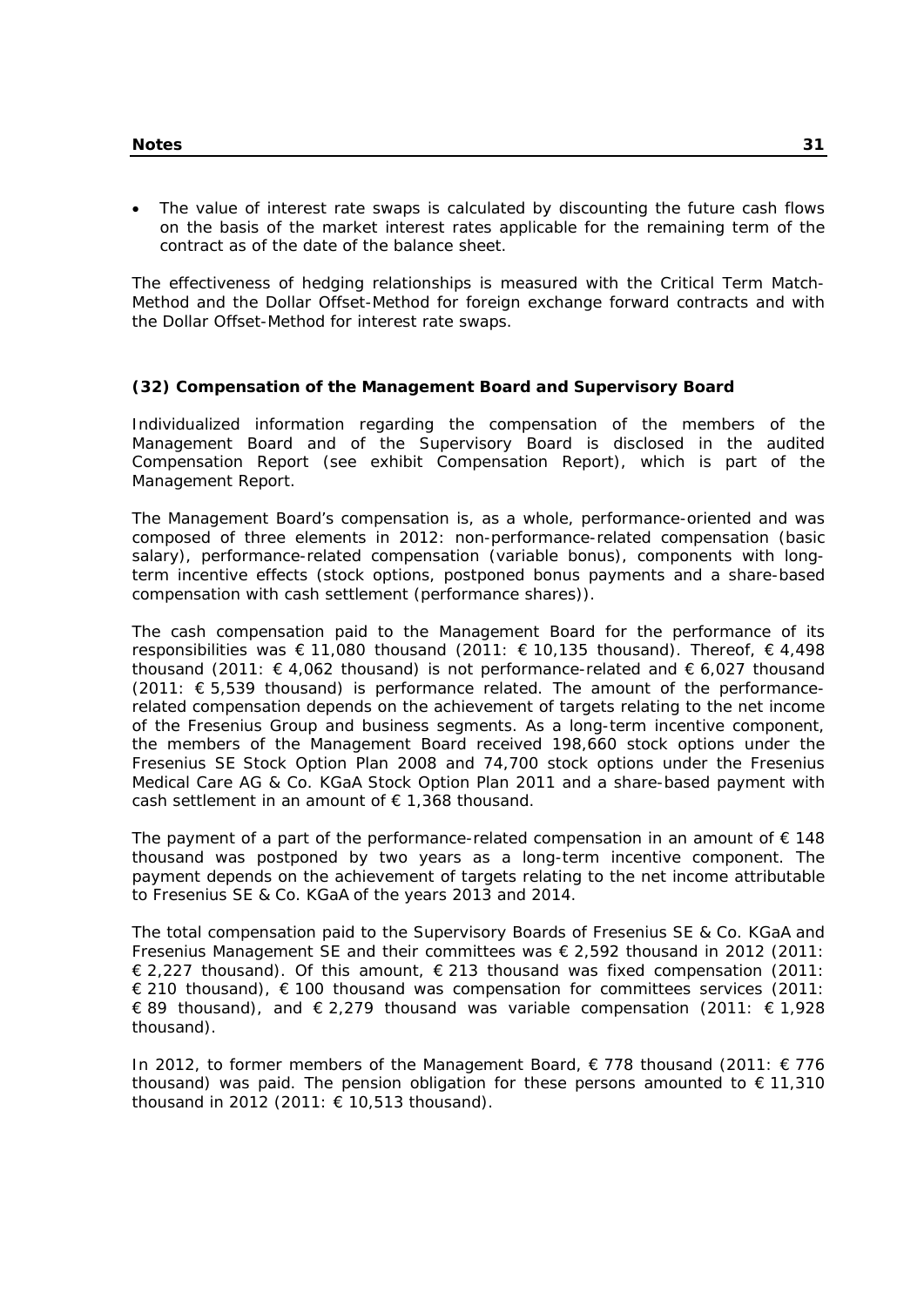In the fiscal years 2012 and 2011, no loans or advance payments of future compensation components were made to members of the Management Board of Fresenius Management SE.

The members of the Management Board and Supervisory Board of Fresenius Management SE are displayed in the exhibit to the Notes.

#### **(33) Corporate Governance**

For each consolidated stock exchange listed entity, the declaration pursuant to Section 161 of the German Stock Corporation Act (Aktiengesetz) has been issued and made available to shareholders on the website of Fresenius SE & Co. KGaA www.fresenius.com under Who we are – Corporate Governance – Declaration of Conformity and of Fresenius Medical Care AG & Co. KGaA www.fmc-ag.com under Investor Relations – Corporate Governance – Declaration of Compliance, respectively.

#### **(34) Consolidated Financial Statements**

As parent company Fresenius SE & Co. KGaA prepares and publishes consolidated financial statements and management report in accordance with the International Financial Reporting Standards (IFRS) which are binding to be applied in the EU applying Section 315a of the German Commercial Code (HGB) for the smallest group of consolidated companies. The consolidated financial statements are published in the electronic Bundesanzeiger (German Federal Gazette). Fresenius Management SE, Bad Homburg v.d.H. prepares and publishes the consolidated financial statements for the largest group of consolidated companies which is also published in the electronic Bundesanzeiger (German Federal Gazette).

#### **(35) Proposal for the distribution of earnings**

The General Partner and the Supervisory Board of Fresenius SE & Co. KGaA propose to the Annual General Meeting that the earnings for 2012 of Fresenius SE & Co. KGaA be distributed as follows:

| Payment of a dividend of $\epsilon$ 1.10 per<br>ordinary share on the 178,188,260 |                  |
|-----------------------------------------------------------------------------------|------------------|
| ordinary shares entitled to dividend                                              | € 196,007,086.00 |
| Balance to be carried forward                                                     | 28,913.39<br>€   |
| Retained earnings                                                                 | € 196,035,999.39 |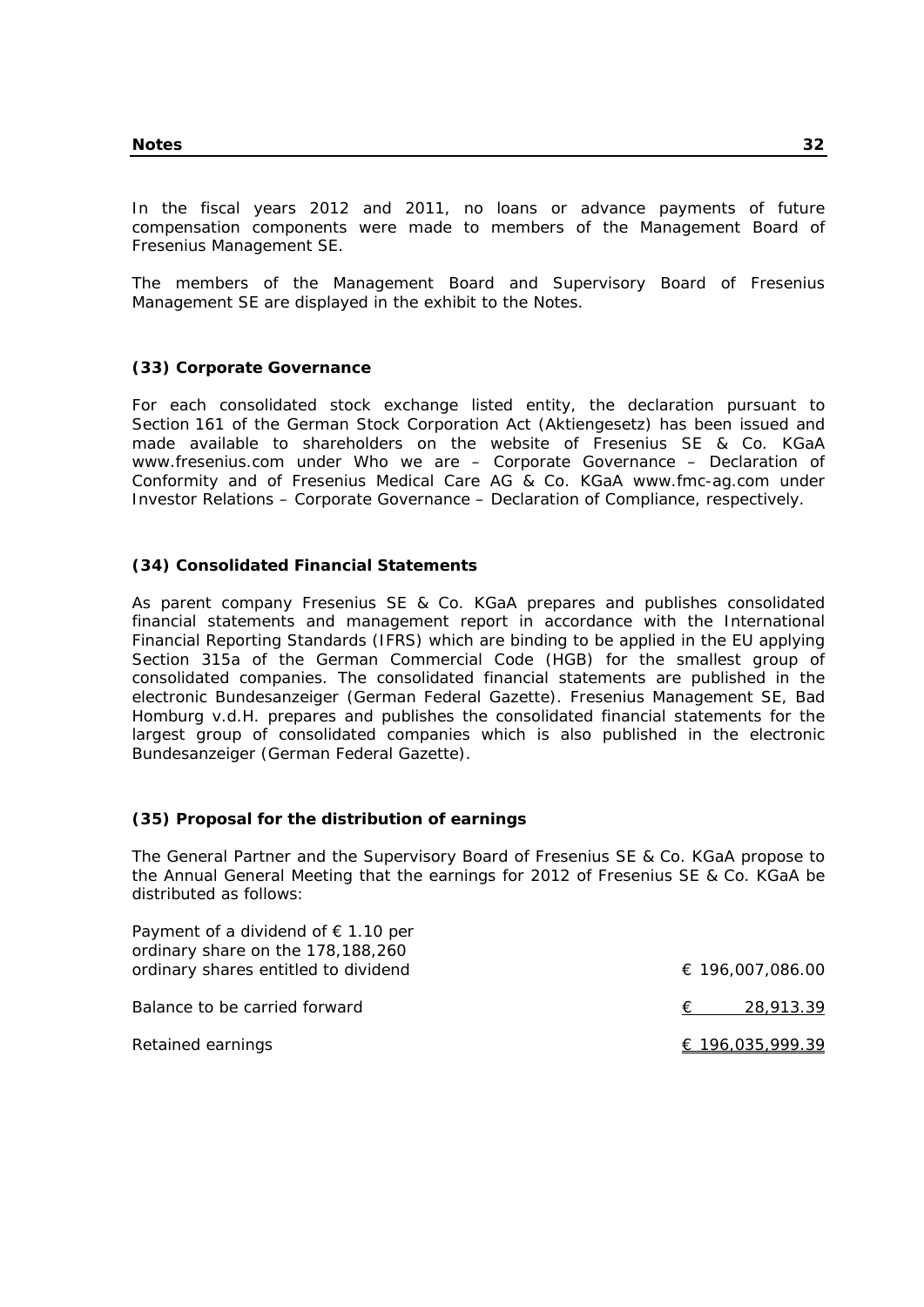# **(36) Responsibility Statement**

"To the best of our knowledge, and in accordance with the applicable reporting principles, the financial statements give a true and fair view of the assets, liabilities, financial position and profit or loss of the Company, and the Company management report includes a fair review of the development and performance of the business and the position of the Company, together with a description of the principal opportunities and risks associated with the expected development of the Company."

Bad Homburg v.d.H., February 26, 2013

Fresenius SE & Co. KGaA,

represented by:

Fresenius Management SE, its General Partner

The Management Board

| Dr. U. M. Schneider | Dr. F. De Meo | Dr. J. Götz |
|---------------------|---------------|-------------|
|                     |               |             |

M. Henriksson R. Powell S. Sturm Dr. E. Wastler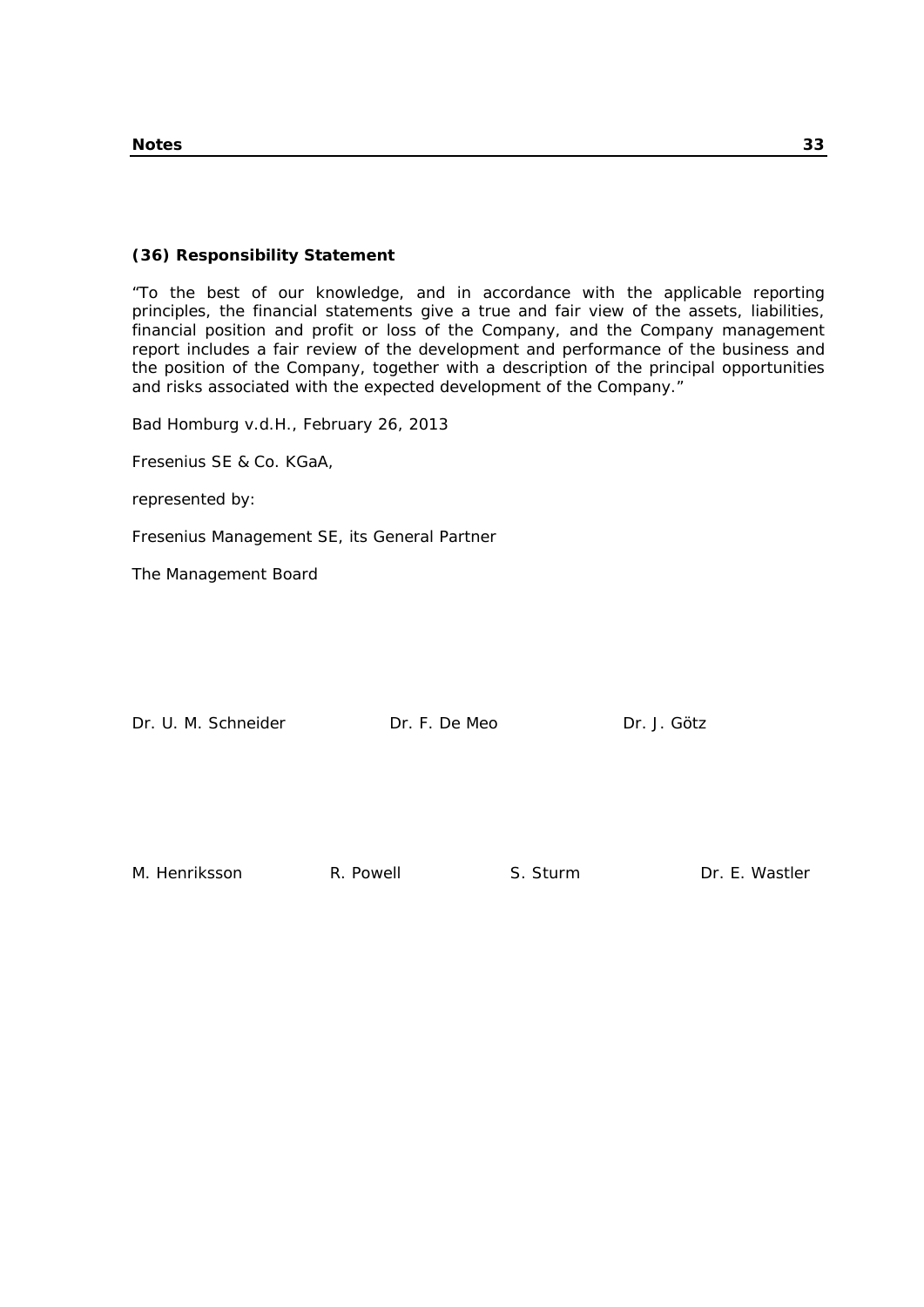# BOARDS

# SUPERVISORY BOARD FRESENIUS SE & CO. KGAA

#### Dr. Gerd Krick

Königstein

Former Chairman of Fresenius AG Chairman

#### **Offices**

**Supervisory Board**<br>Fresenius Management SE (Chairman) Fresenius Medical Care AG & Co. KGaA (Chairman) Fresenius Medical Care Management AG VAMED AG, Austria (Chairman)

Prof. Dr. med. D. Michael Albrecht Dresden

Medical Director and Spokesman of the Management Board of the Universitäts-

klinikum Carl Gustav Carus Dresden

 $Off$ res

Supervisory Board GÖK Consulting AG Universitätsklinikum Aachen Universitätsklinikum Magdeburg Universitätsklinikum Rostock

Prof. Dr. h. c. Roland Berger Munich

#### Management Consultant

**Offices** Supervisory Board Fresenius Management SE<br>Prime Office REIT-AG (Chairman) Schuler AG Wilhelm von Finck AG (Deputy Chairman) WMP EuroCom AG (Chairman)

Administrative Board Wittelsbacher Ausgleichsfonds

Board of Directors 3W Power S.A., Luxembourg (until Jan. 12, 2012; Chairman) Fiat S.p.A., Italy (until Apr. 4, 2012) Geox S.p.A., Italy (since Nov. 8, 2012) Impregilo S.p.A., Italy (Jun. 11, 2012 until Jul. 17, 2012) Italy 1 Investment S.A., Luxembourg (until Mar. 6, 2012; Deputy Chairman) RCS Mediagroup S.p.A., Italy (Vice President)

#### Dario Anselmo Ilossi

Rome, Italy Trade Union Officer FEMCA Cisl-Energy, Fashion and Chemicals

#### Konrad Kölbl

Hof am Laithagebirge, Austria Full-time Works Council Member

Member of the Manual Workers' Works Council of VAMED-KMB Krankenhausmanagement und Betriebsführungsges. m.b.H.

Chairman of the Group Works Council of VAMED AG

Deputy Chairman of the European Works Council of Fresenius SE & Co. KGaA

Corporate Offices Supervisory Board VAMED-KMB Krankenhausmanagement und Betriebsführungsges. m.b.H., Austria

#### Klaus-Peter Müller

Bad Homburg v. d. H. Chairman of the Supervisory Board of

Commerzbank AG

**Offices** Supervisory Board Commerzbank AG (Chairman) Fresenius Management SE Linde AG

Administrative Board Landwirtschaftliche Rentenbank

Board of Directors Parker Hannifin Corporation, USA

#### Dieter Reuß

Weilrod Full-time Works Council Member

Chairman of the Joint Works Council of Fresenius SE & Co. KGaA / Bad Homburg site

Member of the General Works Council of Fresenius SE & Co. KGaA

Gerhard Roggemann Hanover

Canaccord Genuity Ltd., London (formerly: Hawkpoint Partners Ltd., London) Vice Chairman Investment Banking

**Offices** Supervisory Board Deutsche Beteiligungs AG Deutsche Börse AG (Deputy Chairman) GP Günter Papenburg AG (Chairman)

Board of Directors Friends Life Group plc, Great Britain Resolution Ltd., Guernsey

Dr. Gerhard Rupprecht Gerlingen Former Member of the Management Board of Allianz SE

Deputy Chairman

Offices Supervisory Board Euler Hermes Deutschland AG Fresenius Management SE Heidelberger Druckmaschinen AG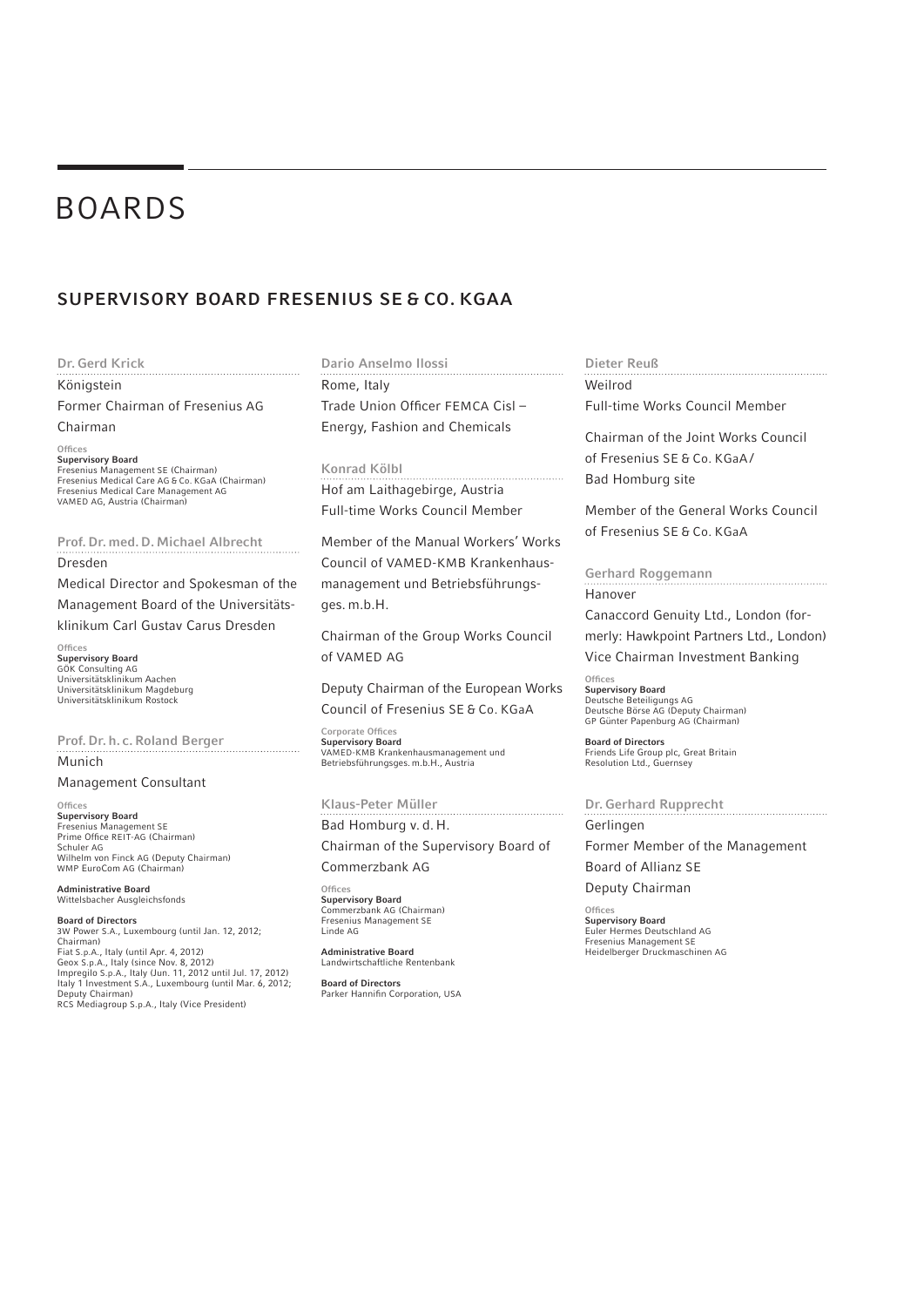# SUPERVISORY BOARD FRESENIUS SE & CO. KGAA

#### Stefan Schubert

Limburg-Staffel Hospital nurse and full-time Works Council Member

Chairman of the Works Council of HELIOS Klinik Bad Schwalbach and of HELIOS Klinik Idstein

Chairman of the Group Works Council of Wittgensteiner Kliniken GmbH

Member of the European Works Council of Fresenius SE & Co. KGaA

Corporate Offices Supervisory Board Wittgensteiner Kliniken GmbH

#### Rainer Stein

Berlin Full-time Works Council Member

Chairman of the Group Works Council of HELIOS Kliniken GmbH

Chairman of the European Works Council of Fresenius SE & Co. KGaA

Corporate Offices Supervisory Board HELIOS Kliniken GmbH

#### Niko Stumpfögger

Zeuthen Secretary of the Trade Union ver.di, Head of Company and Industry Politics in Health Care and Social Affairs Deputy Chairman

Offices Supervisory Board HELIOS Kliniken GmbH (Deputy Chairman)

# COMMITTEES OF THE SUPERVISORY BOARD

Audit Committee Prof. Dr. h. c. Roland Berger (Chairman) Konrad Kölbl Dr. Gerd Krick Gerhard Roggemann Rainer Stein

Joint Committee<sup>1</sup> Dr. Dieter Schenk (Chairman) Dr. Gerd Krick Dr. Gerhard Rupprecht Dr. Karl Schneider

Committee "Capital Increase" 2 Dr. Gerd Krick Dr. Gerhard Rupprecht Rainer Stein Niko Stumpfögger

#### Nomination Committee

Dr. Gerd Krick (Chairman) Prof. Dr. h. c. Roland Berger Dr. Gerhard Rupprecht

1 The committee consists equally of two members each of the Supervisory Board of Fresenius SE & Co. KGaA and of Fresenius Management SE.

2 The project-related committee, related to the capital increase, was formed and ceased its work in the reporting period.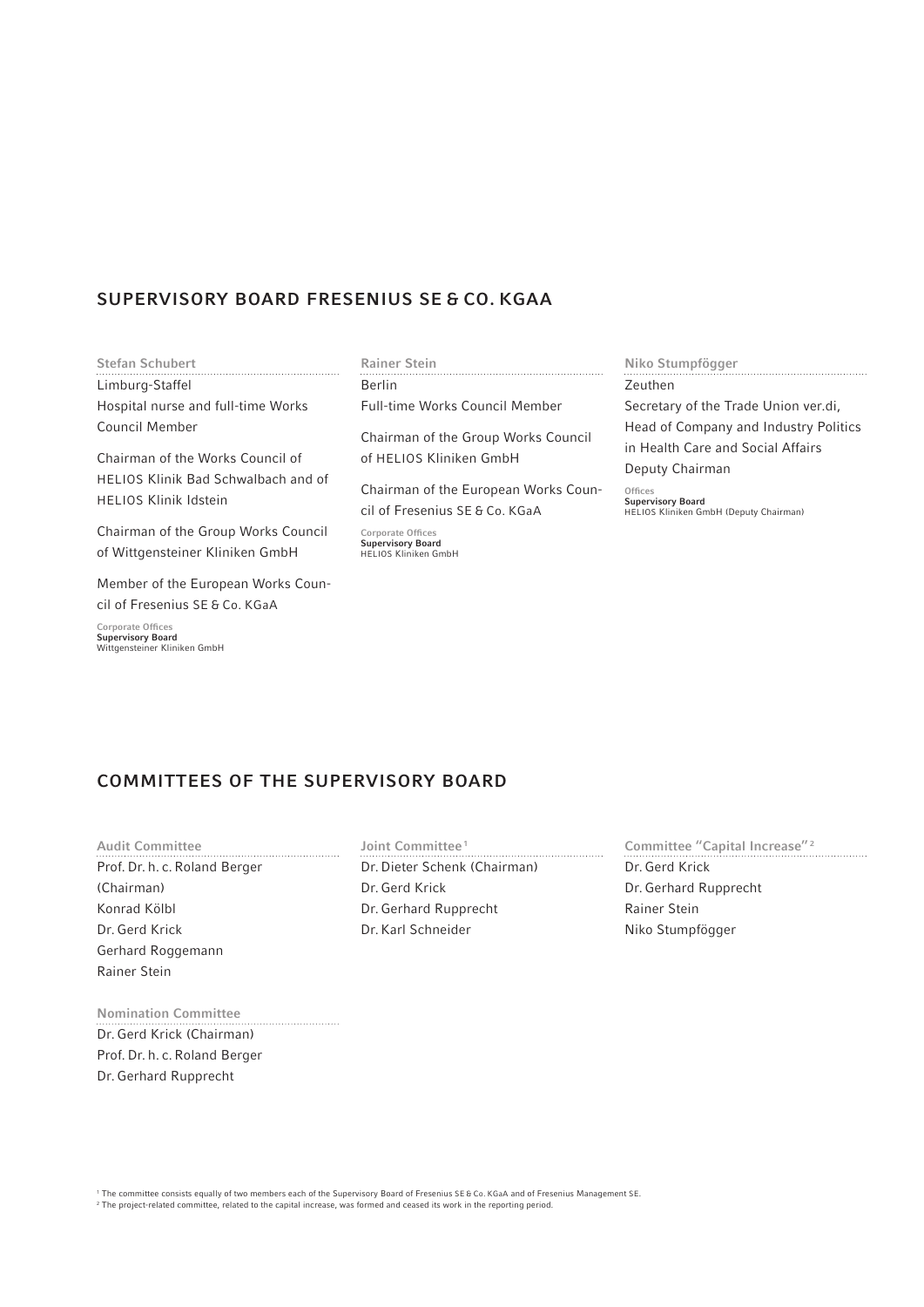# MANAGEMENT BOARD FRESENIUS MANAGEMENT SE

(General partner of Fresenius SE & Co. KGaA)

#### Dr. Ulf M. Schneider

#### Königstein

#### Chairman

### Corporate Offices

**Supervisory Board**<br>FPS Beteiligungs AG (since Apr. 25, 2012; Chairman) Fresenius HemoCare Netherlands B.V., Netherlands Fresenius Kabi AG (Chairman) Fresenius Kabi España S.A.U., Spain Fresenius Medical Care Groupe France S.A.S., France (Chairman) Fresenius Medical Care Management AG (Chairman) HELIOS Kliniken GmbH (Chairman)

Board of Directors Fresenius Kabi USA, Inc., USA (formerly APP Pharmaceuticals, Inc.) FHC (Holdings) Ltd., Great Britain

#### Rainer Baule (until Dec. 31, 2012)

#### Überlingen

#### Business Segment Fresenius Kabi

### Corporate Offices

Supervisory Board Fresenius HemoCare Netherlands B.V., Netherlands (until Nov. 14, 2012; Chairman) Fresenius Kabi Austria GmbH, Austria (until Dec. 31, 2012; Chairman) Fresenius Kabi España S.A.U., Spain (until Dec. 31, 2012) Labesfal – Laboratórios Almiro, S.A., Portugal (until Dec. 31, 2012)

#### Administrative Board

Fresenius Kabi Groupe France S.A., France (until Dec. 31, 2012; Chairman) Fresenius Kabi Italia S.p.A., Italy (until Jun. 27, 2012; Chairman)

Board of Directors FHC (Holdings) Ltd., Great Britain (until Dec. 31, 2012) Fresenius Kabi Asia Pacific Ltd., Hong Kong<br>(until March 1, 2012) Fresenius Kabi Oncology Plc., Great Britain (until Dec. 31, 2012) Fresenius Kabi Pharmaceuticals Holding, Inc., USA (until Dec. 31, 2012) Fresenius Kabi (Singapore) Pte Ltd., Singapore (until Dec. 31, 2012) Fresenius Kabi USA, Inc., USA (formerly APP Pharmaceuticals, Inc.; until Dec. 31, 2012)

# **Offices**

**Advisory Board**<br>Vorwerk & Co. KG (Chairman since Jan. 1, 2013)

Dr. Francesco De Meo

#### Petersberg

Business Segment Fresenius Helios

### Corporate Offices

Supervisory Board Damp Holding GmbH (Mar. 22, 2012 until Feb. 9, 2013; Chairman since Apr. 4, 2012) HELIOS Beteiligungs AG (since Apr. 20, 2012; Chairman since Apr. 25, 2012) HELIOS Kliniken Leipziger Land GmbH (until Jan. 20, 2012; Chairman) HELIOS Kliniken Mansfeld-Südharz GmbH (Chairman) HELIOS Kliniken Schwerin GmbH (Chairman) HELIOS Klinikum Erfurt GmbH (until Jan. 20, 2012; Chairman)

#### Dr. Jürgen Götz

#### Bad Soden am Taunus

Chief Legal and Compliance Officer,

#### and Labor Relations Director

Corporate Offices Supervisory Board FPS Beteiligungs AG (since Apr. 25, 2012; Deputy Chairman) HELIOS Kliniken GmbH Wittgensteiner Kliniken GmbH (Chairman)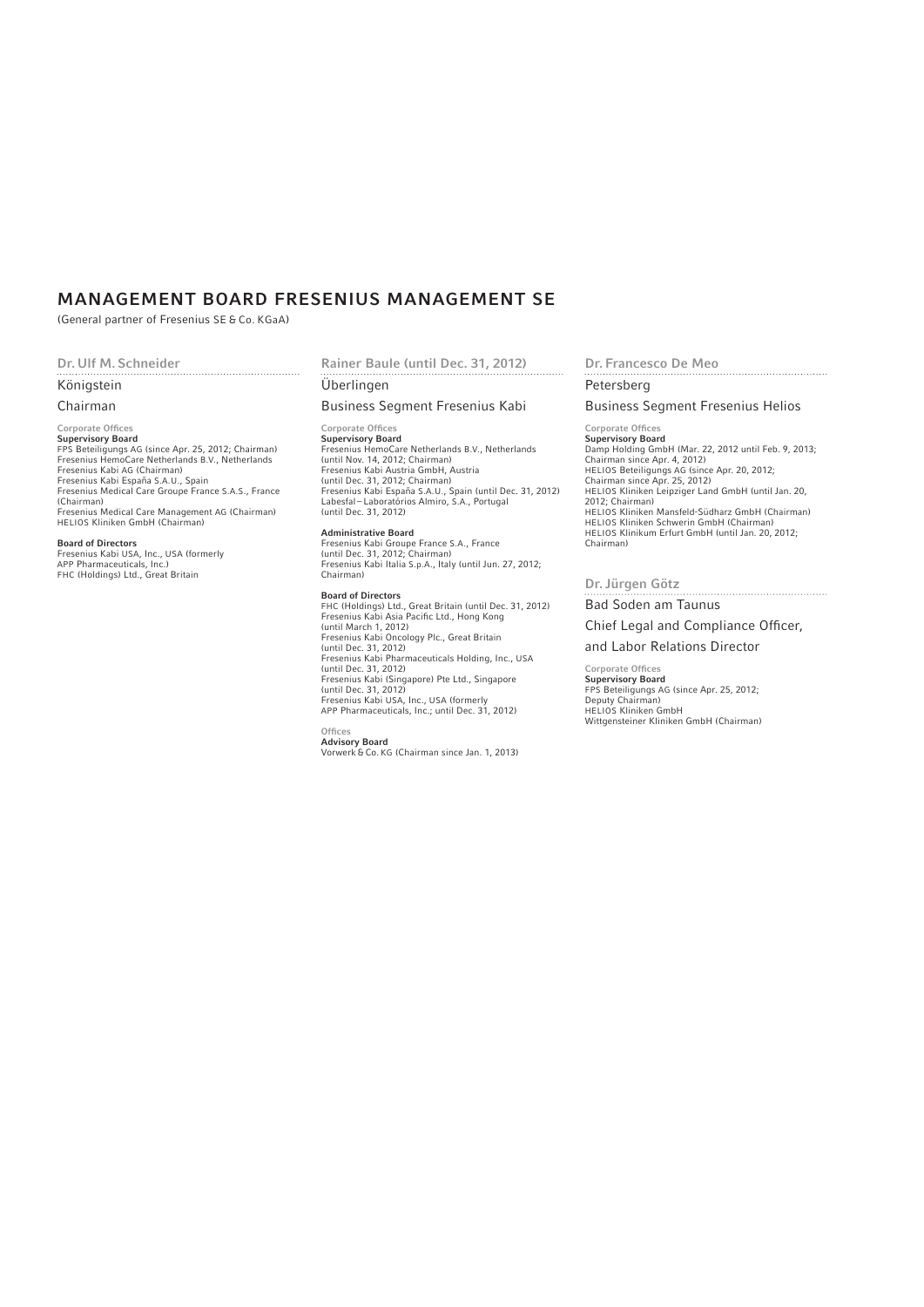# Mats Henriksson (since Jan. 1, 2013)

Bad Homburg v. d .H.

#### Business Segment Fresenius Kabi

#### Corporate Offices

**Supervisory Board**<br>Fresenius Kabi Austria GmbH, Austria (since Jan. 1, 2013; Chairman) Fresenius Kabi España S.A.U., Spain (since Dec. 31, 2012) Fresenius Kabi Japan K.K., Japan Labesfal – Laboratórios Almiro, S.A., Portugal (since Jan. 1, 2013)

#### Administrative Board

Fresenius Kabi Groupe France S.A., France (since Jan. 1, 2013; Chairman) Fresenius Kabi Italia S.p.A., Italy (since Jun. 27, 2012; Chairman)

**Board of Directors**<br>Beijing Fresenius Kabi Pharmaceutical Co., Ltd., China<br>Fenwal, Inc., USA (since Dec. 13, 2012)<br>Fenwal Holdings, Inc., USA (since Dec. 13, 2012)<br>FHC (Holdings) Ltd., Great Britain (since Jan. 1, 2013)<br>F (since Jan. 1, 2013) Fresenius Kabi (Singapore) Pte Ltd., Singapore Fresenius Kabi USA, Inc., USA (since Jan. 1, 2013) Sino-Swed Pharmaceutical Corp., Ltd., China

#### Dr. Ben Lipps (until Dec. 31, 2012)

Boston, Massachusetts (USA) Business Segment

Fresenius Medical Care

Corporate Offices

Management Board Fresenius Medical Care Management AG (until Dec. 31, 2012; Chairman)

Administrative Board Vifor Fresenius Medical Care Renal Pharma Ltd., Switzerland

Board of Directors Fresenius Medical Care Holdings, Inc., USA (Chairman until Dec. 31, 2012)

Rice Powell (since Jan. 1, 2013)

Andover, Massachusetts (USA) Business Segment

#### Fresenius Medical Care

Corporate Offices Management Board Fresenius Medical Care Management AG (Chairman since Jan. 1, 2013)

#### Administrative Board

Vifor Fresenius Medical Care Renal Pharma Ltd., Switzerland (Deputy Chairman)

Board of Directors Fresenius Medical Care Holdings, Inc., USA (Chairman since Jan. 1, 2013)

#### Stephan Sturm

Hofheim am Taunus

#### Chief Financial Officer

### Corporate Offices

**Supervisory Board**<br>FPS Beteiligungs AG (since Apr. 25, 2012)<br>Fresenius HemoCare Netherlands B.V., Netherlands<br>Fresenius Kabi AG (Deputy Chairman) Fresenius Kabi España S.A.U., Spain HELIOS Kliniken GmbH Labesfal – Laboratórios Almiro, S.A., Portugal VAMED AG, Austria (Deputy Chairman) Wittgensteiner Kliniken GmbH

Administrative Board Fresenius Kabi Groupe France S.A., France

Board of Directors FHC (Holdings) Ltd., Great Britain

#### Dr. Ernst Wastler

Linz, Austria

#### Business Segment Fresenius Vamed

Corporate Offices Supervisory Board Charité CFM Facility Management GmbH (Deputy Chairman) VAMED-KMB Krankenhausmanagement und Betriebsführungsges. m.b.H., Austria (Chairman)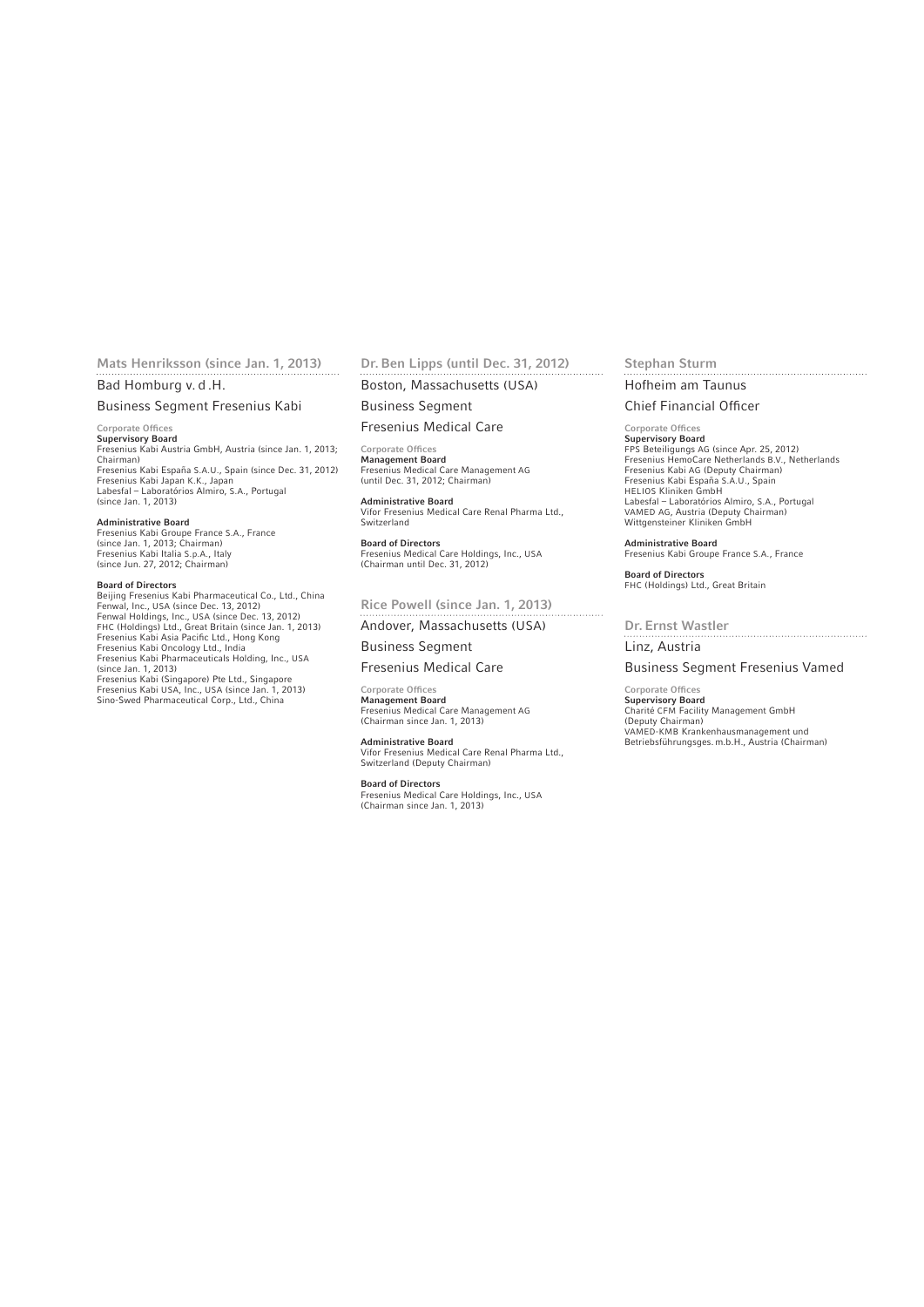# SUPERVISORY BOARD FRESENIUS MANAGEMENT SE

(General partner of Fresenius SE & Co. KGaA)

Dr. Gerd Krick

Königstein Chairman

Prof. Dr. h. c. Roland Berger Munich

Klaus-Peter Müller Bad Homburg v. d. H.

Dr. Gerhard Rupprecht Gerlingen

Dr. Dieter Schenk 

Munich Lawyer and Tax Consultant

Deputy Chairman

**Offices Supervisory Board**<br>Fresenius Medical Care AG & Co. KGaA (Deputy Chairman)<br>Fresenius Medical Care Management AG (Deputy Chairman) Gabor Shoes AG (Chairman) Greiffenberger AG (Deputy Chairman) TOPTICA Photonics AG (Chairman)

Administrative Board Else Kröner-Fresenius-Stiftung (Chairman)

Dr. Karl Schneider

Mannheim

Former Spokesman of Südzucker AG

Offices<br>**Administrative Board**<br>Else Kröner-Fresenius-Stiftung (Deputy Chairman)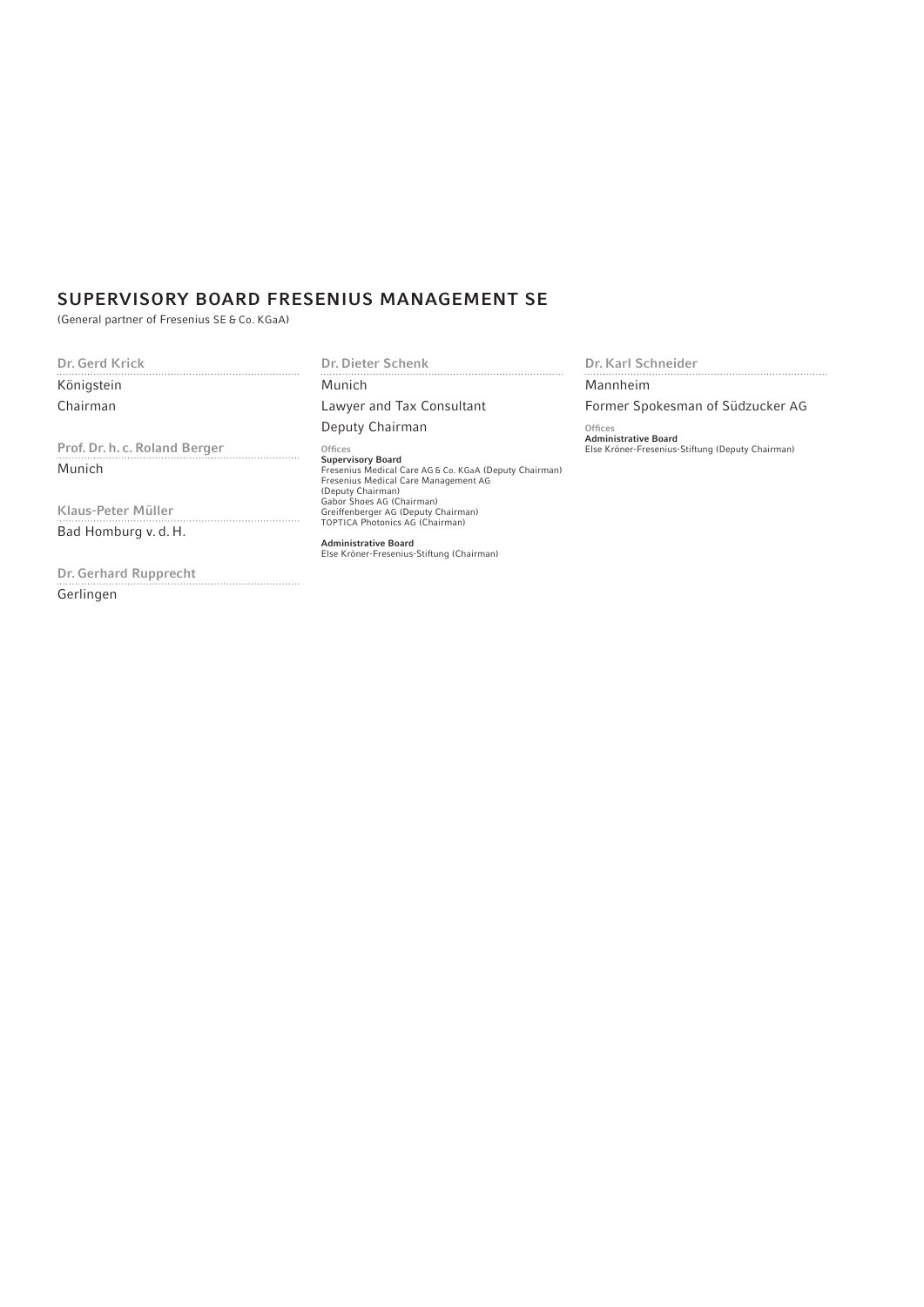# **Management Report for Fresenius SE & Co. KGaA**

Fresenius SE & Co. KGaA acts as an operating holding that holds the shares of the Fresenius Group management companies. Fresenius SE Co. KGaA collects income from service contracts, and in a higher amount, income from participations. The income from investments and with it, the result of operations, financial position and the assets and liabilities are highly dependent on the performance of the whole Group. Therefore the business development of the group is described in the following paragraphs.

### **Operations and business environment**

#### **Group structure and business**

Fresenius is an international health care group with products and services for dialysis, hospitals, and outpatient medical care. In addition, Fresenius focuses on hospital operations and offers engineering and services for hospitals and other health care facilities.

Fresenius has the legal form of an SE & Co. KGaA (a partnership limited by shares).

The operating business comprises the **business segments**, all of which are legally independent entities managed by the operating parent company **Fresenius SE & Co. KGaA.**  This Group structure has not changed in the reporting period.

- Fresenius Medical Care is the world's leading dialysis company, with products and services for patients with chronic kidney failure. As of December 31, 2012, Fresenius Medical Care treated 257,916 patients at 3,160 dialysis clinics.
- Fresenius Kabi specializes in infusion therapies, intravenously administered drugs (IV drugs), and clinical nutrition for critically and chronically ill people in hospitals and outpatient care. The company is also a leading supplier of medical devices and products in the area of transfusion technology.
- Fresenius Helios is one of the largest private hospital operators in Germany. The HELIOS Kliniken Group operates 72 proprietary clinics. HELIOS has a total of more than 23,000 beds.
- Fresenius Vamed provides engineering and services for hospitals and other health care facilities internationally.
- The segment Corporate/Other comprises the holding activities of Fresenius SE & Co. KGaA, the IT service provider Fresenius Netcare, which operates mainly for Group companies, and Fresenius Biotech. Fresenius Biotech is active in research and development in the field of antibody therapies. In December 2012, Fresenius decided to focus on its four established business segments Fresenius Medical Care, Fresenius Kabi, Fresenius Helios, and Fresenius Vamed. The Fresenius Biotech subsidiary will be discontinued. Fresenius is currently assessing the option of con-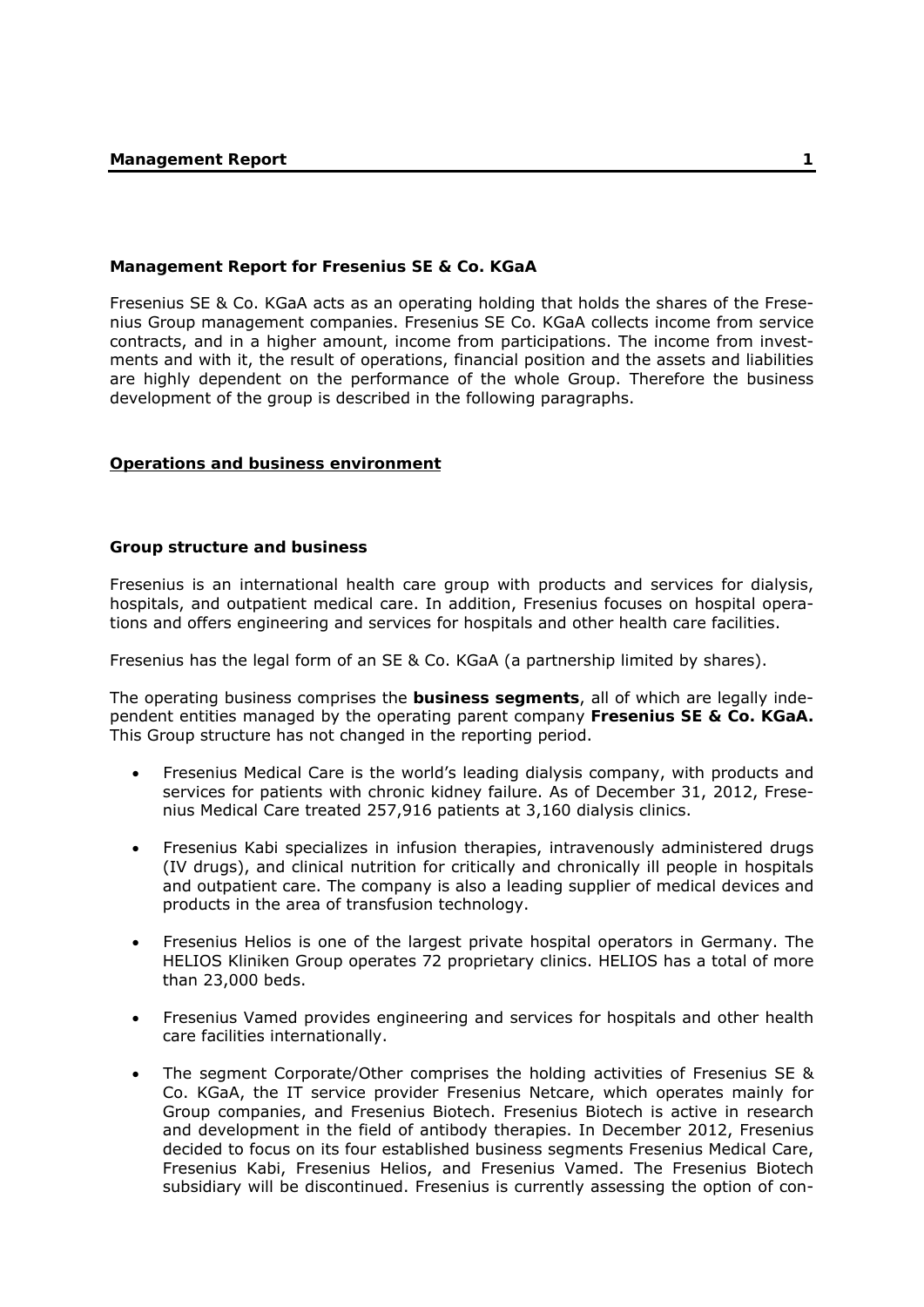tinuing the immunosuppressive drug ATG-Fresenius S within the Group, but will divest the trifunctional antibody Removab business.

 Corporate/Other also includes the consolidation measures conducted among the business segments.

The Fresenius Group operates internationally and all business segments have a regional and decentralized structure. Responsibilities are clearly defined in line with the Company's "entrepreneur in the enterprise" management principle. Additionally, management accountability is reinforced by an earnings-oriented and target-linked compensation system. Fresenius has an international sales network and maintains 90 production sites around the globe. Large production sites are located in the United States, China, Japan, Germany, and Sweden. Production plants are also located in other European countries and in Latin America, Asia-Pacific, and South Africa. This international production network allows us to meet the high logistical and regulatory requirements, to optimize transportation costs and to largely offset currency exposure.

#### Management and control

In the legal form of a KGaA, the Company's corporate bodies are the General Meeting, the Supervisory Board, and the general partner, Fresenius Management SE. Fresenius Management SE is wholly owned by the Else Kröner-Fresenius- Stiftung. The KGaA has a **two-tier management system** – management and control are strictly separated.

The **general partner**, represented by its **Management Board**, conducts the business and represents the Company in dealings with third parties. The Management Board has seven members. According to the Management Board's rules of procedure, each member is accountable for his own area of responsibility. However, the members have joint responsibility for the management of the Group. In addition to the Supervisory Board of Fresenius SE & Co. KGaA, Fresenius Management SE has its own Supervisory Board. The Management Board is required to report to the Supervisory Board of Fresenius Management SE regularly, in particular on its corporate policy and strategies, business profitability, current operations, and any other matters that could be of significance for the Company's profitability and liquidity. The Supervisory Board of Fresenius Management SE also advises and supervises the Management Board in its management of the Company. It is prohibited from managing the Company directly. However, the Management Board's rules of procedure require it to obtain the approval of the Supervisory Board of Fresenius Management SE for specific activities.

The members of the Management Board are appointed and dismissed by the Supervisory Board of Fresenius Management SE. Appointment and dismissal is in accordance with Article 39 of the SE Regulation. The articles of association of Fresenius Management SE also provide that deputy members of the Management Board may be appointed.

The **Supervisory Board of Fresenius SE & Co. KGaA** advises and supervises the management of the Company's business by the general partner, reviews the annual financial statements and the consolidated financial statements, and performs the other functions assigned to it by law and the Company's articles of association. It is involved in corporate planning and strategy, and in all matters of fundamental importance for the Company.

The Supervisory Board of Fresenius SE & Co. KGaA has six shareholder representatives and six employee representatives. A Nomination Committee of the Supervisory Board of Fresenius SE & Co. KGaA has been instituted for election proposals for the shareholder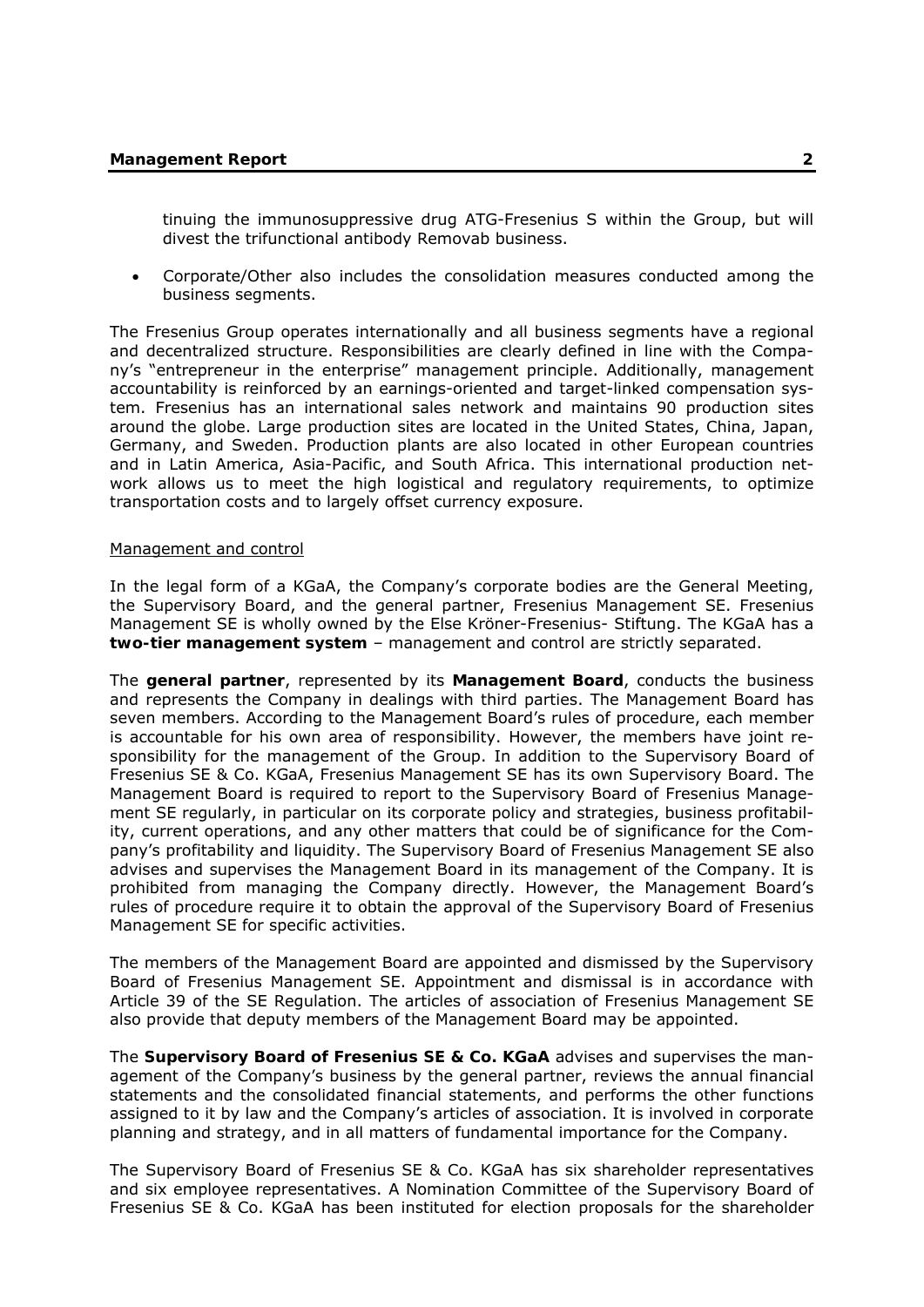representatives. Its activities are aligned with the provisions of law and the Corporate Governance Code. The shareholder representatives are elected by the Annual General Meeting. The European works council elects the employee representatives to the Supervisory Board of Fresenius SE & Co. KGaA.

The Supervisory Board must meet at least twice per calendar half-year.

The Supervisory Board of Fresenius SE & Co. KGaA has two permanent **committees**: the Audit Committee, consisting of five members, and the Nomination Committee, consisting of three members. The members of the committees are listed in the exhibit to the Notes. The Company's annual corporate governance declaration describes the procedures of the Supervisory Board's committees. The declaration can be found on our website www.fresenius.com, see Who we are − Corporate Governance.

The description of both the **compensation structure** and individual amounts paid to the Management Board and Supervisory Board of Fresenius Management SE and the Supervisory Board of Fresenius SE & Co. KGaA are included in the Compensation Report (see exhibit Compensation Report). The Compensation Report is part of the Group's Management Report.

#### Key products and services

**Fresenius Medical Care** offers a comprehensive range of products for hemodialysis and peritoneal dialysis, and provides dialysis care at its own dialysis clinics in more than 40 countries. Dialyzers, dialysis machines, and renal pharmaceuticals are among the most important product lines in the dialysis products business. These products are sold to Group clinics as well as to external dialysis care providers in more than 120 countries. In the United States, the company also performs clinical laboratory tests. **Fresenius Kabi** is one of the few companies to offer a comprehensive range of enteral and parenteral nutrition therapies. The company also offers a broad spectrum of products for fluid and blood volume replacement as well as an extensive portfolio of IV drugs. Fresenius Kabi's portfolio consists of more than 100 product families. The company sells its products mainly to hospitals in over 160 countries. **Fresenius Helios** treats more than 2.7 million patients, thereof about 750,000 inpatients each year at its hospitals. **Fresenius Vamed** provides engineering and services for hospitals and other health care facilities internationally.

#### Important markets and competitive position

Fresenius operates in about 80 countries through its subsidiaries. The **main markets** are North America and Europe. Fresenius generates 42% of its sales in North America and 40% in Europe.

**Fresenius Medical Care** is the worldwide leader in dialysis. The company holds the leading position in dialysis care as it serves about 11% of all dialysis patients, and operates the largest number of dialysis clinics. In dialysis products, Fresenius Medical Care is also the leading supplier, with a market share of about 33%. **Fresenius Kabi** holds leading market positions in Europe and has strong positions in the growth markets of Asia-Pacific and Latin America. In the United States, Fresenius Kabi is one of the leading suppliers of generic IV drugs. **Fresenius Helios** is one of the top three private hospital operators in Germany. **Fresenius Vamed** is one of the world's leading companies specializing in engineering and services for hospitals and other health care facilities.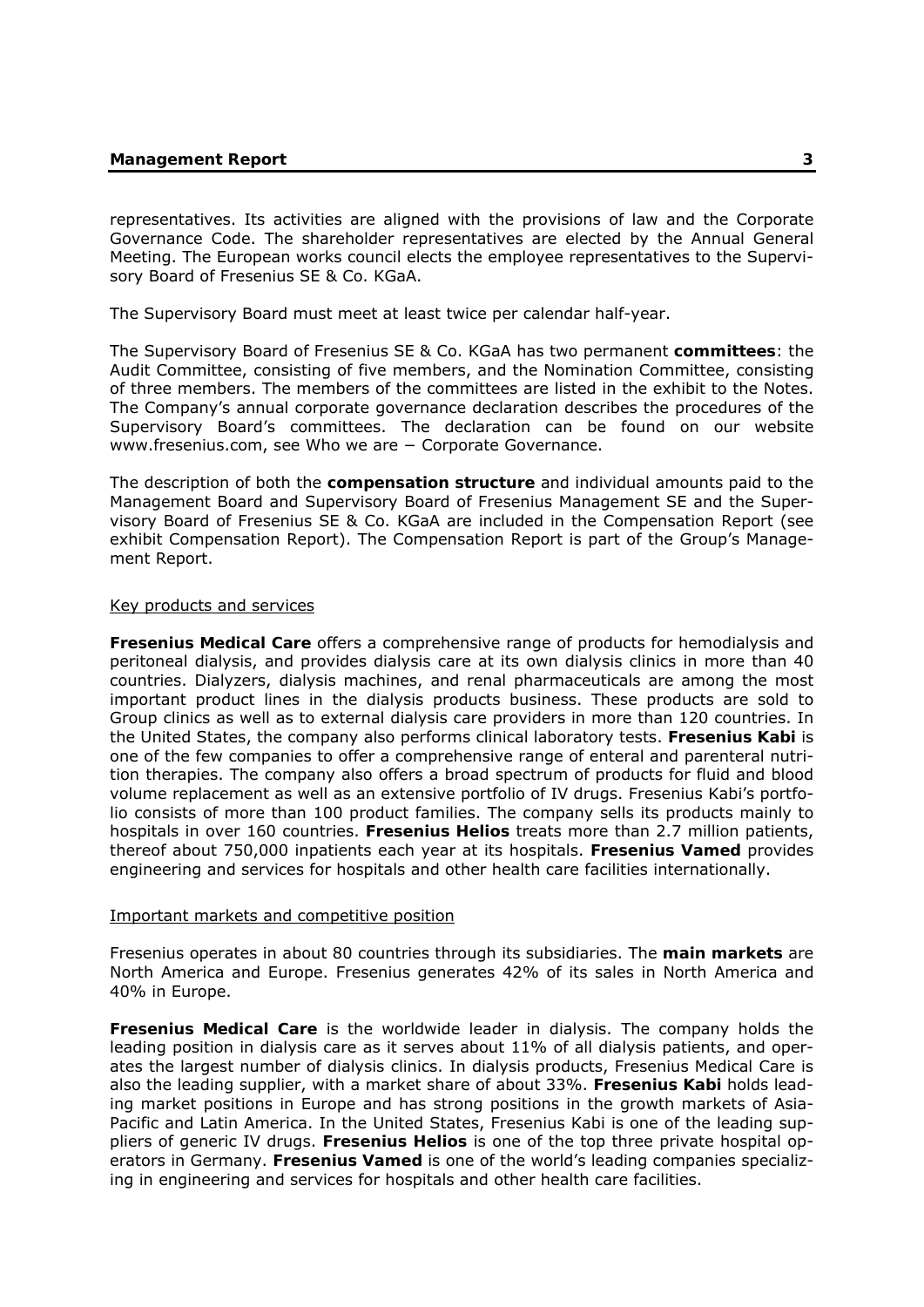# **Management Report 4**

#### Legal and economic factors

The life-saving and life-sustaining products and therapies that the Group offers are of intrinsic importance for people worldwide. Therefore our markets are fundamentally stable and relatively independent of economic cycles. Our markets are expanding, mainly for three reasons:

- **demographic trends**,
- **demand for innovative therapies** in the industrialized countries, and
- increasing **availability of high-quality health care** in the developing and newly industrializing countries.

Furthermore, the diversification across four business segments and our global reach provides additional stability for the Group.

There were no legal aspects that significantly affected business performance in 2012.

On the whole, the legal and economic factors for the Fresenius Group were largely unchanged, so the Group's operating business was not materially affected.

# Capital, shareholders, articles of association

The subscribed capital of Fresenius SE & Co. KGaA amounts to 178,188,260 ordinary shares as of December 31, 2012 (December 31, 2011: 163,237,336). The shares of Fresenius SE & Co. KGaA are non-par-value bearer shares. Each share represents  $\epsilon$  1.00 of the capital stock. Shareholders' rights are regulated by the German Stock Corporation Act (AktG – Aktiengesetz).

On May 15, 2012, Fresenius SE & Co. KGaA successfully completed a capital increase upon registration with the commercial register by partially utilizing the **Authorized Capital I**. In connection with the capital increase, 13.8 million new ordinary shares were issued at a price of € 73.50. The new shares have full dividend entitlement for the fiscal year 2012.

Adjusted for the capital increase, Fresenius Management SE, as general partner, is authorized, subject to the consent of the Supervisory Board of Fresenius SE & Co. KGaA:

 to increase the subscribed capital of Fresenius SE & Co. KGaA by a total amount of up to € 26,520,000.00 until May 12, 2016 through a single or multiple issuance of new bearer ordinary shares against cash contributions and/or contributions in kind (Authorized Capital I). Shareholders' pre-emptive rights of subscription can be excluded.

In addition, there are the following **Conditional Capitals**, adjusted for stock options that have been exercised in the meantime:

The subscribed capital is conditionally increased by up to  $\epsilon$  857,970.00 through the issuance of new bearer ordinary shares (Conditional Capital I). The conditional capital increase will only be executed to the extent that subscription rights have been issued under the 1998 Stock Option Plan and the holders of these subscrip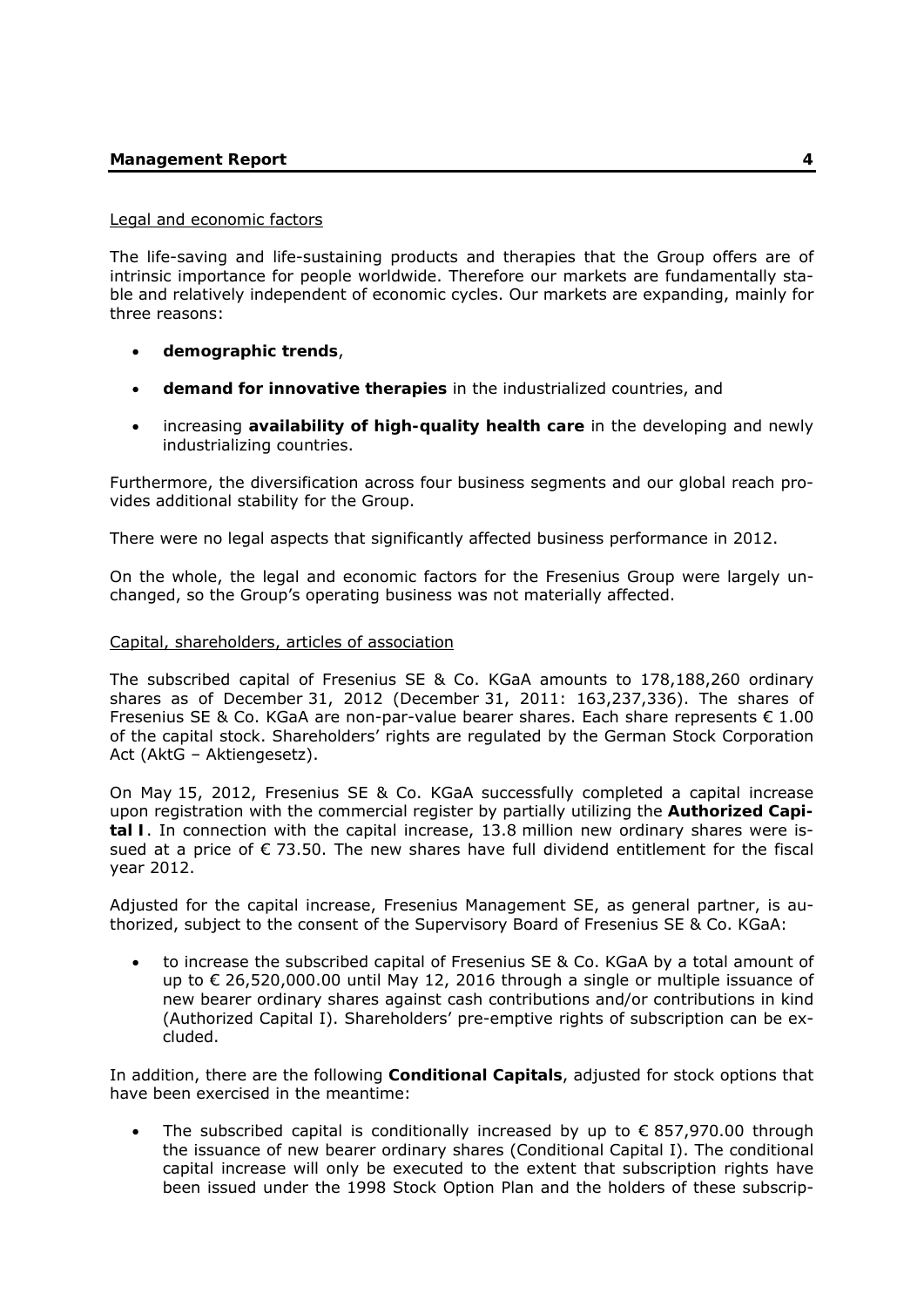tion rights exercise their rights. The term of the stock options granted under the 1998 Stock Option Plan expired on June 30, 2012.

- The subscribed capital is conditionally increased by up to  $\epsilon$  2,497,254.00 through the issuance of new bearer ordinary shares (Conditional Capital II). The conditional capital increase will only be executed to the extent that convertible bonds for ordinary shares have been issued under the 2003 Stock Option Plan and the holders of these convertible bonds exercise their conversion rights.
- The subscribed capital is conditionally increased by up to  $\epsilon$  5,383,434.00 through the issuance of new bearer ordinary shares (Conditional Capital III). The conditional capital increase will only be executed to the extent that subscription rights have been or will be issued under the 2008 Stock Option Plan, the holders of these subscription rights exercise their rights, and the Company does not use its own treasury shares to service the subscription rights or does not exercise its right to make payment in cash, whereby the granting of subscription rights to the Management Board of the general partner, and their settlement, shall be solely and exclusively the responsibility of its Supervisory Board.

By resolution on May 11, 2012, the Annual General Meeting of Fresenius SE & Co. KGaA authorized the general partner, with the approval of the Supervisory Board, until May 10, 2017, to issue option bearer bonds and/or convertible bearer bonds, once or several times, for a total nominal amount of up to € 2.5 billion. To fulfill the granted subscription rights, the subscribed capital of Fresenius SE & Co. KGaA was increased conditionally by up to € 16,323,734.00 through issuance of up to  $16,323,734$  new bearer ordinary shares **(Conditional Capital IV)**. The Conditional Capital IV became effective upon registration with the commercial register on July 4, 2012. The conditional capital increase shall only be implemented to the extent that the holders of convertible bonds issued for cash or of warrants from option bonds issued for cash exercise their conversion or option rights and as long as no other forms of settlement are used.

On May 11, 2012, the Annual General Meeting authorized the Company to purchase and use its **own shares** up to a maximum amount of 10% of the capital stock. As of December 31, 2012, the Company had not utilized this authorization.

**Direct and indirect ownership interests** in Fresenius SE & Co. KGaA are listed in Note 10 of the Notes. The Else Kröner-Fresenius-Stiftung, as the largest shareholder, informed the Company on December 19, 2012, that it held 48,231,698 ordinary shares of Fresenius SE & Co. KGaA. This corresponds to an equity interest of 27.07% as of December 31, 2012.

**Amendments to the articles of association** are made in accordance with Section 278 (3), Section 179 (2) of the German Stock Corporation Act (AktG) in conjunction with Section 17 (3) of the articles of association of Fresenius SE & Co. KGaA. Unless mandatory legal provisions require otherwise, amendments of the articles of association require a simple majority of the subscribed capital represented in the resolution. If the voting results in a tie, a motion is deemed rejected. Furthermore, in accordance with Section 285 (2) sentence 1 of the German Stock Corporation Act (AktG), amendments to the articles of association require the consent of the general partner, Fresenius Management SE. The Supervisory Board is entitled to make such amendments to the articles of association which only concern their wording without a resolution of the General Meeting.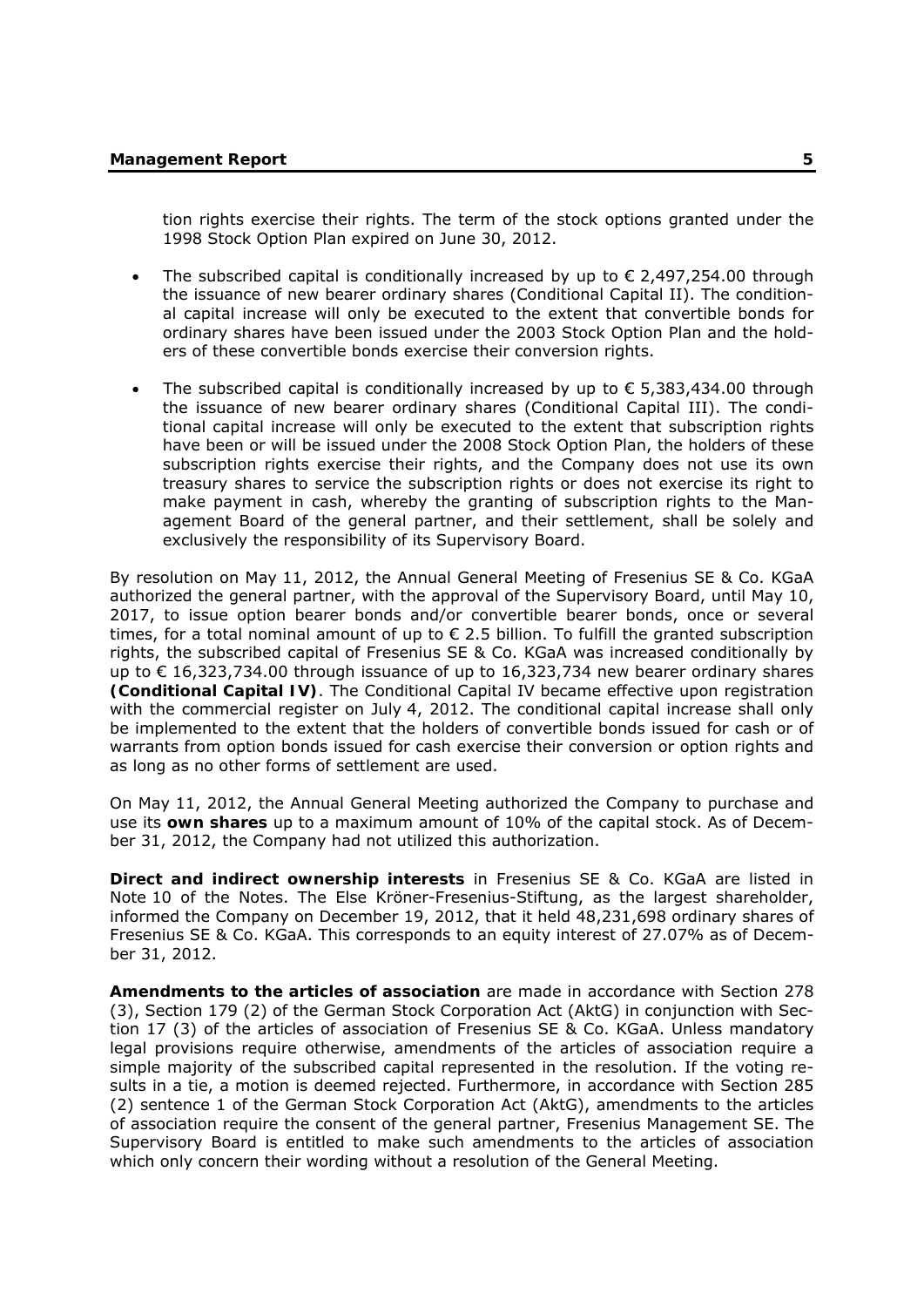Under certain circumstances, a **change of control** as the result of a takeover bid could impact some of our long-term financing agreements embodying change of control provisions. These provisions are customary change of control clauses that grant creditors the right of premature call in the event of a change of control. However, the right of premature call usually only becomes effective if the change of control is followed by a downgrading of the Company's rating.

### **Strategy and goals**

Our goal is to build Fresenius into a leading global provider of products and therapies for critically and chronically ill people. We are concentrating our business segments on a few health care areas. Thanks to this clear focus, we have developed unique competencies. We are following our longterm strategies consistently and are seizing our opportunities. Our aim is to:

- provide best-in-class treatment
- grow with new products and services
- expand in growth markets
- increase our profitability on a sustainable basis

The key elements of Fresenius Group's strategy and goals are to:

- **expand our market position**: Fresenius' goal is to ensure the long-term future of the Company as a leading international provider of products and services in the health care industry and to grow its market share. Fresenius Medical Care is the largest dialysis company in the world, with a strong market position in the United States. Future opportunities in dialysis will arise from further international expansion in dialysis care and products and in renal pharmaceuticals. Fresenius Kabi is the market leader in infusion therapy and clinical nutrition in Europe and in the key markets in Asia-Pacific and Latin America. In the United States, Fresenius Kabi is one of the leading players in the market for generic IV drugs through APP Pharmaceuticals. To strengthen its position, Fresenius Kabi plans to roll out more products from its portfolio to the growth markets. Market share is also to be expanded further through the launch of new products in the field of IV drugs and medical devices for infusion therapy and clinical nutrition. In addition, products from the existing portfolio are to be launched in the U.S. market. Fresenius Helios is in a strong position to take advantage of the further growth opportunities offered by the continuing privatization process in the German hospital market. Investment decisions are based on the continued existence and long-term potential of the hospitals to be acquired. Fresenius Vamed will be further strengthening its position as a global specialist provider of engineering and services for hospitals and other health care facilities.
- **extend our global presence**: in addition to sustained organic growth in markets where Fresenius is already established, our strategy is to diversify into new growth markets worldwide, especially in the region Asia-Pacific and in Latin America. With our brand name, product portfolio, and existing infrastructure, we intend to focus on markets that offer attractive growth potential. Apart from organic growth, Fresenius also plans to make further small to mid-sized selective acquisitions to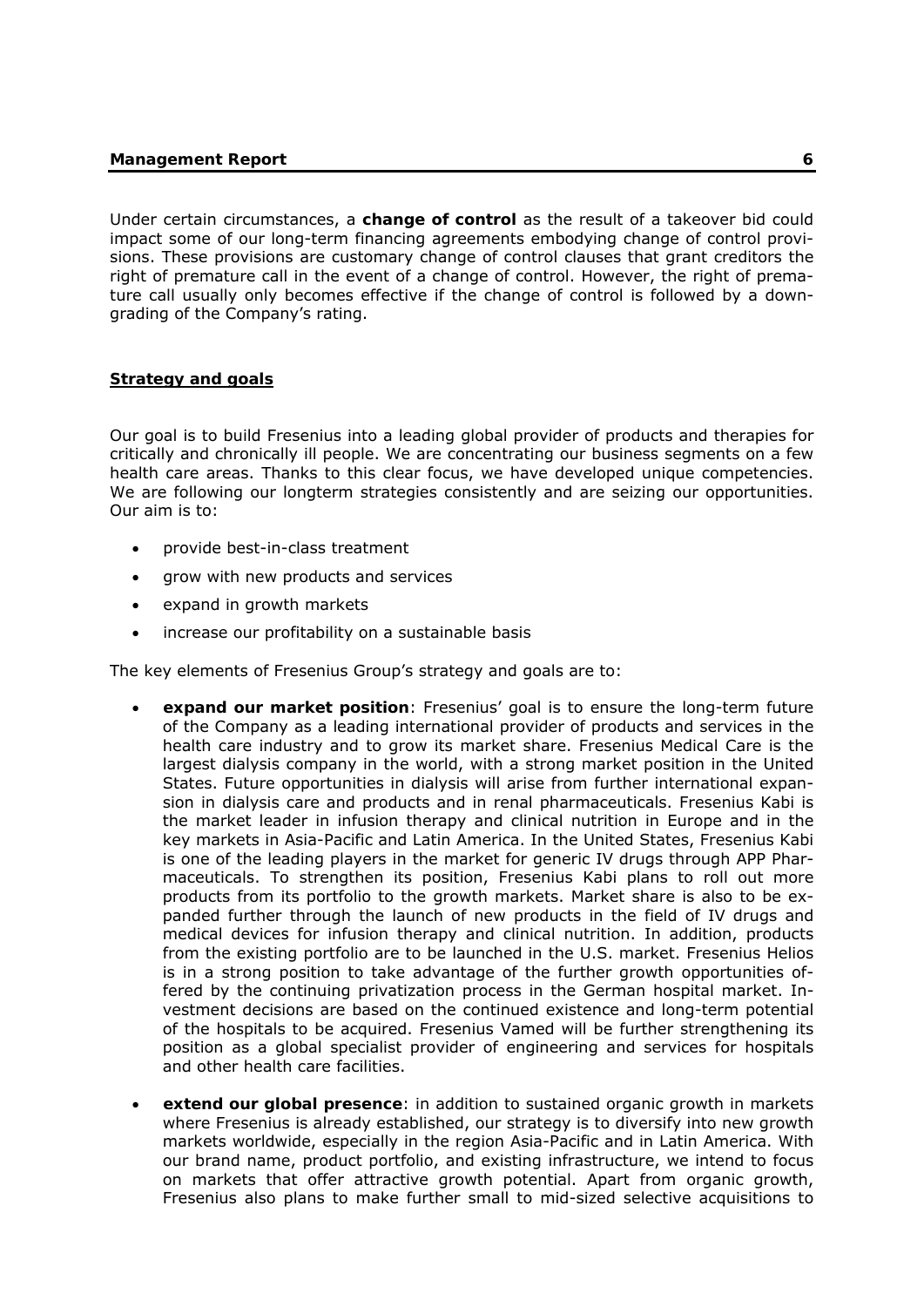improve the Company's market position and to diversify its business geographically.

- strengthen innovation: Fresenius' strategy is to continue building on its strength in technology, its competence and quality in patient care, and its ability to manufacture cost-effectively. We are convinced that we can leverage our competence in research and development in our operations to develop products and systems that provide a high level of safety and user-friendliness and enable tailoring to individual patient needs. We intend to continue to meet the requirements of best-in-class medical standards by developing and producing more effective products and treatment methods for the critically and chronically ill. Fresenius Helios' goal is to widen brand recognition for its health care services and innovative therapies. Fresenius Vamed's goal is to realize further projects in integrated health care services and to support patient-oriented health care systems more efficiently.
- **enhance profitability**: our goal is to continue to improve Group profitability. To contain costs, we are concentrating particularly on making our production plants more efficient, exploiting economies of scale, leveraging the existing marketing and distribution infrastructure more intensively, and practicing strict cost control. By focusing on our operating cash flow and employing efficient working capital management, we will increase our investment flexibility and improve our balance sheet ratios. Another goal is to optimize our weighted average cost of capital (WACC) by deliberately employing a balanced mix of equity and debt funding. In present capital market conditions we optimize our cost of capital if we hold the net debt/EBITDA ratio within a range of 2.5 to 3.0. It was 2.6 as of December 31, 2012. At the end of 2013, we expect Group leverage to be at the lower end of the 2.5 to 3.0 target range.

We report on our goals in detail in the Outlook section on pages 34ff.

# **Overall business development**

# **Economic Environment**

-

The worldwide financial and economic crisis continued to generate a great deal of uncertainty in 2012. Although fiscal and monetary measures helped the global economy to recover, it lost momentum once the stimulus programs expired.

Especially in the Eurozone and in the United States, austerity measures aimed at reducing debt ratios and a high level of private-sector debt slowed down growth in the industrial countries in 2012. This lowered demand and consequently the trade surplus of the emerging economies. However, compared to the industrial countries, emerging countries benefited from a robust increase in private consumption and investment activity. Their lower levels of public debt meant that the need for austerity measures appeared much less urgent. Once again, the emerging countries and the United States especially contrib-

Sources: German Council of Economic Experts, Annual Report 2012/2013, November 2012; bank research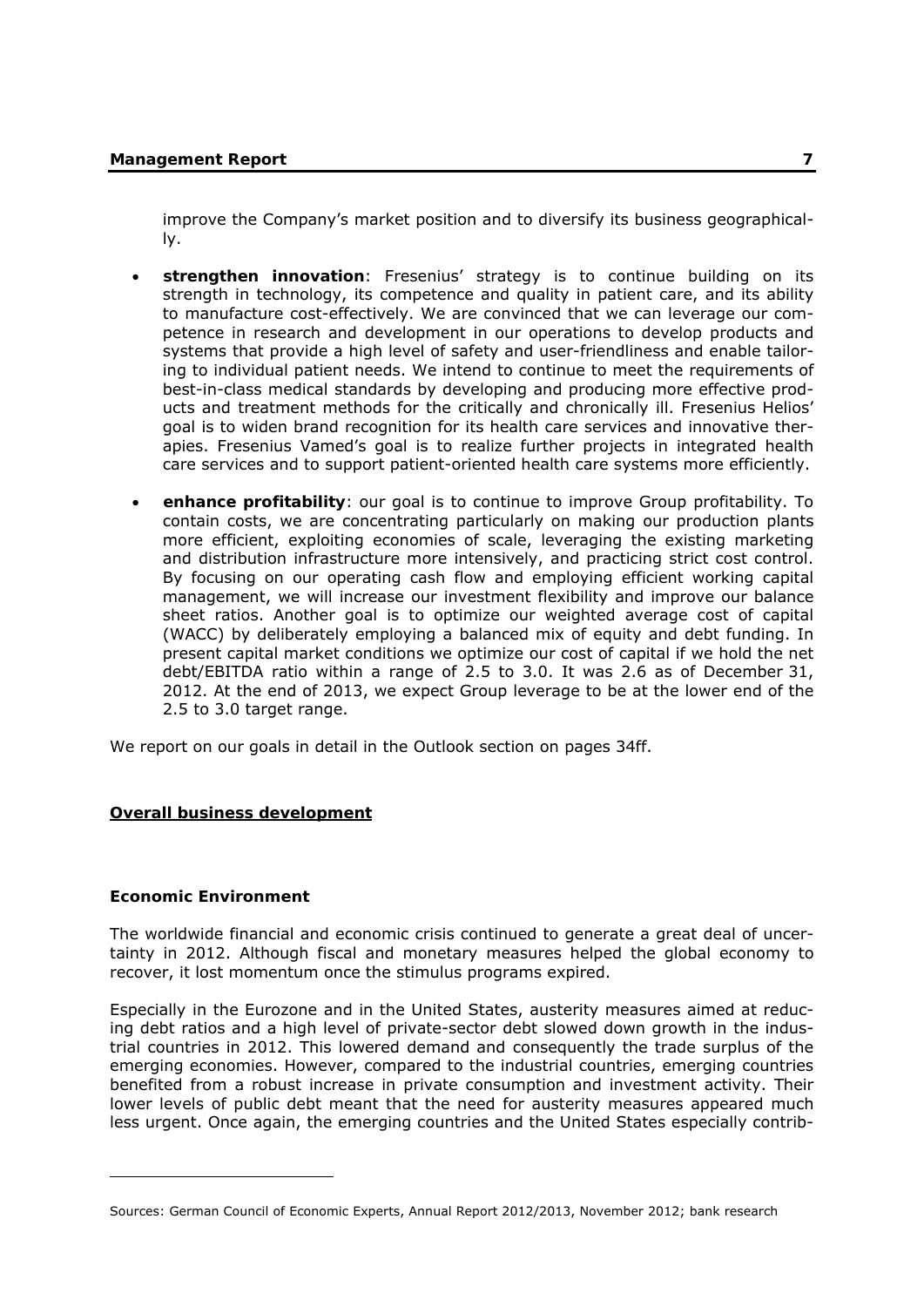uted to stabilizing the global economy, albeit to a lesser degree than in the previous year. Global GDP grew by 2.9% in 2012 (2011: 3.8%).

#### Europe

Austerity measures in the private and public sector, together with uncertainty over the development of the financial crisis, continued to strain the Eurozone economy in 2012. Measures to calm down the markets only had a short-lived effect. They included longterm refinancing transactions and the announcement by the European Central Bank (ECB) of its readiness to purchase government bonds, as well as the establishment of a permanent bailout fund and an agreement on a European fiscal pact. Markets lost confidence in the euro. However, by year-end the euro recovered from its all-year low against the U.S. dollar in summer. At the same time, demand for imports declined. This had a positive effect on the trade balance, but could not fully make up for the drop in domestic demand. In an effort to stimulate it, the ECB continued its expansive monetary policy and lowered its prime rate in July 2012 from 1.0% to 0.75%. Overall, the Eurozone GDP dropped by 0.5% in 2012 (2011: +1.4%).

The development in each of the Eurozone countries was, however, very heterogenous. States like Greece, Portugal, and Ireland, as well as the Spanish banking system have drawn on bailout packages. Italy appears to be threatened by the loss of investors' confidence. In all of these countries, the establishment of ambitious consolidation plans led to a lasting negative effect on growth. These so-called **peripheral countries** were hit by recession, with GDP in Greece dropping by as much as 6.5%. The **Irish and the French economies** nearly stagnated. There were only a few countries, including Germany and Austria, that managed to avoid this downward spiral, but even here the economies lost steam.

The unemployment rate in the Eurozone worsened in 2012, climbing to a record of nearly 12%. Austria, the Netherlands, and Germany had the lowest unemployment rates. Spain and Greece once again had the highest rates at around 25%.

Unable to escape the effects of the euro crisis and the weaker global economy, economic performance in **Germany** slowed down over the course of the year. Although disposable income was higher, private consumption increased only moderately. Even though overall conditions were good, investment activity was only modest. Nevertheless, Germany was able to more than make up for falling exports to Eurozone countries by increased trading volumes with other countries. The interim weakness of the euro also helped. Germany's exports and the stable labor market were thus the main factors that enabled its GDP to grow by 0.7% (2011: 3.0%).

A number of emerging economies in **Central and Eastern Europe**, including Poland, Estonia, and Slovakia, also succeeded in escaping the general downward trend in Europe. But GDP was down in Hungary and the Czech Republic. Overall the region only grew modestly.

#### United States

Compared to other industrial countries, U.S. economic performance was robust in 2012. GDP was up 2.2% (2011: 1.8%). Both private-sector spending and the deferral of austerity measures provided support to the economy. But low European demand hit exports. The euro crisis and the risk of falling off a "fiscal cliff"  $-$  if the political parties failed to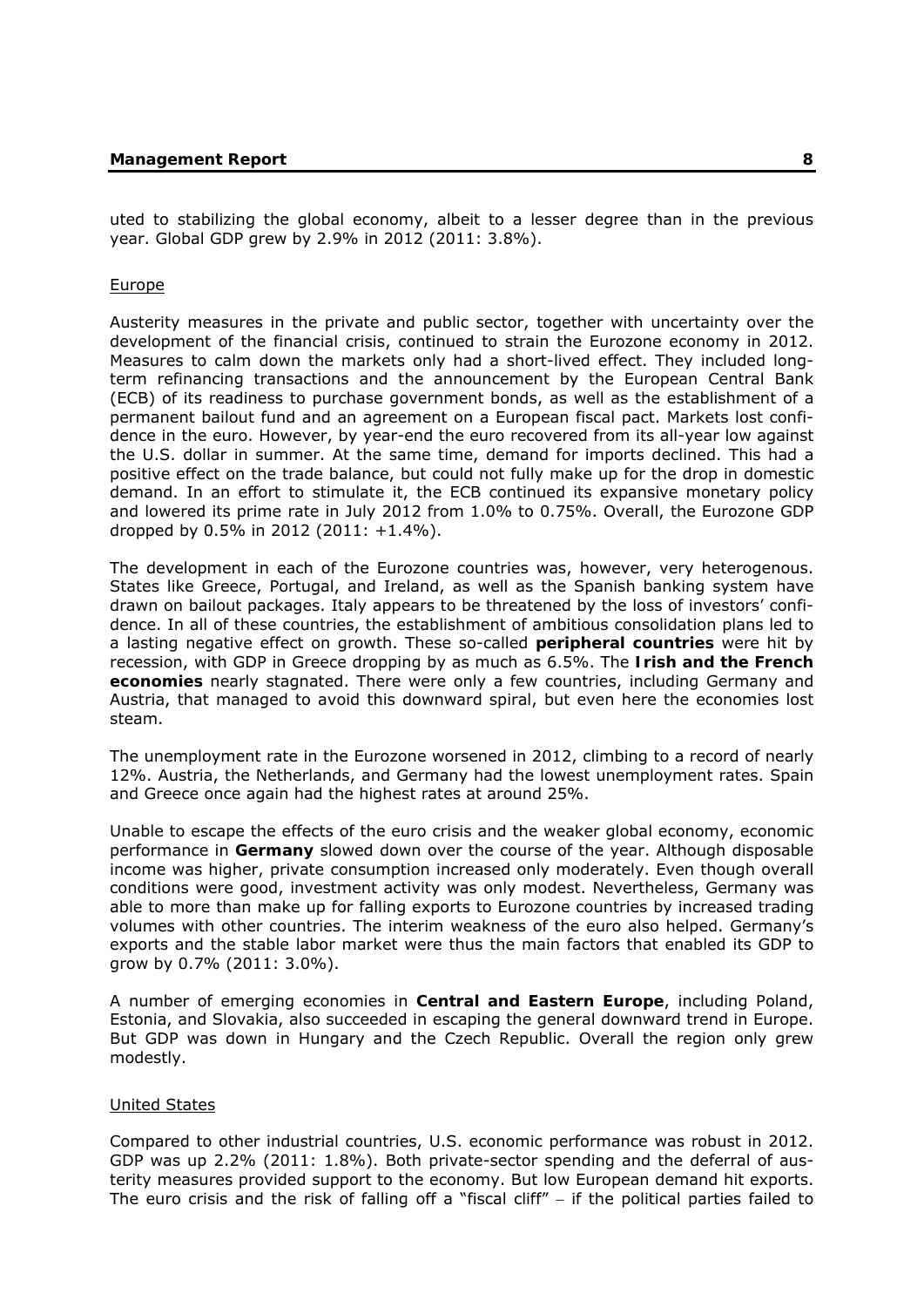agree on budget – measures aggravated the uncertainty and this affected willingness to invest.

The real estate market recovered slightly, but the improvement in the labor market was sluggish. Although the unemployment rate dropped to around 8%, the number of employed people is still significantly lower than before the crisis began in January 2008. The number of long-term unemployed fell only slightly relative to the beginning of the year.

The U.S. Federal Reserve System (Fed) continued its monetary easing, extending already in December 2012 its third quantitative easing program launched in September 2012. The Fed announced that it would buy long-term treasuries and mortgage-backed securities with a monthly volume of US\$85 billion until either the unemployment rate fell below 6.5% or inflation rose above 2.5%. This was supposed to increase liquidity and sustain long-term interest rates at a low level, stimulating economic growth.

#### Asia

In 2012, Asia once again showed the strongest growth in the world: GDP increased in Asia (excluding Japan) by 5.9% (2011: 7.3%). Asia's emerging economies, particularly China, benefited from their debt ratios being lower than in the industrial countries, which meant less need for austerity measures.

After 2 years of decelerated growth, experts estimate that **China's** economy has bottomed. But Europe's weak economy will continue to put a strain on China's exports. Private and public sector consumption only partly made up for this. China introduced fiscal measures to stimulate the economy, such as lowering its prime and minimum reserve rates. It also approved an extensive infrastructure program. China's GDP grew by 7.7% in 2012 (2011: 9.3%).

Growth in **India's** economy slowed down. Besides the weak global economy, key reasons were infrastructure deficits and overdue economic reforms. In fall 2012, the Indian government approved a number of measures to boost the economy. These included allowing more foreign investments, for example in the food sector. GDP growth fell to 4.6% (2011: 7.9%).

In the first quarter of 2012, **Japan's** economy continued to benefit from the fiscal aid given to provinces affected by the earthquake in March 2011. After that, the economy weakened again. The yen was less overvalued but conditions remained critical for Japan's exports, which were held back by the sluggish economies of the industrial countries and the conflict with China over a group of islands. An expansive fiscal policy pushed up public debt, which was already very high. To counter this, the government decided in the summer of 2012 to raise VAT in stages. Japan's GDP was up 2.1% for the year (2011: -0.5%).

Other Asian countries also suffered from the slowdown in U.S. and European growth in 2012. GDP nevertheless grew by a robust 3.8% (2011: 4.3%) on the strength of a high level of employment and healthy private and public sector consumption.

#### Latin America

Most Latin American countries recorded solid growth in 2012. The region's GDP was up 2.7% (2011: 4.3%). Chile, Columbia, Peru, and Venezuela saw above-average growth.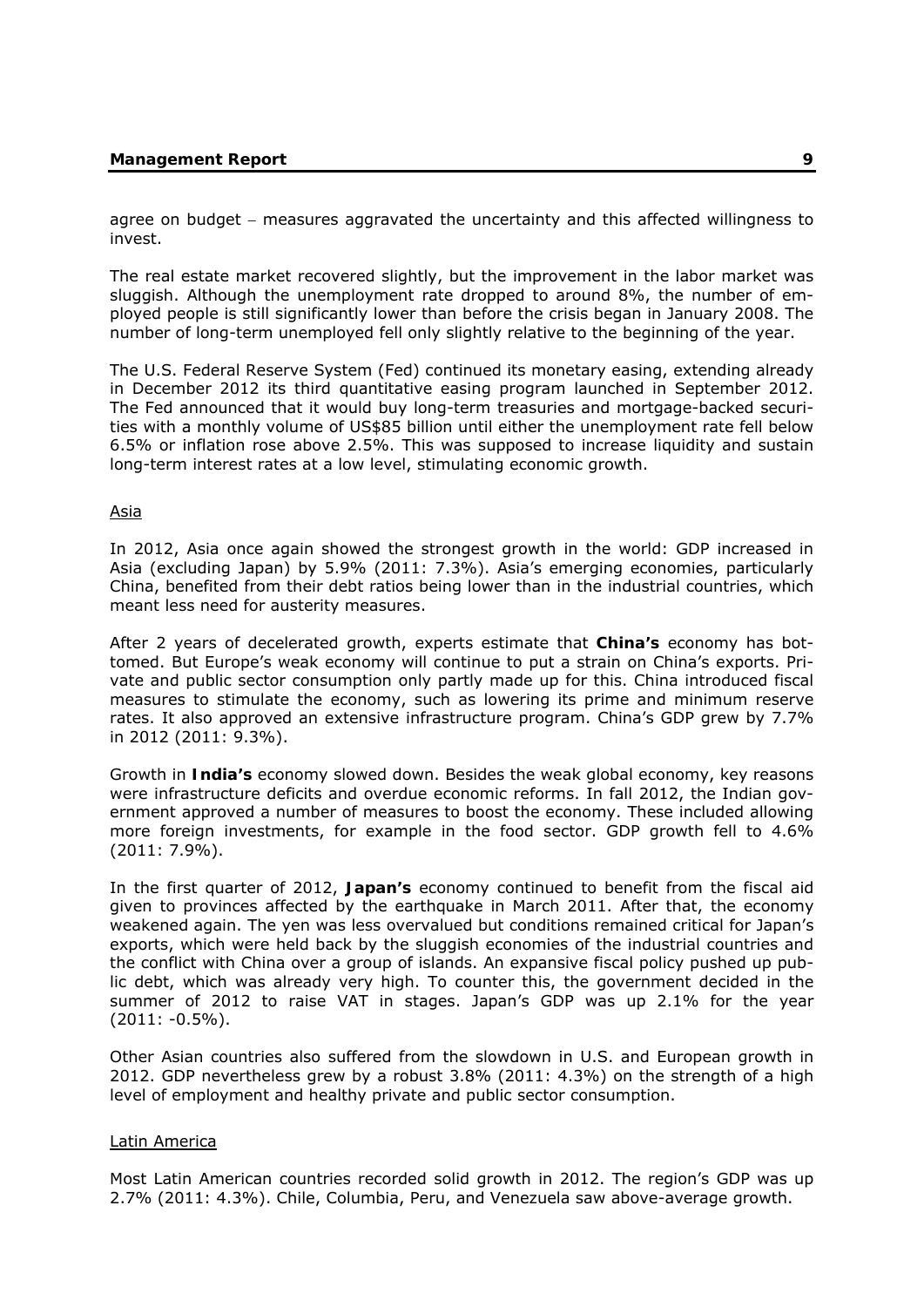**Brazil** was hurt by low investment activity in 2012 as a result of ongoing infrastructure problems and comparatively high interest rates. The government initiated extensive measures to stimulate the economy, including lowering the prime rate to the lowest level in recent history. In addition, it approved a stimulus package amounting to approximately 3% of GDP to modernize the road and rail networks. But the stimulatory effects of these measures are likely to affect only the coming years' growth. GDP increased by 0.9% in 2012 (2011: 2.7%).

After 2 strong years of expansion, **Argentina's** growth dropped significantly to 1.0% in 2012 (2011: 7.0%) caused by a lack of consumer confidence and a deteriorated business climate. Furthermore, markets were uncertain about Argentina repaying its government bonds.

**Mexico** benefited from the robust economic performance of the United States, and its GDP growth of 3.9% was virtually the same as in the previous year.

# **Health care industry**

-

The health care sector is one of the world's largest industries. It is relatively insensitive to economic fluctuations compared to other sectors and has posted above-average growth over the past several years.

The main **growth factors** are:

- rising medical needs deriving from aging populations
- growing number of chronically ill or multimorbid patients
- stronger demand for innovative products and therapies
- advances in medical technology
- growing health consciousness, which increases the demand for health care services and facilities

In the **emerging countries**, drivers are:

- expanding availability and correspondingly greater demand for basic health care
- increasing national incomes and hence higher spending on health care

At the same time, the cost of health care is rising and claiming an ever-increasing share of national income. Health care spending averaged 9.5% of GDP in the OECD countries in 2010, with an average of US\$ 3,268 spent per capita. The United States had the highest per capita spending (US\$ 8,233), as in previous years, followed by Norway (US\$ 5,388) and Switzerland (US\$ 5,270). Germany ranked ninth among the OECD countries with per capita spending of US\$ 4,338.

In the wake of the global economic and financial crisis, growth rates for spending on health care in a large number of OECD countries slowed down significantly or, in some

Sources: OECD Health Data 2012; Bank research; German Bundestag, Research Papers, Health Care Reform in the USA, June 2010; Webpage of the White House (www.whitehouse.gov)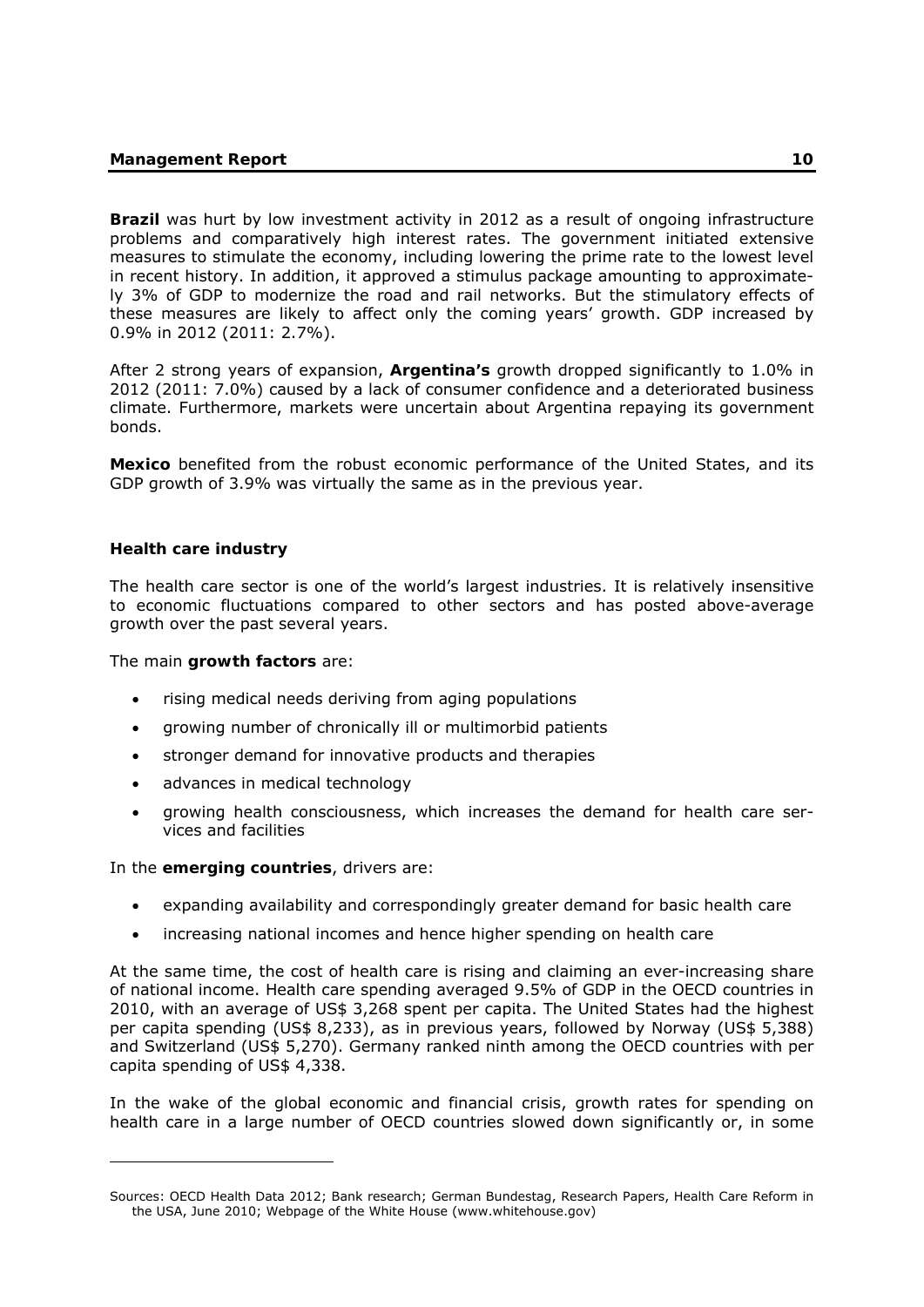cases, even went into negative territory. Spending in Germany, however, increased by 2.6% in real terms between 2009 and 2010.

The public sector is the main source of **health funding** in all OECD countries, except Chile, the United States, and Mexico, where public spending was below 50% in 2010. In Germany, 76.8% of health spending was funded by public sources in 2010, above the average of 72.7% in the OECD countries, but below the over 80% public share in the Czech Republic, Japan (2009), the Netherlands, New Zealand, as well as in several Nordic countries, such as Denmark, Sweden, and Norway.

Most of the OECD countries have enjoyed large gains in **life expectancy** over the past decades, thanks to improved living standards, public health interventions, and progress in medical care. In 2010, average life expectancy in the OECD countries was 79.8 years. Japan has the highest life expectancy of all OECD countries with 83 years, followed by Switzerland and Spain. In Germany, life expectancy stood at 80.5 years.

Health care structures are being reviewed and cost-cutting potential identified in order to contain the steadily rising health care expenditures. However, such measures cannot compensate for the cost pressures arising from medical advances and demographic change. Market-based elements are increasingly being introduced into the health care system to create incentives for cost- and quality-conscious behavior. Overall treatment costs shall be reduced through improved quality standards and optimized medical processes. In addition, ever greater importance is being placed on disease prevention and innovative reimbursement models linked to treatment quality standards.

In June 2012, the **United States'** Supreme Court upheld the health care reform, which the government had already passed in 2010. Several lawsuits have been filed in federal courts challenging its constitutionality. The reform allows for a health insurance coverage to be phased in for the roughly 46 million people – about 15% of the population – who are not insured. Basic health insurance is to be compulsory from 2014 onwards. Larger companies must offer their employees health insurance coverage, while small companies and low-income households will receive government assistance to take out health insurance.

Our most important markets developed as follows:

#### The dialysis market

For 2012, the volume of the global dialysis market was approximately US\$ 75 billion, equivalent to growth of 2% compared to the previous year in constant currency (4% in constant currency). The market for dialysis care (including renal pharmaceuticals) accounted for approximately US\$ 62 billion in sales and the market for dialysis products for about US\$ 13 billion.

The number of dialysis patients worldwide increased by about 7% to around 2.3 million.

The **prevalence rate**, which is the number of people with terminal kidney failure treated per million population, differs widely from region to region. In developing countries it can be well below 100. It averages just over 1,000 in the countries of the European Union. Prevalence is very high in Taiwan, Japan, and the United States, being well over 2,000 in some cases.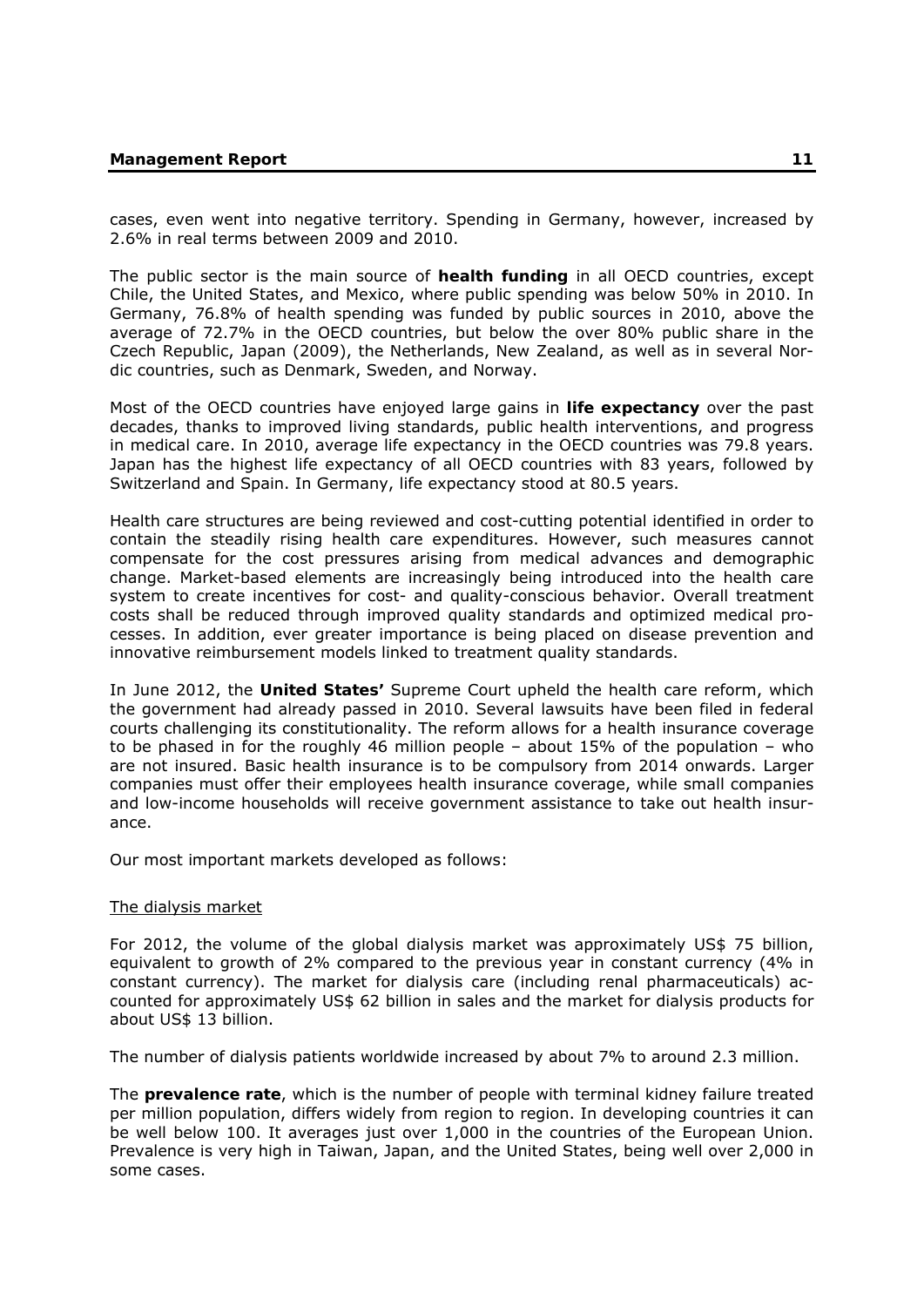The significant divergence in prevalence rates is due, on the one hand, to differences in age demographics, distribution of renal risk factors (such as diabetes and hypertension), and genetic pre-disposition and cultural habit, such as nutrition. On the other hand, access to dialysis treatment is still limited in many countries. A great many individuals with terminal kidney failure do not receive treatment and are therefore not included in the prevalence statistics.

In the United States, Japan, and Western and Central Europe, Fresenius Medical Care recorded below-average growth in the number of patients in 2012. In these regions, prevalence is already relatively high and patients generally have reliable access to treatment, normally dialysis. In economically weaker regions, growth was above average – an indication that access to dialysis treatment in these countries is still limited but is gradually improving.

In addition to easier access to dialysis resulting in better recording of patient numbers, however, other factors also contribute to a rise in global prevalence, for example the spreading incidence of illnesses that cause renal damage such as diabetes and high blood pressure, as well as the general aging of the global population due to medical advances.

#### Dialysis care

Of the around 2.3 million patients receiving regular dialysis treatment in 2012, about 89% are treated with hemodialysis, while about 11% choose peritoneal dialysis. The majority of the patients are treated in dialysis clinics. There are about 33,400 dialysis clinics worldwide with an average of 70 patients per clinic.

The organization of the clinics varies significantly, depending on whether the health systems in the individual countries are state-run or private: in the United States, most of the approximately 5,900 dialysis clinics are run privately, and only about 1% are publicly operated. By contrast, about 57% of the approximately 5,400 dialysis clinics in the European Union are publicly owned. In Japan, private nephrologists play a key role, treating about 80% of dialysis patients in their facilities.

In the **United States**, the market for dialysis care is already highly consolidated. Taken together, Fresenius Medical Care and the second-largest provider of dialysis care − DaVita − treat over 70% of all U.S. dialysis patients. In 2012, Fresenius Medical Care maintained its market-leading position of approximately 37%.

**Outside the United States**, the markets for dialysis care are much more fragmented. Here, Fresenius Medical Care competes mainly with independent clinics and with clinics that are affiliated with hospitals. Fresenius Medical Care operates 1,078 dialysis clinics in 40 countries and treats more than 93,000 patients. Together, these represent by far the largest and most international network of dialysis clinics.

In 2012, the number of **peritoneal dialysis patients** worldwide was about 250,000. Fresenius Medical Care has a market share of about 20% according to sales. Fresenius Medical Care is the global No. 2 in this market after Baxter. In the United States, our market share was 42%.

Dialysis **reimbursement systems** differ from country to country and often vary even within individual countries. In the United States, the treatment costs for terminal kidney failure are covered by the public health insurers. The public health care programs, the **Centers for Medicare & Medicaid Services (CMS)**, cover the medical services for the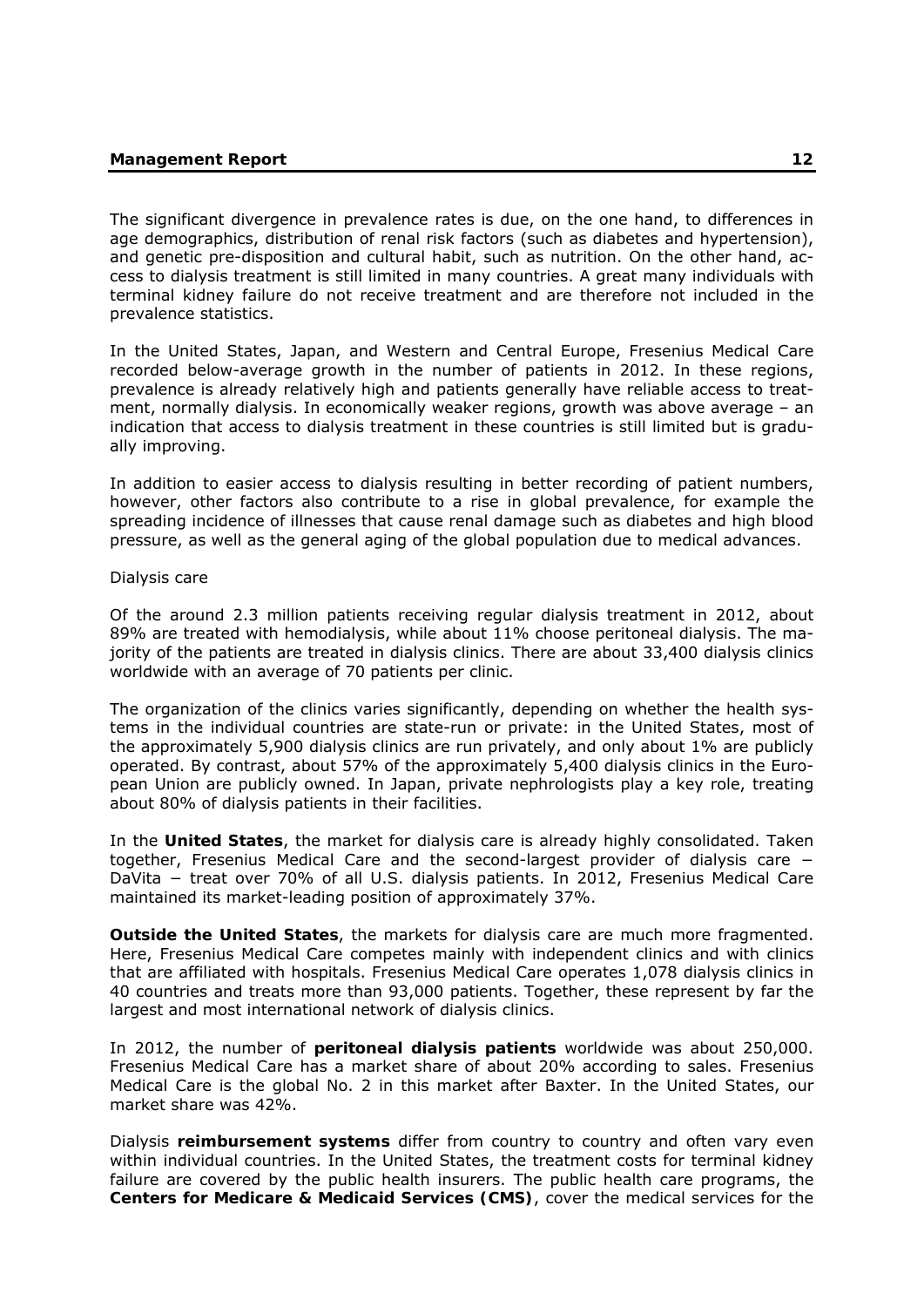majority of all dialysis patients in the United States. In 2012, CMS reimbursements accounted for about 32% of Fresenius Medical Care's revenues. Changes in the CMS rates or method of reimbursement therefore have a significant importance on our business in North America.

Dialysis products

-

In the dialysis products market, the most important products are dialyzers, hemodialysis machines, concentrates and dialysis solutions, and products for peritoneal dialysis. Fresenius Medical Care is the world market leader in dialysis products with a market share of about 33%, followed by Baxter with 19% and Gambro with 13%. These top three manufacturers serve about 65% of the market demand. Each of the other competitors, mainly from Japan, has a single-digit percentage market share.

**Dialyzers** are the largest product group in the dialysis market, with a worldwide sales volume of around 222 million units in 2012. Approximately 100 million, or almost half, were produced by Fresenius Medical Care.

Of the more than 77,000 **hemodialysis machines** that were sold onto the market in 2012, about 55% were from Fresenius Medical Care. In the United States more than 90% of the dialysis machines sold there were made by Fresenius Medical Care. In 2012, China was our second-largest market, where we delivered more than 5,000 new hemodialysis machines. Around half of all hemodialysis machines currently in use in China were produced by Fresenius Medical Care.

### The market for infusion therapy and clinical nutrition, intravenously administered drugs, medical devices, and transfusion technology

General cost pressure in Europe has increased the importance of high-quality, costeffective health care. This especially holds true in the market for infusion therapy and clinical nutrition. Studies show that, in cases of health or age-induced nutritional deficiencies, the administration of food supplements can reduce hospital costs by an average of € 1,000 per patient through shorter stays and less nursing care.

Estimates to the European Union situation indicate that as many as 20 million individuals are at risk for malnutrition. 10% of the population over 65 years and 20% of those aged 75 to 80 years and living at home are malnourished. Annual malnutrition-related costs in the European Union are calculated to be around € 120 billion.

In Europe, the total market for **infusion therapy** is growing at a low single-digit rate. The total market for **clinical nutrition** is growing at a mid-single-digit rate. Growth rates are in the high single- to double-digits in the emerging markets of Asia-Pacific, Latin America, and Africa.

Based on its own estimates, Fresenius Kabi considers its potential relevant market for infusion therapy to be about  $\epsilon$  5 billion and for clinical nutrition to be about  $\epsilon$  6 billion.

Sources: German Society for Nutritional Medicine (DGEM) 2009; Ljungqvist O., Clinical Nutrition 2010, 29:149- 159; Company research, market data refer to Fresenius Kabi's potential relevant and addressable markets. Those are subject to annual volatility due to currency fluctuations and patent expiries of original drugs in the IV drug market, among others; IMS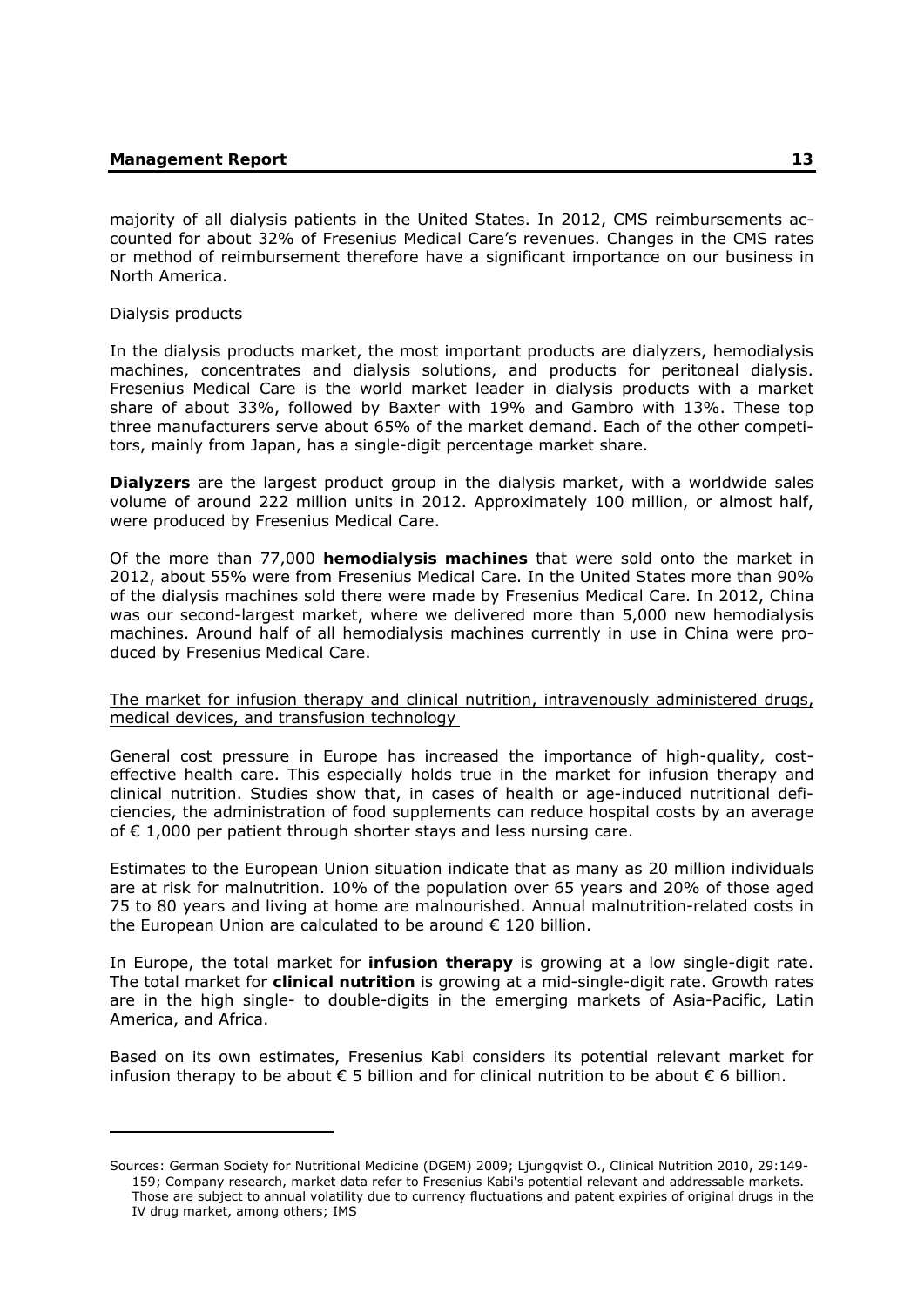We also expect the demand for **generics** to continue growing. From a health economic standpoint, generic drugs are more advantageous than original drugs because of their significantly lower price and they already make a vital contribution to health care today. In our view, and judged from today's vantage point, the focus is mainly on the pricing of patented drugs and the prescription drugs segment in the pharmacy market.

The market for **IV generics** is characterized by moderate volume growth, steady price erosion, and fierce competition. Growth is mainly achieved through new generics that are brought to market when the original drug goes off-patent. In Europe and the United States, the market for IV generics is growing at a mid-single-digit rate. We expect the U.S. market for IV drugs that go off-patent from 2013 to 2022 to amount to approximately US\$ 18 billion on a cumulative basis. These figures are based on the sales of the original drugs in 2011 and do not take account of the usual price erosions for generics. We therefore see considerable growth potential for generic drugs.

Based on its own estimates, Fresenius Kabi considers its potential relevant market for intravenously administered generics to be around  $\epsilon$  10 billion.

The market for **medical devices** for infusion therapy, IV drugs, and clinical nutrition is worldwide growing at mid-single-digit rates. Here, the main growth drivers are technical innovations that focus on application safety and therapy efficiency.

Fresenius Kabi considers its potential relevant market for medical devices (excluding Japan) to be worth about  $\epsilon$  2.3 billion, based on its own estimates.

The worldwide market for **transfusion technology** is growing at mid-single-digit rates. The main growth driver is the increasing demand for products and devices that perform blood collection and processing.

Based on our own estimates, the potential relevant market for transfusion technology (excluding Japan) is worth about  $\epsilon$  2 billion.

#### The German hospital market

-

The total volume for hospital treatment in Germany was about  $\epsilon$  81 billion<sup>1</sup> in 2011. Personnel costs account for about 61% of hospital costs, and material costs for 39%. Personnel and material costs rose by approximately 4% each.

The number of hospitals in 2011 was 2,045 (2010: 2,064). The **number of beds** fell slightly to 502,029 (2010: 502,749). Over the last five years, the number of beds has declined at an average annual rate of 0.2%. Nonetheless, with 6.14 beds per 1,000 population, Germany is still well above the OECD average of 3.4 (2010). The **average stay** of a patient in an acute care clinic in Germany fell slightly over the same period and was 7.7 days in 2011 (2010: 7.9 days). On the other hand, the number of **inpatient admissions** has increased. This is largely due to changing demographics. In 2011, the

Sources: German Federal Statistics Office (preliminary results for the hospital costs analysis 2011); German Hospital Institute (DKI), Krankenhaus Barometer 2012; OECD Health Data 2012; Rheinisch-Westfälisches Institut für Wirtschaftsforschung (RWI), Krankenhaus Rating Report 2012

 $1$  Total costs, gross of the German hospitals less academic research and teaching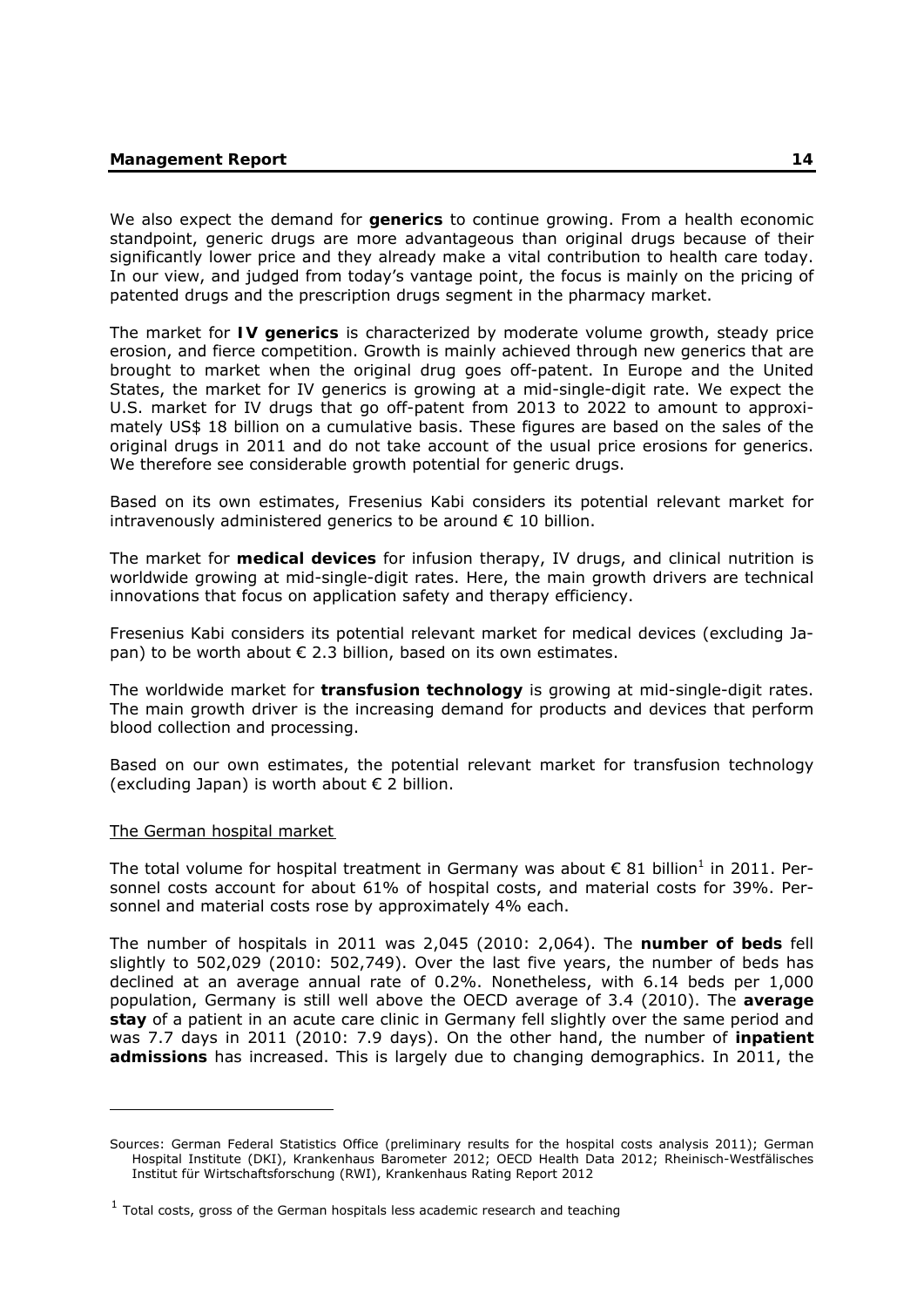number of admissions increased by about 310,000 to about 18.3 million. This is equivalent to 224 admissions per 1,000 population (2010: 221). In the years 2007 to 2011, the number of admissions in Germany has risen at an average annual rate of 1.7%. The average costs per admission have increased by 3.0% on average over the five years leading up to 2011.

According to a survey by the German Hospital Institute (DKI), the **economic situation** at many hospitals in Germany worsened during 2011: 55% of the hospitals earned a surplus, 14% achieved break even, and every third hospital (31%) made a loss.

Many hospitals are facing a difficult economic and financial situation as well as significant **investment needs**. This is due in large part to an investment backlog that has accumulated because in the past the federal states failed to meet their statutory obligation to finance necessary investments and major maintenance measures sufficiently in the past due to budget constraints. Moreover, investment needs are mainly driven by technological advances, higher quality requirements, and necessary modernizations. The Rheinisch-Westfälisches Institut für Wirtschaftsforschung (RWI) estimates that the investment gap at German hospitals is about € 30 billion.

According to the German Federal Statistics Office, the **privatization trend** in the German hospital market continued in 2011, with the share of private hospital beds rising to 17.3% (2010: 16.9%). However, with a share of 48.4%, the bulk of the hospital beds continued to be in the public sector (2010: 48.6%).

According to our research, about  $\epsilon$  660 million in hospital transaction revenues were acquired in 2012.

**Quality** is increasingly becoming a key competitive factor for the hospital market. Transparency and comparability of the treatments for the patients and their doctors will play an ever more decisive role.

In 2011, the **post-acute care market** in Germany comprised a total of 1,233 clinics, almost the same as the year before. The number of beds was 170,544 (2010: 171,724). 55.2% (2010: 56.1%) of the clinics were private clinics. The share of independent nonprofit clinics and public clinics increased to 26.0% and 18.9% (2010: 25.9% and 17.9%). Private clinics accounted for 66.4% of the total number of post-acute care beds (2010: 67.0%). Independent non-profit clinics and public clinics accounted for 15.7% (2010: 15.8%) and 18.0% (2010: 17.2%), respectively. The total number of admissions in Germany decreased by about 48,700 admissions to 1.93 million. The average length of stay remained unchanged at 25.4 days.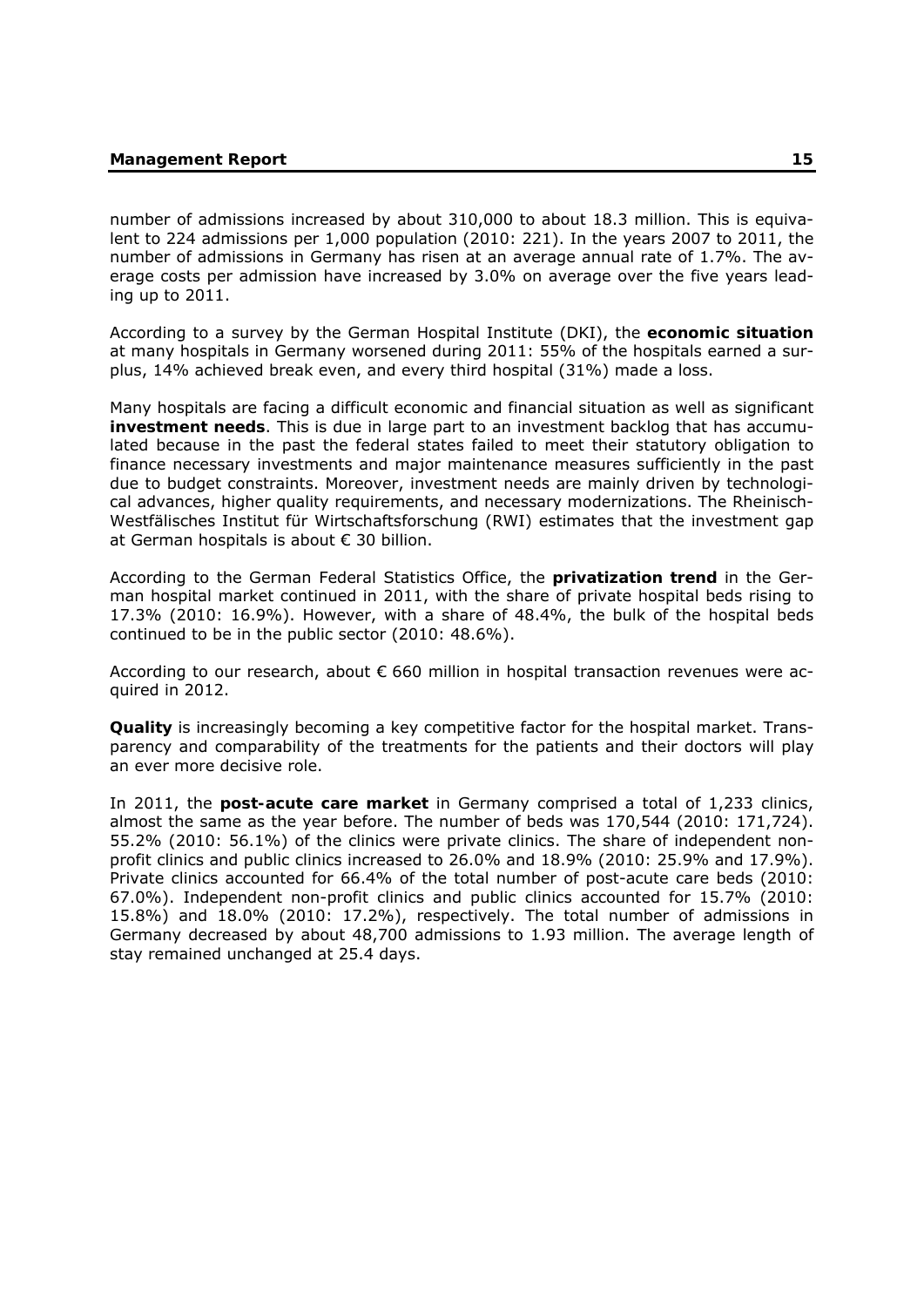# The market for engineering and services for hospitals and other health care facilities

The market for engineering and services for hospitals and other health care facilities is very country-specific and depends to a large extent on factors such as public health care policies, government regulation, levels of privatization, economic conditions, and demographics.

In markets with established health care systems and mounting cost pressure, the challenge for hospitals and other health care facilities is to increase their efficiency. Here, demand is especially high for sustainable planning and energy-efficient construction, optimized hospital processes and the outsourcing of medical-technical support services to external specialists. This enables hospitals to concentrate on their core competency − treating patients. In emerging markets the focus is on building and developing infrastructure and improving the level of health care.

# **The Management Board's assessment of the effect of general economic developments and those in the health care sector for Fresenius**

The development of the world economy had an only negligible impact on our industry. On the whole, the health care sector, both in mature and growth markets, developed positively for Fresenius in 2012, with a continued increasing demand for health services. Strong demand for its products and services enabled Fresenius to grow with its respective markets or even outpace their growth.

# **Significant factors affecting operating performance**

In 2012, the Fresenius Group's positive development was again driven to a large extent by the very good operating development in all business segments. Acquisitions, mainly at Fresenius Medical Care and Fresenius Helios, further strengthened organic growth. Fresenius Kabi has successfully closed the acquisition of Fenwal Holdings, Inc. The company was consolidated as of December 2012.

# **The Management Board's assessment of business results**

The Management Board is of the opinion that the Fresenius Group's performance in 2012 was excellent – with sales and earnings improvements across all business segments. Fresenius Medical Care sustained its positive performance trend with organic sales growth of 5% and a further increase in earnings. Fresenius Kabi again outperformed the market. The company profited from continued strong global demand for its established product portfolio as well as the launch of new products, and continued supply constraints at competitors in the United States. This was reflected in excellent organic growth of 9% and a strong increase in earnings. Fresenius Helios also achieved excellent organic growth of 5% and further improved its earnings. Fresenius Vamed achieved strong organic sales growth of 5% and again increased earnings. Order intake, which is an important indicator for the project business, increased by 9% compared to the previous year.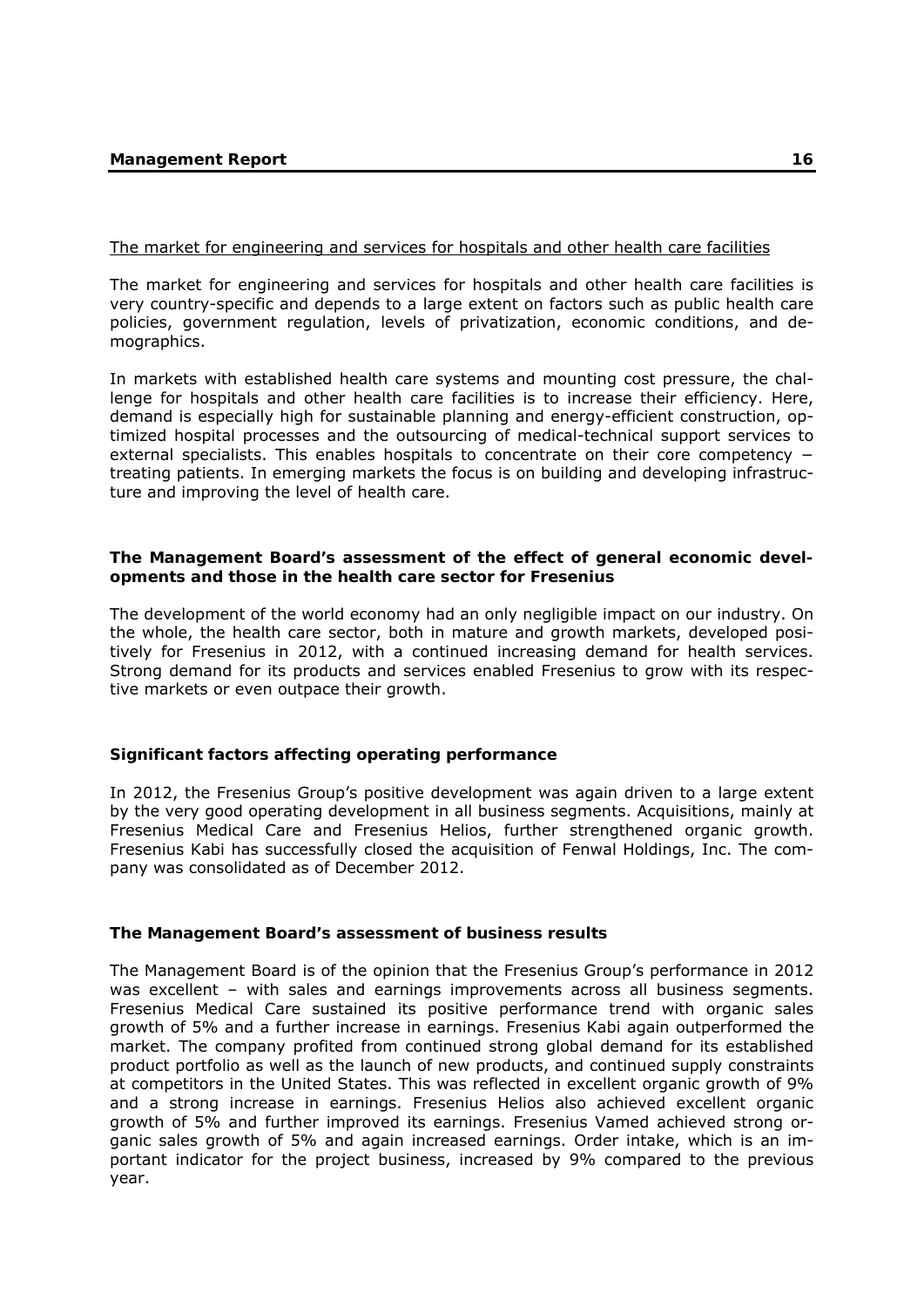# **Results of operations, financial position, assets and liabilities**

#### **Results of operations**

Net income of Fresenius SE & Co. KGaA in the fiscal year 2012 was € 143 million (2011:  $\epsilon$  910 million). The deduction of the net income mainly results from the maturity of the Mandatory Exchangeable Bonds in 2011. Therefore, the financial result of 2011 included a one-time netted accounting income of € 628.3 million. Moreover, net income in 2012 has been significantly affected by financing costs, mainly the costs for the financing commitment related to the takeover offer to the shareholders of RHÖN-KLINIKUM AG, which are shown in the profit and loss statement under "other financial result" in the amount of  $\epsilon$  34.5 million. Furthermore, the financial result of 2012 was impacted by costs for the renegotiations of the Senior Credit Agreement 2008, and the capital increase in May 2012, which are included in other operating expenses. Besides this effect, net income mainly resulted, as in the previous year, from income from participations and profit transfer agreements.

All the following companies have profit and loss transfer agreements with Fresenius SE & Co. KGaA: Fresenius Kabi AG, Fresenius ProServe GmbH, Fresenius Biotech Beteiligungs GmbH, Fresenius Versicherungsvermittlungs GmbH and Hygieneplan GmbH.

The profit and loss transfer agreement with Fresenius Kabi AG yielded earnings of  $\epsilon$  132 million (2011: € 146 million).

Fresenius ProServe GmbH contributed with earnings of  $\epsilon$  139 million (2011:  $\epsilon$  152 million) to the net income from participations.

Fresenius Biotech Beteiligungs GmbH contributed with a loss of € 53 million (2011: € 30 million) to the net income from participations, which results from research and development activities done by its subsidiary Fresenius Biotech GmbH. The increase of loss is mainly caused by extraordinary write-offs in the fiscal year 2012.

Other significant income from participations came from a  $\epsilon$  65 million Fresenius Medical Care AG & Co. KGaA dividend (2011:  $\epsilon$  69 million) and the dividend payment in the amount of € 72 million of the GIF (Luxemburg) Société d'Investissement à Capital Variable-SIF. Due to the latter a write-off on shares of the company in the amount of  $\epsilon$  72 million was made, which is shown in write-offs of financial assets and marketable securities.

In addition to dividend payments and earnings from profit and loss transfer agreements, Fresenius SE & Co. KGaA also receives income from rent and by providing services which is shown in other operating income. This item also includes  $\epsilon$  62 million of foreign currency gains while € 65 million of foreign currency losses are included in other operating expenses.

The write-offs of financial assets and marketable securities mainly include depreciation on the shares of GIF (Luxembourg) Société d'Investissement à Capital Variable-SIF in the amount of  $\epsilon$  72 million due to dividend payment. The dividend payment of  $\epsilon$  72 million was reported in the income from participations.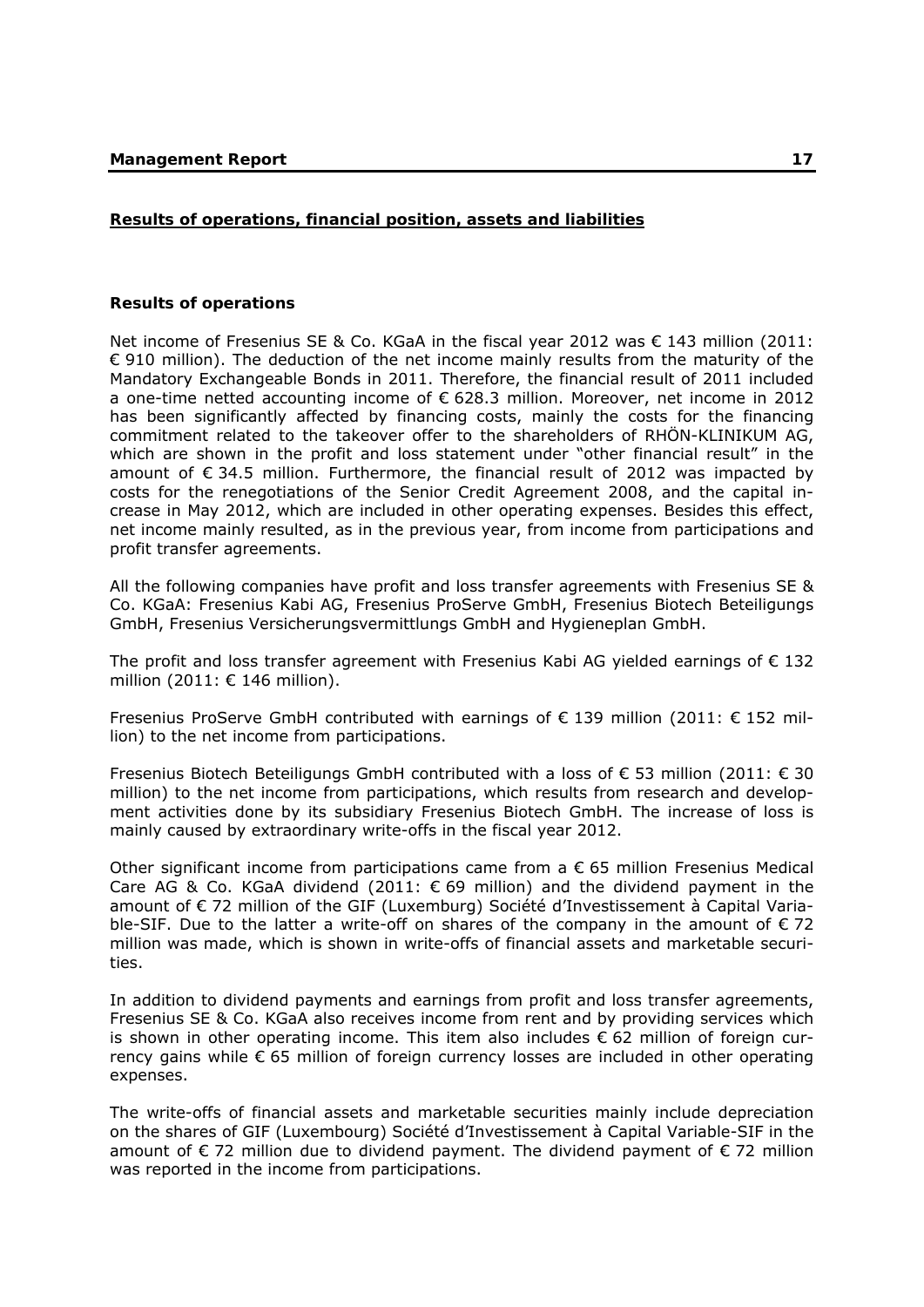In 2012, other financial result comprises the financing costs, mainly the costs for the financing commitment, related to the takeover offer to the shareholders of RHÖN-KLINIKUM AG. In 2011, other financial result included the expense from market valuation of the liability in connection with the on-lent Mandatory Exchangeable Bond as well as the accounting profit from settling the liability.

The General Partner and Supervisory Board of Fresenius SE & Co. KGaA will propose a dividend increase to the Annual General Meeting. For 2012, a dividend of  $\epsilon$  1.10 per ordinary share is proposed. This is an increase of 15.8%. The total dividend distribution will increase by 26.4% to € 196.0 million (2011: € 155.1 million).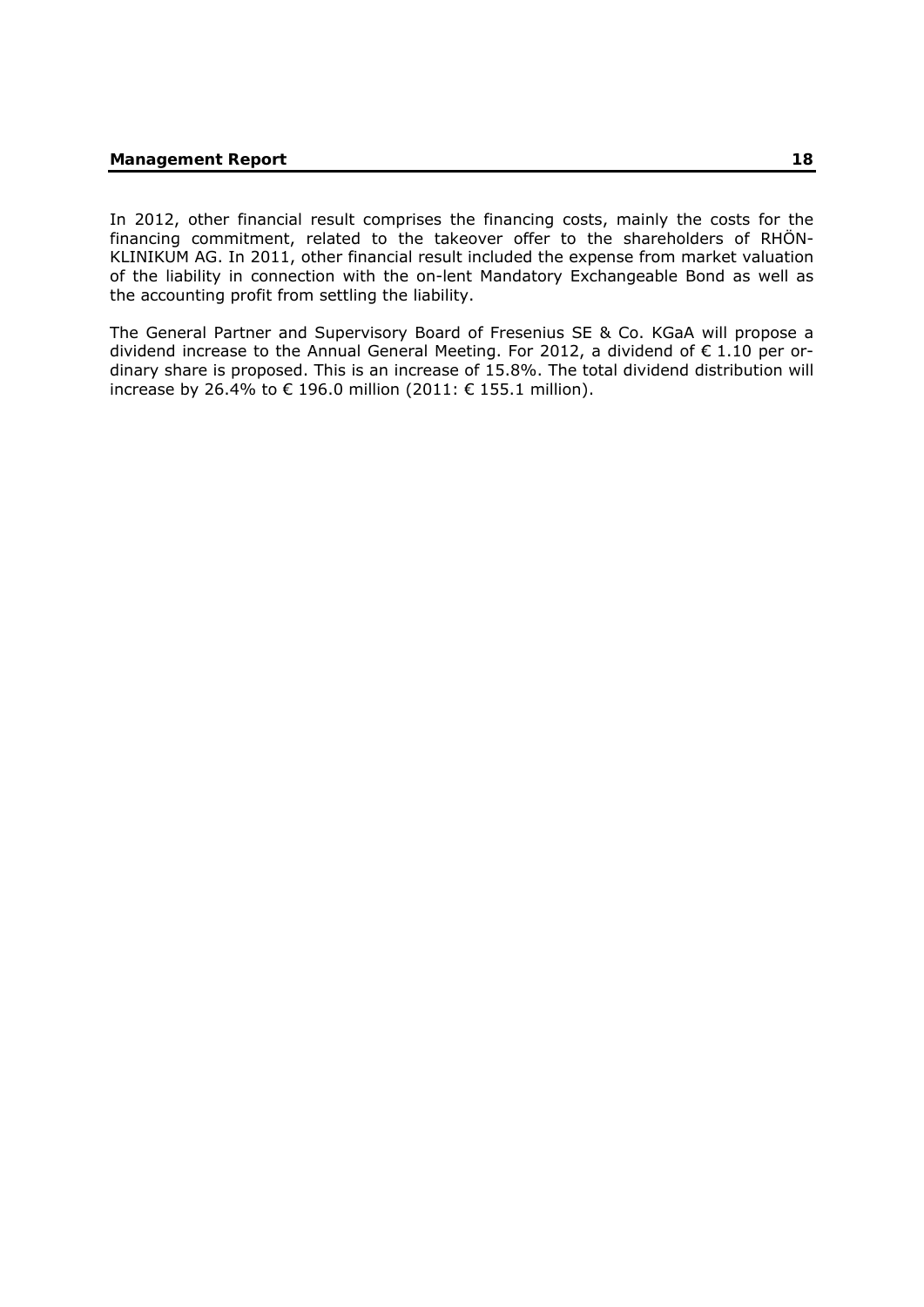# **Cash flow statement**

|                                                                                                                             | 2012     | 2011                                  |
|-----------------------------------------------------------------------------------------------------------------------------|----------|---------------------------------------|
|                                                                                                                             |          | million $\epsilon$ million $\epsilon$ |
| Net Income                                                                                                                  | 143      | 910                                   |
| Depreciation and amortization of non-current assets                                                                         | 77       | 4                                     |
| Mandatory Exchangeable Bonds                                                                                                | 0        | $-739$                                |
| Increase in pension liabilities                                                                                             | 4        | $\overline{2}$                        |
| <b>Cash flow</b>                                                                                                            | 224      | 177                                   |
| Increase in accruals for income taxes and other accrued expenses                                                            | 32       | 34                                    |
| Increase in trade accounts payable                                                                                          | 2        | 0                                     |
| Decrease/Increase in other operating assets and liabilities                                                                 | 24       | -9                                    |
| Increase in working capital                                                                                                 | 58       | 25                                    |
| Net Cash provided by operating activities                                                                                   | 282      | 202                                   |
|                                                                                                                             |          |                                       |
| Payments for purchasing shares of subsidiaries, equity contributions<br>to subsidiaries and investments in financial assets | $-1,005$ | $-153$                                |
| Payments for investments in intangible assets and property plant<br>and equipment                                           | $-3$     | $-1$                                  |
| Net Cash used in investing activities                                                                                       | $-1,008$ | $-154$                                |
| Dividends paid                                                                                                              | -155     | -140                                  |
| Proceeds from bank loans                                                                                                    | 400      | 10                                    |
| Repayment of bank loans                                                                                                     | $-10$    | $\Omega$                              |
| Change in financing activities with related parties                                                                         | $-537$   | -118                                  |
| Proceeds from capital increase                                                                                              | 1,014    | 0                                     |
| Proceeds from exercise of stock options                                                                                     | 46       | 31                                    |
| Net Cash provided by/used in financing activities                                                                           | 758      | $-217$                                |
| Change of cash and cash equivalents                                                                                         | 32       | $-169$                                |
| Cash and cash equivalents at the beginning of the year                                                                      | 22       | 191                                   |
| Cash and cash equivalents at the end of the year                                                                            | 54       | 22                                    |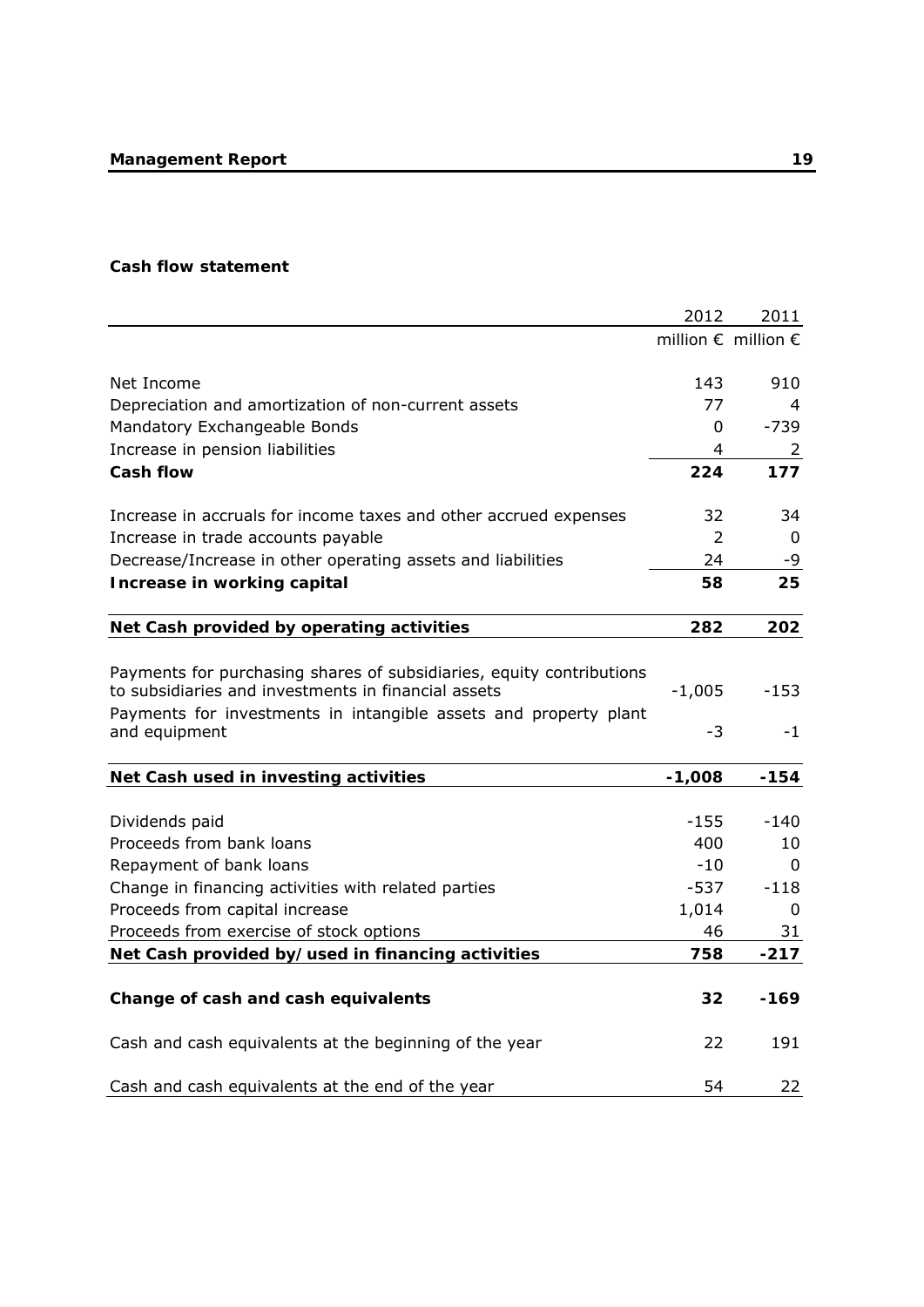The following paragraphs "financial situation" and "investments and acquisitions" describe material positions of the cash flow statements in more detail.

Fresenius believes that its existing credit facilities, as well as the operating cash flows, income from transfer agreements and additional sources of short-term funding, are sufficient to meet the company's foreseeable liquidity needs. Single refinancing operations were initiated in 2012 and will continue on a major scale in 2013.

As of December 31, 2012, Fresenius SE & Co. KGaA complied with the covenants under all the credit agreements.

#### **Financial situation**

Total assets of Fresenius SE & Co. KGaA increased by  $\epsilon$  1,834 million up to € 7,173 million (2011: € 5,339 million).

On the asset side mainly the financial assets increased from  $\epsilon$  4,427 million to  $\epsilon$  5,357 million due to operations described in the following paragraph "investments and acquisitions".

Furthermore, Fresenius Finance I, Inc. as well as Fresenius Kabi AG received loans to finance an acquisition for the business segment Fresenius Kabi, which increases the receivables from affiliated companies from  $\epsilon$  752 million to  $\epsilon$  1,644 million.

On the liability side the equity raised from  $\epsilon$  3,827 million to  $\epsilon$  4,875 million, mainly due to the capital increase performed in May 2012.

Bank debt increased by  $\epsilon$  390 million to  $\epsilon$  596 million mainly resulting from Euro Notes issued by Fresenius SE & Co. KGaA in an amount of € 400 million in April 2012.

Moreover, the liabilities to Fresenius Finance B.V. increased by  $\epsilon$  300 million due to the following business transactions:

- In March 2012, Fresenius Finance B.V. issued Senior Notes in the amount of € 500 million and those proceeds were passed on to Fresenius SE & Co. KGaA as a loan.
- In opposite direction repayment of loans in an amount of  $\epsilon$  200 million to Fresenius Finance B.V. were used to settle tranches of Euro Notes issued by Fresenius Finance B.V. which were due in April 2012.

This caused the major part of the growth of the liabilities to affiliated companies from € 1,168 million to  $€$  1,520 million.

The equity ratio decreased from 71.7% to 68.0%.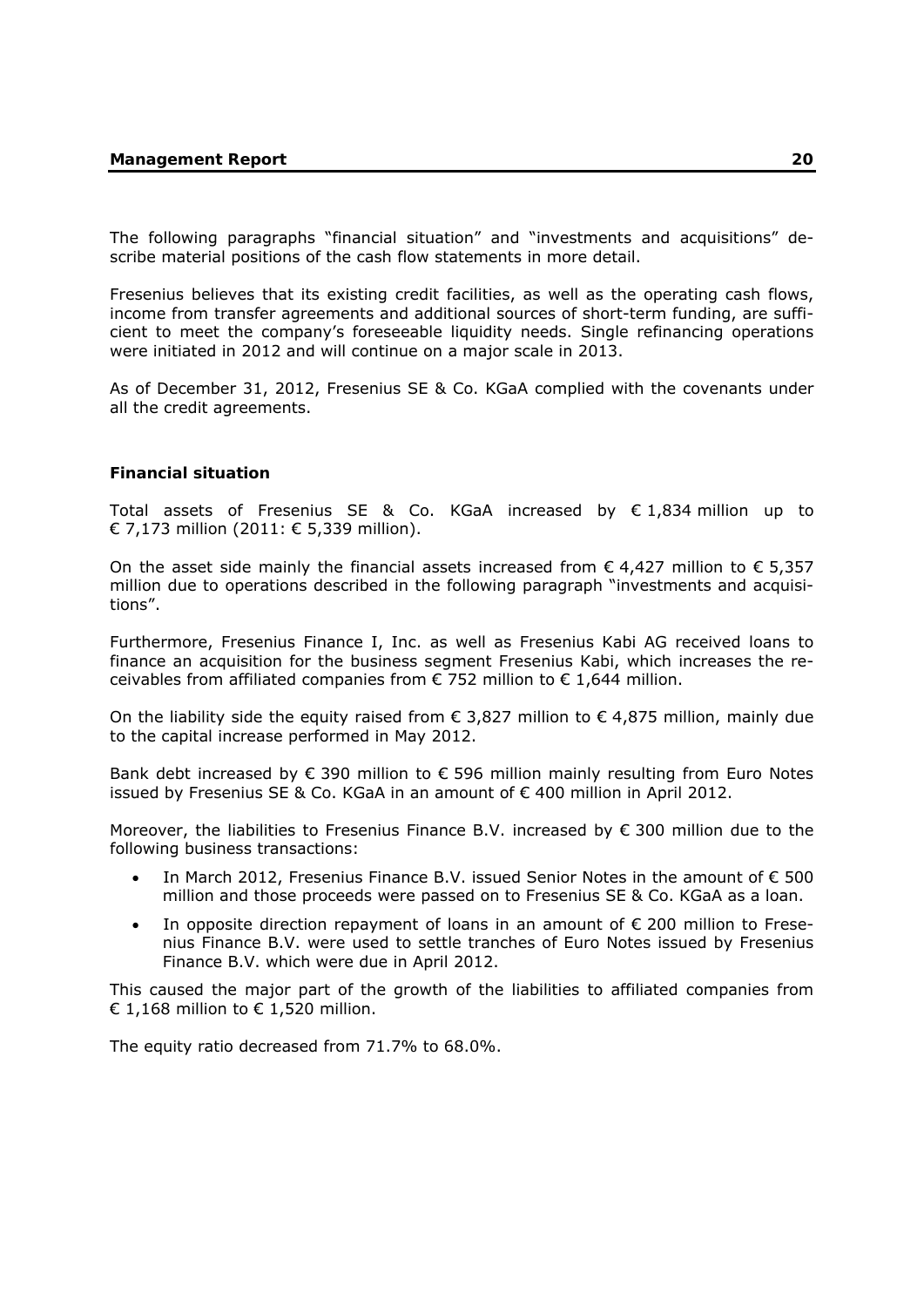#### **Investments and acquisitions**

Total investments in property, plant and equipment and intangible assets were € 3 million in 2012.

Changes in the financial assets in the fiscal year 2012 are as follows:

In January and February 2012, Fresenius SE & Co. KGaA purchased 2,100,004 ordinary shares of FMC-AG & Co. KGaA at a purchase price in the amount of  $\epsilon$  113.7 million.

In connection with the takeover offer to the shareholders of RHÖN-KLINIKUM AG Fresenius SE & Co. KGaA acquired 6.9 million shares of RHÖN-KLINIKUM AG, which are shown as security investments initially in the amount of  $\epsilon$  123.8 million. In the further course of the fiscal year 2012, Fresenius SE & Co. KGaA contributed 4.1 million of those shares in the amount of € 74.3 million in the additional paid-in capital of Fresenius ProServe GmbH.

Furthermore, Fresenius SE & Co. KGaA increased the additional paid-in capital of Fresenius ProServe GmbH by the contribution of intercompany loans in the amount of  $\epsilon$  457 million.

In October 2012, Fresenius SE & Co. KGaA purchased shares of GIF (Luxembourg) Société d'Investissement à Capital Variable-SIF in the amount of € 120 million. In the further course of 2012, a write-off of  $\epsilon$  72 million on those shares was made due to dividend payment.

Moreover, Fresenius SE & Co. KGaA increased the additional paid-in capital of Fresenius Kabi AG and Fresenius US Finance I, Inc. by  $\epsilon$  169.0 million and US\$ 26.0 million ( $\epsilon$  20.0 million), respectively, as well as the common stock of Fresenius Medical Care Management AG by  $\epsilon$  1.5 million.

#### **Human resources**

Fresenius SE & Co. KGaA had 404 employees on December 31, 2012 (December 31, 2011: 369). Apart from an increase in the number of apprentices, the higher number of employees is due to the growing operations of the Fresenius Group that requires increasing personnel in the central functions within Fresenius SE Co. KGaA.

#### Profit-sharing

The high expectations we place on our employees require equivalent compensation. To identify with the Company, employees must take part in its successes and understand the opportunities and risks of entrepreneurial thinking. Fresenius uses the following models:

- Profit-sharing for our employees in Germany
- Stock option plans

These programs support the entrepreneurial focus of our employees to continually increase the value of the company and safeguard the interests of our shareholders.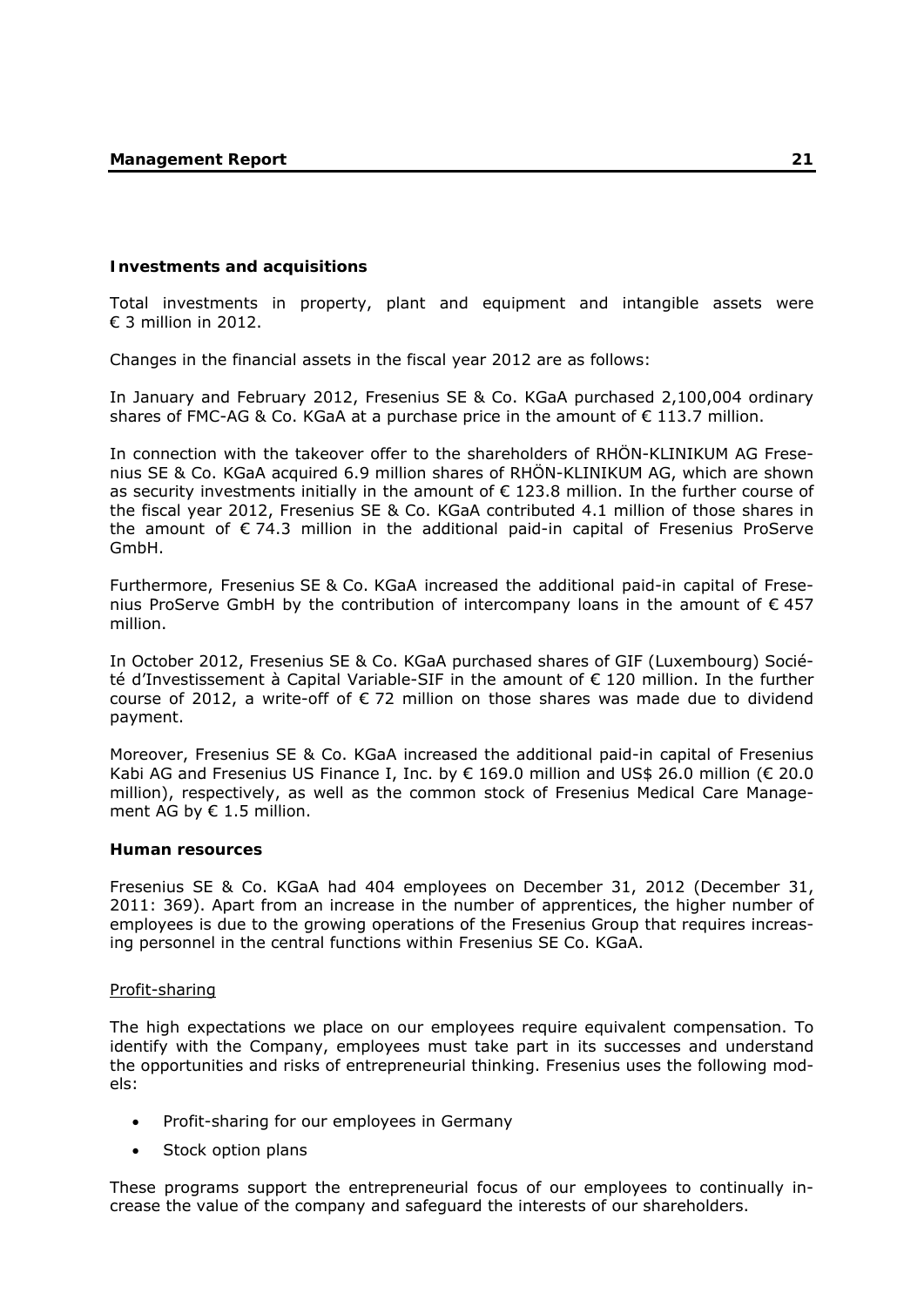# **Training**

We can only stay ahead of the competition if our employees have the best possible training.

University graduates go through all business areas relevant to their future position in an 18-month "Graduate Development Program" to learn on the job and get a crossdivisional overview. Executive programs and leadership seminars are also a fixed component of our management training.

### Miscellaneous

In 2009 a Works Council Agreement that introduced life work time accounts starting on 2010 was concluded to supplement the work time models in place. Under this scheme, employees can also credit their own contributions, such as holiday leave or parts of their compensation, into a life work time account in addition to their collectively bargained employment benefits. These accumulated credit balances can then be drawn on later flexibly for sabbaticals for higher education, further training measures, or for phased early retirement.

There were no further significant changes to compensation or employment agreements during the reporting period.

# **Research and development**

Fresenius focuses its R & D efforts on its core competencies in the following areas:

- Dialysis
- Infusion and nutrition therapies
- Generic IV drugs
- Medical devices

Apart from products, we are concentrating on developing optimized or completely new therapies, treatment methods, and services. In 2012, we again successfully continued numerous projects and a number of new products were launched.

Research and development **expenses** were € 305 million (2011: € 267 million). We therefore invested about 4.4% of our product sales in R & D (2011: 4.3%). In 2012, Fresenius Medical Care increased its R & D spending by 9% and Fresenius Kabi by 20%. In the segment Corporate/Other,  $\epsilon$  24 million was spent on R & D at Fresenius Biotech, mostly on the clinical development of trifunctional antibodies. This was below the  $\epsilon$  25 million spent in 2011.

As of December 31, 2012, there were 1,903 employees in research and development in the Group (2011: 1,592). Of that number, 550 were employed at Fresenius Medical Care (2011: 543), 1,305 at Fresenius Kabi (2011: 985), and 48 at Fresenius Biotech (2011: 64).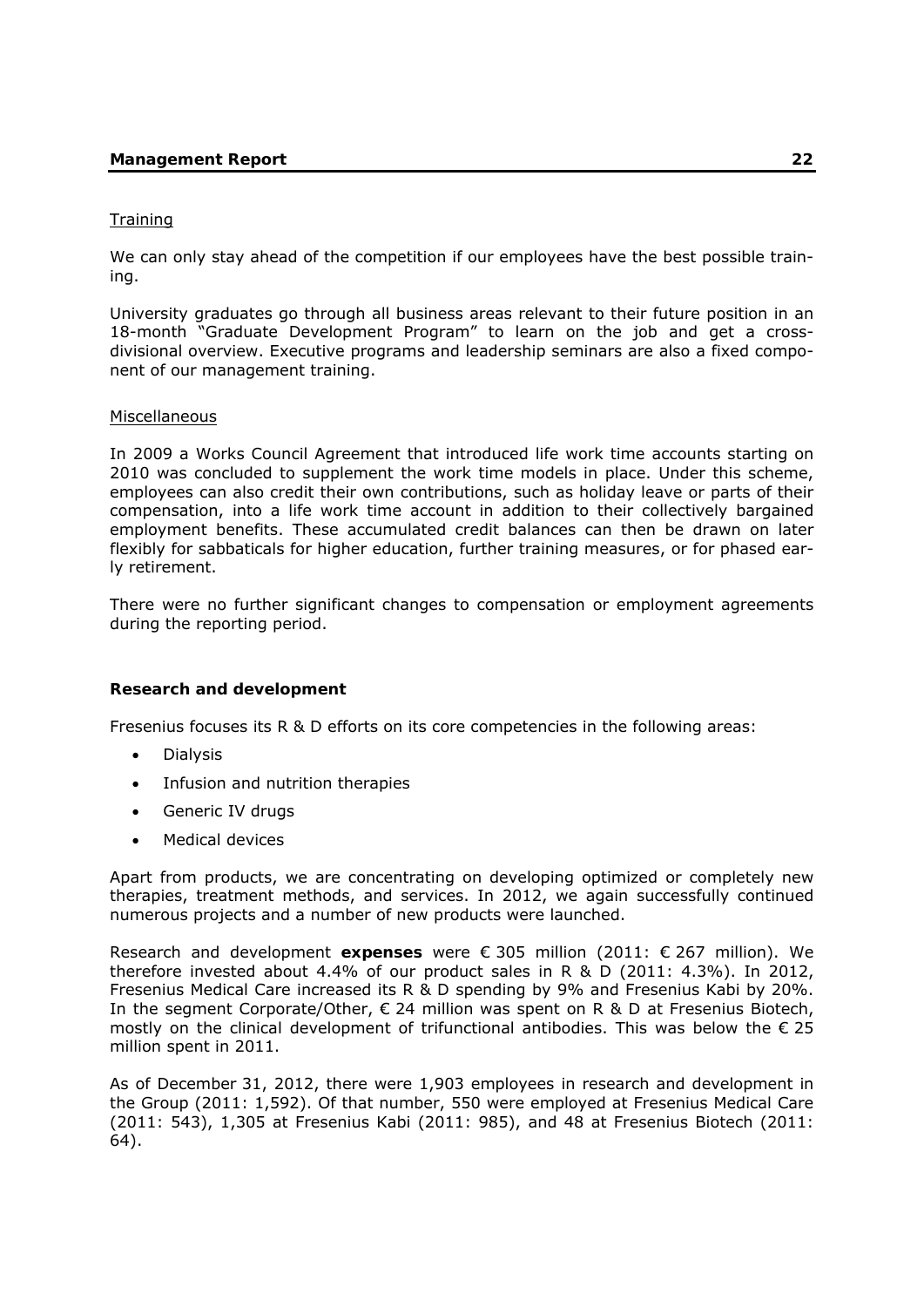Our main research sites are in Europe, the United States, and India. Product-related development activities are also carried out in China. Our R & D projects are mainly conducted in-house; external research is commissioned only on a limited scale.

# **Responsibility, environmental management, sustainability**

We orient our activities within the Fresenius Group to longterm goals, and thus ensure that our work is aligned to the needs of patients, employees, as well as shareholders and business partners in a sustainable manner. Our **responsibility** as a health care group goes beyond our business operations. We are committed to protecting nature as the basis of life and using its resources responsibly. It is our mission to constantly improve our performance in the areas of environmental protection, occupational health and technical safety, and product responsibility and logistics and to comply with legal requirements. The international ISO Standard 14001 is an important benchmark for **environmental management** in the corporate sector. Among other things, it stresses the need for continuous assessment of a production site's impact on the environment, for instance with respect to emissions and waste. This international standard is implemented at our various production plants and most of our dialysis clinics. Key environmental performance indicators are, for instance, not only energy and water consumption but also the volumes of waste and recycling rates at our locations.

In Europe, our production sites are subject to the **EU regulation REACH** (Registration, Evaluation, and Authorization of CHemicals). The aim of REACH is to protect human health and the environment against hazards and risks from chemical substances. Fresenius Medical Care is an active member of the REACH Working Group of the German Federal Association of the Medical Device Industry (Bundesverband Medizintechnologie or BVMed). In the few cases where Fresenius Kabi produces within the EU or imports products into the European market, all the relevant substances are pre-registered in compliance with the REACH regulation.

# **Opportunities and risk report**

Through the complexity and the dynamics of its business, the Fresenius Group is exposed to a number of risks. These risks are inevitable consequences of entrepreneurial activities. The willingness to take risks has to be accommodated if opportunities are to be exploited.

As a provider of life-saving products and services for the severely and chronically ill, we are relatively independent of economic cycles. The diversification through our four business segments, which operate in different segments of the health care market, further minimizes the Group's risk profile. Our experience in the development and manufacture of products, as well as in our markets, serves as a solid basis for a reliable assessment of risks.

At the same time, we will continue to take advantage of the wide-ranging opportunities for sustainable growth and expansion that the health care market offers to the Fresenius Group.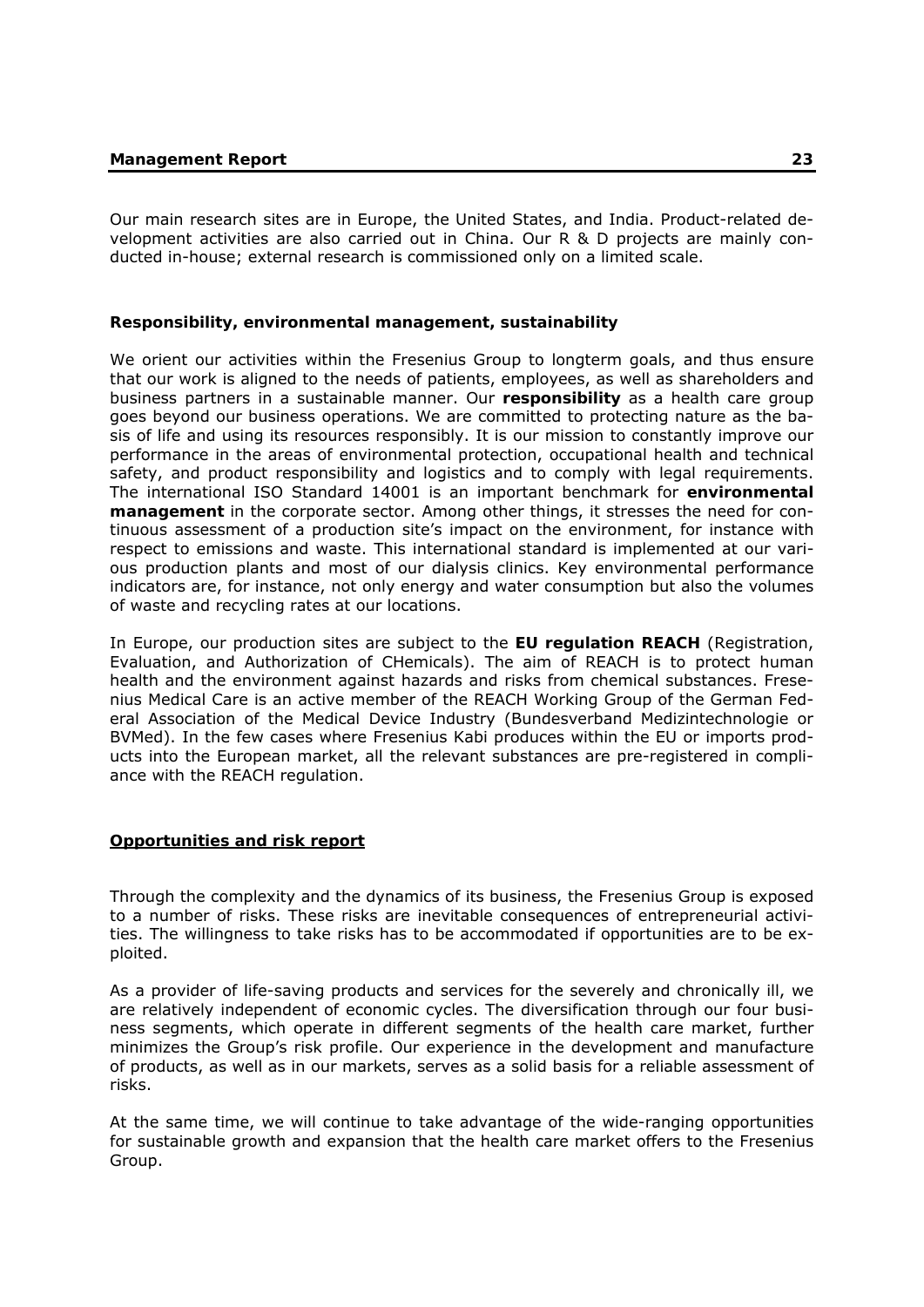#### **Opportunities management**

Managing opportunities is an ongoing, integral part of corporate activity aimed at securing the company's long-term success. In this way, we can explore new prospects and consolidate and improve on what we have already achieved. The Group's decentralized and regional organizational and management structure enables the early identification and analysis of trends, requirements, and opportunities in our often fragmented markets; and we can respond to them flexibly and in line with local market needs. Furthermore, we maintain regular contact and dialogue with research groups and scientific institutions and keep a close watch on markets and competitors in order to identify opportunities. Within the Group, opportunities and synergies can be exploited through continuous communication involving the exchange of information and know-how between the various business segments. Anticipated future opportunities for the Fresenius Group are discussed in the Outlook starting on page 34.

#### **Risk management**

Like opportunities management, risk management is a continuous process. Identifying, controlling, and managing risks are key tools of solid corporate governance. The Fresenius **risk management system** is closely linked to the corporate strategy. Its main element is our control system, with which we can identify significant risks at an early stage and counteract them individually.

Responsibilities for the processes and monitoring risks in the individual business segments have been assigned as follows:

- Using standardized processes, risk situations are evaluated regularly and compared with specified requirements. If negative developments emerge, responses can be initiated at an early stage.
- The managers responsible are required to report without delay any relevant changes in the risk profile to the Management Board.
- Markets are kept under constant observation and close contacts maintained with customers, suppliers, and institutions. These policies allow us to swiftly identify and react to changes in our business environment.

The risk management system is supported both at Group level and in the individual business segments by our risk controlling measures and our management information system. Detailed monthly and quarterly reports are used to identify and analyze deviations of the actual compared to the planned business development. In addition, the risk management system comprises a control system that oversees organizational processes and measures, as well as internal controls and audits.

The functionality and effectiveness of our risk management system is reviewed regularly by the Management Board and the internal auditing department. Conclusions arising from the audits are taken into account in the ongoing refinement of our risk management system to allow prompt reaction to changes in the markets. This system has thus far proved effective. The control system is also regularly reviewed by the Management Board and the internal auditing department. The auditor reviews whether the control system set up by the Management Board is suitable for the early identification of risks that would put the continued existence of the company in danger. The insights gained from the audit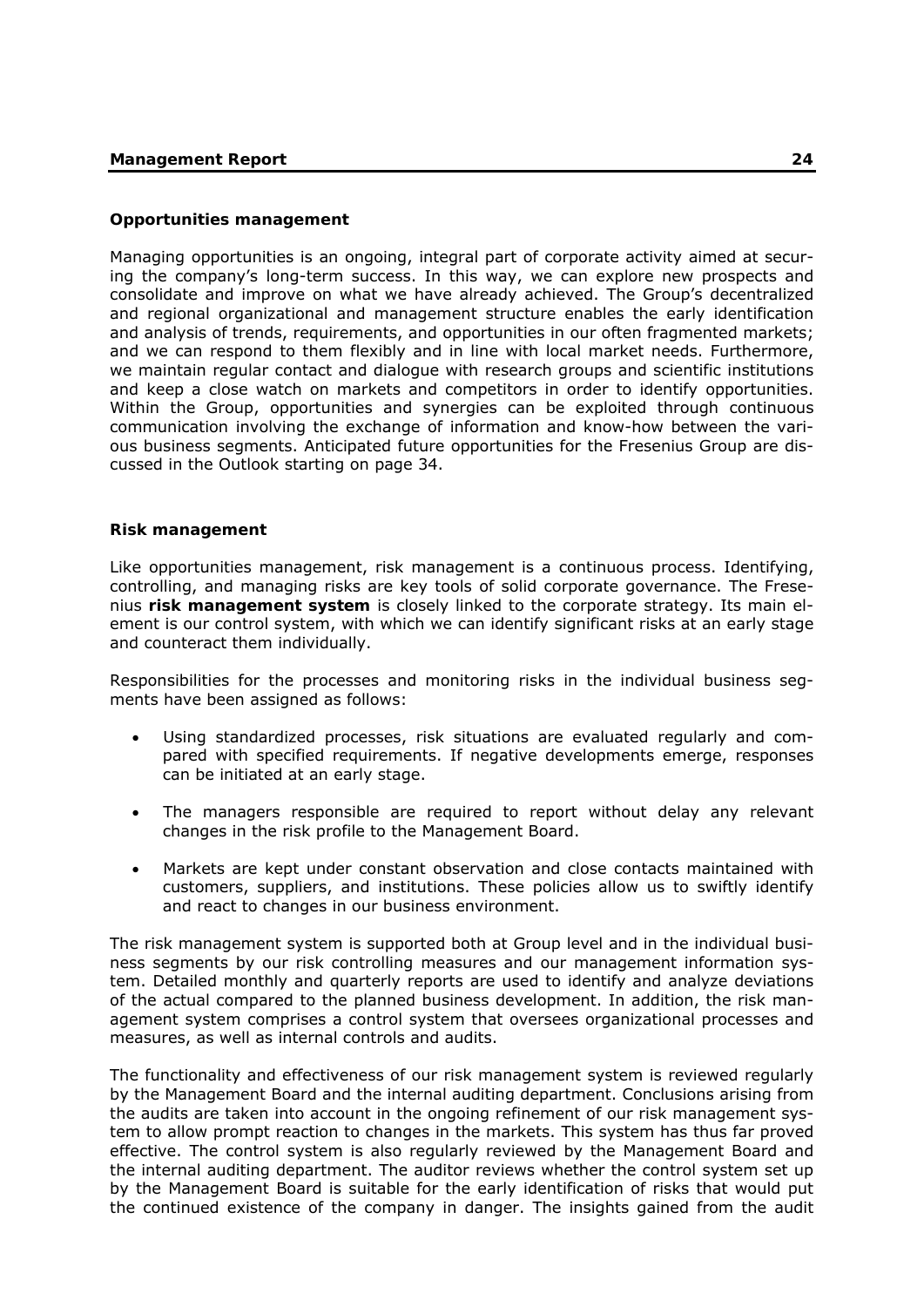regarding the internal control system as it pertains to accounting are taken into account in the continued development of the system.

Fresenius has ensured that the scope and focus of the organizational structure and systems for identifying and evaluating risks, and for developing countermeasures and for the avoidance of risks, are aligned suitably with the company specific requirements and that they are properly functional. However, there can be no absolute certainty that this will enable all risks to be fully identified and controlled.

### Internal financial reporting controls

Numerous measures and internal controls assure correctness and reliability of accounting processes and financial reporting, and thus preparation of annual financial statements, consolidated financial statements, and management reports in compliance with applicable rules. Our **four-tier reporting process** especially promotes intensive discussion and ensures controls of the financial results. At each reporting level

- local entity
- $\bullet$  region
- business segment
- Group

financial data and key figures are reported, discussed, and compared on a regular monthly basis with the prior-year figures, budget, and latest forecast. In addition, all parameters, assumptions, and estimates that are of relevance for the externally reported Group and segment results are discussed intensively with the department responsible for preparing the Group's consolidated financial statements. These matters are also reviewed and discussed quarterly in the Supervisory Board's Audit Committee.

Control mechanisms, such as automated and manual reconciliation procedures, are further precautions in place to assure that financial reporting is reliable and that transactions are correctly accounted for. All consolidated entities report according to Group-wide standards determined at the head office. These are regularly adjusted to changes made to the accounting regulations. The consolidation proposals are supported by the IT system. In this context, please refer to the comprehensive consolidation of internal Group balances. To prevent abuse, we take care to maintain a strict separation of functions. Management control and evaluations also help to ensure that risks having a direct impact on financial reporting are identified and that controls are in place to minimize them. Moreover, changes in accounting rules are monitored and employees involved in financial reporting are instructed regularly and comprehensively. External experts and specialists are engaged if necessary. The Treasury, Tax, Controlling, and Legal departments are involved in supporting the preparation of the financial statements. Finally, the information provided is verified once again by the department responsible for preparing the consolidated financial statements.

The Fresenius Medical Care business segment is additionally subject to the controls of Section 404 of the Sarbanes-Oxley Act.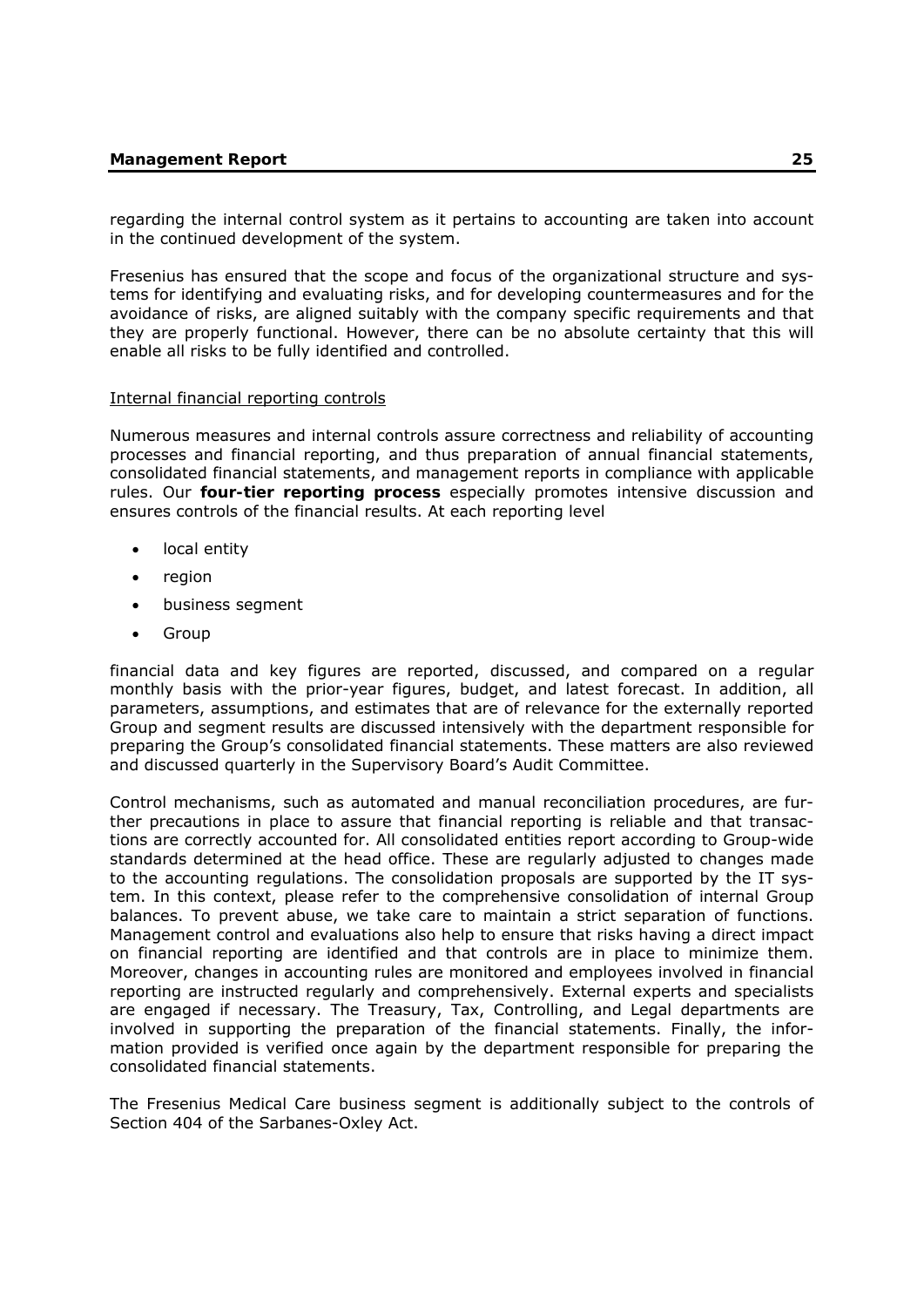#### **Risk areas**

The main risk areas for the operations of the Fresenius Group are as follows:

### General economic risks

At present, the development of the global economy exhibits no significant risk to the Fresenius Group. In 2013, we largely expect overall economic growth to continue. Moreover, Fresenius is affected only to a small extent by general economic fluctuations. We also expect demand for our lifesaving and life-sustaining products and services to continue to grow.

#### Risks in the general operating framework

The risk situation for each business segment also depends on the development of its markets. Country-specific political, legal, and financial conditions are therefore monitored and evaluated carefully. This applies especially to countries with budget problems as a result of the sovereign debt, in particular with regard to our accounts receivables.

### Risks in the health care sector

Risks related to **changes in the health care market** are of major importance to the Fresenius Group. The main risks are the development of new products and therapies by competitors, the financing of health care systems, and reimbursement in the health care sector. In our largely regulated business environment, changes in the law – also with respect to reimbursement – can have decisive consequences for our business progress. This applies especially in the United States, where a large portion of our sales are generated, and where e. g. changes in the reimbursement system could have a considerable impact on our business. Furthermore, a portion of our dialysis care business in the United States is currently reimbursed by private insurers or managed care organizations.

If these organizations enforce reductions in the reimbursement in the United States, it would significantly reduce the revenues for products and services of Fresenius Medical Care. The same applies to the hospital market in Germany, where the DRG system (Diagnosis Related Groups) is intended to increase the efficiency of hospitals while reducing health care spending. The Company constantly monitors further legislative developments of the DRG system as well as discussions about ending dual financing in the hospital sector. Patients are largely assigned to hospitals by the public health and pension insurers. It is therefore especially important for the Fresenius Helios business segment that the contracts between its hospitals and the insurers and health care institutions are maintained. We not only continually monitor legislative changes, but also work together with governmental health care institutions. Generally, our aim is to counter possible regulatory risks through enhanced performance and cost reductions.

In the United States, almost all injectable pharmaceutical products are sold to customers through arrangements with **group purchasing organizations** (GPOs) and distributors. The majority of hospitals contract with the GPO of their choice for their purchasing needs. Fresenius Kabi currently derives, and expects to continue to derive, a large percentage of its revenue through a small number of GPOs. Currently, fewer than ten GPOs control a large majority of sales to hospital customers. Fresenius Kabi has purchasing agreements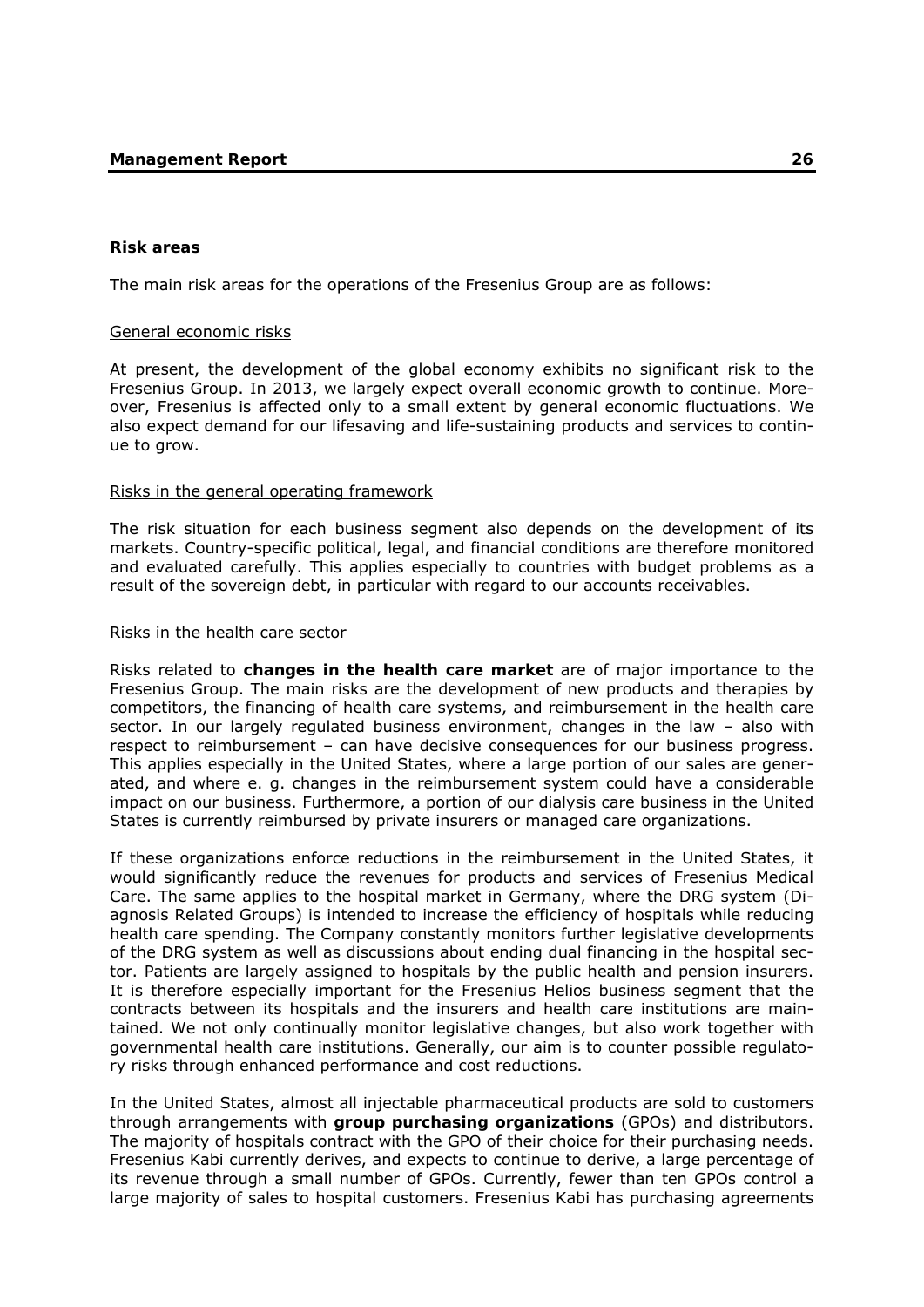with the major GPOs. To maintain these business relationships, Fresenius Kabi believes it needs to be a reliable supplier, offer a comprehensive high-quality product line, remain price-competitive, and comply with the regulations of the U.S. Food and Drug Administration (FDA). The GPOs also have purchasing agreements with other manufacturers and the bid process for products is highly competitive. Most of Fresenius Kabi's GPO agreements can be terminated at short or medium-term notice.

In addition, **cooperation with medical doctors and scientists** allows us to identify and support relevant technological innovations and to keep abreast of developments in alternative treatment methods. These enable us to evaluate and adjust our corporate strategy if necessary.

#### Operating risks

#### Production, products, and services

Compliance with **product and manufacturing regulations** is ensured by our quality management systems in accordance with the internationally recognized quality standard ISO 9001, reflecting a large number of national and international regulations. Application is ensured by internal standards such as quality and work procedure manuals. Regular internal and external audits are carried out at the Group's production sites, distribution companies, and dialysis clinics. These audits test compliance with regulations in all areas – from management and administration to production and clinical services and patient satisfaction. Our production facilities comply with the "Good Manufacturing Practice" (GMP) of the markets they supply. Our facilities are audited and approved by the FDA and other public authorities. If deficiencies are detected and complaints are filed, the Company is required to address these issues immediately, as for example during the inspections of our U.S. production facility in Grand Island or our production facility in Kalyani, India.

**Non-compliance with the requirements of these authorities** in our production facilities or at our suppliers could lead to regulatory actions such as warnings, product recalls, production interruptions, monetary sanctions, or delay in new product approval. Any of these regulatory actions could adversely affect our ability to generate sales and result in significant expenses.

Potential risks, such as those arising from the start-up of a new production site or the introduction of new technologies, are countered through careful planning, regular analysis, and continual progress reviews. We counter the risk of poor-quality purchased raw materials, semi-finished products, and components mainly by requiring our suppliers to meet strict quality standards. Besides certification by external institutes and regular supplier audits, this includes an exhaustive evaluation of advance samples and regular quality controls. We only purchase high-quality products with proven safety and suitability from qualified suppliers that conform to our specifications and standards.

Performing **medical treatments** on patients in our hospitals, rehabilitation clinics, and dialysis clinics presents inherent risks; in addition there are operational risks, for example the need for strict hygiene and sterile conditions. We counteract these risks with strict operating procedures, continuous personnel training, and patient-oriented working procedures. Furthermore, through our quality management systems we are constantly striving to improve the standard of patient treatment.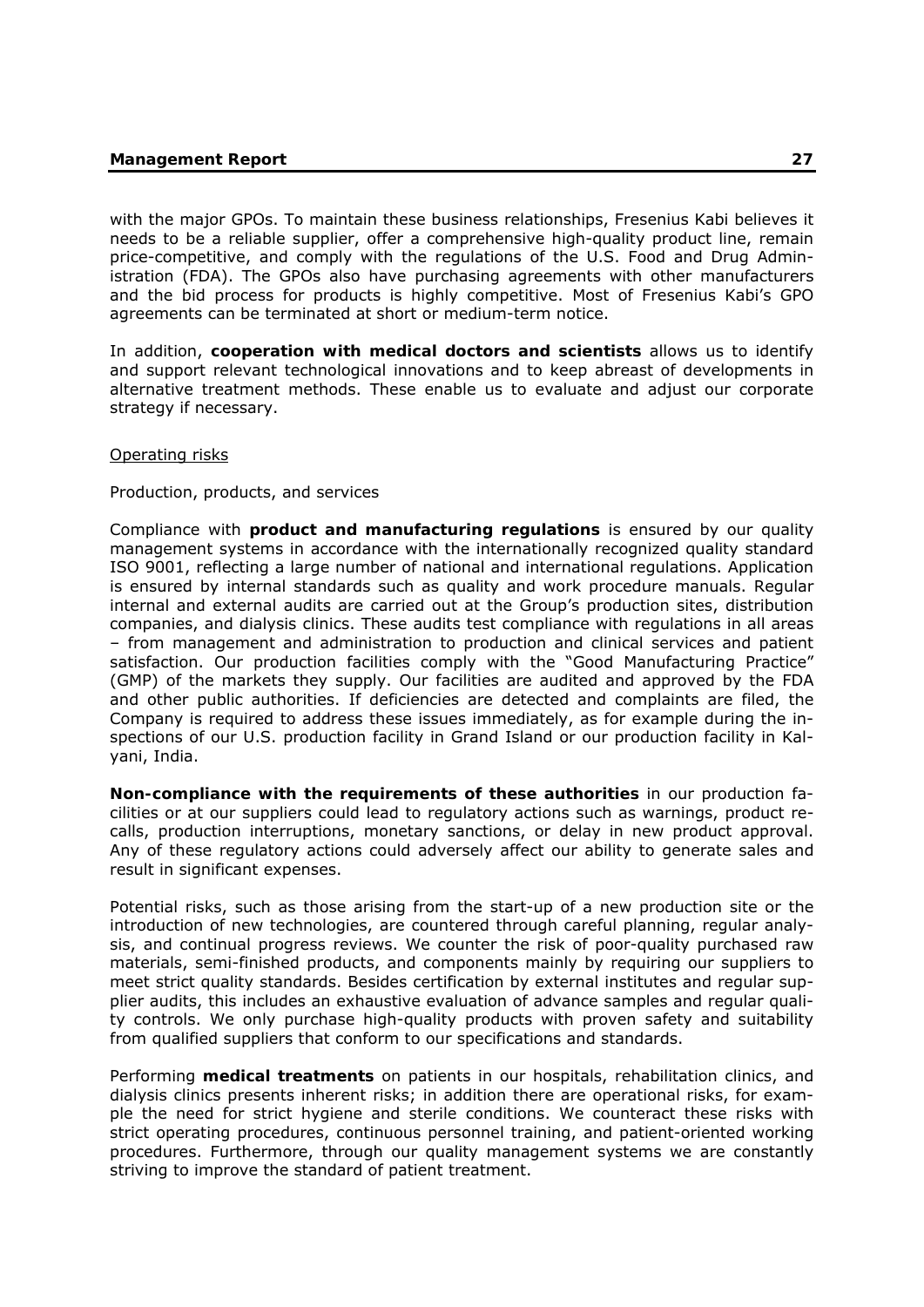Further risks arise from increasing **pressure on our product prices** and from potential price increases on the procurement side. Under the Medicare bundled reimbursement system payment for Erythropoietin stimulating agents (ESA) is generally included in the bundled rate. Previously, it was reimbursed separately. An interruption of supply of ESAs, material increases in the utilization of ESA or acquisition costs for ESAs could materially adversely affect sales and profitability.

Growing **competition** could materially adversely affect the future pricing and sale of our products and services. The introduction of new products and services by competitors could render one or more of our products and services less competitive or even obsolete. This could particularly adversely affect renal pharmaceuticals of Fresenius Medical Care. Through the end of 2013, the Company is obligated to make certain minimum annual royalty payments under certain of our pharmaceutical product license agreements, regardless of our annual sales of the licensed products. Thereafter, Fresenius Medical Care is required to determine their minimum purchase requirements for the subsequent year on a yearly basis.

On the **procurement side**, we counter risks, which mainly involve possible price increases and the availability of raw materials and goods, by appropriately selecting and working together with our suppliers through long-term framework agreements in certain purchasing segments and by bundling volumes within the Group.

Generally, the health care markets are characterized by price pressure, competition, and efforts to **contain costs**. These could result in lower sales and adversely affect our business, our financial position, and our operational results.

We counter the risks associated with the **engineering and hospital services business** through professional project management and control, and with a proven system tailored to each business activity for identifying, evaluating, and minimizing these risks. This system consists of organizational measures (such as standards for pricing-in risks already when preparing quotations, risk assessment before accepting orders, regular project controlling, and continual risk assessment updates), and financial measures, such as checking creditworthiness, prepayments, letters of credit, and secured credits.

Our operations are subject to strict governmental regulatory demands and controls. We have to comply with these rules and regulations monitoring safety and effectiveness of our medical products and services. Therefore it is of special importance to us that our **compliance programs** and guidelines are adhered to. Through compliance we aim to meet our own expectations and those of our partners and to orient our business activities to generally accepted standards and local laws and regulations.

The Corporate Compliance department reports to the **Chief Compliance Officer**, the Management Board member for Legal Affairs, Compliance, and Human Resources, who is accountable for establishing and implementing guidelines and procedures. A compliance officer has been appointed in each business segment. He is supported by additional compliance officers appointed based on organizational and business structures. The Corporate Compliance department supports the compliance officers at the business segment, regional, and country levels.

These compliance programs and guidelines set binding rules of conduct for our employees. We believe that we have taken adequate measures to ensure that national and international rules are observed and complied with.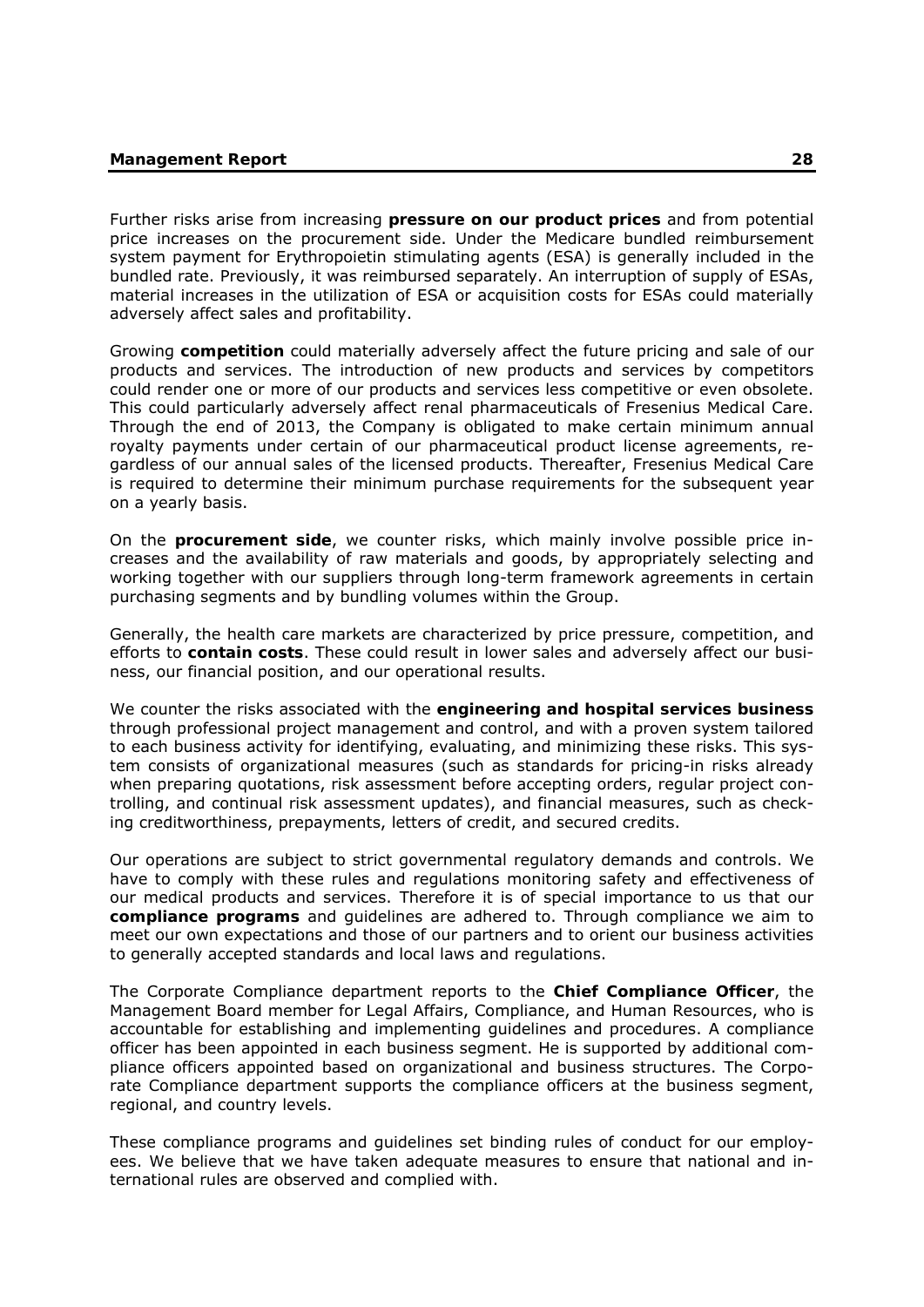# Research and development

The development of new products and therapies always carries the risk that the ultimate goal might not be achieved, or might take longer than planned. Regulatory approval of new products requires comprehensive, cost-intensive preclinical and clinical studies. The Fresenius Group spreads its risk widely by conducting development activities in various product segments. We also counteract risks from research and development projects by regularly analyzing and assessing development trends and examining the progress of research projects. We also strictly comply with the legal regulations for clinical and chemical-pharmaceutical research and development. With IV drugs, it is also crucial that new products are continually brought to the market in a timely manner. The product development process can be controlled on the basis of detailed project roadmaps and a tight focus on the achievement of specific milestones. If the defined targets are not achieved, countermeasures can be initiated.

### Risks from the integration of acquisitions

The **acquisition** and **integration** of companies carries risks that can adversely affect Fresenius' assets and liabilities, our financial position, and results of operations. Following an acquisition, the acquired company's structure must be integrated while clarifying legal questions and contractual obligations. Marketing, patient services, and logistics must also be unified. During the integration phase, key managers can leave the company and both the course of ongoing business processes and relationships with customers can be harmed. In addition, change-of-control clauses may be claimed. The integration process may prove to be more difficult and cost-intensive, or last longer than expected. Risks can arise from the operations of the newly acquired company that Fresenius regarded as insignificant or was unaware of. An acquisition may also prove to be less beneficial than initially expected. **Future acquisitions** may be a strain on the finances and management of our business. Moreover, as a consequence of an acquisition, Fresenius may become directly or indirectly liable toward third parties or claims against third parties may turn out to be non-assertable.

Acquired by Fresenius in 2008, APP Pharmaceuticals (now Fresenius Kabi USA) has agreed to indemnify Abraxis BioScience, Inc., which split from it in 2007, from and after the spin-off with respect to all liabilities of the preseparation company related to Fresenius Kabi USA's business. At the same time, Abraxis BioScience agreed to indemnify Fresenius Kabi USA from and after the spin-off with respect to all liabilities of the preseparation company not related to Fresenius Kabi USA's business. The extent to which Abraxis Bio- Science will be able to satisfy these potential claims in future cannot be predicted.

We counter risks from acquisitions through detailed integration roadmaps and strict integration and project management so that countermeasures can be initiated in good time if there are deviations from the expected development.

#### Personnel risks

The company addresses potential shortage of qualified personnel externally by utilizing personnel marketing measures, and internally by offering comprehensive personnel development programs. We also seek to retain our employees by introducing life work time accounts in various areas. Furthermore, employees are entitled to attractive fringe benefits and, in part, bonuses. By using target group-specific measures Fresenius addresses the overall shortage of specialized hospital personnel. We thereby recruit qualified, dedi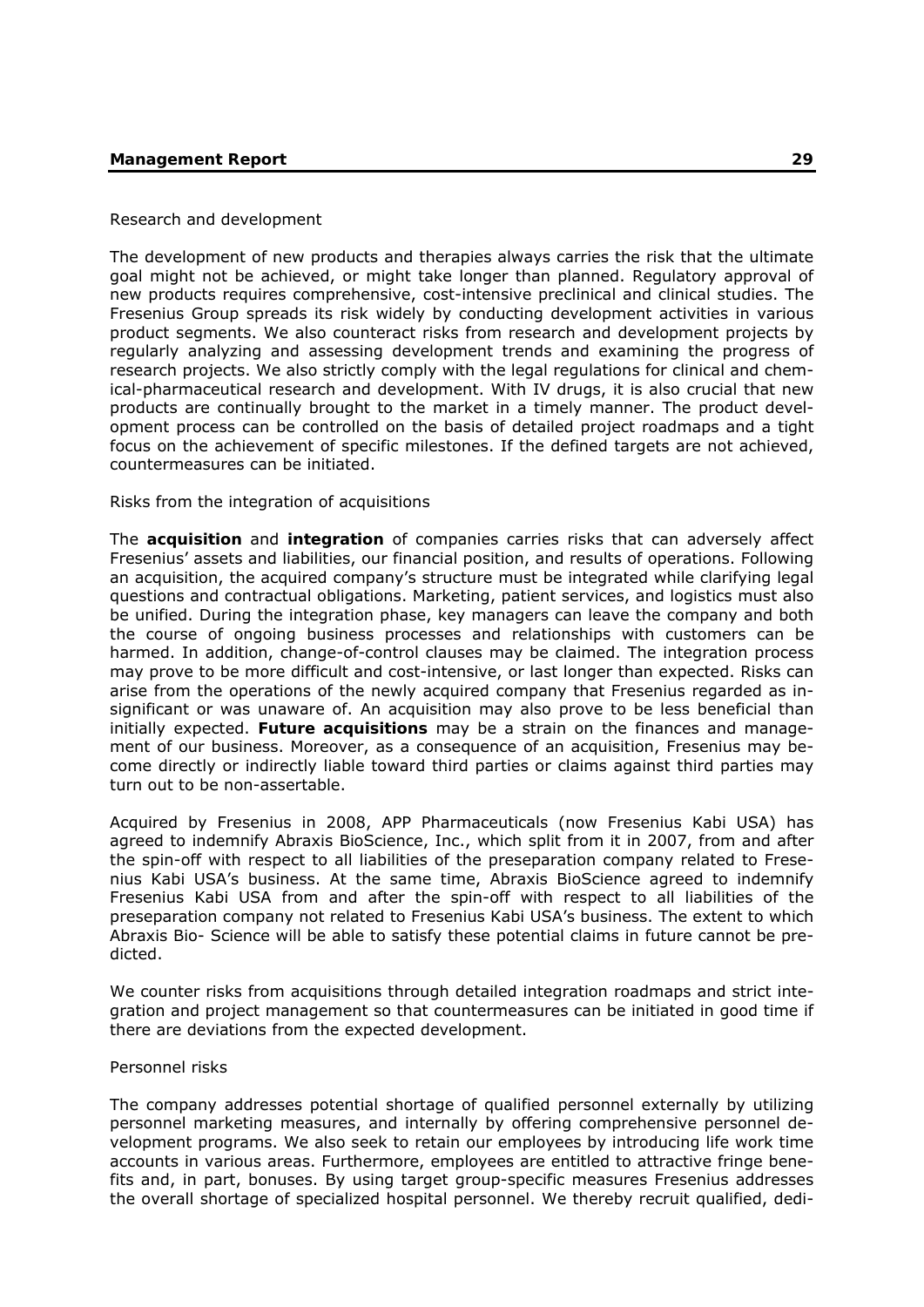cated, and specialized personnel, thus ensuring our high standard of treatment quality. At the same time, by supporting the training of young employees, we thereby seek their commitment to Fresenius. Risks in personnel marketing are not considered to be significant because of all these measures.

#### Financial risks

The international operations of the Fresenius Group expose us to a variety of currency risks. In addition, the financing of the business exposes us to certain interest rate risks. We use derivative financial instruments as part of our risk management to avoid possible negative impacts of these risks. However, we limit ourselves to non-exchange-traded, marketable instruments, used exclusively to hedge our operations and not for trading or speculative purposes. All transactions are conducted with banks of high rating.

The Fresenius Group's **currency management** is based on a policy approved by the Management Board that defines the targets, organization, and handling of the risk management processes. In particular, the guidelines assign responsibilities for risk determination, the execution of hedging transactions, and the regular reporting of risk management. These responsibilities are coordinated with the management structures in the residual business processes of the Group. Decisions on the use of derivative financial instruments in **interest rate management** are taken in close consultation with the Management Board. Hedging transactions using derivatives are carried out by the Corporate Treasury department of the Fresenius Group – apart from a few exceptions in order to adhere to foreign currency regulations – and are subject to stringent internal controls. This policy ensures that the Management Board is fully informed of all significant risks and current hedging activities.

The Fresenius Group is protected to a large extent against **currency and interest rate risks**. As of December 31, 2012, approximately 69% of the Fresenius Group's debt was protected against increases in interest rates either by fixed rate financing arrangements or by interest rate hedges. Only 31%, or  $\epsilon$  3,414 million, was exposed to an interest rate risk. A sensitivity analysis shows that a rise of 0.5% in the reference rates relevant for Fresenius would have a less than 1% impact on Group net income.

As an international company, Fresenius is widely exposed to translation effects due to foreign exchange rate fluctuations. The exchange rate of the U.S. dollar to the euro is of particular importance because of our extensive operations in the United States. Translation risks are not hedged. A sensitivity analysis shows that a one cent change in the exchange rate of the U.S. dollar to the euro would have an annualized effect of about  $\epsilon$  65 million on Group sales and about € 3 million on Group net income.

As a globally active company, we have production facilities in all the main currency areas. In the service businesses, our revenue and cost base largely coincide. The Fresenius Group uses a Cash-Flow-at-Risk (CFaR) model in order to estimate and quantify such transaction risks from foreign currencies. The basis for the analysis of the currency risk are the foreign currency cash flows that are reasonably expected to arise within the following twelve months, less any hedges. As of December 31, 2012, the Fresenius Group's cash flow at risk amounted to  $\epsilon$  43 million. Hence, with a probability of 95% a potential loss in relation to the forecasted foreign exchange cash flows of the next twelve months will not be higher than  $\epsilon$  43 million.

Financial risks that could arise from acquisitions, investments in property, plant and equipment, and in intangible assets are assessed through careful and in-depth reviews of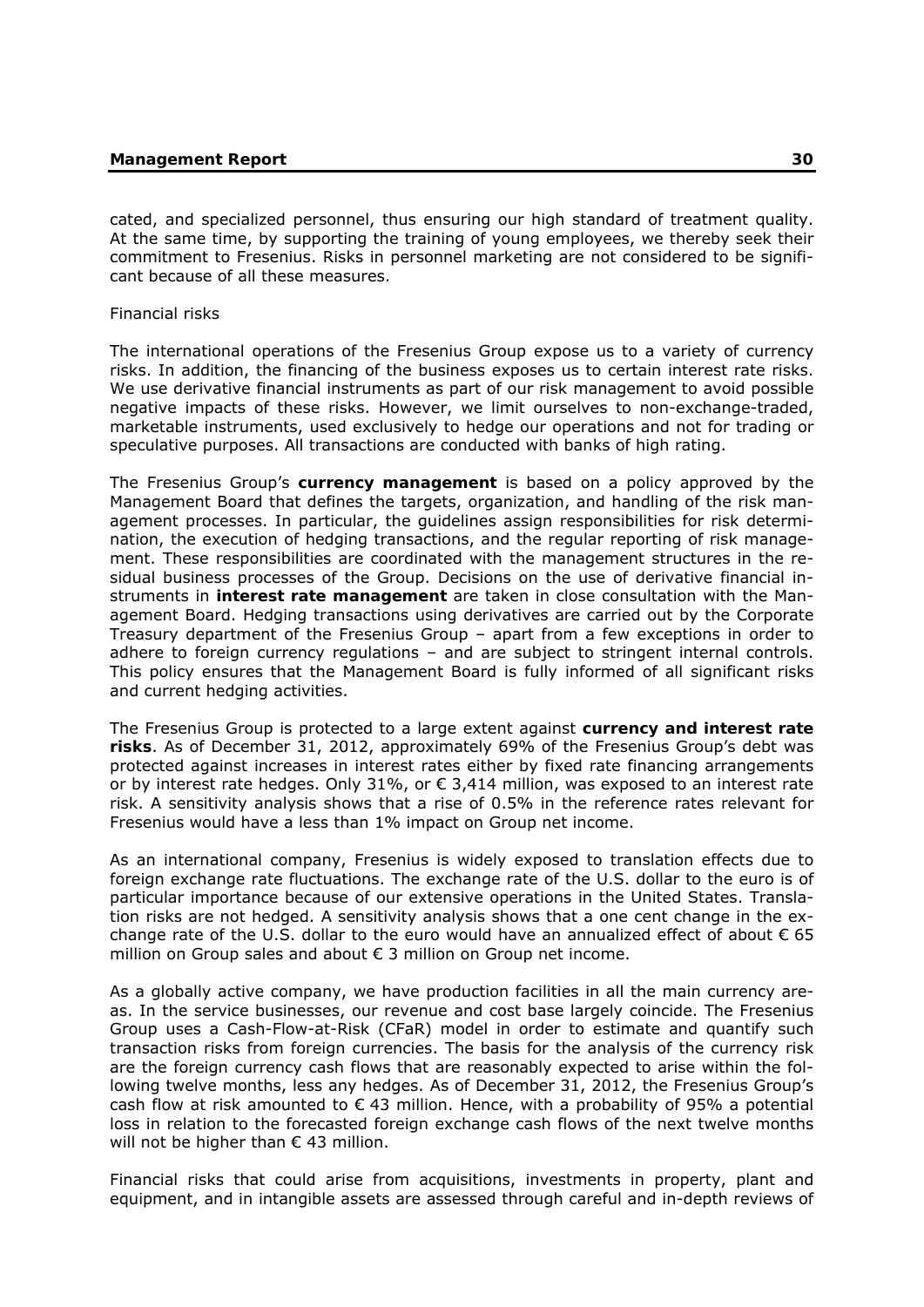the projects, sometimes assisted by external consultants. Goodwill and other intangible assets with an indefinite useful life carried in the Group's consolidated balance sheet are tested for **impairment** each year.

By normally assessing the creditworthiness of new customers, we limit the **risk of late payment and defaults** by customers. We also conduct follow-up assessments and review credit lines on an ongoing basis. Receivables outstanding from existing customers are monitored, and the risk of defaults is assessed. This particularly applies to countries with budgetary problems. We worked on our accounts receivable, taking certain measures such as factoring or selling through product distributors.

As a global corporation, Fresenius is subject to numerous tax codes and regulations. Fresenius Group's companies are subject to regular tax audits. Any changes in tax regulations or resulting from tax audits could lead to higher tax payments.

Fresenius' debt was € 11,028 million as of December 31, 2012. The **debt** could limit the ability to pay dividends, to arrange refinancing, to be in compliance with its credit covenants, or to implement corporate strategy. Other financing risks could arise for Fresenius in case of an ongoing general financial market crisis. We reduce these risks through a high proportion of medium- and long-term funding with a balanced maturity profile. Furthermore, our financing agreements contain covenants requiring us to comply with certain financial figures and additional financial measures. Should we not comply with the covenants, this could lead to an early redemption of the debt.

Additional information on conditions and maturities can be found in Note 18 of the Notes.

#### Government reimbursement payments

Fresenius is subject to comprehensive **government regulation** in nearly all countries. This is especially true in the United States and Germany. In addition, Fresenius must comply with general rules of law, which differ from country to country. There could be far-reaching legal repercussions should Fresenius fail to comply with these laws or regulations.

A large part of Group revenue derives from government reimbursement programs. In 2012, approximately 32% of Fresenius Medical Care's sales were attributable to U.S. federal health care benefit programs, such as Medicare and Medicaid. As of January 1, 2011, a **new reimbursement system based on a bundled rate** for dialysis patients covered by the public health care program (Medicare) was introduced. Beginning in 2012, the payment amount will be subject to annual inflation update based on increases in the costs of a "market basket" of certain health care items and services less a productivity adjustment. The adjustment for the year 2013 is 2.3%.

Pursuant to the American Taxpayer Relief Act, automatic across-the-board spending cuts are scheduled to go into effect on March 1, 2013, unless the law is further changed. Medicare payments to providers and suppliers would be subject to these reductions, but these reductions would be capped at 2% annually. The Medicare reimbursement reduction would be independent of annual inflation update mechanisms.

The American Taxpayer Relief Act also directed Centers of Medicare and Medicaid Services (CMS) to reduce the bundled rate, effective January 1, 2014, to account for changes in the utilization of certain drugs and biologicals that are included in the bundled rate. In making such reduction, the law requires CMS to use the most recently available pric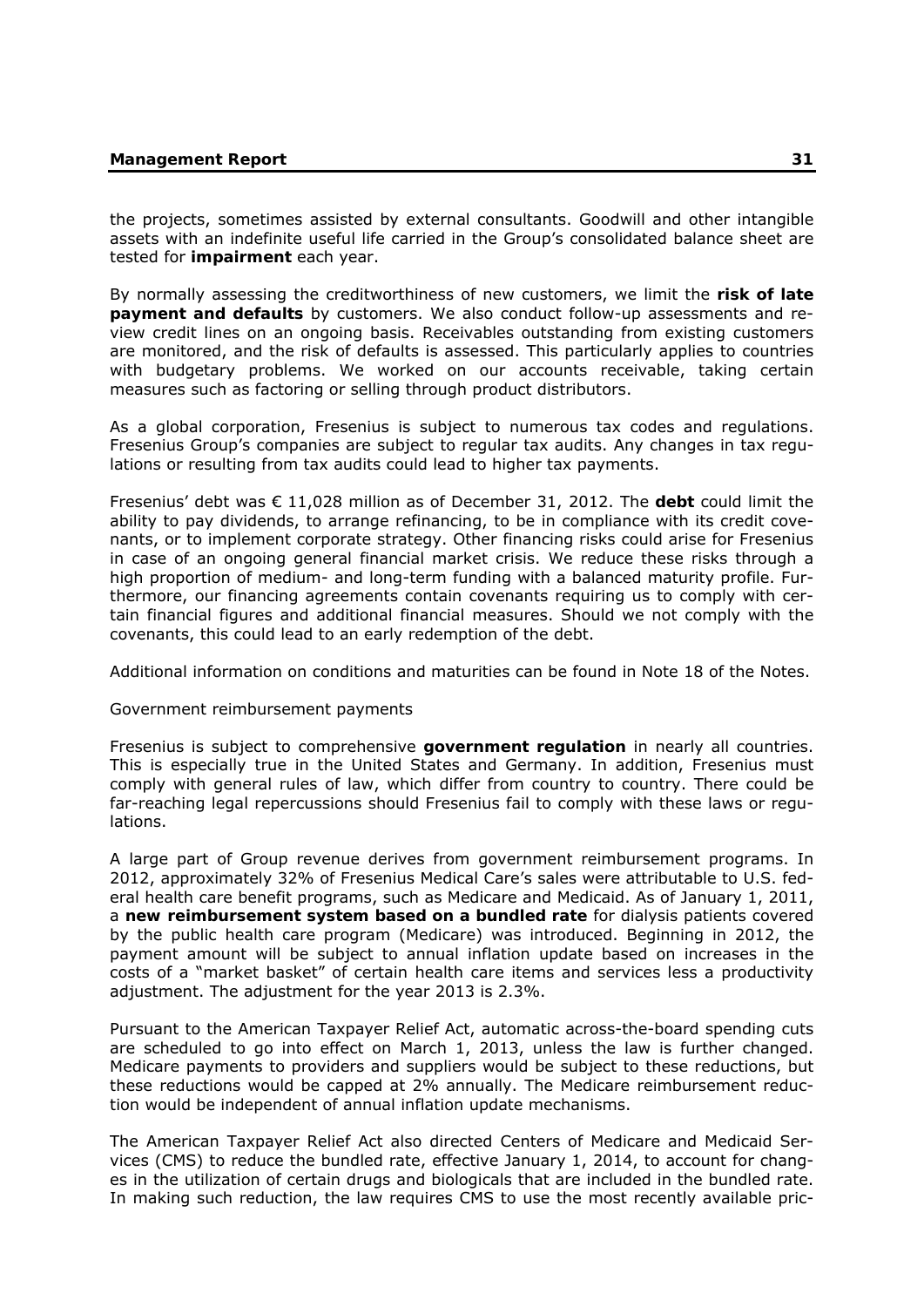ing data for such drugs and biologicals. CMS is expected to release a proposed rule incorporating such calculations in spring or early summer 2013, with a final rule to follow later in the year.

Furthermore drugs with only an oral form are expected to be reimbursed under the bundled rate starting in January 2016 with an adjusted payment amount to be determined by the Secretary of Health and Human Services to reflect the additional cost to dialysis facilities of providing these medications.

Furthermore, the payment amount includes a quality incentive program. Full payment of the Medicare bundled rate to a dialysis facility is contingent upon the dialysis facility's achievement of certain minimum performance criteria. A material failure by the Company to achieve the minimum clinical quality standards could lead to lower revenue and operating profit.

Any significant decreases in Medicare reimbursement rates could have material adverse effects on our provider business in the U.S. and, because the demand for products is affected by Medicare reimbursement, on our U.S. products business.

In 2013, a medical device excise tax of 2.3% will be introduced in the U.S. and adversely impact Fresenius' product business.

Changes in the law or the reimbursement method could affect the scope of payments for services as well as of insurance coverage. This could have a significant adverse impact on the assets and liabilities, financial position, and results of operations of the Group.

# Legal risks

Risks that arise from **legal disputes** are continually identified, analyzed, and communicated within the Company. Companies in the health care industry are regularly exposed to actions for breach of their duties of due care, product liability, breach of warranty obligations, patent infringements, treatment errors, and other claims. This can result in claims for damages and costs for legal defense, regardless of whether a claim for damages is actually justified. Legal disputes can also result in inability to insure against risks of this kind at acceptable terms in future. Products from the health care industry can also be subject to recall actions and patent infringement suits.

In 2003, an agreement was signed regarding the settlement of fraudulent conveyance claims and all other legal matters in connection with the National Medical Care transaction in 1996 arising from the bankruptcy of W.R. Grace & Co. Under the settlement agreement, Fresenius Medical Care will pay a total of US\$ 115 million without interest into the W.R. Grace & Co. bankruptcy estate or as otherwise directed by the court upon plan confirmation. The settlement agreement was approved by the competent U.S. Bankruptcy Court. In January and February 2011, the U.S. Bankruptcy Court entered orders confirming the joint plan of reorganization and the confirmation orders were affirmed by the U.S. District Court for the District of Delaware on January 31, 2012. Multiple parties have appealed to the Third Circuit Court of Appeals and the plan of reorganization will not be implemented until these appeals are finally resolved.

RCG could face possible indemnification claims from former members of the Board of Directors. They are defendants in a class action in which they are being sued for damages by former shareholders of the company. Subject to the approval of the Nashville Chancery Court, the plaintiff has agreed to dismiss the Complaint with prejudice against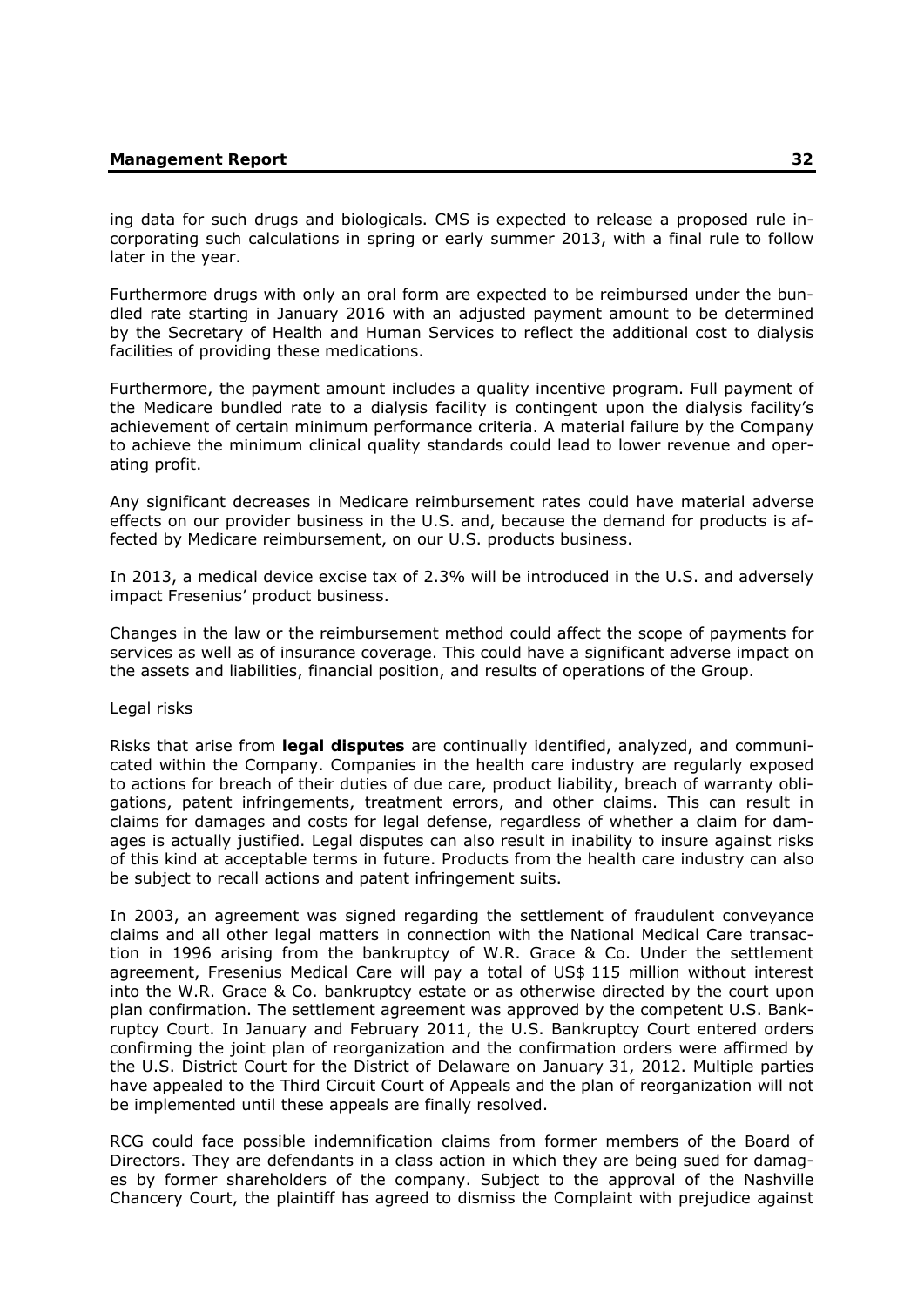the plaintiff and all other class members in exchange for a payment that is not material to the Company.

The Fresenius Group is also involved in various legal issues resulting from business operations and, although it is not possible to predict the outcome of these disputes, none is expected to have a significant adverse impact on the assets and liabilities, financial position, and results of operations of the Group.

#### Other risks

Other risks, such as **environmental risks and risks involving management and control systems**, or our IT systems, were not considered to be significant. **IT risks** are countered through security measures, controls, and monitoring. In addition, we counter these risks with constant investment in hardware and software as well as by improving our system know-how. Potential risks are covered by a detailed contingency plan, which is continuously improved and tested. Redundant systems are maintained for all key systems, such as IT systems or communications infrastructure. A password system is in place to minimize organizational risks, such as manipulation and unauthorized access. In addition, there are company guidelines regulating the granting of access authorization, and compliance with these rules is monitored. We also conduct operational and securityrelated audits.

#### **Assessment of overall risk**

The basis for evaluating overall risk is the risk management that is regularly audited by management. Potential risks for the Group include factors beyond its control, such as the evolution of national and global economies, which are constantly monitored by Fresenius. Risks also include factors immediately within its control, such as operating risks, which the Company anticipates and reacts to appropriately, as required. There are currently no recognizable risks regarding future performance that appear to present a long-term and material threat to the Group's assets and liabilities, financial position, and results of operations. We have created organizational structures that provide all the conditions needed to rapidly alert us to possible risk situations and to be able to take suitable counteraction.

#### **Corporate rating**

Fresenius' credit quality is assessed and regularly reviewed by the leading rating agencies Moody's, Standard & Poor's, and Fitch. Fitch continues to rate Fresenius SE & Co. KGaA with BB+ and a stable outlook, while Moody's rates the Company with Ba1 and a stable outlook. In February 2012, Standard & Poor's improved Fresenius SE & Co. KGaA's rating and assessed us with  $BB +$  and a stable outlook.

#### **Subsequent events**

On January 7, 2013, Fresenius announced that it will exercise the call option for the 5.5% Senior Notes issued in 2006 and due 2016. The notes with an aggregate principal amount of € 650 million were fully redeemed on February 7, 2013 at a price of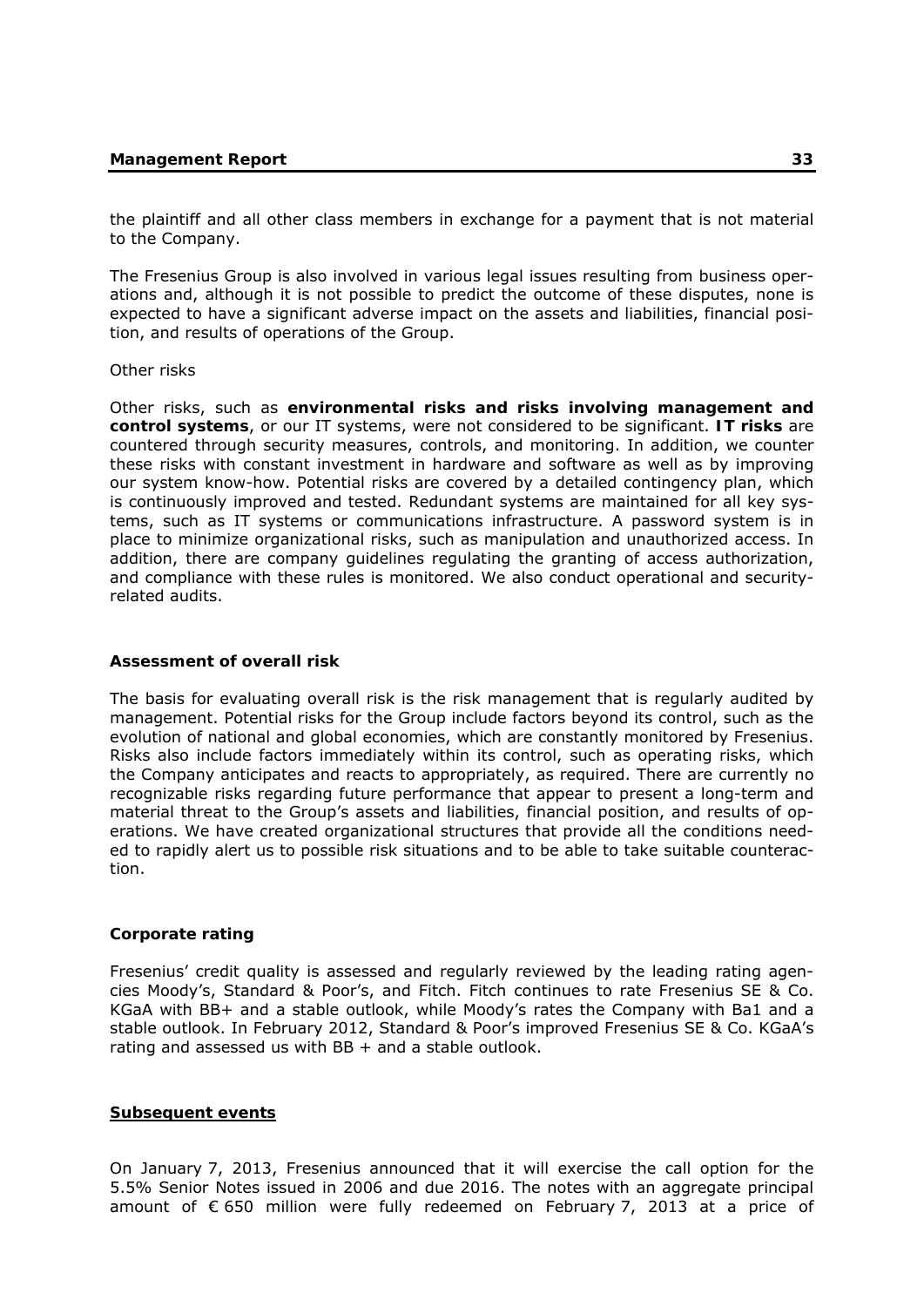100.916% plus accrued and unpaid interest. The redemption was financed initially by utilizing existing credit lines – and from the end of June 2013 – by drawings under the Senior Secured Credit Agreement arranged in December 2012.

On January 24, 2013, Fresenius successfully issued € 500 million of senior unsecured notes. The notes have a maturity of 7 years and were issued at par. The net proceeds have been used to refinance the € 500 million Senior Notes due January 2013.

There were no significant changes in the Fresenius Group's operating environment following the close of fiscal year 2012. No other events of material importance on the assets and liabilities, financial position, and results of operations of the Group have occurred after the close of the year.

# **Outlook**

This Management Report contains forward-looking statements, including statements on future sales, expenses, and investments, as well as potential changes in the health care sector, our competitive environment, and our financial situation. These statements were made on the basis of the expectations and assessments of the Management Board regarding events that could affect the Company in the future and on the basis of our midterm planning. Such forward-looking statements are subject as a matter of course to risks, uncertainties, assumptions, and other factors, so that the actual results, including the financial position and profitability of Fresenius, could therefore differ materially – positively or negatively – from those expressly or implicitly assumed or described in these statements. For further information, please see our Opportunities and Risk Report on pages 23ff.

# **General and mid-term outlook**

The outlook for the Fresenius Group for the coming years continues to be positive. We are continuously striving to optimize our costs, to adjust our capacities to be able to treat patients and supply customers reliably, and to improve our product mix. We expect these efforts to improve our earnings. In addition, good growth opportunities for Fresenius are above all presented by the following factors:

- The **sustained growth of the markets** in which we operate: Fresenius sees very good opportunities to benefit from the considerable health care needs arising from aging populations and technical advances, but driven also by the still insufficient access to health care in the developing and emerging countries. There are aboveaverage and sustained growth opportunities for us not only in the markets of Asia and Latin America, but also in Eastern Europe. Appropriate reimbursement structures and efficient health care systems will evolve over time in these countries as economic conditions improve. We will strengthen our local business activities in these regions and successively introduce further products from our portfolio to these markets.
- The **development of innovative products and therapies**: these will create the potential to further expand our market position in the regions. In addition to innovation, best-in-class quality, rel**i**ability, and convenience of our products and ther-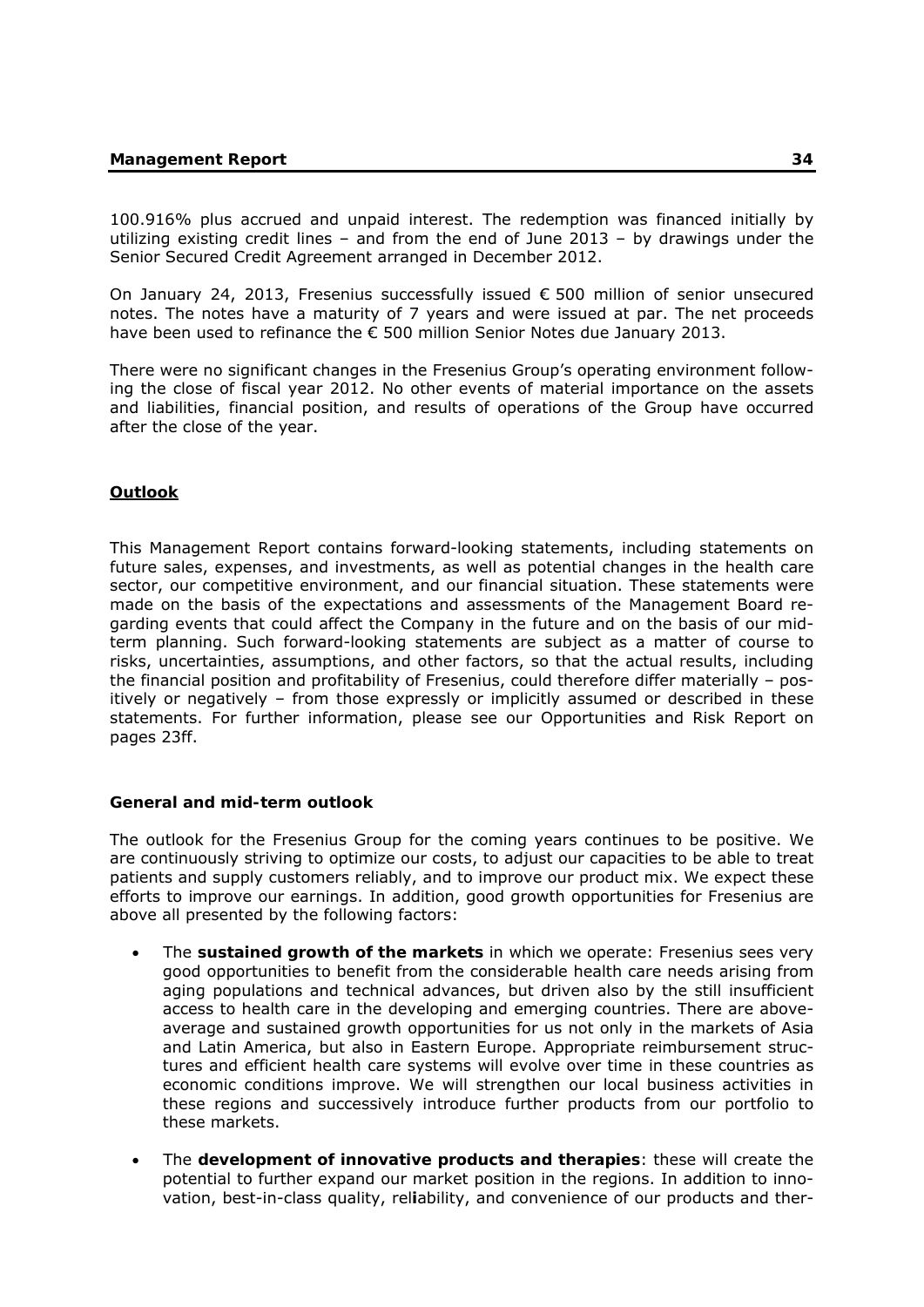apies are key factors here. Although the research is still in its infancy, the development of wearable artificial kidneys is conceivable at Fresenius Medical Care in the long term. At Fresenius Kabi we are working on the development of new generics with the aim of bringing them to the market when the originator drugs go off-patent.

 The **expansion of our regional presence**: the fast-growing markets in Asia-Pacific, Latin America, and Eastern Europe especially offer further potential for increasing our market shares. China, for instance, which has the world's biggest population, offers excellent growth opportunities over the long term, not only in clinical nutrition and infusion therapies for Fresenius Kabi, which already holds a leading market position in China, but also for Fresenius Medical Care in dialysis.

We also plan to successively roll out products and therapies from our existing portfolio in countries where we do not yet offer a comprehensive range. The acquisition of APP Pharmaceuticals in the Fresenius Kabi business segment, for instance, provides us with a platform to introduce products from the existing portfolio to the U.S. market.

- The **broadening of our products and services business**: Fresenius Helios has opportunities in the German hospital market to profit from the further privatization of public hospitals. For Fresenius Medical Care, opportunities to extend into new markets or to expand its market share arise if a country opens up to private dialysis providers or allows cooperation between public and private providers. Whether or not private companies can offer dialysis treatment and in what form depends on the health care system of the country in which they operate and its legal framework. In China, Fresenius Medical Care again strongly expanded its product business and alliances with hospitals in the area of dialysis services in 2012, and plans to continue this in the coming years. An own dialysis clinic was opened within a pilot project in mid-2012. In India, Fresenius Medical Care intends to open 30 own dialysis clinics by 2015. The increasing importance of the Chinese and Indian markets, with dialysis patient numbers rising by considerably more than 10% annually, should accelerate growth in the region as a whole.
- **Selective acquisitions**: besides retaining organic growth as the basis for our business, we will continue to utilize opportunities to grow by making small and mid-sized acquisitions that extend our product portfolio and strengthen our regional presence.

We are also exploiting any **opportunities for tapping potential** within our operations for cost management and efficiency enhancement measures. These include plans for a further optimized procurement process and cost-efficient production. We are increasingly globalizing our sourcing processes in order to realize further synergies.

Acquisitions, primarily the acquisition of APP Pharmaceuticals, led to appreciably higher Group debt with a corresponding impact on net interest in 2008. Meanwhile, we strongly improved the Group's leverage ratios. As of December 31, 2012, the net debt/EBITDA ratio was 2.6. At the end of 2013, we expect Group leverage to be at the lower end of the 2.5 to 3.0 target range.

This outlook takes account of all events known at the time the annual financial statements were prepared that could influence our operating performance in 2012 and be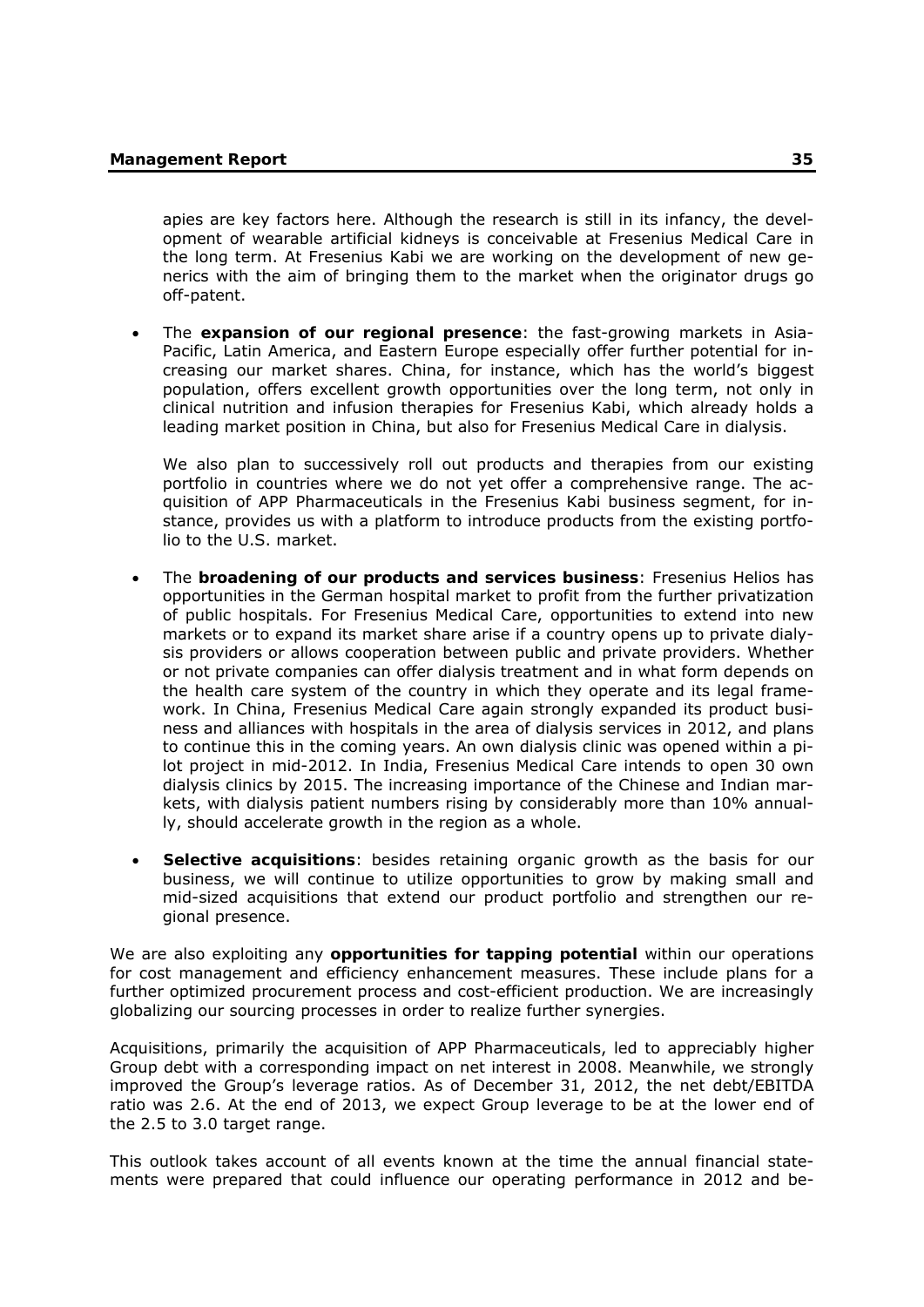yond. Significant risks are discussed in the Risk Report. As in the past, we will do our utmost to achieve and – if possible – exceed our targets.

# **Future markets**

As an international company, we offer our products and services in more than 170 countries. We expect the consolidation process to continue among competitors in our markets in Europe, Asia-Pacific, and Latin America. Consequently, we expect that there will be opportunities for us to penetrate new markets, both by expanding our regional presence and by extending our product portfolio.

In the United States, since **Fresenius Medical Care** and the second-largest provider of dialysis care, DaVita, treat more than 70% of the U.S. dialysis patients. Therefore, acquisitions – also with regard to potential antitrust restrictions – are likely to be small. Other new markets will also open up as Fresenius Medical Care successively rolls out its existing product and services portfolio, especially in emerging countries such as China and India.

**Fresenius Kabi** plans to introduce products from its program in the United States as well as to further roll out its product portfolio into other countries.

**Fresenius Helios** assumes that there will be continued opportunities to acquire hospitals in Germany.

In the developed countries, **Fresenius Vamed** is expecting to grow in the life cycle and PPP project areas, both with regard to the project and the services business. In the emerging economies, the company intends to further consolidate its market position in the project and services business with follow-up orders, as well as to enter new target markets.

# **Economic outlook**

-

The ongoing austerity measures in the industrial countries will continue to put a strain the global economy in 2013. Besides the financial and economic crisis in the Eurozone, U.S. fiscal policies will be a major factor affecting the global development. Most of the emerging countries still have some leeway in their fiscal and monetary policies. This would allow them to compensate for a downturn in the industrial countries and to provide positive impulses to their exports. Based on actual forecasts, global GDP will increase by 3.1% in 2013.

The two most important regions for Fresenius are the United States and Europe, which, respectively, contributed 42% and 40% of total sales in 2012, followed by Asia-Pacific  $(10\%)$ , Latin America  $(6\%)$  and Africa  $(2\%)$ .

Sources: German Council of Economic Experts, Annual Report 2011/2012, November 2012; bank research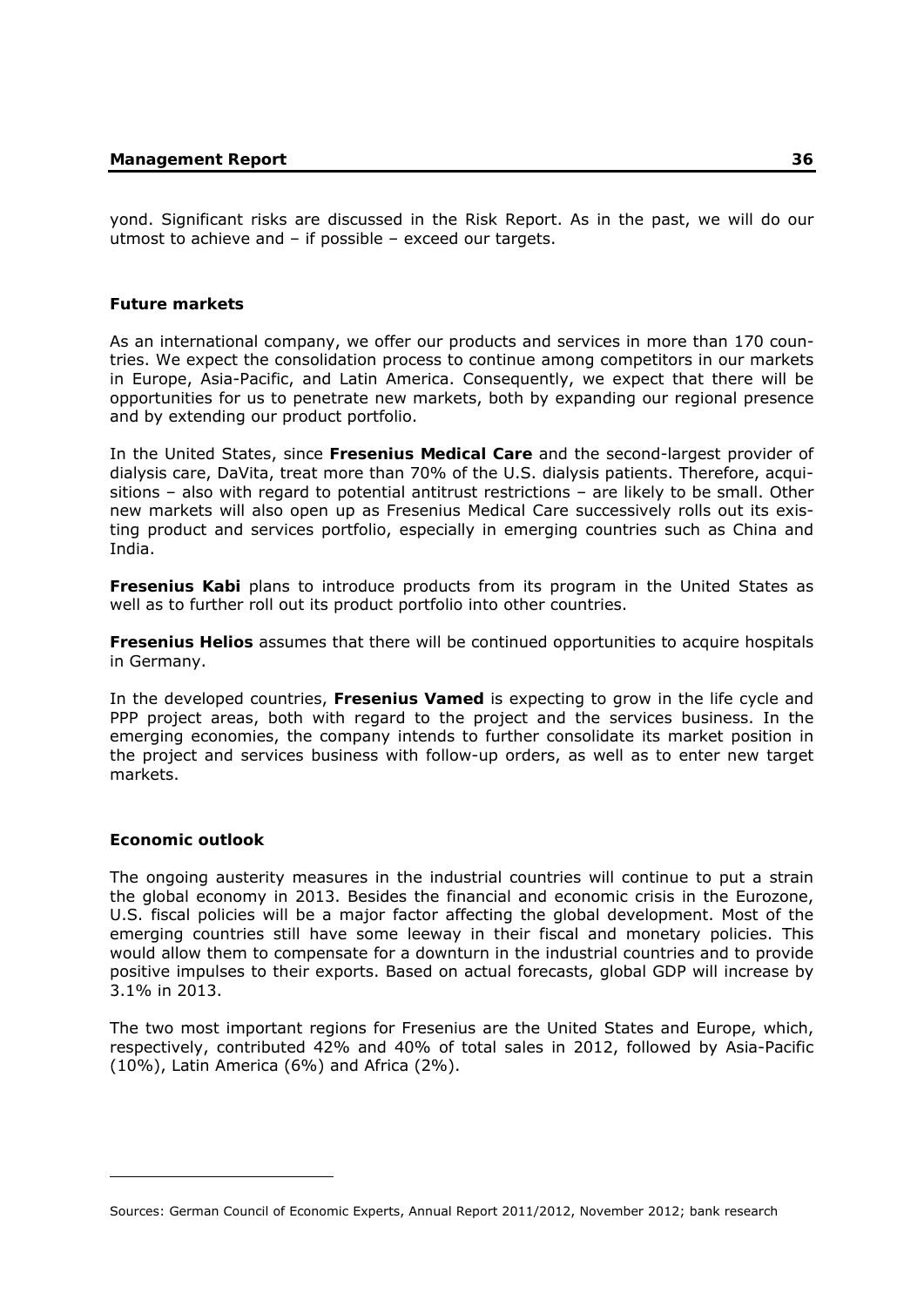### Europe

The European Central Bank (ECB) announced that it would intervene under specific conditions and buy government bonds of the peripheral countries. Issuing this signal and establishing European banking supervision under the aegis of the ECB were intended to reinforce investors' confidence in the monetary union and to calm the situation down. To support lending, the ECB might lower its prime rate again from its current level of 0.75% to 0.5%. However, experts believe that today's hesitant investment activity is not likely to change. This will exert a drag on GDP growth, especially in the first half of 2013. The economy will also be affected by the ongoing need to consolidate national budgets. The general prognosis is for a decrease of 0.3% in Eurozone GDP in 2013.

The **peripheral countries** comprising Greece, Portugal, Italy, and Spain are not likely to overcome their recessions before 2014. Their high level of indebtedness, efforts to consolidate their budgets, and an unfavorable situation on their labor markets should continue to affect the economies in 2013 and cause another, albeit smaller, decrease in GDP.

Many experts view the situation in **France** as critical, especially as it is the secondlargest lender to the EU's bailout fund after Germany. GDP is anticipated to fall by 0.3% in 2013.

The **German** economy is not likely to improve much in 2013. Increasing household income might push up private consumption, but foreign trade will hardly contribute to growth. The economy as a whole is expected to grow by only 0.3%.

### United States

On January 1, 2013, members of the U.S. Congress agreed on a compromise over the budget, thus averting a fall over the fiscal cliff. Taxes were only raised on very high earners and wealthy Americans, and spending cuts were initially deferred for two months. The budget dispute is therefore scheduled to flare up again at latest by the end of February, with a debate over a possible raising of the debt ceiling.

The real estate market in the United States appears to be recovering and might support growth. But it remains to be seen if the situation on the labor market will stabilize.

Even if some of the more than US\$ 500 billion in austerity measures planned for 2013 are deferred, GDP growth is likely to be lower than in 2012 and estimated at 1.7%.

#### Asia

In 2013, Asia will again be the region recording the highest growth, with the two-largest economies – China and India – leading the field. But it remains questionable whether the double-digit, pre-crisis growth rates will be seen again.

It is expected that the new government in **China** will introduce measures to accelerate the momentum of the economy. Experts predict a moderate increase in China's growth rate from 7.7% in 2012 to 8.2% in 2013.

In **India**, a robust domestic demand in 2013, combined with the measures introduced in the fall of 2012, should increase GDP by 6.8%.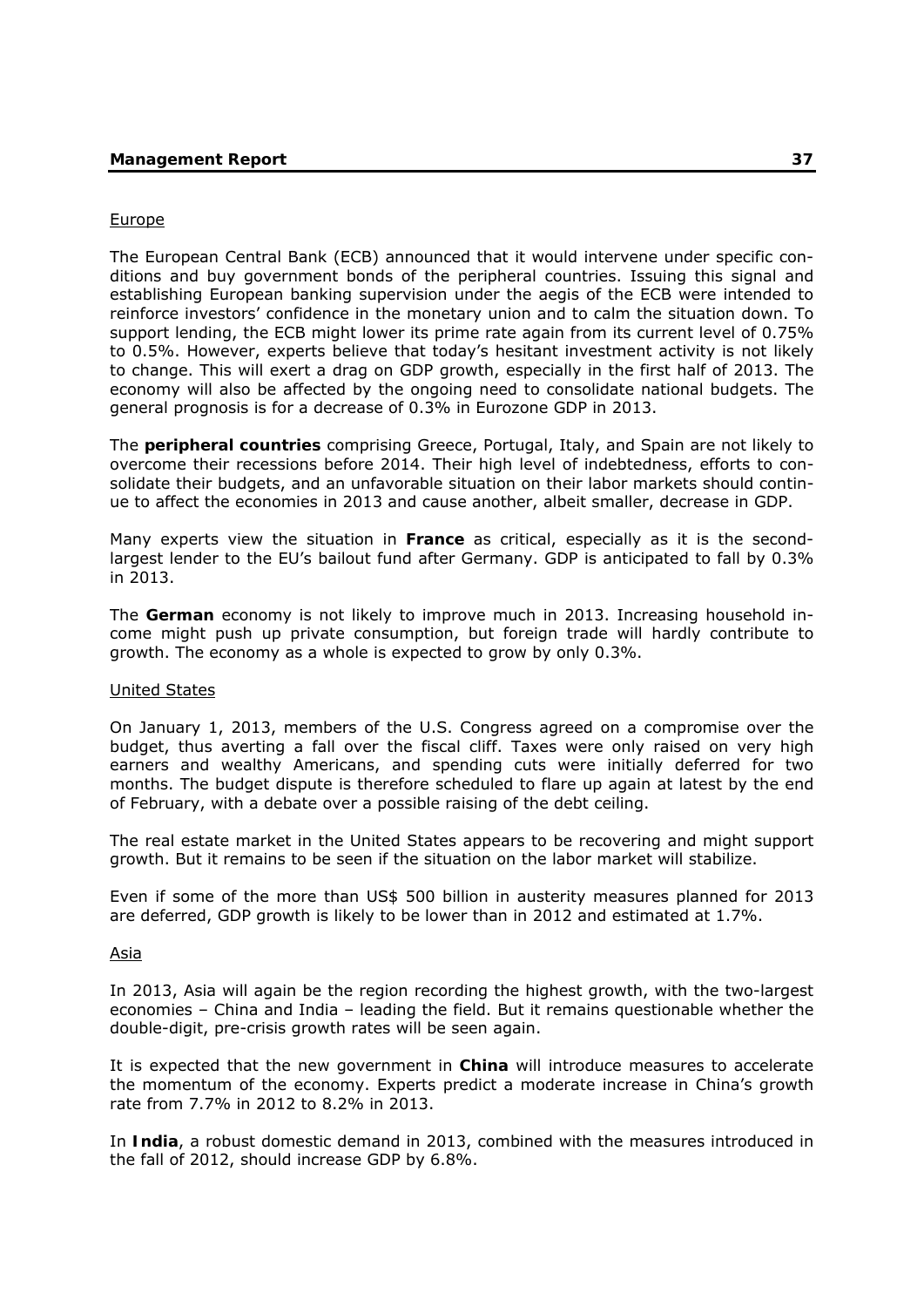Prospects for 2013 in **Japan** look gloomy. The country's high level of public debt, the political uncertainty there, the difficult conditions for exports, and low levels of consumption and investment demand will all be a lasting drag on the economy. GDP is therefore expected to grow by only 1.2%.

The other Asian countries are likely to benefit from increasing exports and high employment levels, resulting in GDP growth of about 4.0%.

### Latin America

Experts expect the Latin American economy to revive in 2013, leading to GDP growth of 3.5%. This will mainly be driven by the region's largest economy, Brazil. However, growth in smaller Latin American countries, like Chile, Colombia, and Peru, which has been above average, may slow down slightly.

**Brazil's** loose monetary and fiscal policies should stimulate both private- and publicsector consumption as well as investment activity in 2013. Given these factors, GDP is expected to grow by 3.3%.

**Argentina** should benefit from the robust development of its important trading partner, Brazil, and is projected to increase its GDP by 2.5%.

**Mexico's** structural reforms and robust domestic demand should stabilize its growth with a GDP increase of 3.5%, which is being slightly below the prior year´s rate.

# **Health sector and markets**

The health care sector continues to be one of the world's largest industries and is considered to be independent of economic cycles to a great extent. The demand especially for life-saving and life-sustaining products and services is expected to increase, given that they are medically needed and the population is aging.

However, experts estimate that further financial constraints in the public sector could result in more pricing pressure and a slowdown in revenue for companies in the health care industry. Due to the global financial and budget deficit crisis, some countries, such as Greece, are experiencing significant financing problems in the health care sector. Especially in the industrialized countries, increased pressure to encourage saving can be expected as health care costs constitute a large portion of the budget.

Nonetheless, industry observers believe that, despite all challenges, the sector will also see a comparatively solid financial performance in the foreseeable future. Favorable demographic trends, medical advances, and the large number of diseases that are still difficult to cure or are incurable should remain growth drivers.

In addition, the need to increase the availability of basic health care and the growing demand for high-quality medical treatment in the emerging countries should also continue to generate steady growth rates. As per capita income increases, individuals increasingly have to cope with the illnesses associated with lifestyle diseases, such as high blood pressure, diabetes, and cancer – all symptoms of a modern way of life.

-

Source: International Monetary Fund (IMF) 2012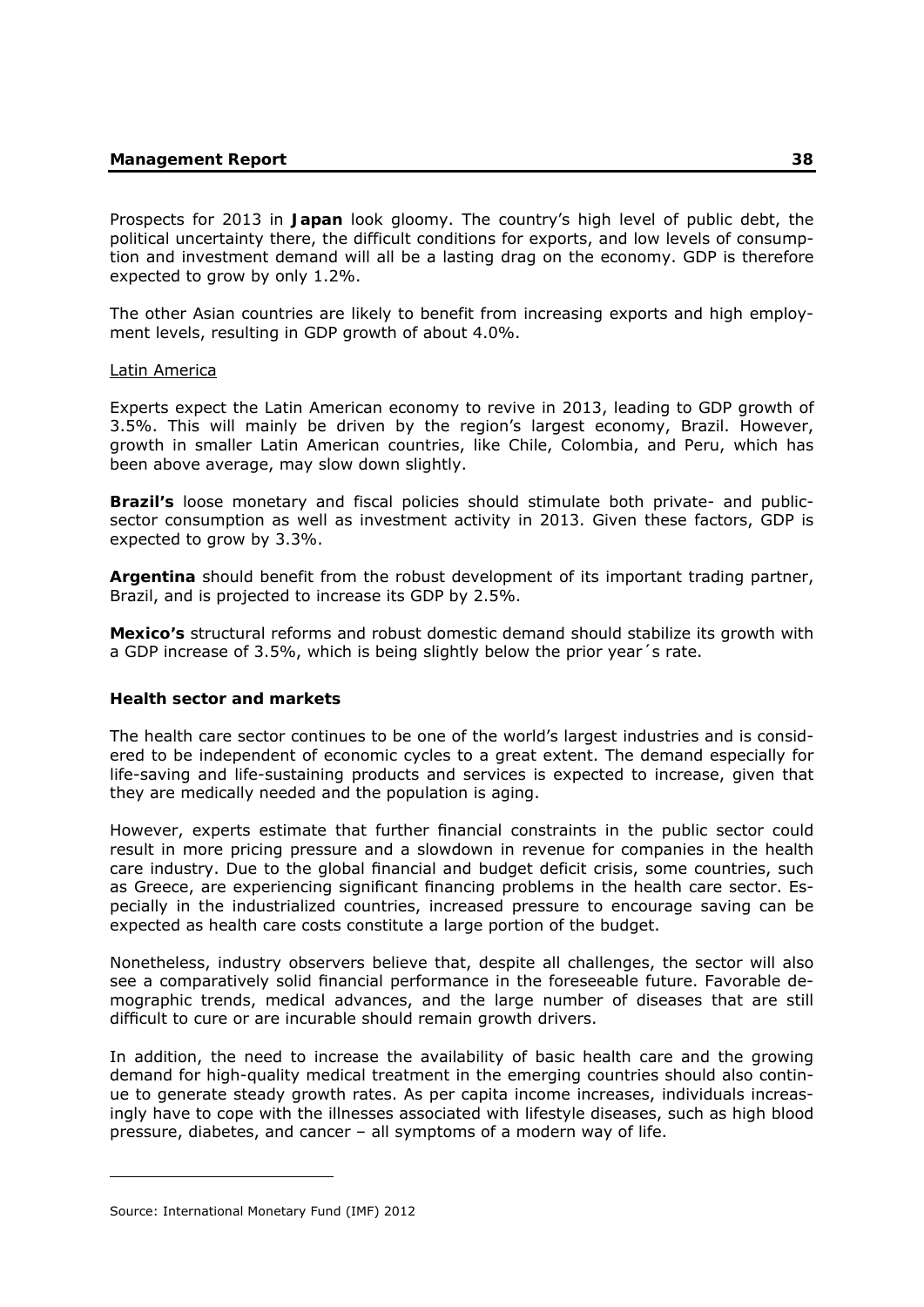Furthermore, prevention, treatment quality, and the improvement of patient benefits will play an increasingly greater role in health care.

### The dialysis market

We expect the worldwide number of dialysis patients to rise by approximately 6% p. a. in 2013, although significant regional differences will remain: For the United States, Japan, and the countries of Central and Western Europe, where prevalence is already relatively high, we forecast patient growth in the region of 2% to 4%. In economically weaker regions, the growth rates are even higher with values of up to 10%, and in some countries even more. We expect patient numbers to continue to rise in the coming years in Asia, Latin America, Eastern Europe, the Middle East, and Africa.

This opens up strong potential for the entire spectrum of dialysis services and products, as more than 80% of the world's population lives in these regions.

In addition, demographic factors such as aging populations and the growing number of people suffering from diabetes and hypertension, which are ailments often preceding terminal kidney failure, are contributing toward continued growth of the dialysis markets. The age expectancy of dialysis patients is also rising thanks to ongoing advances in treatment quality and a rising standard of living, especially in the emerging countries.

We estimate that the volume of the global dialysis market, which was about US\$ 75 billion in 2012, could rise by about 4% annually – assuming unchanged currency relations. Accordingly, the total market could amount to approximately US\$ 78 billion by 2013.

In January 2011, the United States, our largest sales market, introduced a new bundled reimbursement system for the dialysis treatment of public health care patients. All products and services that used to be reimbursed according to the composite rate are now reimbursed in a flat fee. This includes services such as the administration of certain drugs and diagnostic laboratory tests that were reimbursed separately in the old system. The bundled reimbursement rate is adapted to patients' characteristics, such as age and weight, while considering adjustments for patients who require exceptional medical care that results in higher costs. Other special features of this new reimbursement system include adherence to certain quality parameters, such as regulation of the hemoglobin content of the blood (anemia management) and the mineral metabolism in the bones.

Beginning in 2012, the payment amount is subject to an annual inflation adjustment. For 2013, the rate increase will be 2.3%.

Pursuant to the "American Taxpayer Relief Act of 2012", automatic across-the-board spending cuts are scheduled to go into effect on March 1, 2013, unless the law is further changed. Medicare payments to providers and suppliers would be subject to these reductions, but these reductions would be capped at 2% annually. The Medicare reimbursement reduction would be independent of annual inflation update mechanisms.

In 2013, a medical device excise tax of 2.3% will be introduced and adversely impact Fresenius' product business earnings and cash flows.

-

Sources: Company research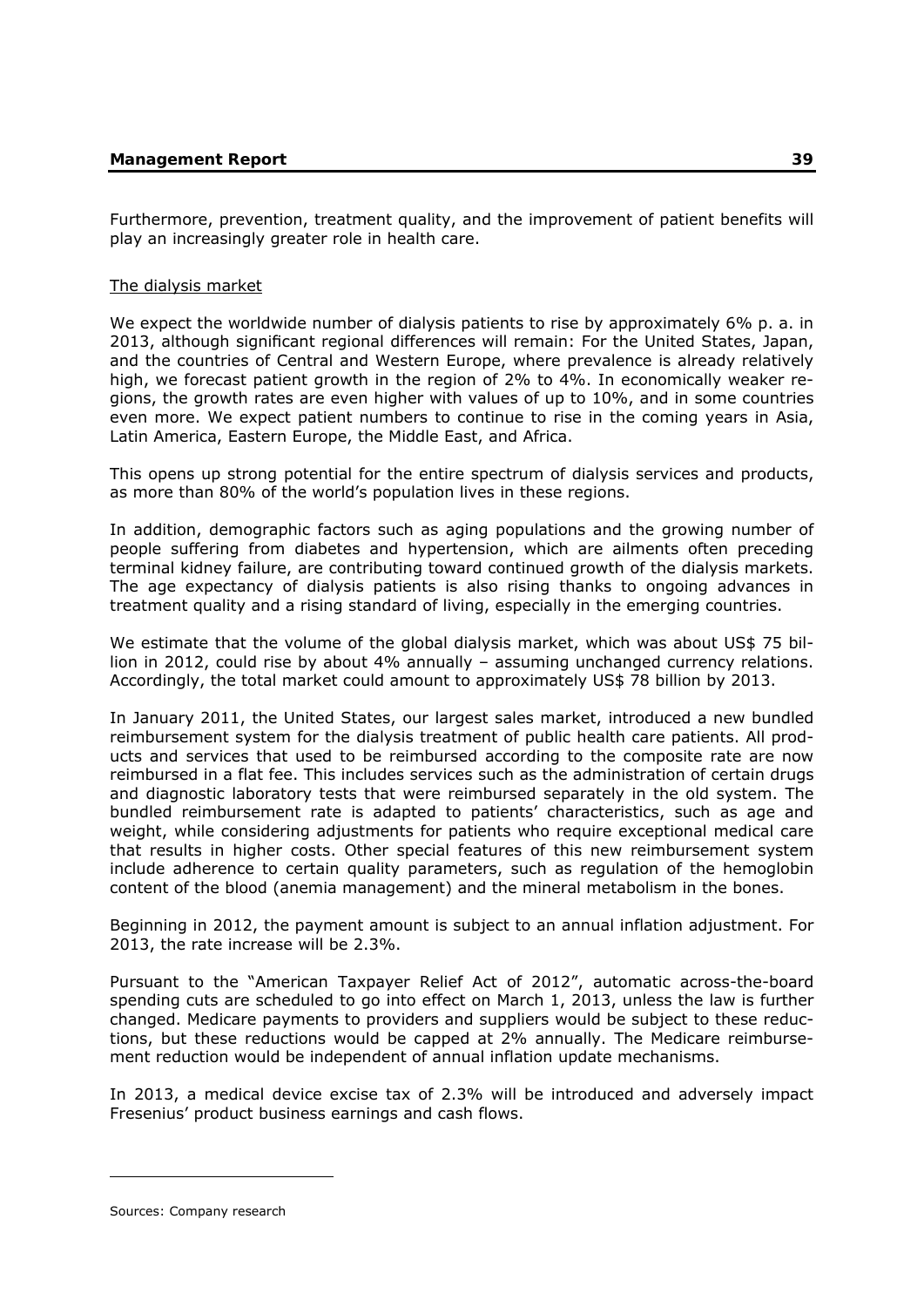An adjustment of the bundled rate to account for changes in the utilization of certain drugs and biologicals could apply as of 2014. In addition, drugs with only an oral form may be reimbursed with an adjusted payment amount starting in 2016.

Further information is provided on page 31f. of the Management Report.

# The market for infusion therapies and clinical nutrition, generic IV drugs, medical devices, and transfusion technology

The market for **infusion therapies** in Europe is expected to grow at a low single-digit rate in the coming years. Growth at a mid-single-digit rate is expected for the **clinical nutrition** market in Europe. However, given the financial constraints in these countries, the efforts to contain costs in the health care sector are being pursued undiminished. Continued high growth potential is projected in Asia-Pacific, Latin America, and Africa. In these regions we expect growth at high single to double-digit rates.

In view of the financial challenges in health care and in order to ensure high-quality care, we believe that the more cost-effective generics drugs will be utilized even more than now. With **generic IV drugs** the growth dynamic will continue to be driven by original drugs going off-patent. A factor working in the opposite direction is the price erosion for products that are already in the market. We expect the market for IV generics in Europe and the United States to grow at mid-single- digit rates in 2013.

The worldwide market for **medical devices** for infusion therapy, intravenously administered drugs, and clinical nutrition is expected to grow in 2013 at mid-single-digit rates.

The market for **transfusion technology** is projected to grow 4% to 6% annually.

# The German hospital market

With regard to hospital funding in Germany, 2013 is the first year in which the price increase for hospital services is based on the so-called orientation figure. This figure represents the average percentage change in hospital costs per year and replaces the former rate of change, which expressed the change in the income assessable for contributions received by all those paying statutory health insurance. The orientation figure is 2.0% for 2013, and therefore slightly higher than the rate of change applied in previous years (2012: 1.48%).

With regard to the reimbursement of additional admissions, we do not expect significant changes in 2013, despite legislative changes.

Even considering the revenue increases, it will probably not be possible to cover all the expected cost increases at the hospitals – especially with regard to personnel costs as a result of wage tariff increases. Hospitals will continue to face cost pressure and the need for further savings in their operations.

In Germany as from the beginning of 2010, inpatient acute care services are reimbursed only on the basis of the standardized base rates of the individual federal states (DRG

-

Sources: German Federal Statistics Office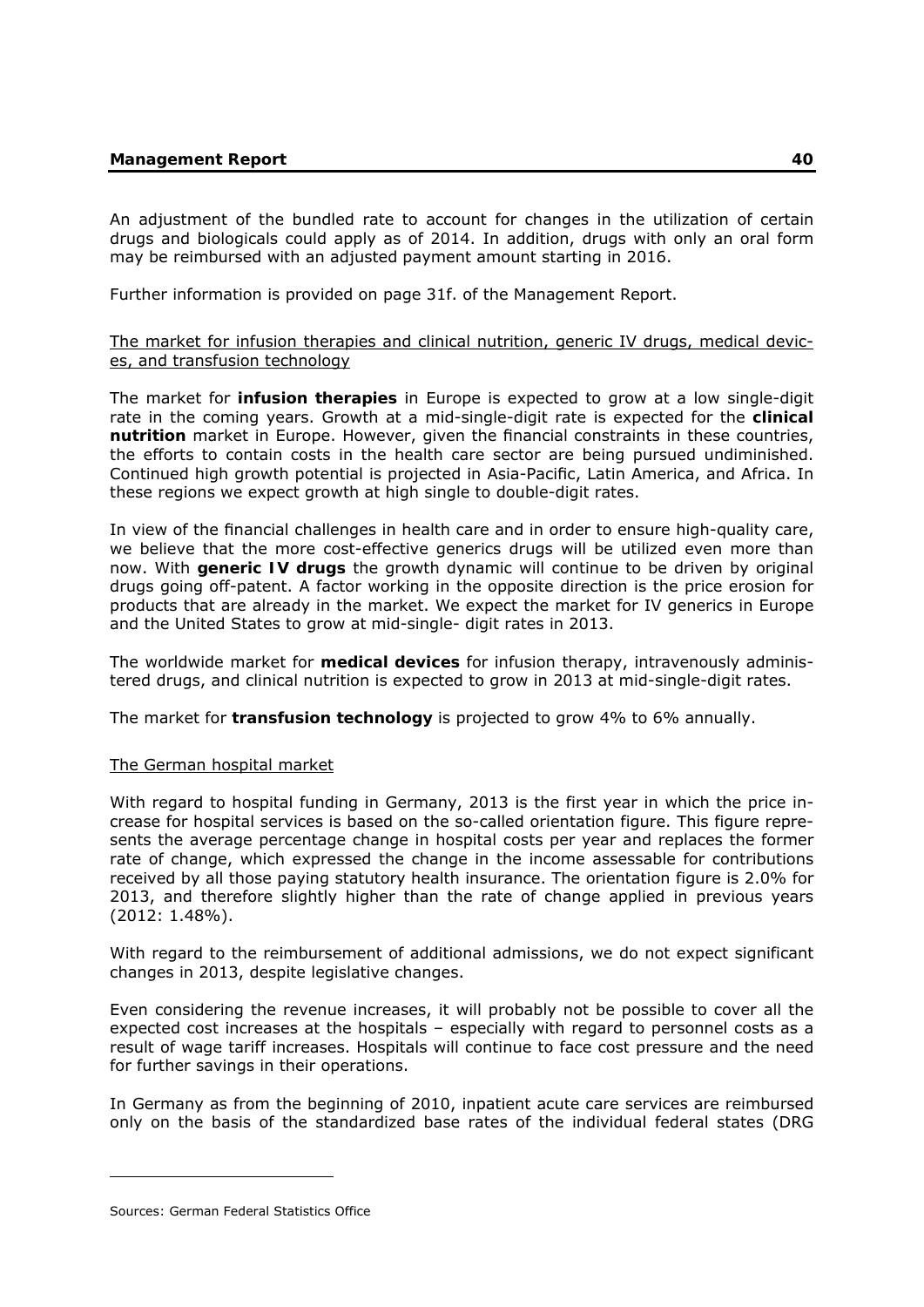system). The different base rates from state to state are being successively harmonized over a period of five years from 2010 onwards, toward a standardized, nationwide base rate corridor. However, because of the positive development in the number of admissions and the now completed convergence phase, we do not expect any major changes in the reimbursement of our services.

Given their growing **investment needs** but declining government support, hospitals are under growing pressure to rigorously tap the potential for rationalization. Financing investments is especially a challenge for public hospitals. The financial situation of local governments will remain constrained, reducing their ability to cover their hospitals' operating losses and finance investments. This will further limit the financial scope for supporting loss-making hospitals and investment in public health care facilities.

It is generally expected that the proportion of private hospitals will rise at the expense of public hospitals. Private hospital chains and alliances are likely to be able to respond to the pressure to improve efficiency better than public hospitals. They often have more experience in operating commercially and creating efficient structures. They also have the potential to secure cost advantages in procurement. Finally, private operators have more experience with the process know-how for acquiring and integrating new facilities and quickly adjusting their cost structures. We therefore anticipate that privatization and consolidation will continue in the German hospital market in 2013.

The economic situation at the hospitals remains difficult: according to the "Krankenhaus-Barometer 2012" survey by the German Hospital Institute (DKI), only 22% of hospitals expect business to improve and almost 40% expect the situation to worsen in 2013.

Another future challenge for hospitals will be **personnel shortages** due to, among other things, restrictive regulations on working hours and a higher demand for specialized staff in some areas. Retaining qualified staff over the long term and training them are seen as important success factors for a hospital.

Other crucial factors for a hospital's success are not only cost-efficient processes, a wellstructured medical offering, and well-trained staff, but also excellent medical quality. HELIOS is convinced that systematic quality management and the documentation of medical outcomes should not just serve as marketing instruments, but should be an element of hospital management, and thus part of the reimbursement. In the long run, initiatives could be introduced that provide for quality-based reimbursement (pay-forperformance) and that allow hospitals the option of concluding selective contracts with health insurers. With its strict focus on quality and transparency, HELIOS would be well prepared for such a future development. A new flat-rate compensation system (PEPP-Entgeltsystem 2013) is to be introduced in 2013 for psychiatric and psychosomatic facilities. The new compensation catalogue is broken down into many more categories than the present remuneration system. The aim is to improve transparency concerning the services provided at psychiatric and psychosomatic facilities. After a four-year introductory phase from 2013 through 2016, the system provides for a five-year transition phase from 2017 through 2021. In 2013 and 2014, psychiatric and psychosomatic facilities will be free to choose whether they wish to use the new compensation system. Its application does not become compulsory for all such facilities until 2015 and has no effects on HELI-OS's budget through the end of 2016. Psychiatric and psychosomatic services only account for a small share of the services provided by HELIOS.

Experts assume the importance of post-acute care will rise due to demographic trends, longer working lives, and the growing prevalence of chronic diseases. As a result of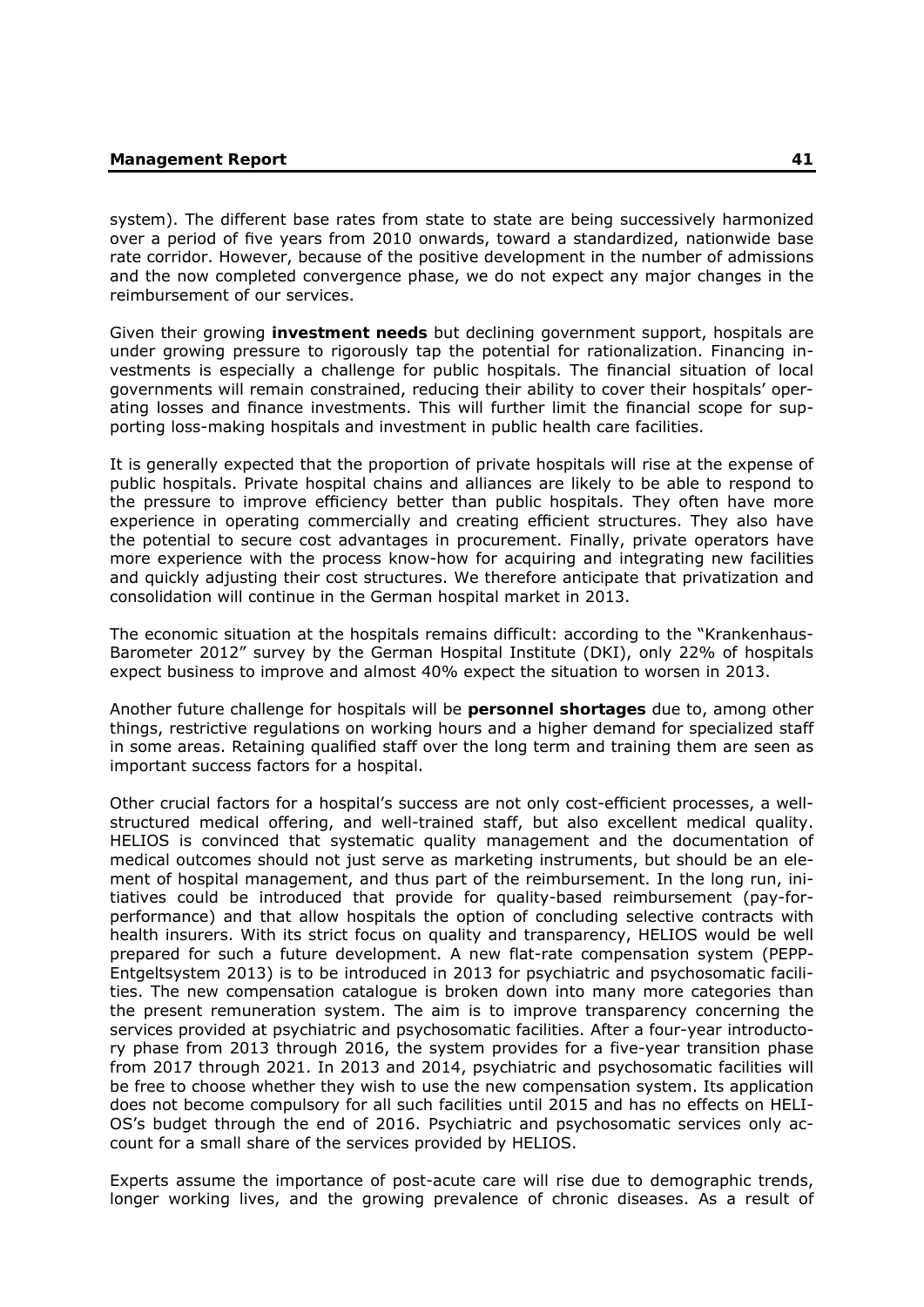growth in acute care admissions and continuous improvements in HELIOS' internal referral management, we expect to be able to leverage potential synergies from the combination of acute care and post-acute care, thereby increasing our number of post-acute care admissions.

### The market for engineering and services for hospitals and other health care facilities

In industrialized countries, owing to demographic trends, growing demand for highquality, efficient medical care – and thus for engineering and services for hospitals and other health care facilities – is expected to continue. The focus is on services, ranging from the maintenance and repair of medical and hospital equipment, facility management, and technical operation, through to total operational management and infrastructure process optimization – especially within the framework of public-private partnership (PPP) models. Additional growth opportunities are presented by an increasing number of non-medical services, which are outsourced from public facilities to private service providers.

In the emerging countries, there is growing demand above all for infrastructure development, but also for efficient, needs-oriented medical care. The provision of primary health care is now very largely in place. In many markets, the focus now is therefore on building up secondary care, developing tertiary health care structures in the form of "centers of excellence", and creating training and research structures.

All in all, we expect the market for engineering and services for hospitals and other health care facilities to continue growing in 2013. In markets with established health care systems, we expect solid growth; in emerging markets we anticipate an overall dynamic development.

# **Economic outlook of Fresenius SE & Co. KGaA for the year 2013**

For the fiscal year 2013 the company expects again a clear positive contribution to earnings from dividends and profit and loss transfer agreements.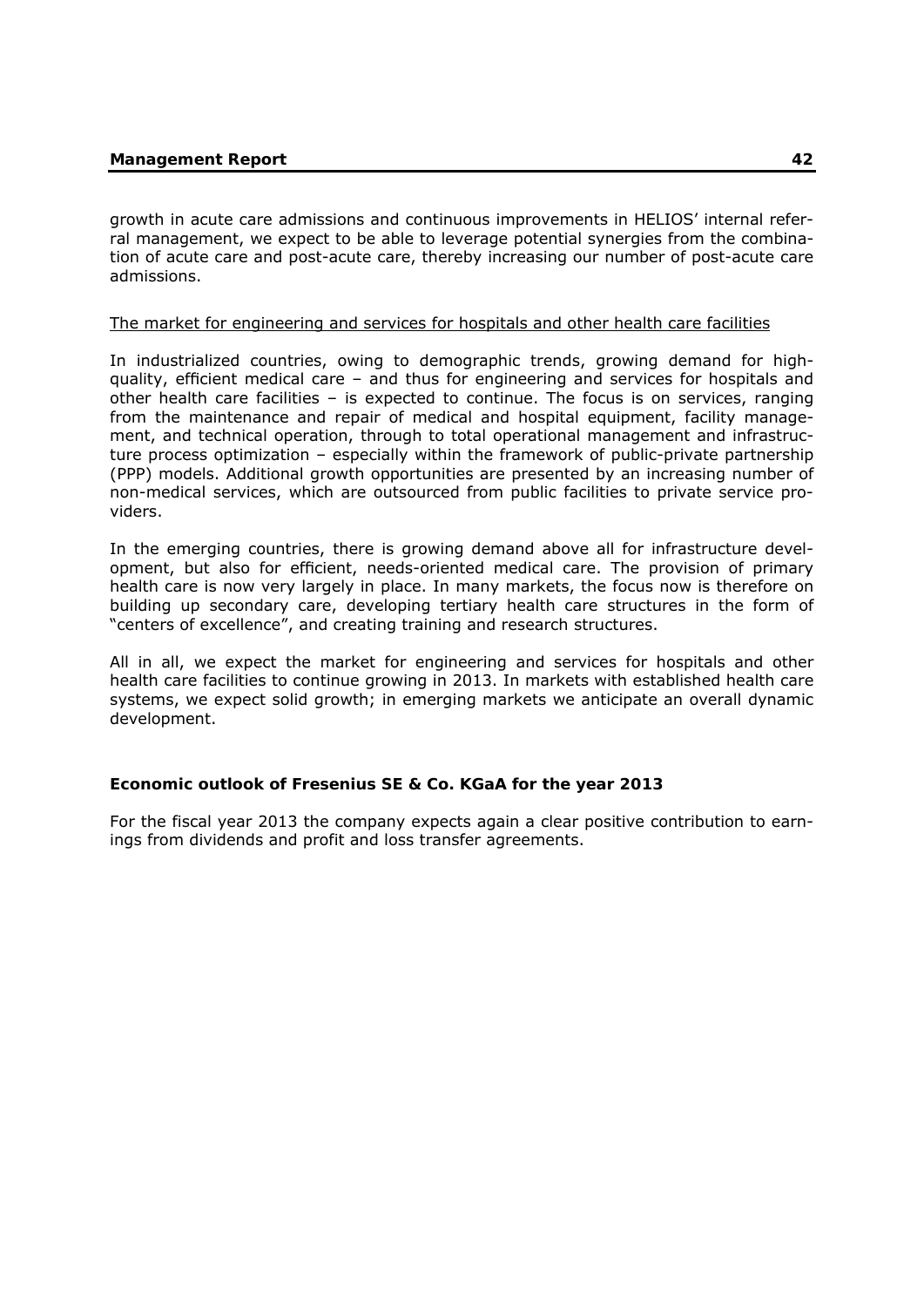### **Dividend**

The dividend increases provided by Fresenius in the last 19 years show impressive continuity. For many years, around half of the percentage increase in Group net income was paid out as a percentage increase in dividends. Our new dividend policy is intended to reflect Fresenius' sustainable earnings and financial strength even more strongly, and will align dividend increases with the percentage increase in net income (before special items). Based on our positive earnings expectations, we also want to set an earningsbased dividend for fiscal year 2013.

Bad Homburg v.d.H., February 26, 2013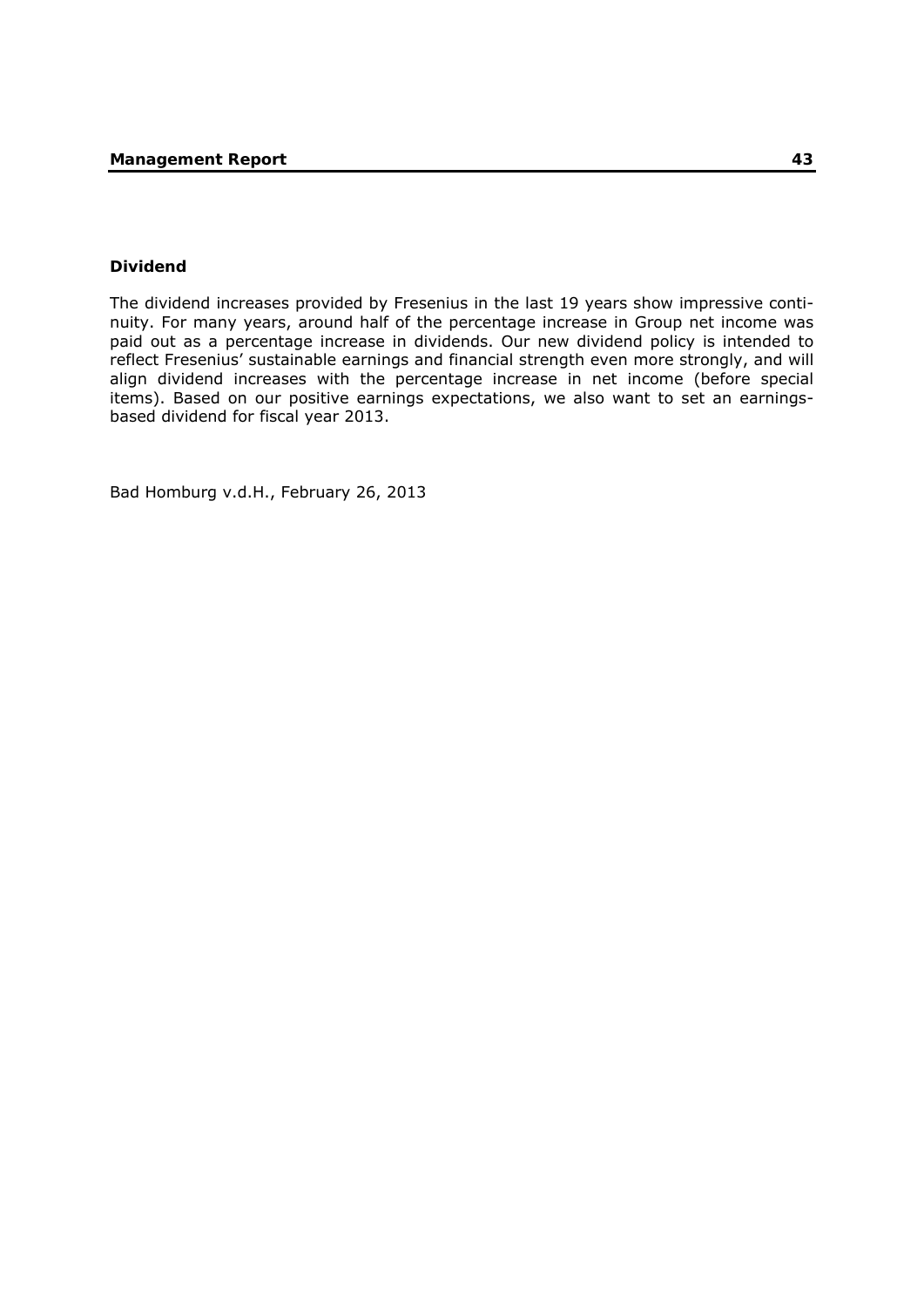#### COMPENSATION REPORT

The compensation report summarizes the main elements of the compensation system for the members of the Management Board of Fresenius Management SE as the general partner of Fresenius SE & Co. KGaA and in this regard notably explains the amounts and structure of the compensation paid to the Management Board as well as the principles for determining the compensation of the Supervisory Board and the amounts of the compensation. The compensation report is part of the Management report of the annual financial statements and the annual consolidated financial statements of Fresenius SE & Co. KGaA. The compensation report is prepared on the basis of the recommendations of the German Corporate Governance Code and also includes the disclosures as required pursuant to the applicable statutory regulations, notably in accordance with the German Commercial Code.

#### COMPENSATION OF THE MANAGEMENT BOARD

The entire Supervisory Board of Fresenius Management SE is responsible for determining the compensation of the Management Board. The Supervisory Board is assisted in this task by a personnel committee. In the fiscal year 2012, the acting personnel committee was composed of Dr. Gerd Krick, Dr. Dieter Schenk and Dr. Karl Schneider.

The Management Board compensation system was reviewed by an independent external compensation expert in the fiscal year 2010 and later submitted to the Annual General Meeting of Fresenius SE (since January 28, 2011: Fresenius SE & Co. KGaA) for approval. On May 12, 2010, the Annual General Meeting approved of the Management Board compensation system with a majority of 99.51% of the votes cast. In 2011, it was complemented by a share-based compensation with cash settlement (performance shares) in order to strengthen the component with long-term incentive effects. The amended Management Board compensation system was reviewed by an independent external compensation expert and was approved by the Annual General Meeting on May 11, 2012 with a majority of 97,0 % of the votes cast.

The objective of the compensation system is to enable the members of the Management Board to participate reasonably in the sustainable development of the Company's business and to reward them based on their duties and performance as well as their successes in managing the Company's economic and the financial position giving due regard to the peer environment.

The compensation of the Management Board is, as a whole, performance-based and was composed of three elements in the fiscal year 2012:

- ▶ non-performance-based compensation (base salary)
- performance-based compensation (variable bonus)
- components with long-term incentive effects (stock options, postponed bonus payments and share-based compensation with cash settlement (performance shares))

In addition, there are pension commitments for the seven members of the Management Board based on their respective service agreements.

The design of the individual components is based on the following criteria:

The non-performance-based compensation was paid in monthly installments as base salary in the fiscal year 2012. Moreover, the members of the Management Board received additional benefits consisting mainly of insurance premiums, the private use of a company car, special payments such as rent supplements and reimbursement of certain other charges as well as contributions to pension and health insurance.

The performance-based compensation will also be granted for the fiscal year 2012 as a short-term cash component (annual bonus) and as a longer-term compensation component (stock options, postponed bonus payments, sharebased compensation with cash settlement (performance shares)). The amount of the bonus in each case is dependent on certain target parameters oriented on the net income attributable to Fresenius SE & Co. KGaA and / or to the relevant business segments being achieved. In the case of the members of the Management Board with functional responsibility for the entire Group – such members being Dr. Schneider, Mr. Sturm and Dr. Götz –, the amount of the variable bonus is based in its entirety on the respective net income attributable to Fresenius SE & Co. KGaA (after deduction of noncontrolling interest). For Mr. Baule and Dr. De Meo, half of the amount of the variable bonus in each case depends on the development of the net income attributable to Fresenius SE & Co. KGaA as well as the development of the net income of the business segment (in each case after deduction of noncontrolling interest) for which the respective member of the Management Board is responsible. Half of the amount of the variable bonus of Dr. Wastler in each case is oriented on the net income attributable to Fresenius SE & Co. KGaA (after deduction of non controlling interest) as well as on the net income before tax and extraordinary income / expenditures of the VAMED group. Dr. Lipps receives his compensation exclusively from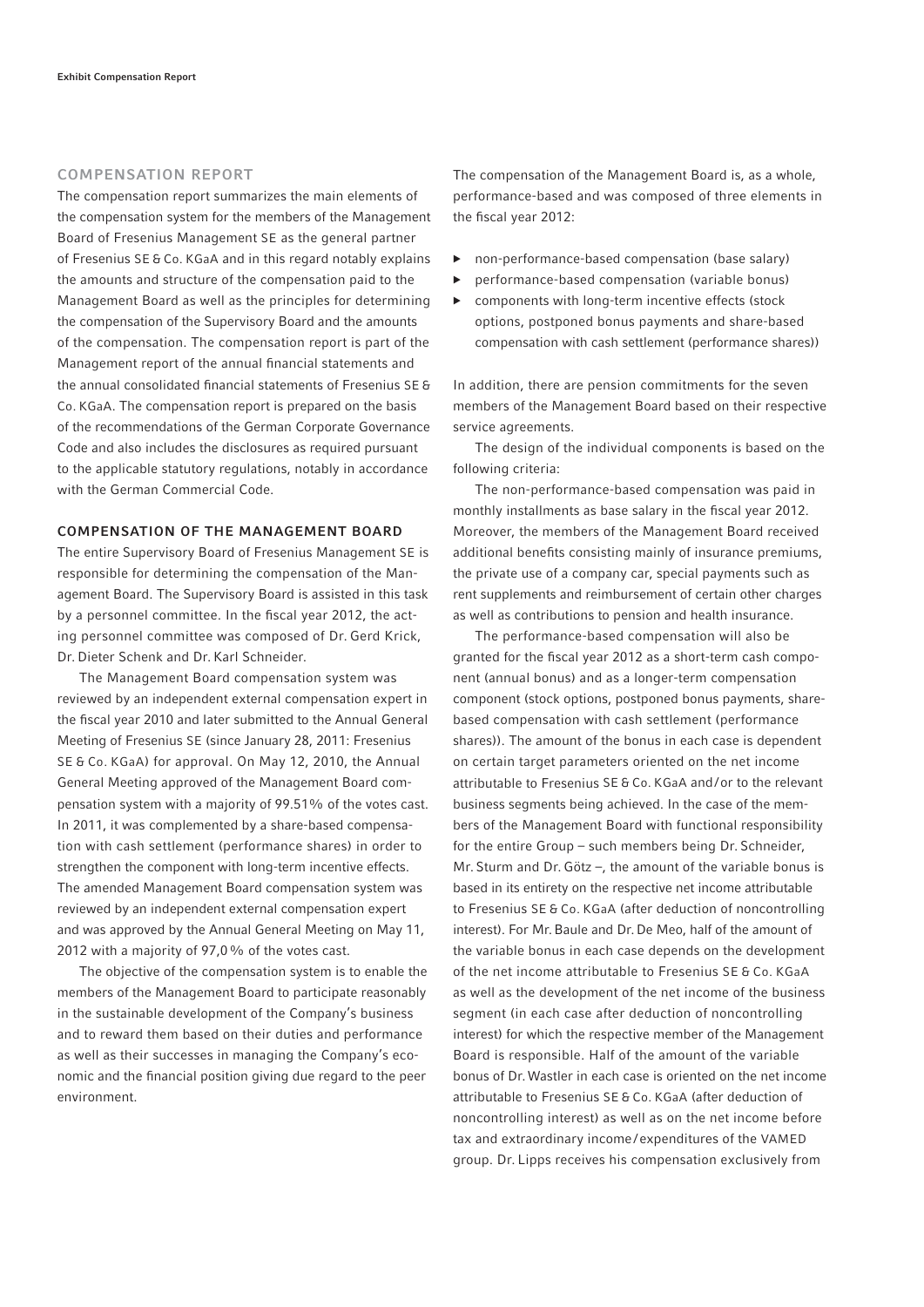Fresenius Medical Care. Furthermore, the Supervisory Board may grant a discretionary bonus for extraordinary performance.

For the fiscal years 2012 and 2011, the amount of cash payment of the Management Board of the general partner of Fresenius SE & Co. KGaA consisted of the following:

|                            |       | Non-performance-related<br>compensation |      | Performance-related<br>compensation |       | Cash compensation<br>(without long-term<br>incentive components) |        |        |
|----------------------------|-------|-----------------------------------------|------|-------------------------------------|-------|------------------------------------------------------------------|--------|--------|
|                            |       | Salary                                  |      | Other <sup>2</sup>                  |       | Bonus                                                            |        |        |
| $\epsilon$ in thousands    | 2012  | 2011                                    | 2012 | 2011                                | 2012  | 2011                                                             | 2012   | 2011   |
| Dr. Ulf M. Schneider       | 990   | 900                                     | 51   | 61                                  | 1.150 | 1.150                                                            | 2,191  | 2,111  |
| Rainer Baule               | 550   | 500                                     | 26   | 120                                 | 801   | 764                                                              | 1,377  | 1,384  |
| Dr. Francesco De Meo       | 550   | 500                                     | 19   | 19                                  | 700   | 671                                                              | 1.269  | 1.190  |
| Dr. Jürgen Götz            | 415   | 375                                     | 34   | 33                                  | 600   | 584                                                              | 1.049  | 992    |
| Dr. Ben Lipps <sup>1</sup> | 973   | 862                                     | 302  | 182                                 | 1,438 | 1.078                                                            | 2,713  | 2,122  |
| Stephan Sturm              | 550   | 500                                     | 89   | 86                                  | 751   | 721                                                              | 1,390  | 1,307  |
| Dr. Ernst Wastler          | 470   | 425                                     | 34   | 33                                  | 587   | 571                                                              | 1.091  | 1,029  |
| Total                      | 4,498 | 4,062                                   | 555  | 534                                 | 6,027 | 5,539                                                            | 11,080 | 10,135 |

1 Dr. Ben Lipps receives his compensation only from Fresenius Medical Care, of which Fresenius SE & Co. KGaA held 31% of the total subscribed capital.

As Dr. Ben Lipps is a member of the Management Board of Fresenius Management SE, his compensation has to be included in the compensation report of the Fresenius Group.

<sup>2</sup> Includes insurance premiums, private use of a company car, contributions to pension and health insurance as well as other benefits.

In the fiscal year 2012, the directly paid bonus, excluding the payment to Dr. Ben Lipps, amounts to €4,589 thousand. This equals 97% of the total bonus of  $\epsilon$ 4,737 thousand. The remaining part in an amount of € 148 thousand was converted into a component based on a multi-year assessment and the payment was postponed by two years.

To ensure that the overall system of compensation of the members of the Management Board is oriented towards longterm and sustained corporate development, the compensation system provides that the share of long-term variable compensation components is at least equal in its amount to half of the total variable compensation components granted to the respective member of the Management Board. As a means of ensuring this minimum ratio in favor of the compensation components oriented towards the long term, it is expressly provided that the Supervisory Board may determine that the variable bonus to be paid as a rule annually is converted (pro rata) into a variable compensation component based on a multi-year assessment in order to also take account of any negative developments within the assessment period. This is done in such a way that the maturity of the yearly bonus earned on a variable basis is postponed at the discretion of the Supervisory Board, either on a pro rata basis or in its entirety,

by two years. At the same time, it is ensured that any payment is made to the member of the Management Board after expiration of such multi-year period only if (i) no subsequent adjustment of the decisive (i. e. adjusted by extraordinary effects) net income attributable to Fresenius SE & Co. KGaA (after deduction of noncontrolling interest) beyond an amount equal to a tolerance range of 10% is made, and (ii) the amount of net income attributable to Fresenius SE & Co. KGaA (adjusted for extraordinary effects) in the two relevant subsequent years is not substantially less than the net income attributable to Fresenius SE & Co. KGaA (adjusted by extraordinary effects, after deduction of noncontrolling interest) of the respective preceding fiscal years. In the event of the aforementioned conditions for payment being missed only to a minor and/or partial extent, the Supervisory Board may resolve on a corresponding pro rata payment of the converted portion of the variable bonus. No interest is payable on the converted bonus claim from the time when it first arises until the time of its effective payment. In this way, the variable bonus can be converted pro rata or in its entirety into a genuine variable compensation component on a multi-year assessment basis which also participates in any negative developments during the relevant assessment period.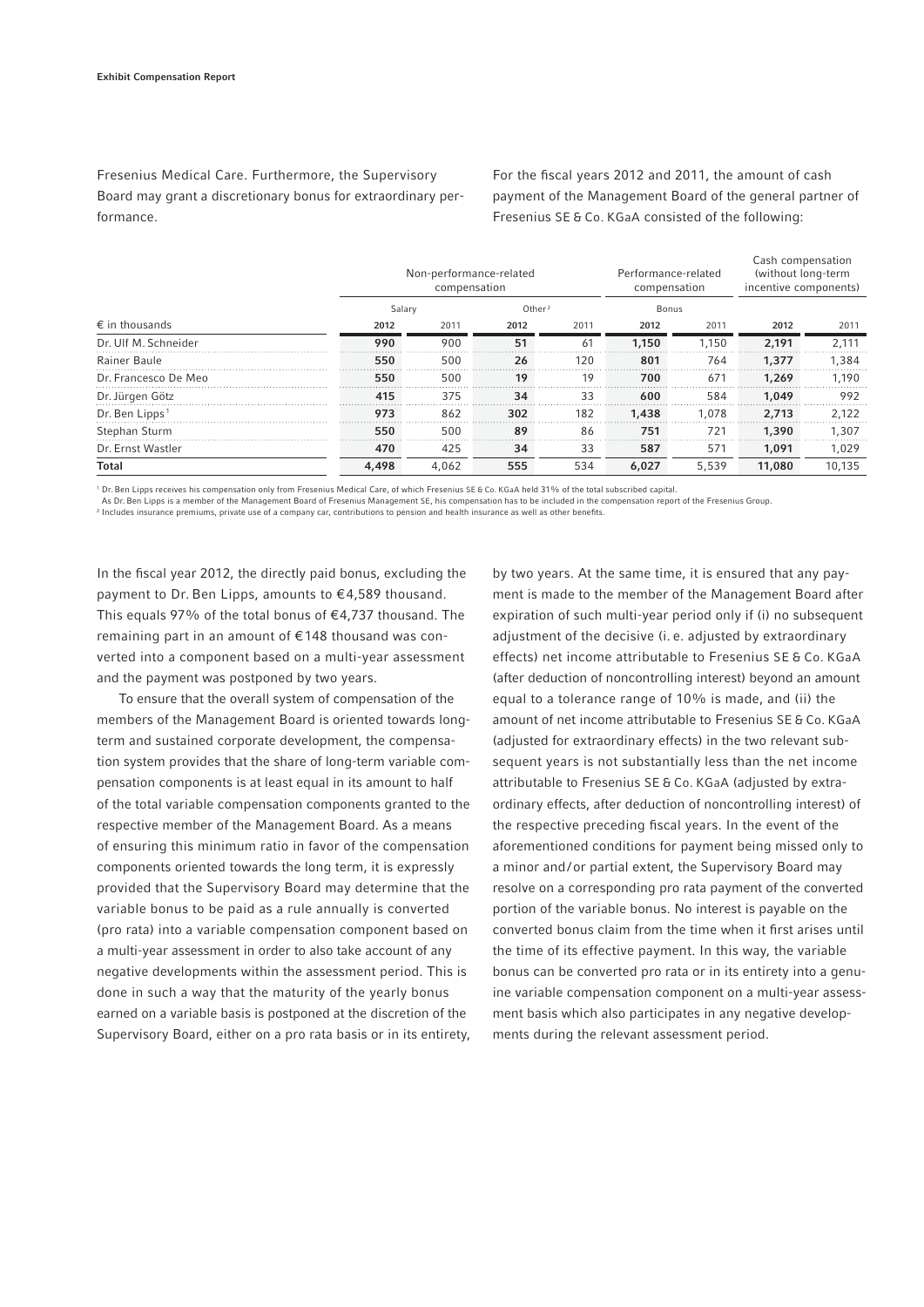In the fiscal year 2012, stock options based on the Stock Option Plan 2008 of Fresenius SE & Co. KGaA and the Fresenius Medical Care AG & Co. KGaA Stock Option Plan 2011 were granted as further components with long-term incentive effects. The number of stock options to be granted is defined in each case by the Supervisory Board at its discretion, with all members of the Management Board, except for the Chairman of the Management Board who receives double the number of stock options, receiving the same number of stock options.

The principles of both plans are described in more detail in note 36 of the notes of the Fresenius Group, Stock options.

Furthermore, the members of the Management Board were granted an entitlement to a share-based compensation with cash settlement (performance shares) in the fiscal year 2012, as a long-term incentive component.

The entitlement is subject to a four-year vesting period although a shorter period may apply in special cases (e. g. professional incapacity, retirement, non-renewal of expired service agreements by the Company). The amount of cash payment corresponds to the share price of Fresenius SE & Co. KGaA's ordinary shares upon exercise at the end of the fouryear vesting period.

The payment is subject to the achievement of the performance target of an 8% increase of the consolidated net income attributable to Fresenius SE & Co. KGaA on a constant currency basis (adjusted for extraordinary effects) year over year during the four-year vesting period. For each year in which the success target has not been met, one-fourth of the entitlement shall forfeit. Apart from that, the total entitlement for payment is earned if an average increase of the consolidated net income attributable to Fresenius SE & Co. KGaA of 8% on a constant currency basis is achieved over the four-year vesting period.

For the fiscal years 2012 and 2011, the number and value of stock options issued, the value of the postponed performance-based compensation as well as the value of the sharebased compensation with cash settlement (performance shares) is shown in the following table.

The stated values of the stock options granted to members of the Management Board in the fiscal year 2012 correspond to their fair value at the time of grant, namely a value of  $E$ 21.19 (2011: € 19.10) per stock option of Fresenius SE & Co. KGaA and € 12.68 (2011: € 13.44) per stock option of FMC-AG & Co. KGaA. The exercise price of the granted stock options of Fresenius SE & Co. KGaA was € 78.33 (2011: € 71.28).

As the financial targets of the year 2012 were achieved, Dr. Ben Lipps is entitled to a share-based compensation in an amount of € 768 thousand (2011: € 684 thousand) in accordance with the bonus agreement of Fresenius Medical Care. The entitlement is based on the development of the ordinary share of Fresenius Medical Care and has a three-year vesting period.

|  | LONG-TERM INCENTIVE COMPONENTS |  |
|--|--------------------------------|--|
|  |                                |  |

|                      |         | Stock options <sup>1</sup> |                                |       | Postponed<br>performance-related<br>compensation |          | Share-based<br>compensation with<br>cash settlement<br>(performance shares) |       | Total                          |       |
|----------------------|---------|----------------------------|--------------------------------|-------|--------------------------------------------------|----------|-----------------------------------------------------------------------------|-------|--------------------------------|-------|
|                      |         | Number                     | Value, $\epsilon$ in thousands |       | Value, $\epsilon$ in thousands                   |          | Value, $\epsilon$ in thousands                                              |       | Value, $\epsilon$ in thousands |       |
|                      | 2012    | 2011                       | 2012                           | 2011  | 2012                                             | 2011     | 2012                                                                        | 2011  | 2012                           | 2011  |
| Dr. Ulf M. Schneider | 56,760  | 56.760                     | 1,203                          | 1.084 | $\bf{0}$                                         | 0        | 100                                                                         | 100   | 1,303                          | 1,184 |
| Rainer Baule         | 28,380  | 28,380                     | 601                            | 542   | 99                                               | 122      | 100                                                                         | 100   | 800                            | 764   |
| Dr. Francesco De Meo | 28,380  | 28,380                     | 601                            | 542   | $\bf{0}$                                         | 29       | 100                                                                         | 100   | 701                            | 671   |
| Dr. Jürgen Götz      | 28,380  | 28,380                     | 601                            | 542   | $\Omega$                                         | $\Omega$ | 100                                                                         | 100   | 701                            | 642   |
| Dr. Ben Lipps        | 74,700  | 74.700                     | 947                            | 1.004 | $\Omega$                                         | $\Omega$ | 768                                                                         | 684   | 1,715                          | 1,688 |
| Stephan Sturm        | 28,380  | 28,380                     | 601                            | 542   | 49                                               | 79       | 100                                                                         | 100   | 750                            | 721   |
| Dr. Ernst Wastler    | 28,380  | 28,380                     | 601                            | 542   | $\bf{0}$                                         | $\Omega$ | 100                                                                         | 100   | 701                            | 642   |
| <b>Total</b>         | 273,360 | 273,360                    | 5,155                          | 4,798 | 148                                              | 230      | 1,368                                                                       | 1,284 | 6,671                          | 6,312 |

1 Stock options that were granted in 2012 and 2011 under the Fresenius SE & Co. KGaA stock option plan. Dr. Ben Lipps received stock options under the Fresenius Medical Care stock option plan.

At the end of the fiscal year 2012, the members of the Management Board held a total of 1,151,740 (2011: 1,050,050) stock options and convertible bonds (together referred to as

stock options) of Fresenius SE & Co. KGaA and 348,600 (2011: 572,700) stock options and convertible bonds of FMC-AG & Co. KGaA.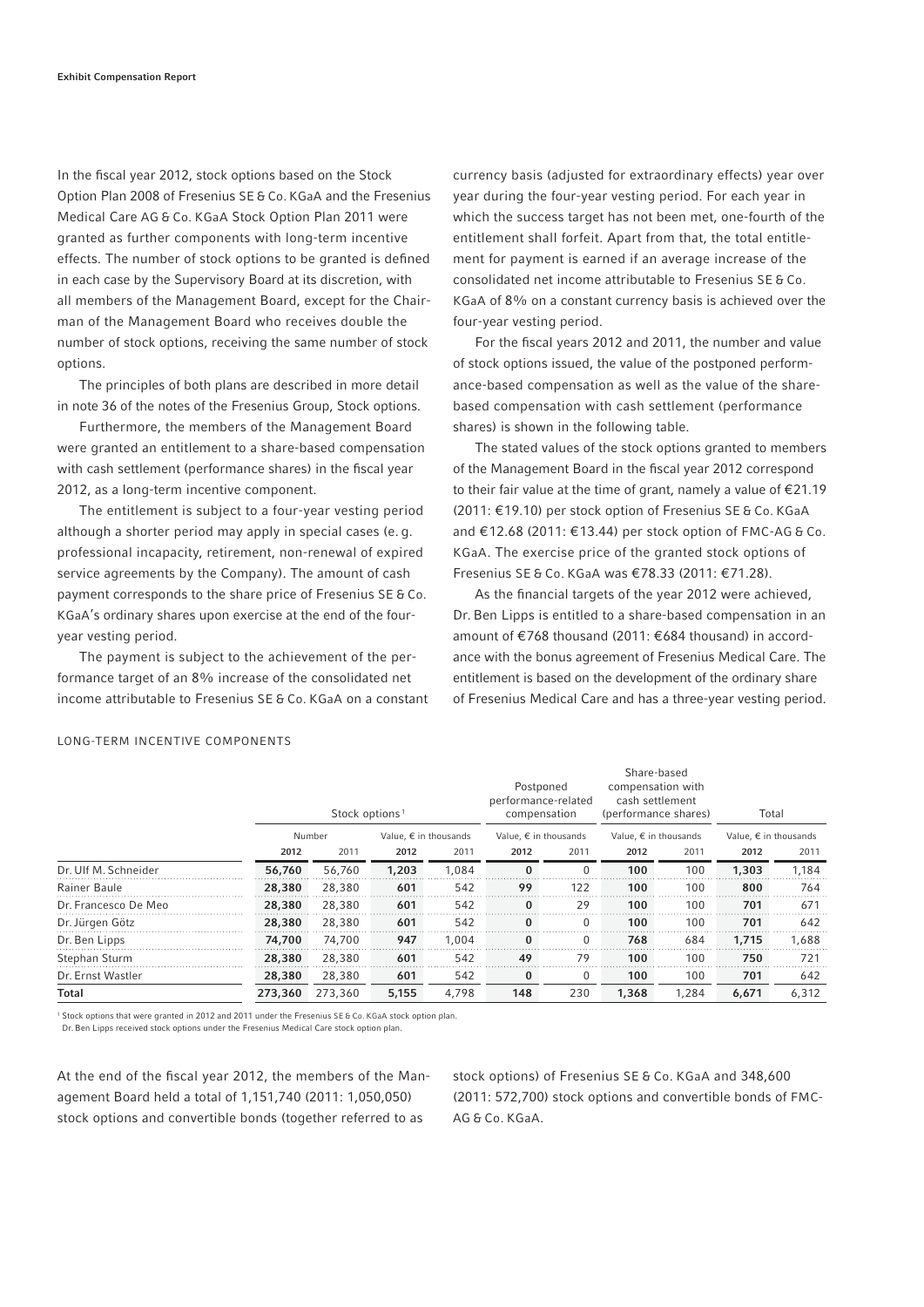|                                           | Dr. Ulf M.<br>Schneider | Rainer<br>Baule   | Dr. Francesco<br>De Meo | Dr. Jürgen<br>Götz | Dr. Ben<br>Lipps <sup>1</sup> | Stephan<br>Sturm  | Dr. Ernst<br>Wastler | Total <sup>2</sup> |
|-------------------------------------------|-------------------------|-------------------|-------------------------|--------------------|-------------------------------|-------------------|----------------------|--------------------|
| Options outstanding on January 1, 2012    |                         |                   |                         |                    |                               |                   |                      |                    |
| number                                    | 333,680                 | 130,290           | 138,360                 | 115,680            | 572,700                       | 196,080           | 135,960              | 1,050,050          |
| average exercise price in $\epsilon$      | 50.37                   | 54.37             | 52.72                   | 53.98              | 37.20                         | 47.26             | 51.83                | 51.18              |
| Options granted during fiscal year        |                         |                   |                         |                    |                               |                   |                      |                    |
| number                                    | 56.760                  | 28,380            | 28,380                  | 28,380             | 74,700                        | 28,380            | 28,380               | 198,660            |
| average exercise price in $\epsilon$      | 78.33                   | 78.33             | 78.33                   | 78.33              | 57.30                         | 78.33             | 78.33                | 78.33              |
| Options exercised during fiscal year      |                         |                   |                         |                    |                               |                   |                      |                    |
| number                                    | 75,040                  | 21,930            |                         |                    | 298,800                       |                   |                      | 96,970             |
| average exercise price in $\epsilon$      | 41.11                   | 57.43             |                         |                    | 33.30                         |                   |                      | 44.80              |
| average stock price in $\epsilon$         | 88.49                   | 86.08             |                         |                    | 53.62                         |                   |                      | 87.94              |
| Options outstanding on December 31, 2011  |                         |                   |                         |                    |                               |                   |                      |                    |
| number                                    | 315,400                 | 136,740           | 166.740                 | 144.060            | 348,600                       | 224,460           | 164,340              | 1.151.740          |
| average exercise price in $\epsilon$      | 57.61                   | 58.85             | 57.08                   | 58.78              | 44.85                         | 51.19             | 56.41                | 56.40              |
| average remaining life in years           | 4.6                     | 4.6               | 4.5                     | 4.6                | 5.4                           | 4.1               | 4.4                  | 4.5                |
| range of<br>exercise prices in $\epsilon$ | 33.81<br>to 78.33       | 33.81<br>to 78.33 | 33.81<br>to 78.33       | 33.81<br>to 78.33  | 30.49<br>to 57.30             | 29.50<br>to 78.33 | 29.50<br>to 78.33    | 29.50<br>to 78.33  |
| Exercisable options on December 31, 2011  |                         |                   |                         |                    |                               |                   |                      |                    |
| number                                    | 145,120                 | 51,600            | 81,600                  | 58,920             | 99,600                        | 139,320           | 79,200               | 555,760            |
| average exercise price in $\epsilon$      | 45.77                   | 44.25             | 45.99                   | 45.89              | 31.97                         | 41.10             | 44.28                | 44.29              |

The development and the status of the stock options of the Management Board in the fiscal year 2012 are shown in the following table:

1 Dr. Ben Lipps holds stock options under the Fresenius Medical Care stock option plan.

2 Only stock options of Fresenius SE & Co. KGaA, excluding stock options of Dr. Ben Lipps

The following table shows the total compensation of the Management Board of the general partner of Fresenius SE & Co. KGaA for the years 2012 and 2011:

|                         | Cash compensation<br>(without long-term<br>incentive components) |        | Long-term<br>incentive components |       | Total compensation<br>(including long-term<br>incentive components) |        |  |
|-------------------------|------------------------------------------------------------------|--------|-----------------------------------|-------|---------------------------------------------------------------------|--------|--|
| $\epsilon$ in thousands | 2012                                                             | 2011   | 2012                              | 2011  | 2012                                                                | 2011   |  |
| Dr. Ulf M. Schneider    | 2.191                                                            | 2.111  | 1,303                             | 1.184 | 3,494                                                               | 3.295  |  |
| Rainer Baule            | 1,377                                                            | 1.384  | 800                               | 764   | 2.177                                                               | 2.148  |  |
| Dr. Francesco De Meo    | 1,269                                                            | 1.190  | 701                               | 671   | 1,970                                                               | 1.861  |  |
| Dr. Jürgen Götz         | 1.049                                                            | 992    | 701                               | 642   | 1,750                                                               | 1.634  |  |
| Dr. Ben Lipps           | 2.713                                                            | 2.122  | 1,715                             | 1.688 | 4,428                                                               | 3.810  |  |
| Stephan Sturm           | 1,390                                                            | 1.307  | 750                               | 721   | 2.140                                                               | 2.028  |  |
| Dr. Ernst Wastler       | 1.091                                                            | 1.029  | 701                               | 642   | 1,792                                                               | 1,671  |  |
| Total                   | 11,080                                                           | 10,135 | 6,671                             | 6,312 | 17,751                                                              | 16,447 |  |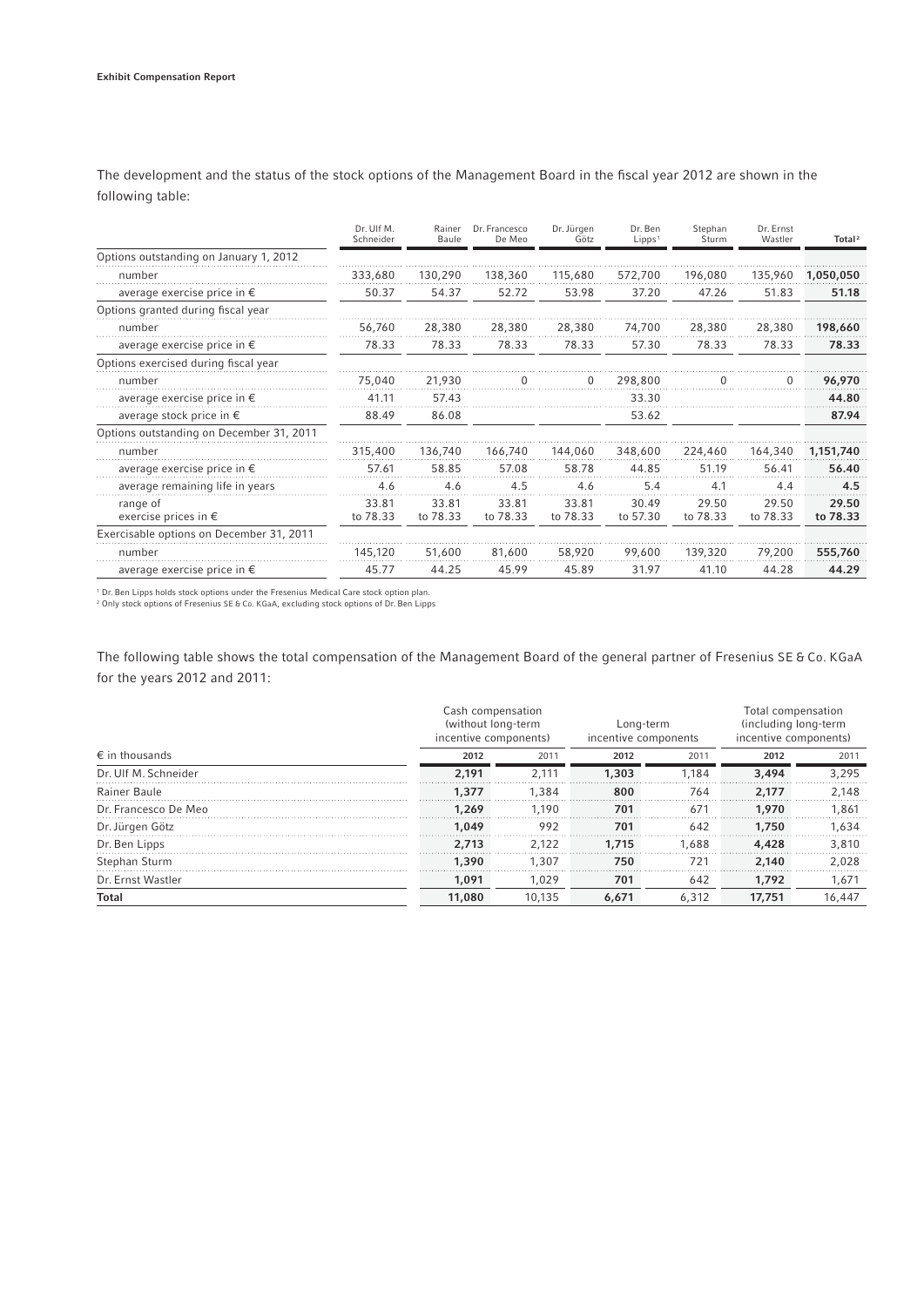The stock options and the entitlement to a share-based compensation (performance shares) can be exercised only after the expiry of the specified vesting period. Their value is

recognized over the vesting period as expense in the respective fiscal year. The expenses attributable to the fiscal years 2012 and 2011 are stated in the following table.

#### EXPENSES FOR LONG-TERM INCENTIVE COMPONENTS

|                         | Stock options |       | Share-based compensation<br>with cash settlement<br>(performance shares) |      | Total expenses for<br>share-based compensation |       |  |
|-------------------------|---------------|-------|--------------------------------------------------------------------------|------|------------------------------------------------|-------|--|
| $\epsilon$ in thousands | 2012          | 2011  | 2012                                                                     | 2011 | 2012                                           | 2011  |  |
| Dr. Ulf M. Schneider    | 877           | 736   | 42                                                                       |      | 919                                            | 738   |  |
| Rainer Baule            | 439           | 368   |                                                                          |      | 481                                            | 370   |  |
| Dr. Francesco De Meo    | 439           | 351   | 42                                                                       |      | 481                                            | 353   |  |
| Dr. Jürgen Götz         | 439           | 368   |                                                                          |      | 481                                            | 370   |  |
| Dr. Ben Lipps           | 2.136         | .098  | 1.681                                                                    | 780  | 3.817                                          | .878  |  |
| Stephan Sturm           | 439           | 368   |                                                                          |      | 48.                                            | 370   |  |
| Dr. Ernst Wastler       | 439           | 351   | 42                                                                       |      | 481                                            | 353   |  |
| <b>Total</b>            | 5,208         | 3.640 | 1.933                                                                    | 792  | 7.141                                          | 4,432 |  |

The system of compensation for the Management Board provides for a contractually stipulated cap or possibility of capping the amount of the annual compensation to be claimed by the member of the Management Board overall, i. e. including all variable compensation components. This makes it possible to adequately take account in particular of those extraordinary developments which are not in any relevant proportion to the performance of the Management Board.

Under the compensation system, the amount of the basic and the total compensation of the members of the Management Board was and will be assessed giving particular regard to the relevant comparison values of other DAX companies and similar companies of comparable size and performance from the relevant industrial sector.

# COMMITMENTS TO MEMBERS OF THE MANAGEMENT BOARD FOR THE EVENT OF THE TERMINATION OF THEIR APPOINTMENT

There are individual contractual pension commitments for the Management Board members Dr. Ulf M. Schneider, Rainer Baule, Dr. Francesco De Meo, Dr. Jürgen Götz and Stephan Sturm based on their service agreements with the general partner of Fresenius SE & Co. KGaA. The Management Board member Dr. Ernst Wastler has a pension commitment of VAMED AG, Vienna. The Management Board member Dr. Ben Lipps has acquired non-forfeitable benefits from participation in employee pension plans of Fresenius Medical Care North America. With regard to these pension commitments, the Fresenius Group had pension obligations of € 12,912 thousand as of December 31, 2012 (2011: € 8,678 thousand). The additions to pension liability in the fiscal year 2012 amounted to € 4,234 thousand (2011: € 808 thousand).

#### The pension commitments are as follows:

| $\epsilon$ in thousands | As of<br>January 1, 2012 | Additions    | As of<br>December 31, 2012 |
|-------------------------|--------------------------|--------------|----------------------------|
| Dr. Ulf M. Schneider    | 335                      | 864          | 199                        |
| Rainer Baule            | 3 692                    | 760          | 152                        |
| Dr. Francesco De Meo    |                          | 868          | 868                        |
| Dr. Jürgen Götz         | 48 <sup>7</sup>          | 344          | 825                        |
| Dr. Ben Lipps           | 648                      | 79           |                            |
| Stephan Sturm           | 764                      | $50^{\circ}$ | 265                        |
| Dr. Ernst Wastler       | .758                     | 818          | 2,576                      |
| <b>Total</b>            | 8678                     |              | 12.912                     |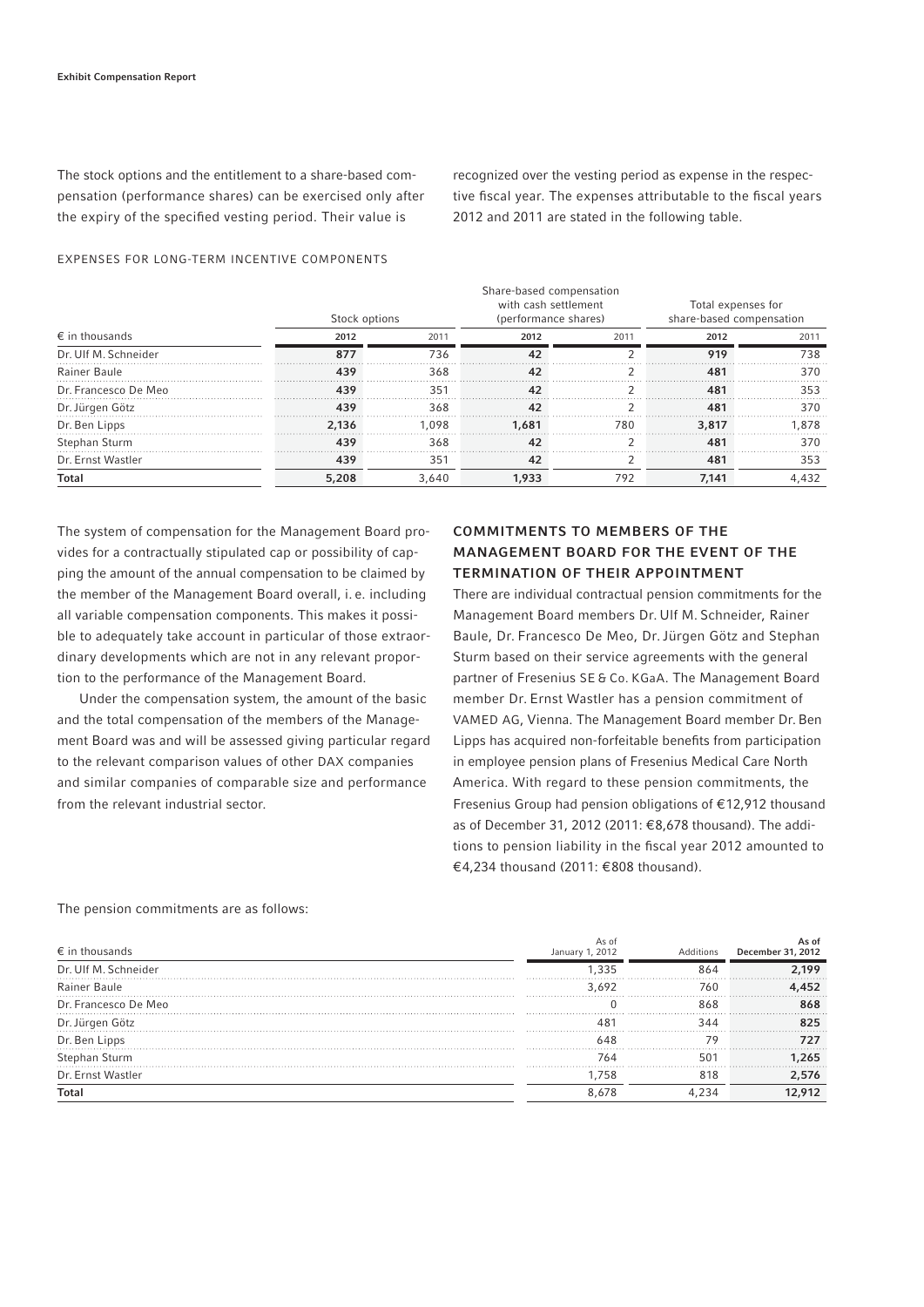Each of the pension commitments provides for a pension and survivor benefit, depending on the amount of the most recent base salary, from the 63rd year of life, or, in the case of termination because of professional or occupational incapacity, from the time of ending active work.

The pension's starting percentage of 30% of the last base salary increase with every full year of service as Management Board member by 1.5 percentage points, 45% being the attainable maximum.

Current pensions increase according to legal requirements (Section 16 of the German law to improve company pension plans, BetrAVG).

Thirty percent of the gross amount of any post-retirement income from an occupation of the Management Board member is offset against the pension. Furthermore, 100% (or in the case of Management Board member Rainer Baule 70%) of any amounts accruing to Management Board members or their surviving dependents from the Management Board member's vested rights in other company pension plans, also from former employment with other companies, is also set off to the extent permissible under BetrAVG.

In the event of the death of one of the aforesaid Management Board members, the widow receives a pension equivalent to 60% of the pension entitlement accruing at the time of death. In addition, own legitimate children, respectively, in the individual case, own children of the deceased Management Board member's wife who have been adopted by the deceased Management Board member receive an orphan's pension equivalent to 20% of the pension entitlement accruing at the time of death until completion of their vocational training but at the most until the age of 25 years. However, all orphans' pensions and the widow's pension are capped at an aggregate 90% of the Management Board member's pension entitlement.

If a Management Board member's service as a member of the Management Board of Fresenius Management SE ends before the age of 63 years for reasons other than professional or occupational incapacity, the rights to the said pension benefits vest but the pension payable upon the occurrence of a pensionable event is reduced pro rata according to the actual length of service as a Management Board member compared to the potential length of service until the age of 63 years.

The pension commitment for Dr. Ernst Wastler provides for a normal pension, an early retirement pension, a professional incapacity pension, and a widow's and orphan's pension. The normal pension is payable at the earliest at the age of 60 years and the early retirement pension at the earliest at the

age of 55 years. The pension benefits are equivalent to 1.2% per year of service based on the last basic compensation, with a cap of 40%. The widow's pension (60%) and the orphan's pension (20% each) are capped in aggregate at not more than Dr. Ernst Wastler's pension entitlement at the time of death. Pensions, retirement and other benefits from third parties are set off against the pension benefit.

With Dr. Ben Lipps, Management Board member until December 31, 2012, there is the following individual agreement in plan: Instead of a pension provision, after the ending of the service agreement between him and Fresenius Medical Care Management AG, he can, for a period of ten years, act in a consultative capacity for the Company. Accordingly, Fresenius Medical Care Management AG and Dr. Ben Lipps entered into a consulting agreement for the period January 1, 2013 to December 31, 2022. By this consulting agreement, Dr. Ben Lipps will provide consulting services on certain fields and within a specified time frame as well as considering a non-compete covenant. The annual consideration for the fiscal year 2013 for such services would amount to approximately 45% of the non-performance-based compensation components paid to him in fiscal year 2012 (including reimbursement of expenses, temporary reimbursement of expenses for property leases, company car provided temporarily as well as pension payments for the surviving spouse in case of death). Based on calculation at this time, the annual value for such services for the fiscal years starting from 2014 will be reduced down to approximately 40% of the non-performance-based compensation components paid to him in fiscal year 2012. The present value of this agreement amounted to  $\epsilon$ 3,987 thousand as of December 31, 2012. In addition, the Management Board member Dr. Ben Lipps has acquired non-forfeitable benefits from participation in employee pension plans of Fresenius Medical Care North America which provide payment of pensions as of the age of 65 and the payment of reduced benefits as of the age of 55. In March 2002, the rights to receive benefits from the pension plans were frozen at the level then applicable.

A post-employment non-competition covenant was agreed upon for all Management Board members. If such covenant becomes applicable, the Management Board members receive a waiting allowance that is generally equivalent to half of the annual basic compensation for each year of respective application of the non-competition covenant, up to a maximum of two years.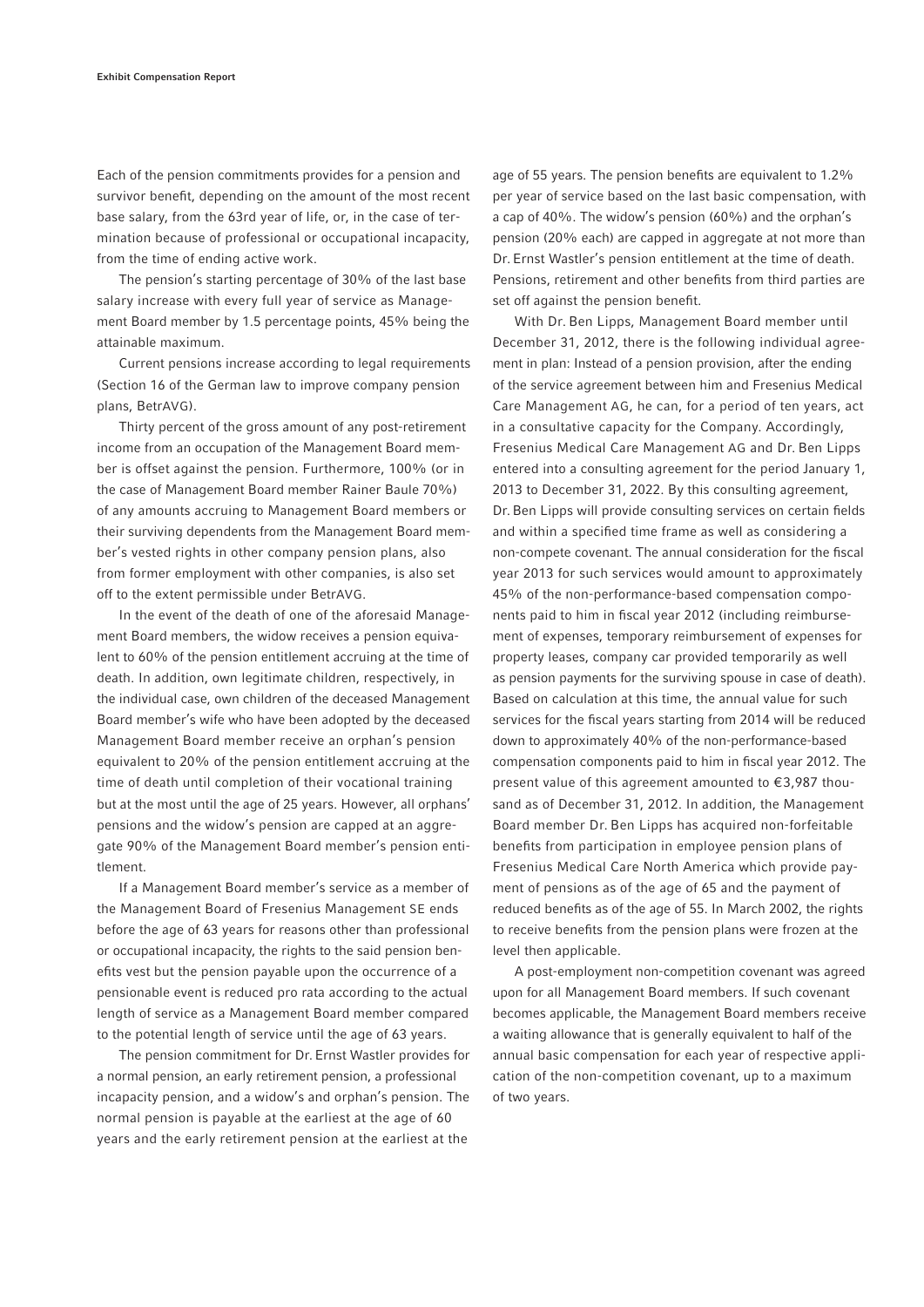The Management Board members' service agreements do not contain express provisions for the event of a "change of control".

All Management Board members have received individual contractual commitments for the continuation of their compensation in cases of sickness for a maximum of 12 months, although as of 6 months of sick leave, insurance benefits may be set off therewith. If a Management Board member dies, the surviving dependents will be paid three more monthly amounts after the month of death, until the end of the respective service agreement at the longest, however.

#### MISCELLANEOUS

In the fiscal year 2012, no loans or advance payments of future compensation components were made to members of the Management Board of Fresenius Management SE.

To the extent permitted by law, Fresenius SE & Co. KGaA undertook to indemnify the members of the Management Board from claims against them arising out of their work for the Company and its affiliates, if such claims exceed their liability under German law. To secure such obligations, the Company concluded a Directors' & Officers' insurance carrying a deductible, which complies with the requirements of the German Stock Corporation Act. The indemnity applies for the time in which each member of the Management Board is in office and for claims in this connection after the termination of the membership of the Management Board in each case.

Based on pension commitments, to former members of the Management Board,  $\epsilon$ 778 thousand were paid in the fiscal year 2012 (2011: € 776 thousand). The benefit obligation for these persons amounted to € 11,310 thousand in 2012 (2011: € 10,513 thousand).

### ADJUSTMENTS TO SYSTEM OF COMPENSATION OF MEMBERS OF THE MANAGEMENT BOARD

Since the expiry of fiscal year 2012, no further stock options can be granted to Management Board members or employees out of the Stock Option Plan 2008 of Fresenius SE & Co. KGaA. However, allotments from the existing Stock Option Plan form a significant element of the compensation component with long-term incentive effect. It is intended to implement a new program with long-term compensation components covering the next five years in fiscal year 2013.

The new compensation concept with long-term incentive effect is based on a combination plan, which includes, on the one hand, a stock option program which is backed by conditional capital. The additional component of the compensation concept is a likewise long-term oriented and share-based component with cash settlement (phantom stocks).

The structure of the stock option plan backed by a conditional capital is oriented mainly on the parameters of the existing Stock Option Plan 2008. The plan also complies with the amended requirements of the Act on the Reasonableness of the Compensation of Management Board Members (VorstAG), in particular with regard to the waiting periods prolonged to four years, and further requires the achievement of demanding targets. The new stock option plan requires, for its introduction, the approval of the shareholders at the ordinary General Meeting of Fresenius SE & Co. KGaA.

The further element of the new long-term compensation system is an additional, independent, long-term oriented and share-based compensation component with cash settlement (phantom stocks). The granting of this compensation component is also intended to be subject to a four-year waiting period and to require the achievement of demanding targets. The amount of the cash payment under the terms of this share-based compensation component will then be guided by the volume weighted average stock price of the Fresenius SE & Co. KGaA shares during the three months before the time of exercise. The current share-based compensation component with cash settlement (performance shares) will be absorbed by the new share-based compensation component with cash settlement (phantom stocks).

The new Combined Plan is intended to be available to Management Board members as well as to other leading executives. In compliance with the corporate law allocation of powers and responsibilities, the Supervisory Board of Fresenius Management SE shall make the allocations to the Management Board members which will make the allocations to other leading executives.

#### COMPENSATION OF THE SUPERVISORY BOARD

The compensation of the Supervisory Board is determined by the Annual General Meeting and is subject to the provisions contained in Section 13 of the articles of association of Fresenius SE & Co. KGaA. Each member of the Supervisory Board shall receive a fixed compensation of  $E$ 13 thousand.

The members of the Audit Committee of Fresenius SE & Co. KGaA receive an additional € 10 thousand each and the Chairman of the committee a further € 10 thousand. For each full fiscal year, the remuneration increases by 10% for each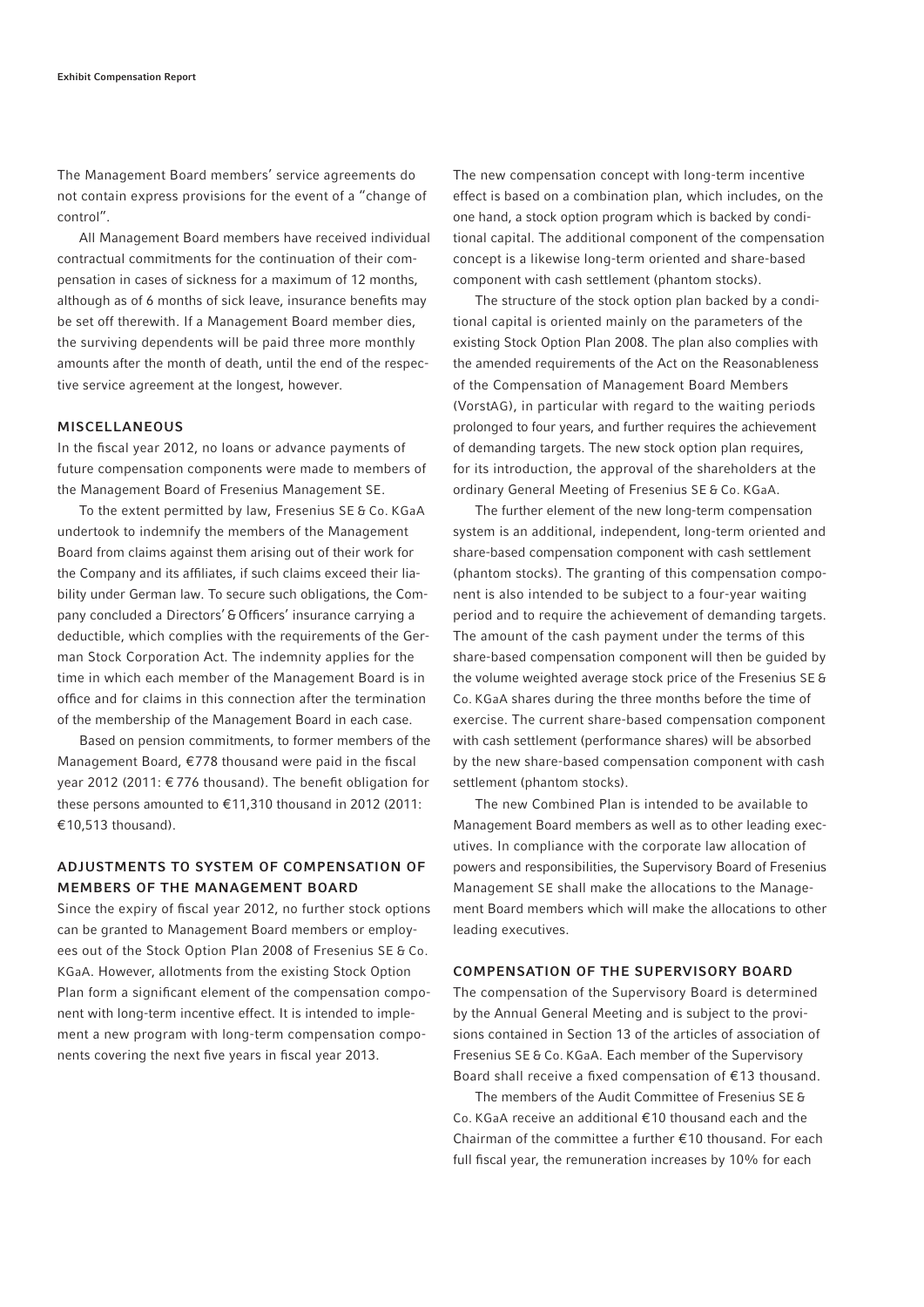percentage point that the dividend paid on each ordinary share for that year (gross dividend according to the resolution of the Annual General Meeting) exceeds 3.6% of the amount equal to the subscribed capital divided by the number of nonpar value shares; residual amounts are interpolated. The Chairman receives twice this amount and the deputies to the Chairman one and a half times the amount of a Supervisory Board member. All members of the Supervisory Board receive appropriate compensation for costs of travel and accommodation incurred in connection with their duties as members of the Supervisory Board. Fresenius SE & Co. KGaA provides to the members of the Supervisory Board insurance coverage in an adequate amount (relating to their function) with an excess equal to those of the Management Board.

If a member of the Supervisory Board of Fresenius SE & Co. KGaA is at the same time a member of the Supervisory Board of the general partner Fresenius Management SE and receives remuneration for his service on the Supervisory

Board for Fresenius Management SE, the remuneration shall be reduced by half. The same applies with respect to the additional part of the remuneration for the Chairman or one of his deputies if they are at the same time the Chairman or one of his deputies on the Supervisory Board of Fresenius Management SE. If the deputy of the Chairman of the Supervisory Board of Fresenius SE & Co. KGaA is at the same time the Chairman of the Supervisory Board of Fresenius Management SE, he shall not receive remuneration for his service as Deputy Chairman of the Supervisory Board of Fresenius SE & Co. KGaA. According to Section 7 of the articles of association of Fresenius SE & Co. KGaA, the remuneration of the Supervisory Board of Fresenius Management SE was charged to Fresenius SE & Co. KGaA.

For the years 2012 and 2011, the compensation for the members of the Supervisory Boards of Fresenius SE & Co. KGaA and Fresenius Management SE, including compensation for committee services, was as follows:

|                                                                | Fixed compensation         |                |                            | Compensation for<br>committee services |                            |              | Variable<br>compensation   |          |                            |       | Total<br>compensation      |          |          |       |
|----------------------------------------------------------------|----------------------------|----------------|----------------------------|----------------------------------------|----------------------------|--------------|----------------------------|----------|----------------------------|-------|----------------------------|----------|----------|-------|
|                                                                | Fresenius SE &<br>Co. KGaA |                | Fresenius<br>Management SE |                                        | Fresenius SE &<br>Co. KGaA |              | Fresenius<br>Management SE |          | Fresenius SE &<br>Co. KGaA |       | Fresenius<br>Management SE |          |          |       |
| $\epsilon$ in thousands                                        | 2012                       | 2011           | 2012                       | 2011                                   | 2012                       | 2011         | 2012                       | 2011     | 2012                       | 2011  | 2012                       | 2011     | 2012     | 2011  |
| Dr. Gerd Krick                                                 | 13                         | 14             | 13                         | 12                                     | 10                         | 10           | 20                         | 16       | 138                        | 128   | 138                        | 110      | 332      | 290   |
| Dr. Dieter Schenk <sup>1</sup>                                 | 0                          |                | 19                         | 18                                     | 0                          | $\Omega$     | 10                         | 8        | 0                          | 14    | 208                        | 165      | 237      | 206   |
| Niko Stumpfögger                                               | 19                         | 19             | $\bf{0}$                   | $\mathbf 0$                            | $\bf{0}$                   | 0            | $\bf{0}$                   | $\Omega$ | 208                        | 177   | $\bf{0}$                   | 0        | 227      | 196   |
| Prof. Dr. med. D. Michael Albrecht<br>(since January 28, 2011) | 13                         | 12             | $\bf{0}$                   | $\mathbf 0$                            | 0                          | $\mathbf{0}$ | $\bf{0}$                   | 0        | 138                        | 110   | $\bf{0}$                   | 0        | 151      | 122   |
| Prof. Dr. h. c. Roland Berger                                  | 7                          |                | 6                          | 6                                      | 20                         | 18           | 0                          | $\Omega$ | 69                         | 64    | 69                         | 55       | 171      | 150   |
| Dario Ilossi                                                   | 13                         | 13             | $\bf{0}$                   | $\Omega$                               | $\bf{0}$                   | $\Omega$     | $\bf{0}$                   | $\Omega$ | 138                        | 118   | $\bf{0}$                   | $\Omega$ | 151      | 131   |
| Konrad Kölbl                                                   | 13                         | 13             | $\bf{0}$                   | $\Omega$                               | 10                         | 9            | $\Omega$                   | $\Omega$ | 138                        | 118   | $\bf{0}$                   | 0        | 161      | 140   |
| Klaus-Peter Müller                                             | 7                          | $\overline{7}$ | 6                          | 6                                      | 0                          | 0            | 0                          | $\Omega$ | 69                         | 64    | 69                         | 55       | 151      | 132   |
| Dieter Reuß (since May 5, 2011)                                | 13                         | 9              | 0                          | $\Omega$                               | 0                          | $\Omega$     |                            | $\Omega$ | 138                        | 78    | $\bf{0}$                   | $\Omega$ | 151      | 87    |
| Gerhard Roggemann<br>(since January 28, 2011)                  | 13                         | 12             | $\bf{0}$                   | $\Omega$                               | 10                         | 8            | $\bf{0}$                   | $\Omega$ | 138                        | 110   | $\bf{0}$                   | 0        | 161      | 130   |
| Dr. Gerhard Rupprecht                                          | 13                         | 12             | 6                          | 6                                      | $\bf{0}$                   | $\Omega$     | 0                          | 0        | 138                        | 112   | 69                         | 55       | 226      | 185   |
| Wilhelm Sachs (until May 5, 2011)                              | $\bf{0}$                   | 4              | $\bf{0}$                   | 0                                      | 0                          |              | 0                          | $\Omega$ | $\bf{0}$                   | 40    | $\bf{0}$                   | 0        | $\bf{0}$ | 45    |
| Dr. Karl Schneider <sup>1</sup>                                | $\bf{0}$                   |                | 13                         | 12                                     | 0                          | 2            | 10                         | 8        | 0                          | 9     | 138                        | 110      | 161      | 142   |
| Stefan Schubert                                                | 13                         | 13             | $\bf{0}$                   | $\Omega$                               | $\bf{0}$                   | $\Omega$     | $\bf{0}$                   | $\Omega$ | 138                        | 118   | $\bf{0}$                   | 0        | 151      | 131   |
| Rainer Stein                                                   | 13                         | 13             | $\bf{0}$                   | $\Omega$                               | 10                         | 9            | $\bf{0}$                   | $\Omega$ | 138                        | 118   | $\bf{0}$                   | 0        | 161      | 140   |
| <b>Total</b>                                                   | 150                        | 150            | 63                         | 60                                     | 60                         | 57           | 40                         | 32       | 1.588                      | 1,378 | 691                        | 550      | 2.592    | 2,227 |

1 Until January 28, 2011 member of the Supervisory Board of Fresenius SE & Co. KGaA, since January 28, 2011 member of the Supervisory Board of Fresenius Management SE

#### DIRECTORS & OFFICERS INSURANCE

Fresenius SE & Co. KGaA has concluded a consequential loss liability insurance policy (D & O insurance), on an excess amount basis, for the members of the Management Board and the Supervisory Board of the general partner of Fresenius SE & Co. KGaA and for the Supervisory Board of Fresenius SE & Co. KGaA as well as for all representative bodies of affiliates

in Germany and elsewhere. The D & O policy applies throughout the world and runs until the end of June 2013. The policy covers the legal defense costs of a member of a representative body when a claim is made and, where relevant, any damages to be paid which are covered by the policy.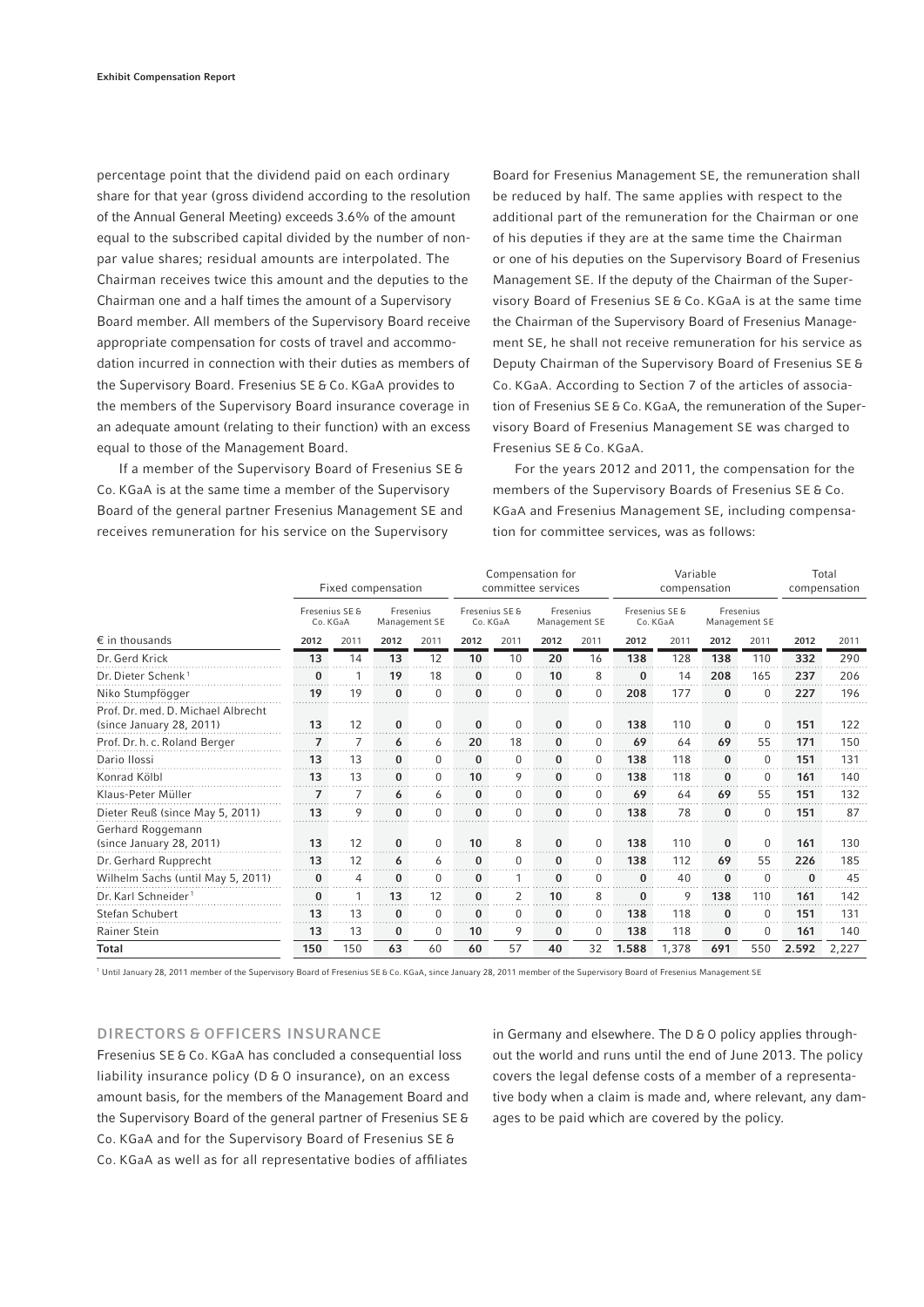

# REPORT OF THE SUPERVISORY BOARD

In 2012, the Supervisory Board of Fresenius SE & Co. KGaA fulfilled its obligations in its respective terms in accordance with the provisions of the law, the articles of association, and the rules of procedure. It regularly advised the Management Board of the general partner, Fresenius Management SE, regarding the management of the Company, and has supervised the management in accordance with its Supervisory Board responsibilities.

#### COOPERATION BETWEEN THE MANAGEMENT AND THE SUPERVISORY BOARD

Carrying out its monitoring and advisory activities, the Management Board regularly kept the Supervisory Board informed − in a timely and comprehensive oral and written manner − about all important matters relating to business policy, business development, profitability, economic and financial position of the Company and the Group, the corporate strategy and planning, risk situation, risk management and compliance, as well as important business events. Based on the reports submitted from the Management Board of the general partner, the Supervisory Board discussed all business transactions that were important for the Company in its committees and at its meetings. The Management Board of the general partner discussed the Company's strategic direction with the Supervisory Board. The Supervisory Board passed resolutions within the framework of its legal and Company statutory authority.

The Supervisory Board of Fresenius SE & Co. KGaA convened for four regular meetings in 2012 – in March, May, October, and December. In addition, the Supervisory Board had three informational events in April, July, and September in which the members of the Fresenius SE & Co. KGaA Supervisory Board were informed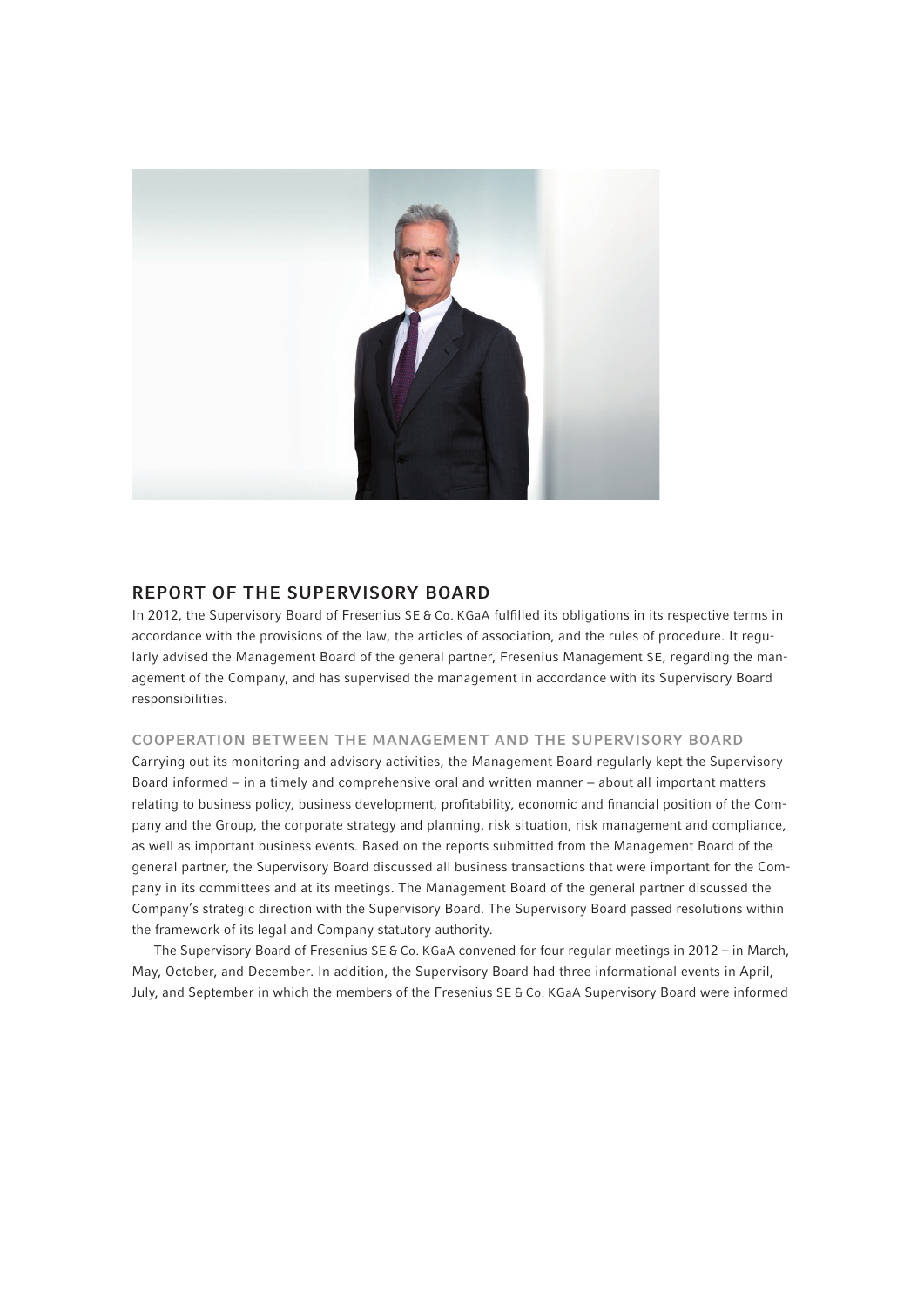in particular about planned acquisitions. Before the meetings, the Management Board of the general partner sent detailed reports and comprehensive approval documents to the members of the Supervisory Board. At each of its meetings, the Supervisory Board discussed in detail the business development and any important corporate decisions based on the reports from the general partner's Management Board.

All matters requiring Supervisory Board approval were submitted with sufficient time to the Supervisory Board for proper scrutiny. After reviewing the related approval documents and detailed consultation with the Management Board of the general partner, the Supervisory Board approved all matters submitted to it.

The Supervisory Board was also informed about any important business events occurring between meetings. In a few cases, it passed resolutions by written proceeding in lieu of a meeting. In addition, the Chairman of the general partner's Management Board regularly informed the Chairman of the Supervisory Board in separate meetings about the latest developments of the business and forthcoming decisions and discussed them with him.

All members of the Supervisory Board of Fresenius SE & Co. KGaA attended three of the regular Supervisory Board Meetings in 2012. At one regular meeting, two members were excused.

# MAIN FOCUS OF THE SUPERVISORY BOARD'S ACTIVITIES

In 2012, the Supervisory Board mostly focused its monitoring and consulting activities on business operations and investments by the business segments. The Supervisory Board furthermore thoroughly reviewed and discussed all other significant business activities with the Management Board. One main consulting focus was on acquisitions, for example, the public takeover offer to the shareholders of RHÖN-KLINIKUM AG as well as the acquisition of Fenwal Holdings, Inc. by Fresenius Kabi. In addition, the Supervisory Board delegated authority regarding the exercise of the Supervisory Board's participation rights and reservations of the requirement of approval regarding the May 2012 capital increase to a Committee which was formed for this purpose. Accordingly, in May 2012, the Committee consented to the resolution of the Management Board regarding the use of the Authorized Capital I in the amount of € 13.8 million, the exclusion of the shareholder's subscription rights and the determination of the issue price. The Supervisory Board was informed about conducting the capital increase. The Supervisory Board discussed in detail the 2013 budget and the midterm planning of the Fresenius Group. It also focused on the research and development strategies of the business segments. At its meetings and within the Audit Committee, the Supervisory Board also kept itself regularly informed about the Group's risk situation and risk management activities as well as compliance.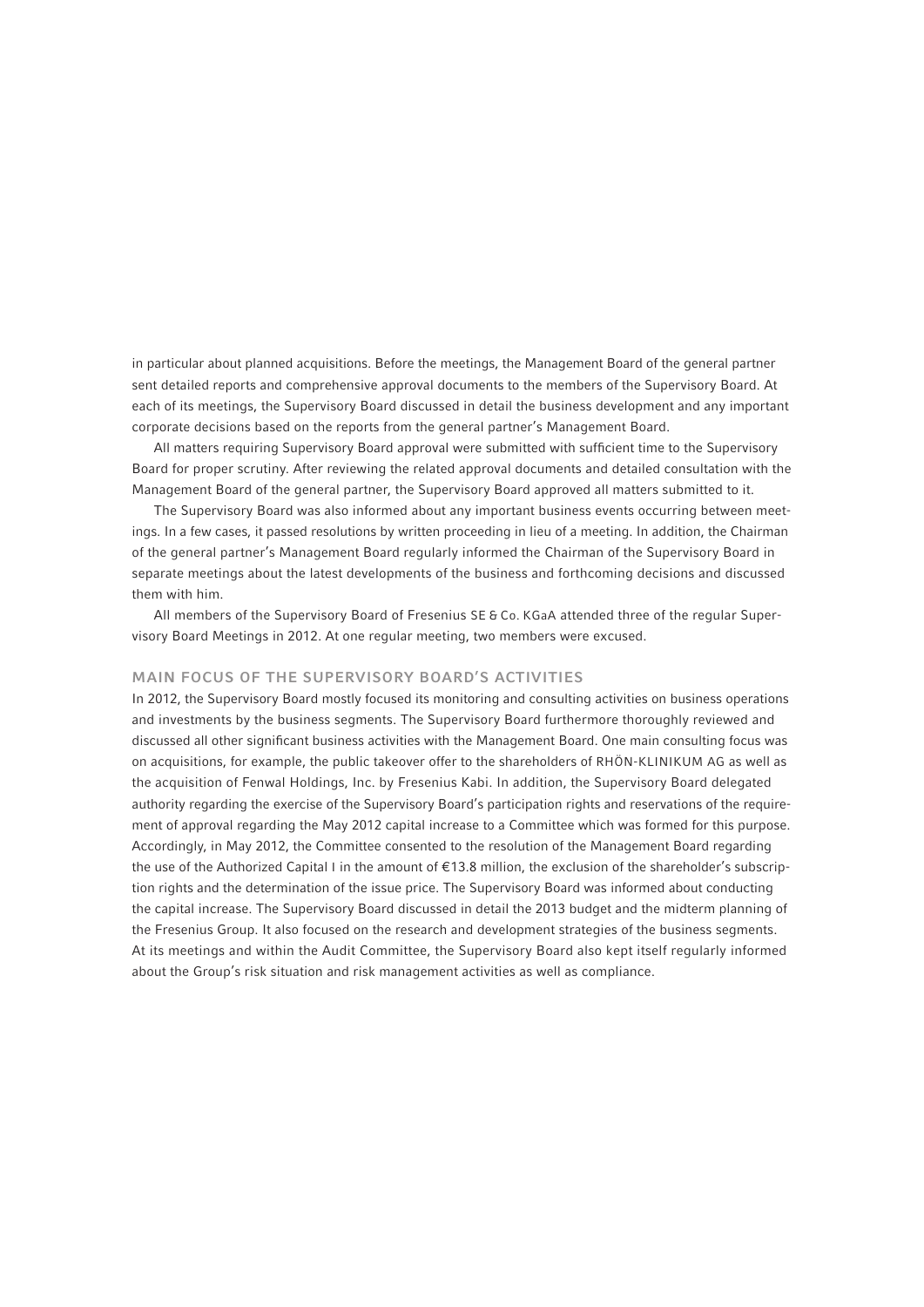#### CORPORATE GOVERNANCE

The Supervisory Board and the Management Board of the general partner jointly issued a Declaration of Conformity in accordance with the German Corporate Governance Code pursuant to Section 161 of the German Stock Corporation Act (AktG) on December 20, 2012.

The Management Board of the general partner and the Supervisory Board of Fresenius SE & Co. KGaA have a duty to act in the best interests of the Company. In performing their activities, they do not pursue personal interests or bestow unjustified benefits on others. Any sideline activities or transactions with the Company by members of the corporate bodies must be reported to, and approved by, the Supervisory Board.

Prof. Dr. med. D. Michael Albrecht is a member of the Supervisory Board of our Company and is medical director and spokesman for the management board of the University Hospital Carl Gustav Carus Dresden as well as a member of the supervisory boards of the University Hospitals in Aachen, Magdeburg, and Rostock. The Fresenius Group maintains regular business relationships with these hospitals in the ordinary course under customary conditions. Klaus-Peter Müller is a member of the Supervisory Boards of our Company and of Fresenius Management SE, as well as Chairman of the supervisory board of Commerzbank AG, with which the Fresenius Group maintains business relationships under customary conditions. In 2012, the Fresenius Group paid  $\epsilon$ 1.9 million in total to Commerzbank AG for financing commitments and in connection with Senior Notes issuances and the capital increase.

There are no direct consultancy or other service relationships between the Company and any given member of the Supervisory Board. In 2012, the Fresenius Group had consultancy contracts with the management consultancy firm Roland Berger Strategy Consultants GmbH, an affiliated company of the management consultancy firm Roland Berger Strategy Consultants Holding GmbH. Prof. Dr. h. c. Berger is a member of the Supervisory Board of Fresenius Management SE and a member of the Supervisory Board of our Company. Prof. Dr. h. c. Berger is at the same time a partner in Roland Berger Strategy Consultants Holding GmbH. The Fresenius Group paid € 0.6 million (2011: € 0.7 million) to Roland Berger Strategy Consultants GmbH for services rendered in 2012. The Supervisory Board closely examined this mandate and approved it. Prof. Dr. h. c. Berger abstained from the voting. The respective approval was made on the basis of a written submission to the Supervisory Board and prior to the payment of the invoices for the services.

Furthermore, various companies of the Fresenius Group were advised by affiliated companies of the internationally acting law firm Noerr. Dr. Schenk, member of the Supervisory Board of Fresenius Management SE and Deputy Chairman of the same, is also a partner of the law firm Noerr LLP. In 2012, the Fresenius Group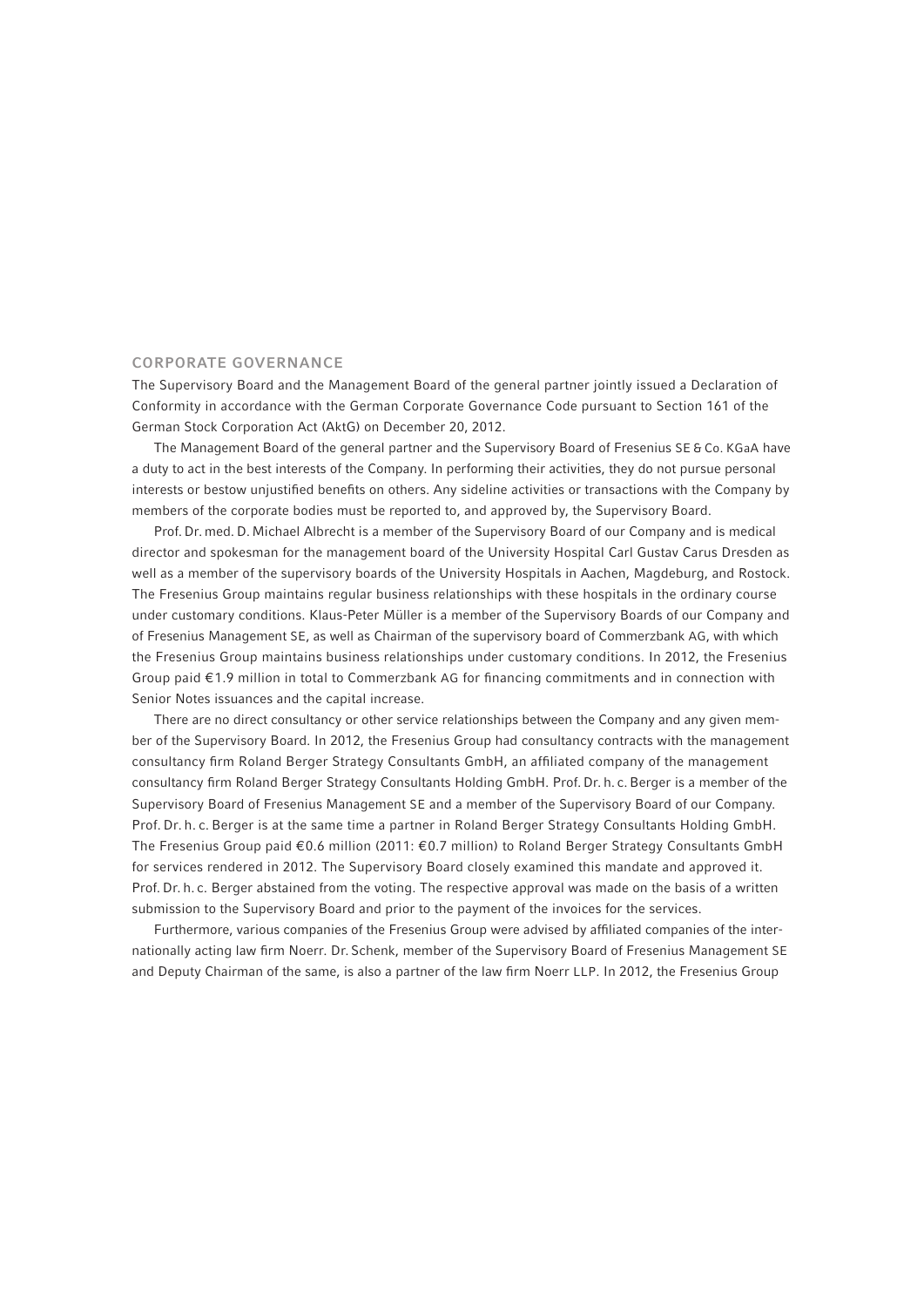paid or processed for payment in December 2012 a total of about  $\epsilon$ 1.8 million to the law firm Noerr (2011: € 1.43 million). This corresponds to 2% of the total amount paid by Fresenius Group for services and legal advice in 2012 (2011: 2%). Thereof, about € 0.4 million were attributable to services for Group companies not related to the business segment Fresenius Medical Care. The services rendered for Group companies of the business segment Fresenius Medical Care require a separate approval by the Supervisory Boards of Fresenius Medical Care Management AG and Fresenius Medical Care AG & Co. KGaA. The Supervisory Board of Fresenius Management SE, of which Dr. Schenk is a member, closely examined this mandate and approved it. Dr. Schenk abstained from the voting. The Supervisory Board of Fresenius SE & Co. KGaA, of which Dr. Schenk is not a member, dealt with the amounts for legal services paid to the law firm Noerr in relation to the amounts paid to other law firms.

The payments mentioned in the above section "Corporate Governance" are net amounts in Euro. In addition, VAT was paid.

For more information on corporate governance at Fresenius, please refer to the Corporate Governance Declaration and Report on pages 15 to 35 of the Annual Report. Fresenius has disclosed the information on related parties in the quarterly reports and on page 204 in this Annual Report.

#### WORK OF THE COMMITTEES

The Audit Committee held three meetings and six conference calls in 2012. The main focus of its monitoring activities was on the preliminary audit of the annual financial statements of Fresenius SE & Co. KGaA and the Group for 2011 and discussions with the auditors about their reports and the terms of reference of the audit. Another matter dealt with by the Audit Committee was its recommendation to the Supervisory Board on which auditing firm to propose to the AGM for election as auditor for the annual financial statements of Fresenius SE & Co. KGaA and the Group for 2012. The Supervisory Board's proposal to the Annual General Meeting in 2012 to elect KPMG AG Wirtschaftsprüfungsgesellschaft, Berlin, as auditor was based on a recommendation to this effect by the Audit Committee. The Audit Committee also reviewed the 2012 quarterly reports, the controlling reports on the development of the acquisitions, the compliance, the risk management system, the internal control system, and the internal auditing system. The chairman of the Audit Committee reported regularly in the following Supervisory Board meetings on the work of the committee.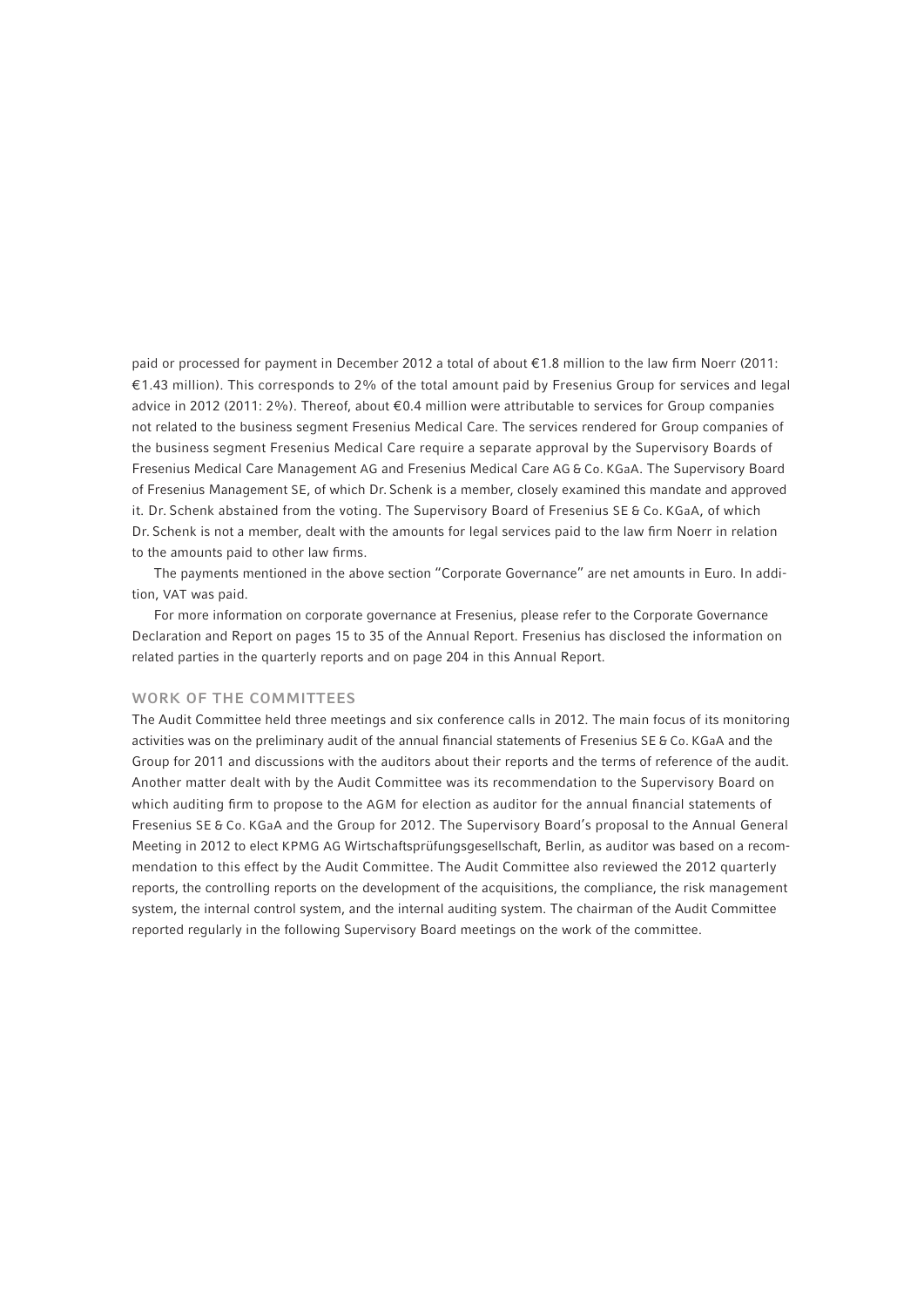The Supervisory Board delegated the exercise of the Supervisory Board's rights of consultation and approval regarding the use of the Authorized Capital I to a Committee which was set up for this purpose. The Committee held no meetings but two conference calls and passed a resolution by way of written vote. In this resolution, the Committee consented to the use of the Authorized Capital I in the amount of € 13.8 million, the exclusion of the shareholder's subscription rights and the determination of the issue price.

The Company's Nomination Committee did not meet in 2012.

The Joint Committee, whose approval is necessary for certain important transactions of Fresenius SE & Co. KGaA and for certain legal acts between the Company and the Else Kröner-Fresenius Foundation, did not meet in 2012 because no transactions were effected that required the Joint Committee's approval.

There is no Mediation Committee because the Supervisory Board of Fresenius SE & Co. KGaA does not appoint the Management Board members of Fresenius Management SE.

For more information about the committees, their composition, and their work methods, please refer to the Corporate Governance Declaration and Report on pages 20, 21 and 215 of the Annual Report.

#### PERSONNEL

In 2012, there were no changes in the composition of the Supervisory Board of Fresenius SE & Co. KGaA.

The Supervisory Board of the general partner Fresenius Management SE appointed Rice Powell, responsible for the business segment Fresenius Medical Care, and Mats Henriksson, responsible for the business segment Fresenius Kabi, as members of the Management Board of Fresenius Management SE as from January 1, 2013. We are pleased that the new appointments to the Management Board have been filled by managers with many years of experience in the Fresenius Group. Dr. Ben Lipps, CEO of Fresenius Medical Care, and Rainer Baule, CEO of Fresenius Kabi, both retired as planned from the Management Board at the end of 2012. They were both instrumental to the dynamic growth of the Group over many years, for which we would like to express our recognition and deep gratitude.

No other changes were made to the composition of the Management Board of the general partner Fresenius Management SE.

#### FINANCIAL STATEMENTS AND CONSOLIDATED FINANCIAL STATEMENTS

The accounting records, the financial statements prepared according to the German Commercial Code (HGB), and the Management Report of the Company for 2012 were audited by KPMG AG Wirtschaftsprüfungsgesellschaft, Berlin. The firm was elected as auditor at the Annual General Meeting of Fresenius SE & Co. KGaA on May 11, 2012, and was subsequently commissioned by the Supervisory Board. The auditors of KPMG issued their unqualified audit opinion for these statements. The same applies to the Company's consolidated